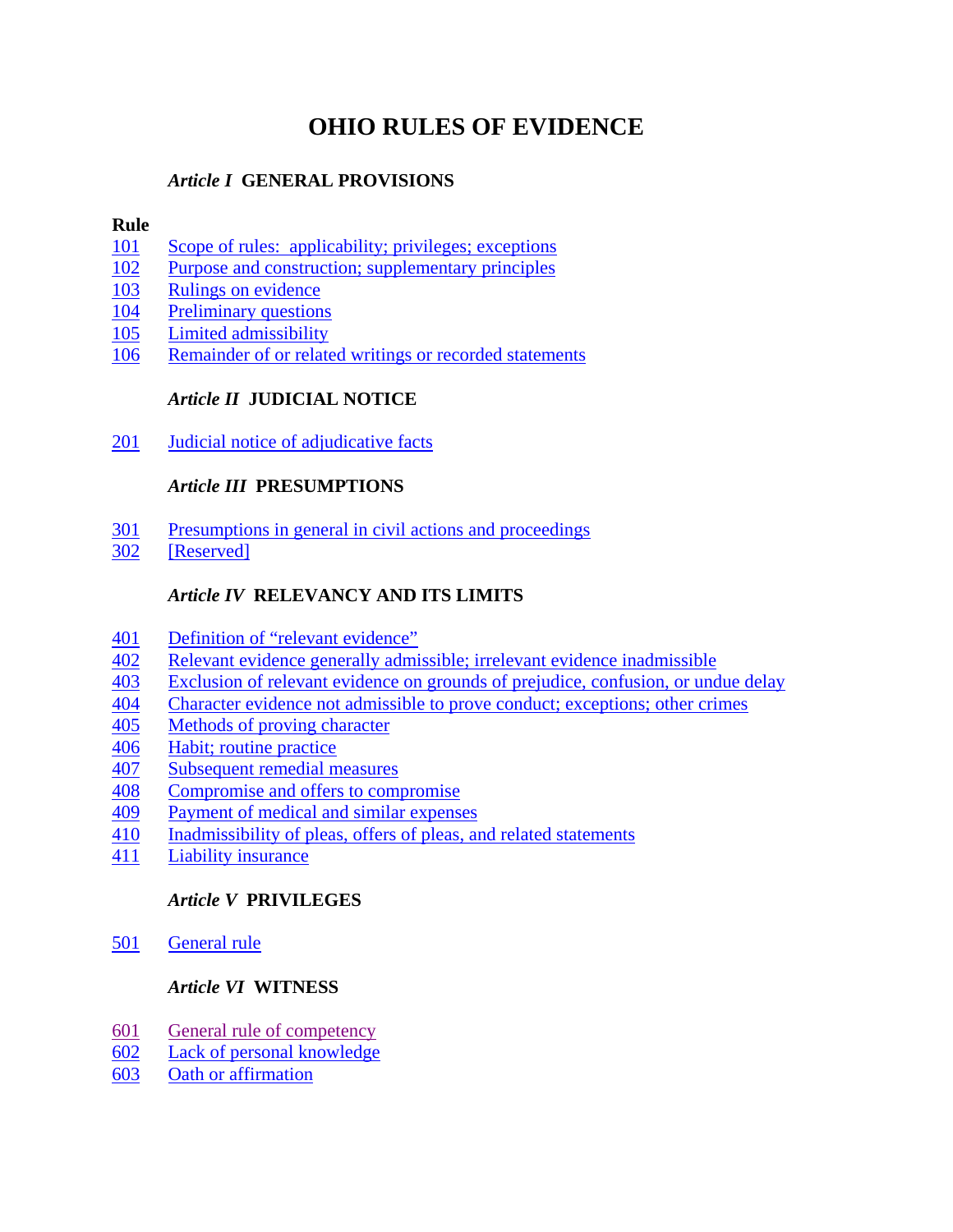### **Rule**

- [Interpreters](#page-33-0)
- [Competency of judge as witness](#page-34-0)
- [Competency of juror as witness](#page-35-0)
- [Impeachment](#page-36-0)
- [Evidence of character and conduct of witness](#page-38-0)
- [Impeachment by evidence of conviction of](#page-40-0) crime
- [Religious beliefs or opinions](#page-44-0)
- [Mode and order of interrogation and presentation](#page-45-0)
- [Writing used to refresh memory](#page-46-0)
- [Impeachment by self-contradiction](#page-47-0)
- [Calling and interrogation of witnesses by court](#page-50-0)
- [Separation and exclusion of witnesses](#page-51-0)
- [Methods of impeachment](#page-54-0)

## *Article VII* **OPINIONS AND EXPERT TESTIMONY**

- [Opinion testimony by lay witnesses](#page-58-0)
- [Testimony by experts](#page-59-0)
- [Bases of opinion testimony by experts](#page-62-0)
- [Opinion on ultimate issue](#page-63-0)
- [Disclosure of facts or data underlying expert opinion](#page-64-0)

## *Article VIII* **HEARSAY**

- [Definitions](#page-66-0)
- [Hearsay rule](#page-68-0)
- [Hearsay exceptions; availability of declarant immaterial](#page-69-0)
- [Hearsay exceptions; declarant unavailable](#page-74-0)
- [Hearsay within hearsay](#page-79-0)
- [Attacking and supporting credibility of declarant](#page-80-0)
- [Hearsay exceptions; child statements in abuse cases](#page-81-0)

## *Article IX* **AUTHENTICATION AND IDENTIFICATION**

- [Requirement of authentication or identification](#page-85-0)
- [Self-authentication](#page-87-0)
- [Subscribing witness' testimony unnecessary](#page-89-0)

## *Article X* **CONTENTS OF WRITINGS, RECORDINGS AND PHOTGRAPHS**

- [Definitions](#page-90-0)
- [Requirement of original](#page-91-0)
- [Admissibility of duplicates](#page-92-0)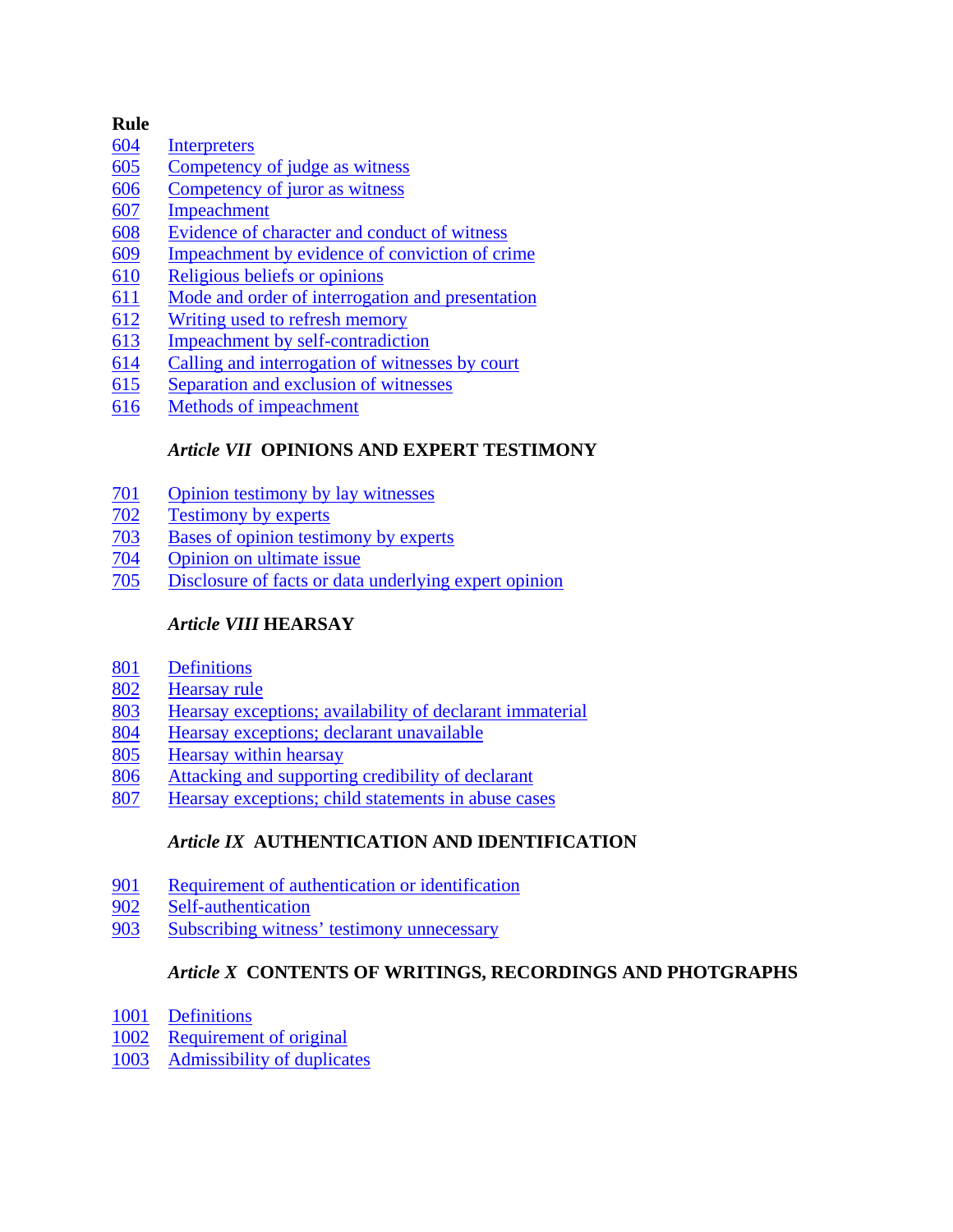## **Rule**

- [Admissibility of other evidence of contents](#page-93-0)
- [Public records](#page-94-0)
- [Summaries](#page-95-0)
- [Testimony or written admission of party](#page-96-0)
- [Functions of court and jury](#page-97-0)

## *Article XI* **MISCELLANEOUS RULES**

- [\[Reserved\]](#page-98-0)
- [Effective date](#page-99-0)
- Title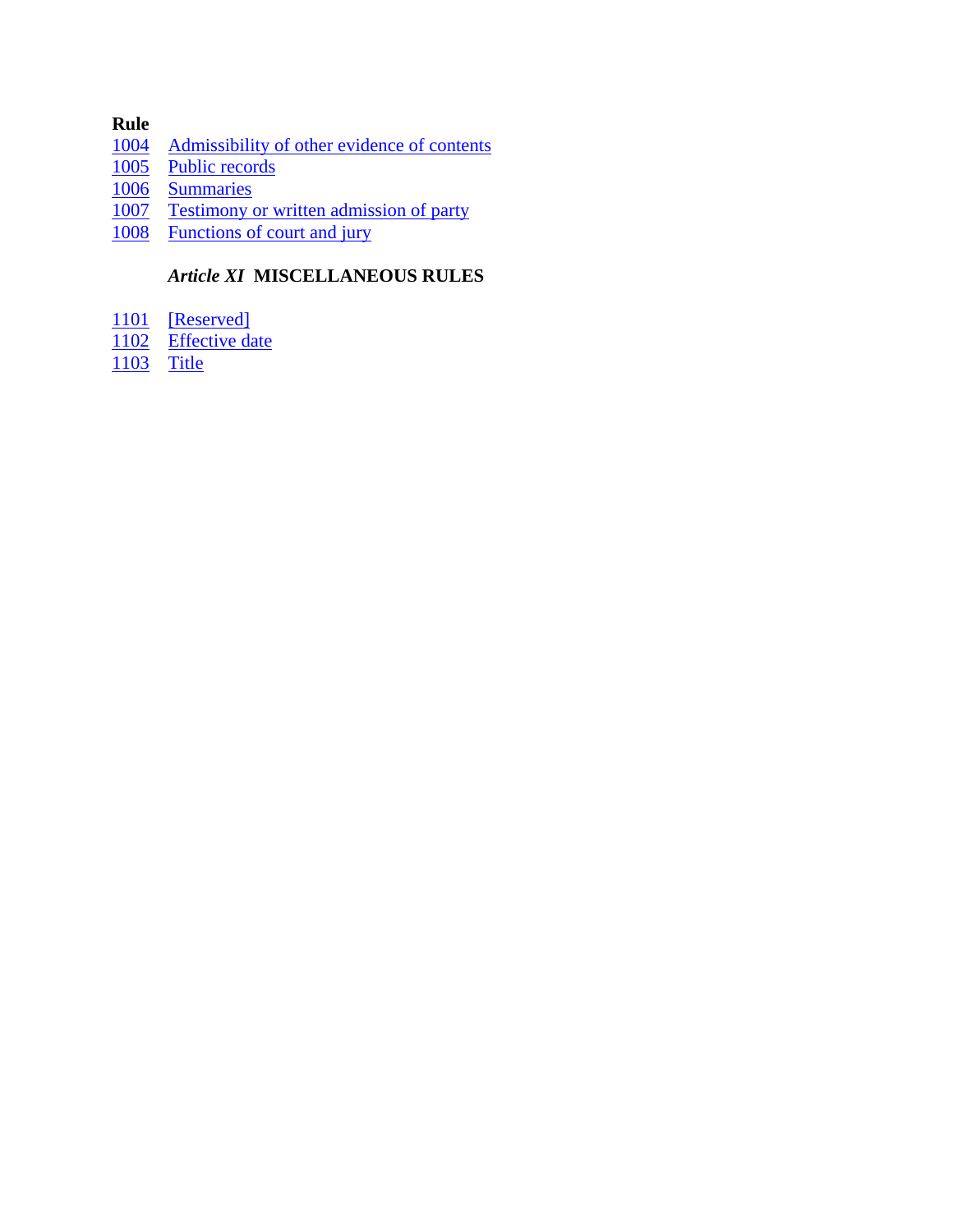### **ARTICLE I. GENERAL PROVISIONS**

### <span id="page-3-0"></span>**RULE 101. Scope of Rules: Applicability; Privileges; Exceptions**

**(A) Applicability.** These rules govern proceedings in the courts of this state, subject to the exceptions stated in division (C) of this rule.

**(B) Privileges.** The rule with respect to privileges applies at all stages of all actions, cases, and proceedings conducted under these rules.

**(C) Exceptions.** These rules (other than with respect to privileges) do not apply in the following situations:

**(1) Admissibility determinations.** Determinations prerequisite to rulings on the admissibility of evidence when the issue is to be determined by the court under Evid.R. 104.

**(2) Grand jury.** Proceedings before grand juries.

**(3) Miscellaneous criminal proceedings.** Proceedings for extradition or rendition of fugitives; sentencing; granting or revoking probation; proceedings with respect to community control sanctions; issuance of warrants for arrest, criminal summonses and search warrants; and proceedings with respect to release on bail or otherwise.

**(4) Contempt.** Contempt proceedings in which the court may act summarily.

**(5) Arbitration.** Proceedings for those mandatory arbitrations of civil cases authorized by the rules of superintendence and governed by local rules of court.

**(6) Other rules.** Proceedings in which other rules prescribed by the Supreme Court govern matters relating to evidence.

**(7) Special non-adversary statutory proceedings.** Special statutory proceedings of a non-adversary nature in which these rules would by their nature be clearly inapplicable.

**(8) Small claims division.** Proceedings in the small claims division of a county or municipal court.

[Effective: July 1, 1980; amended effective July 1, 1990; July 1, 1996; July 1, 1999.]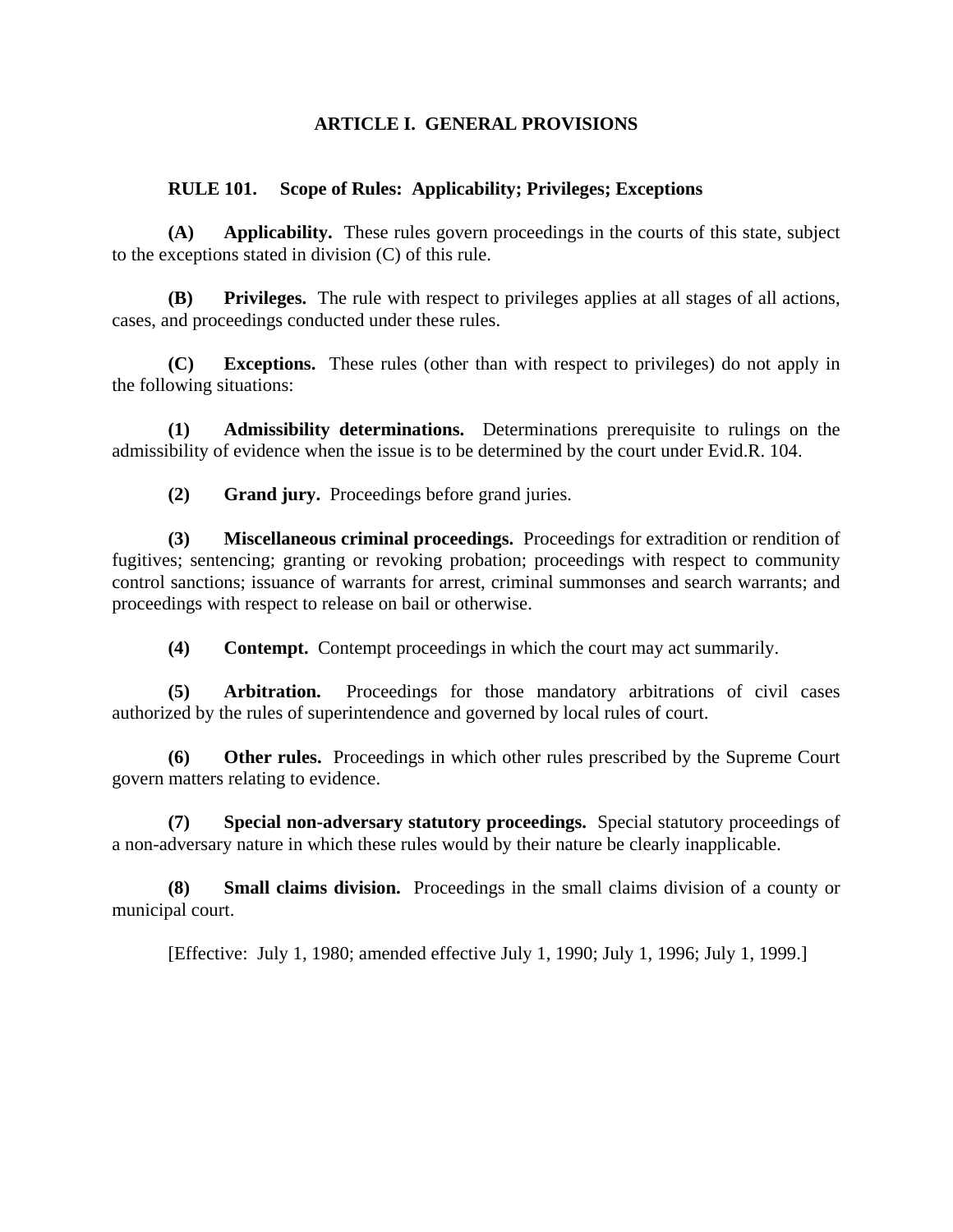#### **Staff Note (July 1, 1999 Amendment)**

#### **Rule 101 Scope of Rules; Applicability; Privileges; Exceptions**

#### **Rule 101(C) Exceptions**

The phrase "community control sanctions" was added to division (C)(3) of the rule in accordance with changes resulting from the adoption of Senate Bill 2, effective July 1, 1996, and in order to make the rule conform to current Ohio criminal practice.

#### **Staff Note (July 1, 1996 Amendment)**

#### **Rule 101 Scope of Rules; Applicability; Privileges; Exceptions**

#### **Rule 101(A) Applicability**

The amendment deleted the rule's reference to proceedings "before court-appointed referees and magistrates." The deleted language was redundant, since proceedings before these judicial officers are "proceedings in the courts of this state." The amendment also harmonized the statement of the rules' applicability with the usage in other rules of practice and procedure, none of which makes specific reference to particular classes of judicial officers before whom proceedings governed by the rules might be conducted. See Civ. R. 1(A), Crim. R. 19A), and Juv. R. 1(A). The amendment is intended only as a technical modification and no substantive change is intended.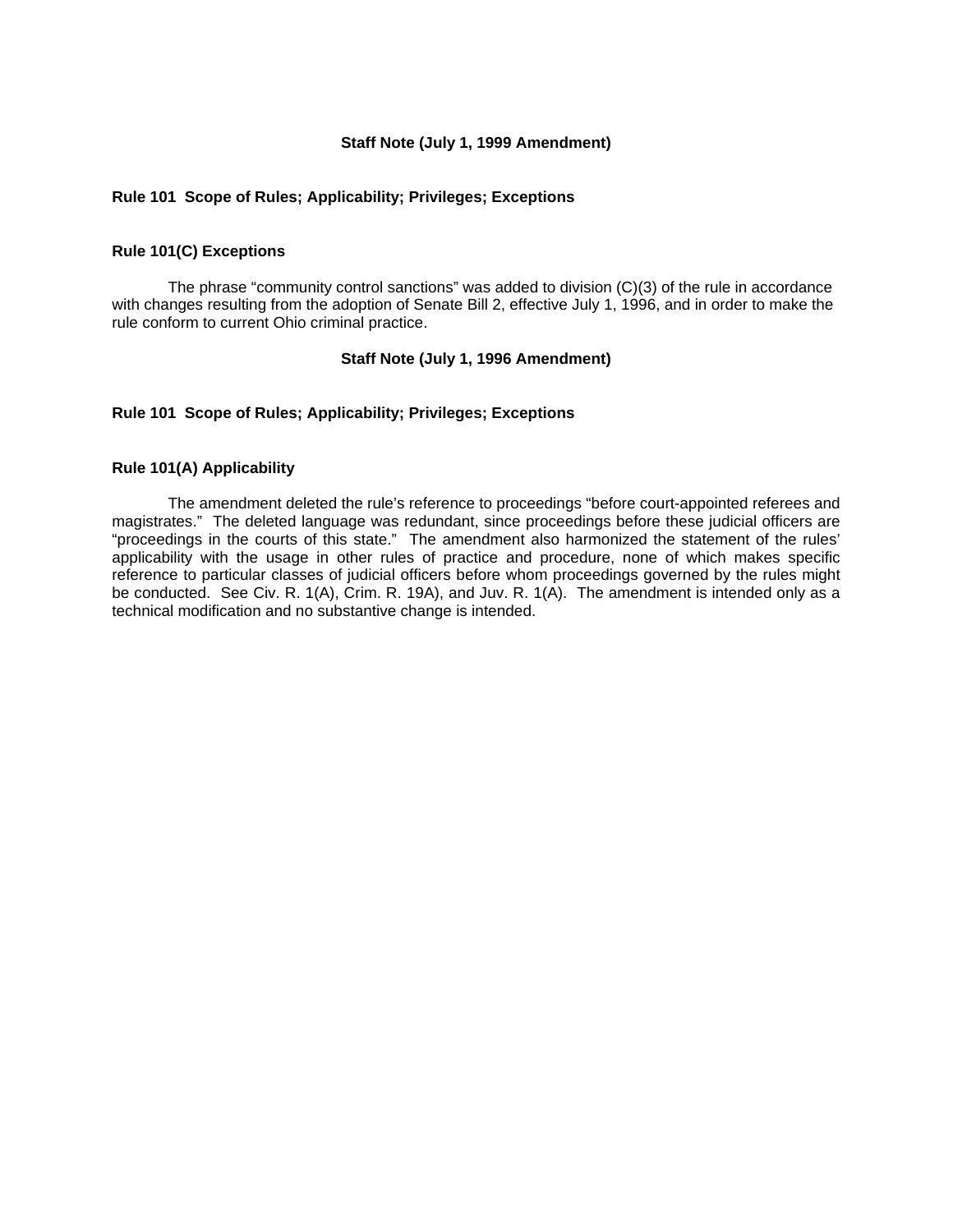### <span id="page-5-0"></span>**RULE 102. Purpose and Construction**

The purpose of these rules is to provide procedures for the adjudication of causes to the end that the truth may be ascertained and proceedings justly determined. The principles of the common law of Ohio shall supplement the provisions of these rules, and the rules shall be construed to state the principles of the common law of Ohio unless the rule clearly indicates that a change is intended. These rules shall not supersede substantive statutory provisions.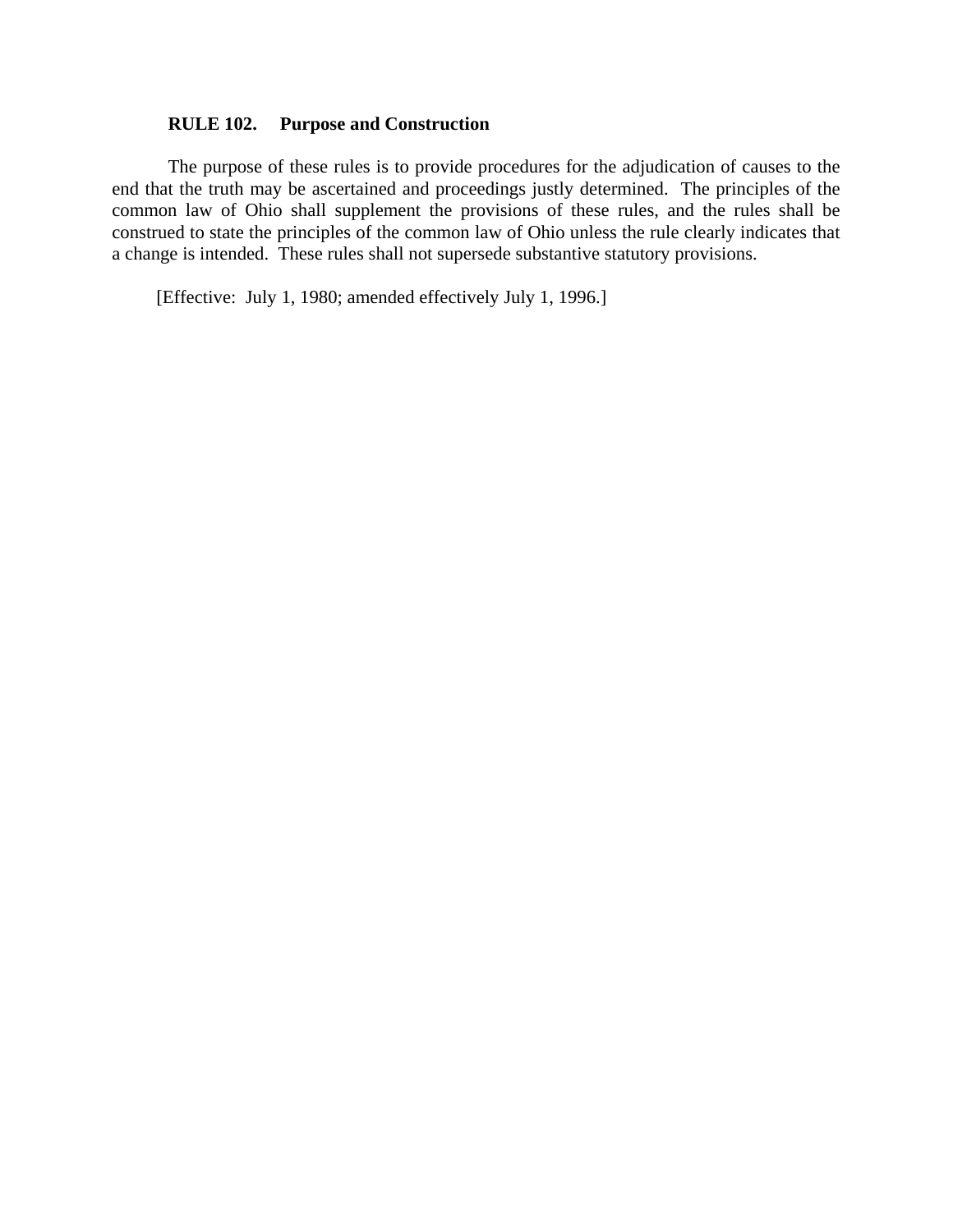#### **Staff Note (July 1, 1996 Amendment)**

#### **Rule 102 Purpose and Construction; Supplementary Principles**

As originally adopted, Evid. R. 102 referred to the common law of Ohio, but only as a framework for construing the particular rules within the Rules of Evidence. The original text of Rule 102 did not suggest what role, if any, the common law was to have in regard to evidentiary issues as to which the Rules of Evidence were silent.

In the years since Ohio adopted the Rules of Evidence, Ohio has added rules codifying the common law on certain topics that the rules had not addressed. Thus, for example, prior to the adoption of Evid. R. 616 in 1991, the rules contained no rule governing the impeachment of a witness for bias or interest. See Staff Note (1991), Evid. R. 616. Even after the adoption of Rule 616, other rules of impeachment remained unaddressed. See, e.g., *Ramage v. Central Ohio Emergency Serv., Inc*. (1992), 64 Ohio St. 3d 97, 110 (use of learned treatises for impeachment). Similarly, the rules do not expressly address questions regarding the admissibility of expert opinions on certain subjects. See, e.g., *Stinson v. England* (1994), 69 Ohio St. 3d 451 (expert opinion on causation is inadmissible unless the opinion is that causation is at least probable).

Omissions such as these occur across the entire body of evidence law. The Rules of Evidence, that is, are not an exhaustive compilation of the rules governing evidence questions, nor are the rules preemptive as to subjects that they do not address. The amendment makes clear in the text of the rule not only that the common law of Ohio provides a framework for construing the content of specific rules, but also that the common law provides the rules of decision as to questions not addressed by specific rules.

In addition, in the portion of the rule that establishes the common law as the basis of interpretation of specific rules, the phrase "common law" was amended to read "principles of the common law." The amendment harmonized the reference with the usage in other rules. See, e.g., Evid. R. 501. In addition, it is intended to acknowledge more clearly the character of the common law as an evolving body of principles and precedents, rather than as a static collection of tightly prescribed rules.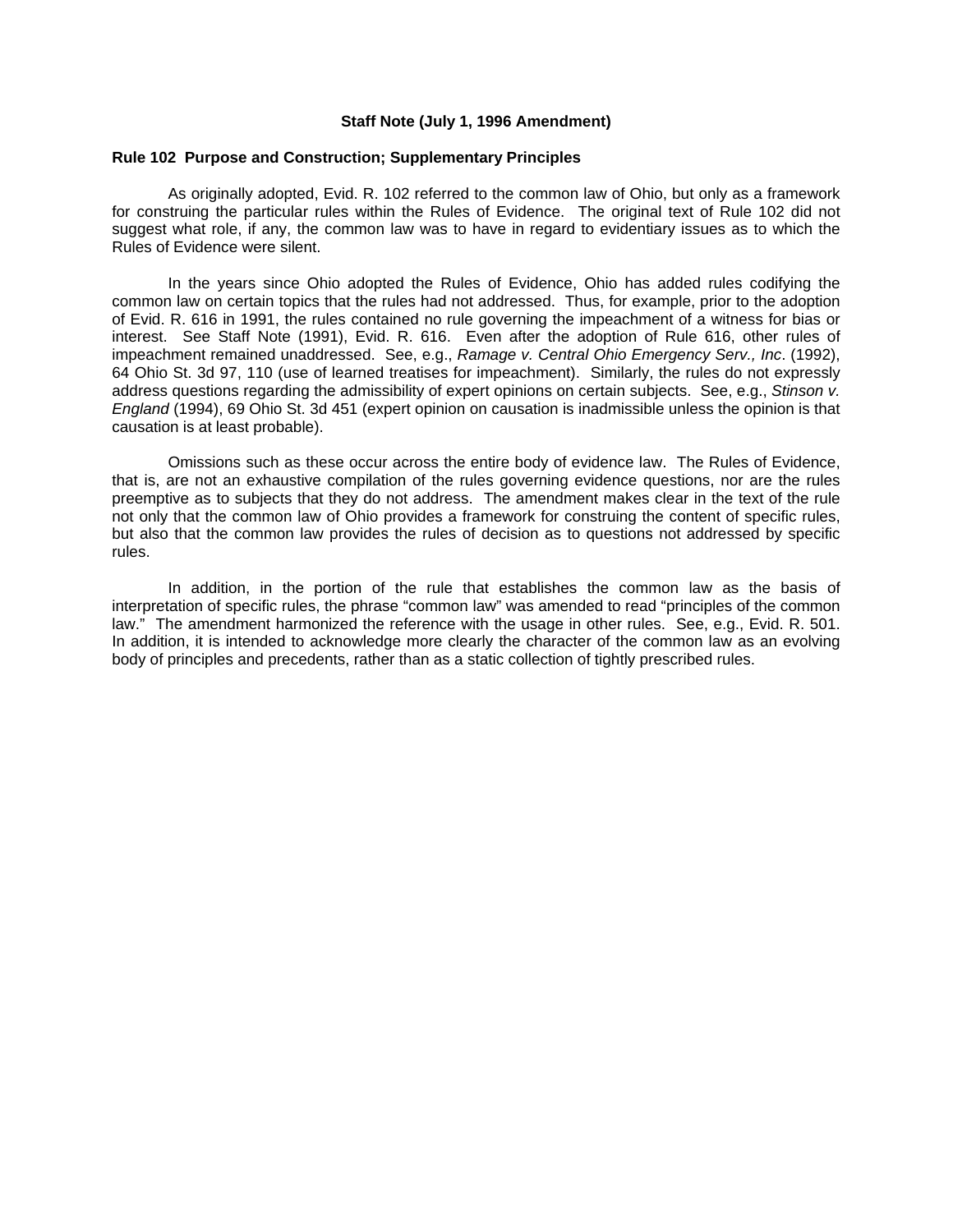#### <span id="page-7-0"></span>**RULE 103. Rulings on Evidence**

**(A) Effect of erroneous ruling.** Error may not be predicated upon a ruling which admits or excludes evidence unless a substantial right of the party is affected, and

**(1) Objection.** In case the ruling is one admitting evidence, a timely objection or motion to strike appears of record, stating the specific ground of objection, if the specific ground was not apparent from the context; or

**(2) Offer of proof.** In case the ruling is one excluding evidence, the substance of the evidence was made known to the court by offer or was apparent from the context within which questions were asked. Offer of proof is not necessary if evidence is excluded during crossexamination.

Once the court rules definitely on the record, either before or at trial, a party need not renew an objection or offer of proof to preserve a claim of error for appeal.

**(B) Record of offer and ruling.** At the time of making the ruling, the court may add any other or further statement which shows the character of the evidence, the form in which it was offered, the objection made, and the ruling thereon. It may direct the making of an offer in question and answer form.

**(C) Hearing of jury.** In jury cases, proceedings shall be conducted, to the extent practicable, so as to prevent inadmissible evidence from being suggested to the jury by any means, such as making statements or offers of proof or asking questions in the hearing of the jury.

**(D) Plain error.** Nothing in this rule precludes taking notice of plain errors affecting substantial rights although they were not brought to the attention of the court.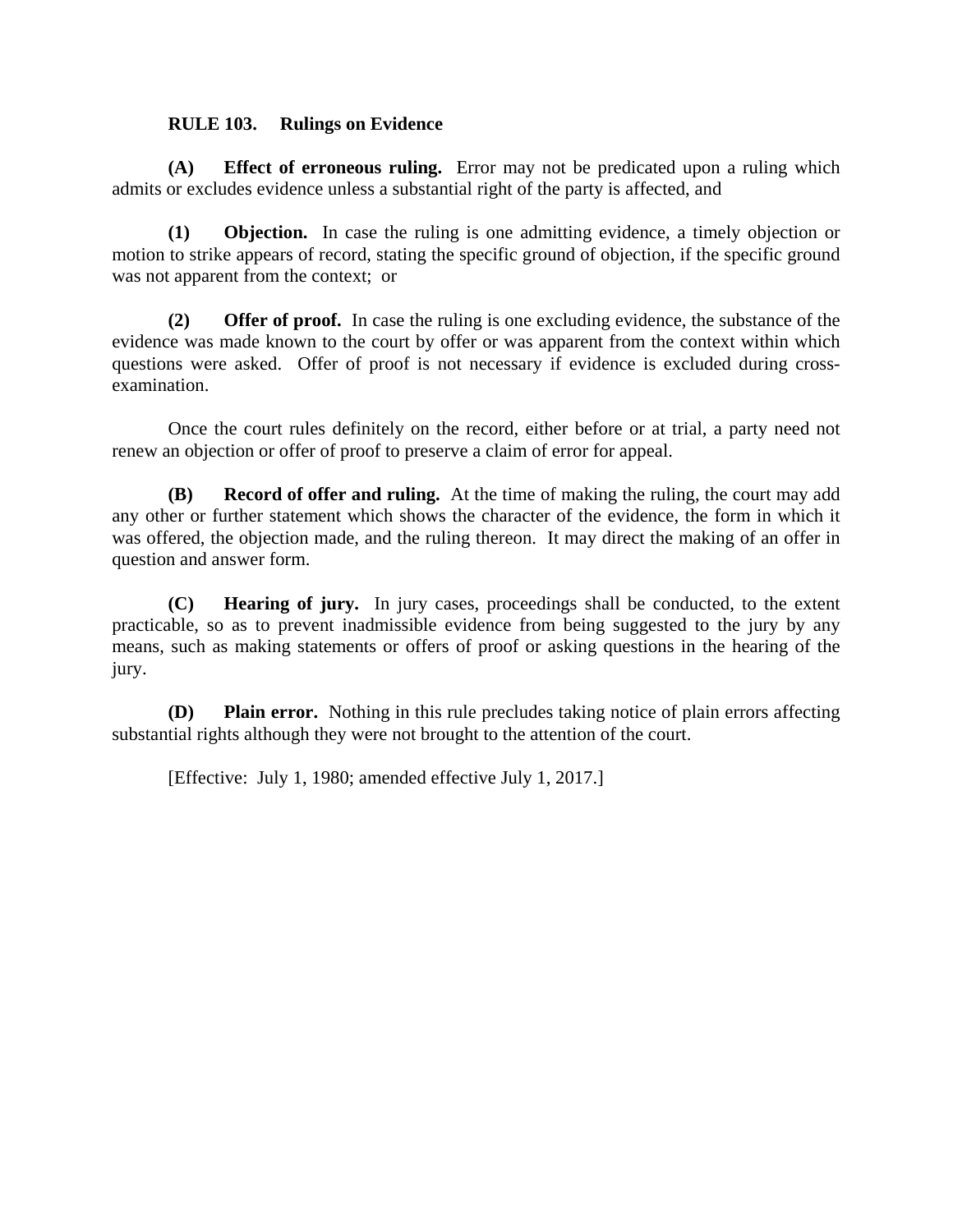### <span id="page-8-0"></span>**RULE 104. Preliminary Questions**

**(A) Questions of admissibility generally.** Preliminary questions concerning the qualification of a person to be a witness, the existence of a privilege, or the admissibility of evidence shall be determined by the court, subject to the provisions of subdivision (B). In making its determination it is not bound by the rules of evidence except those with respect to privileges.

**(B) Relevancy conditioned on fact.** When the relevancy of evidence depends upon the fulfillment of a condition of fact, the court shall admit it upon, or subject to, the introduction of evidence sufficient to support a finding of the fulfillment of the condition.

**(C) Hearing of jury.** Hearings on the admissibility of confessions shall in all cases be conducted out of the hearing of the jury. Hearings on other preliminary matters shall also be conducted out of the hearing of the jury when the interests of justice require.

**(D) Testimony by accused.** The accused does not, by testifying upon a preliminary matter, become subject to cross-examination as to other issues in the case.

**(E) Weight and credibility.** This rule does not limit the right of a party to introduce before the jury evidence relevant to weight or credibility.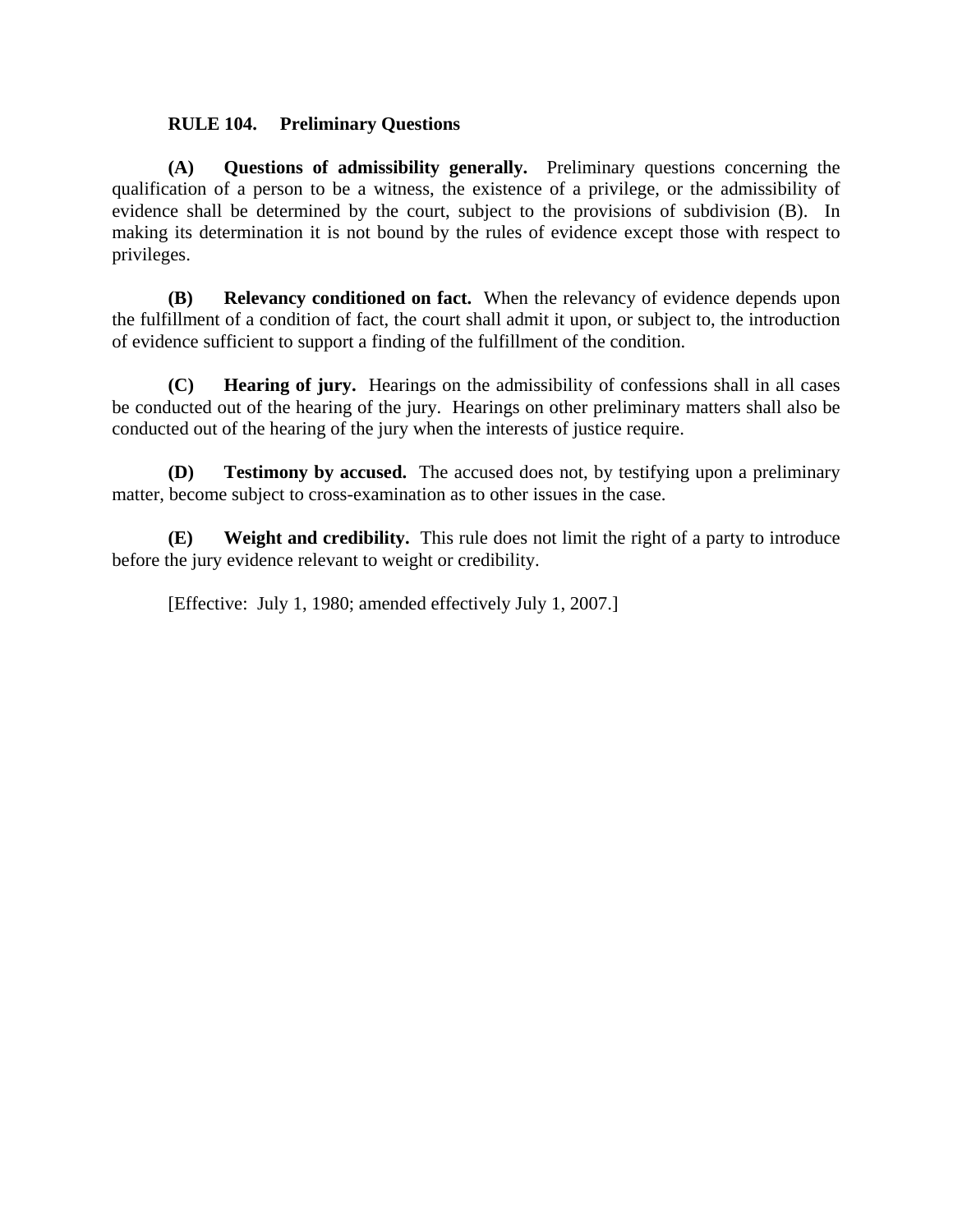## <span id="page-9-0"></span>**RULE 105. Limited Admissibility**

When evidence which is admissible as to one party or for one purpose but not admissible as to another party or for another purpose is admitted, the court, upon request of a party, shall restrict the evidence to its proper scope and instruct the jury accordingly.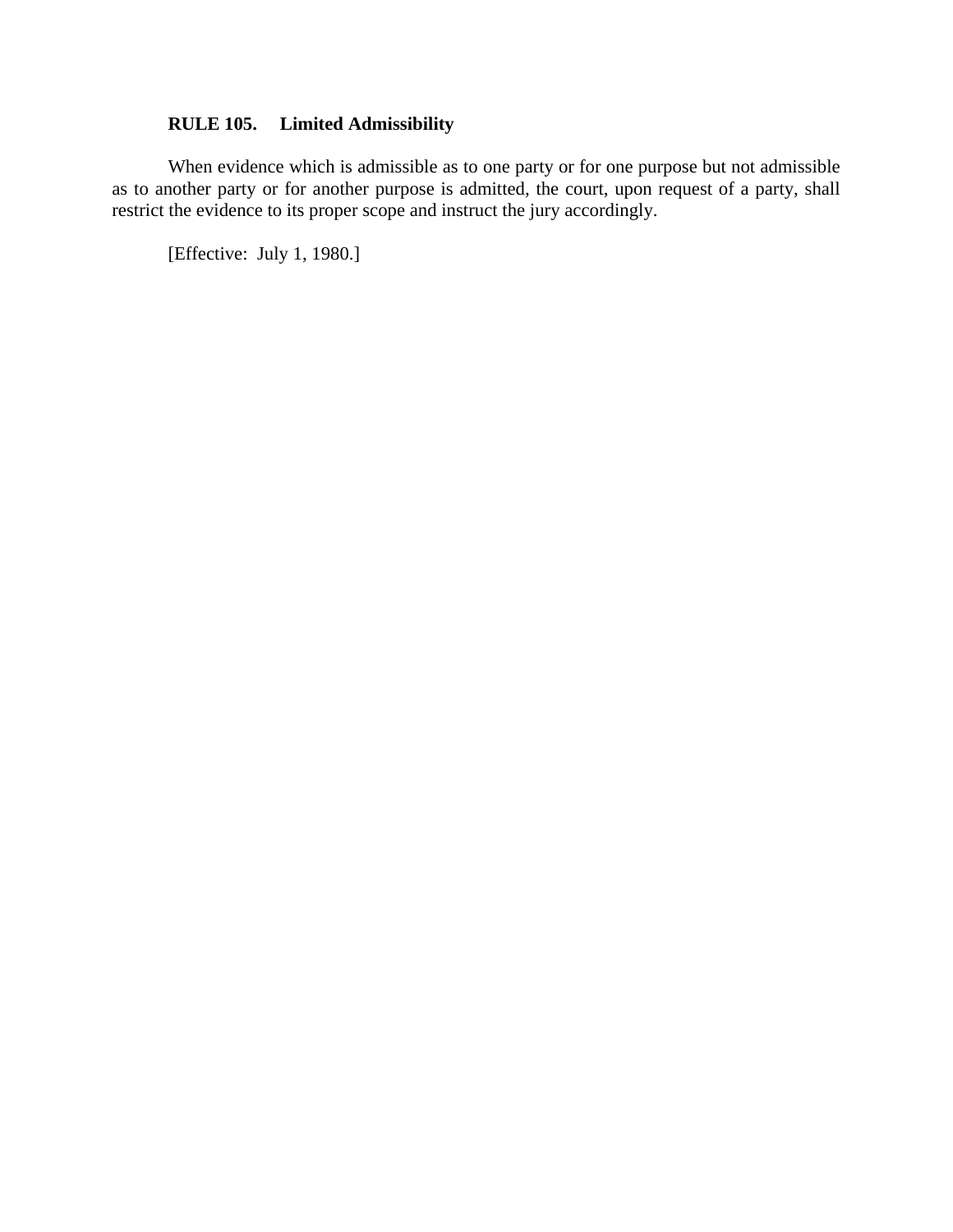### <span id="page-10-0"></span>**RULE 106. Remainder of or Related Writings or Recorded Statements**

When a writing or recorded statement or part thereof is introduced by a party, an adverse party may require the introduction at that time of any other part or any other writing or recorded statement which is otherwise admissible and which ought in fairness to be considered contemporaneously with it.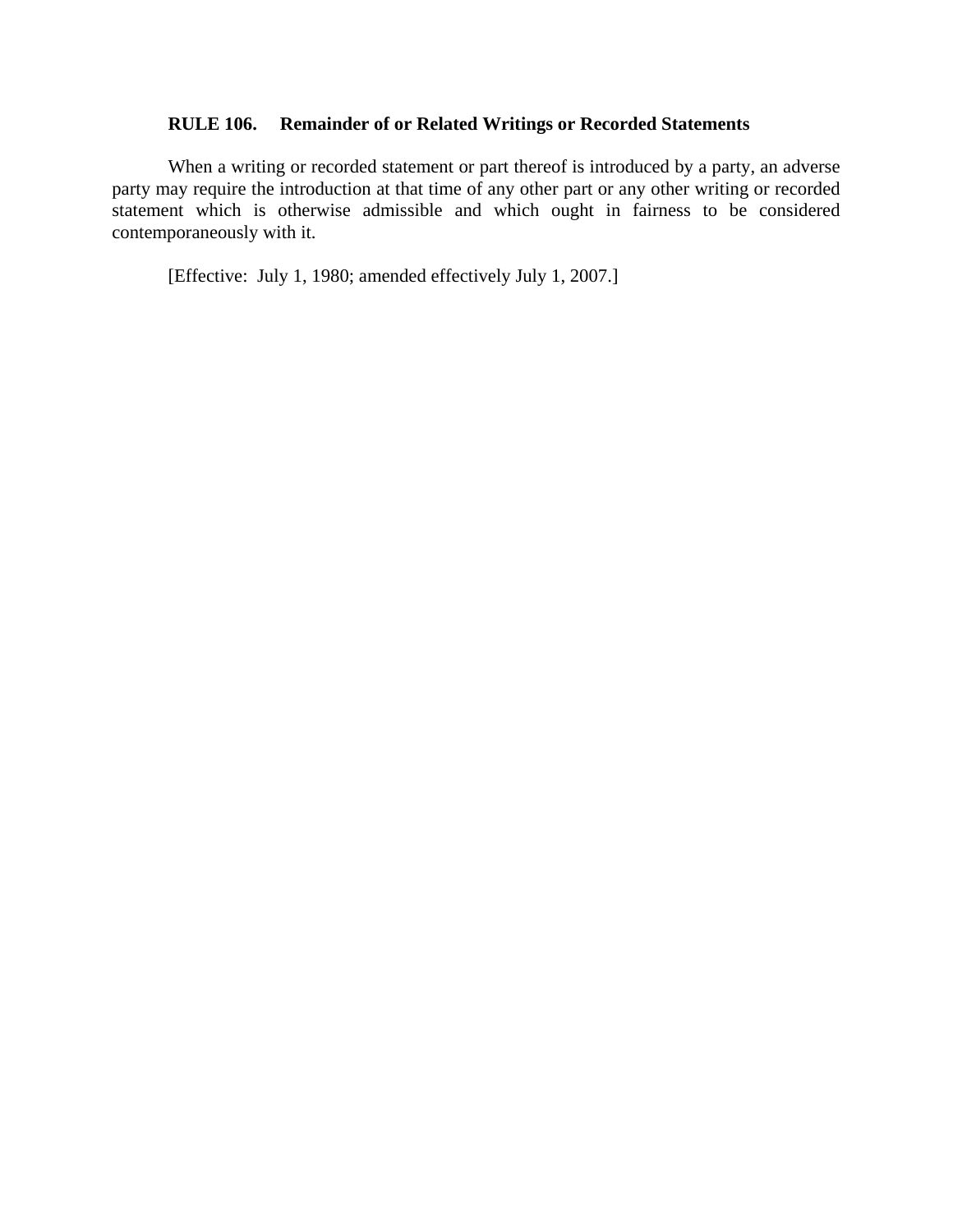### **ARTICLE II. JUDICIAL NOTICE**

### <span id="page-11-0"></span>**RULE 201. Judicial Notice of Adjudicative Facts**

**(A) Scope of rule.** This rule governs only judicial notice of adjudicative facts; i.e., the facts of the case.

**(B) Kinds of facts.** A judicially noticed fact must be one not subject to reasonable dispute in that it is either (1) generally known within the territorial jurisdiction of the trial court or (2) capable of accurate and ready determination by resort to sources whose accuracy cannot reasonably be questioned.

**(C) When discretionary.** A court may take judicial notice, whether requested or not.

**(D) When mandatory.** A court shall take judicial notice if requested by a party and supplied with the necessary information.

**(E) Opportunity to be heard.** A party is entitled upon timely request to an opportunity to be heard as to the propriety of taking judicial notice and the tenor of the matter noticed. In the absence of prior notification, the request may be made after judicial notice has been taken.

**(F) Time of taking notice.** Judicial notice may be taken at any stage of the proceeding.

**(G) Instructing jury.** In a civil action or proceeding, the court shall instruct the jury to accept as conclusive any fact judicially noticed. In a criminal case, the court shall instruct the jury that it may, but is not required to, accept as conclusive any fact judicially noticed.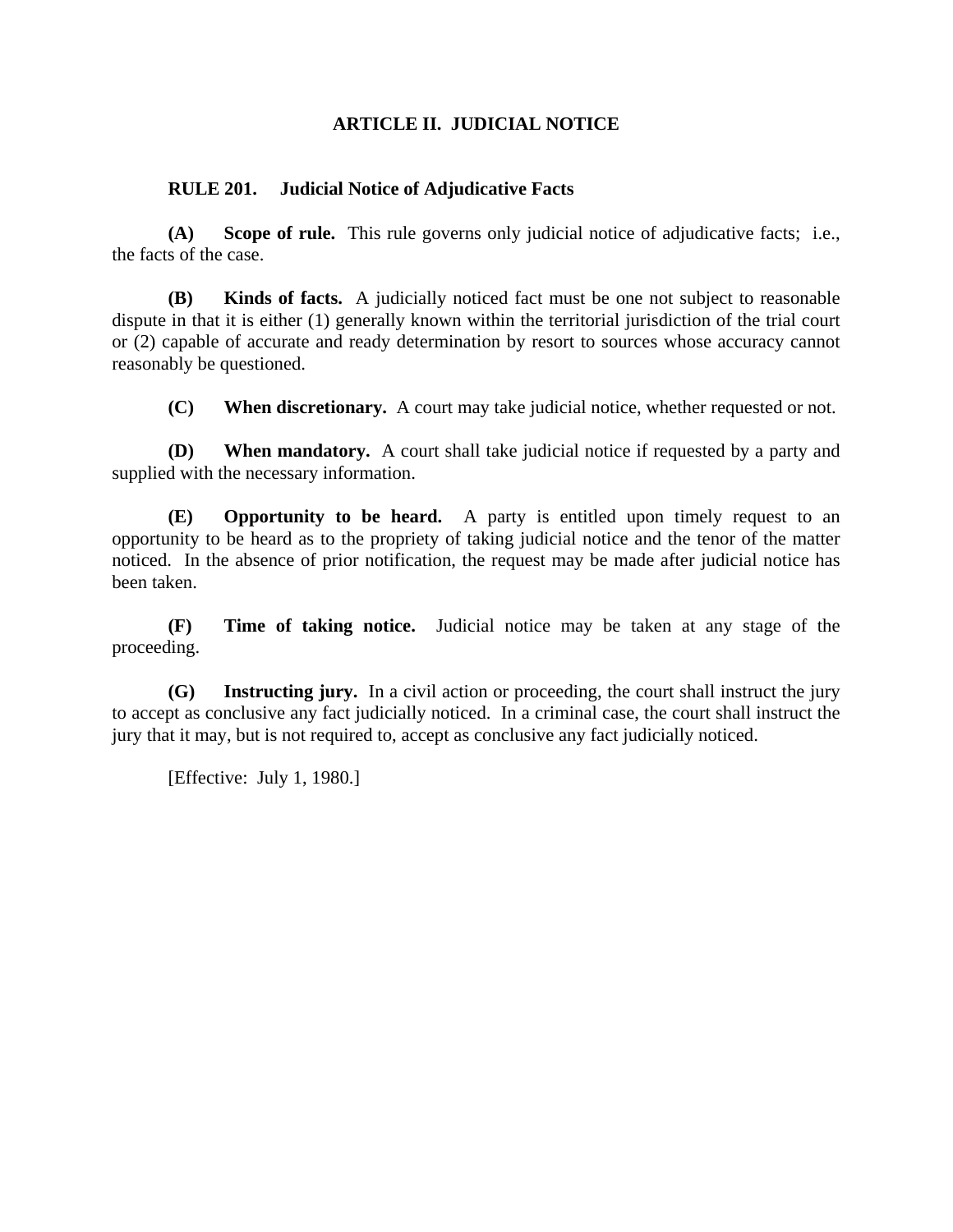### **ARTICLE III. PRESUMPTIONS**

#### <span id="page-12-0"></span>**RULE 301. Presumptions in General in Civil Actions and Proceedings**

In all civil actions and proceedings not otherwise provided for by statute enacted by the General Assembly or by these rules, a presumption imposes on the party against whom it is directed the burden of going forward with evidence to rebut or meet the presumption, but does not shift to such party the burden of proof in the sense of the risk of non-persuasion, which remains throughout the trial upon the party on whom it was originally cast.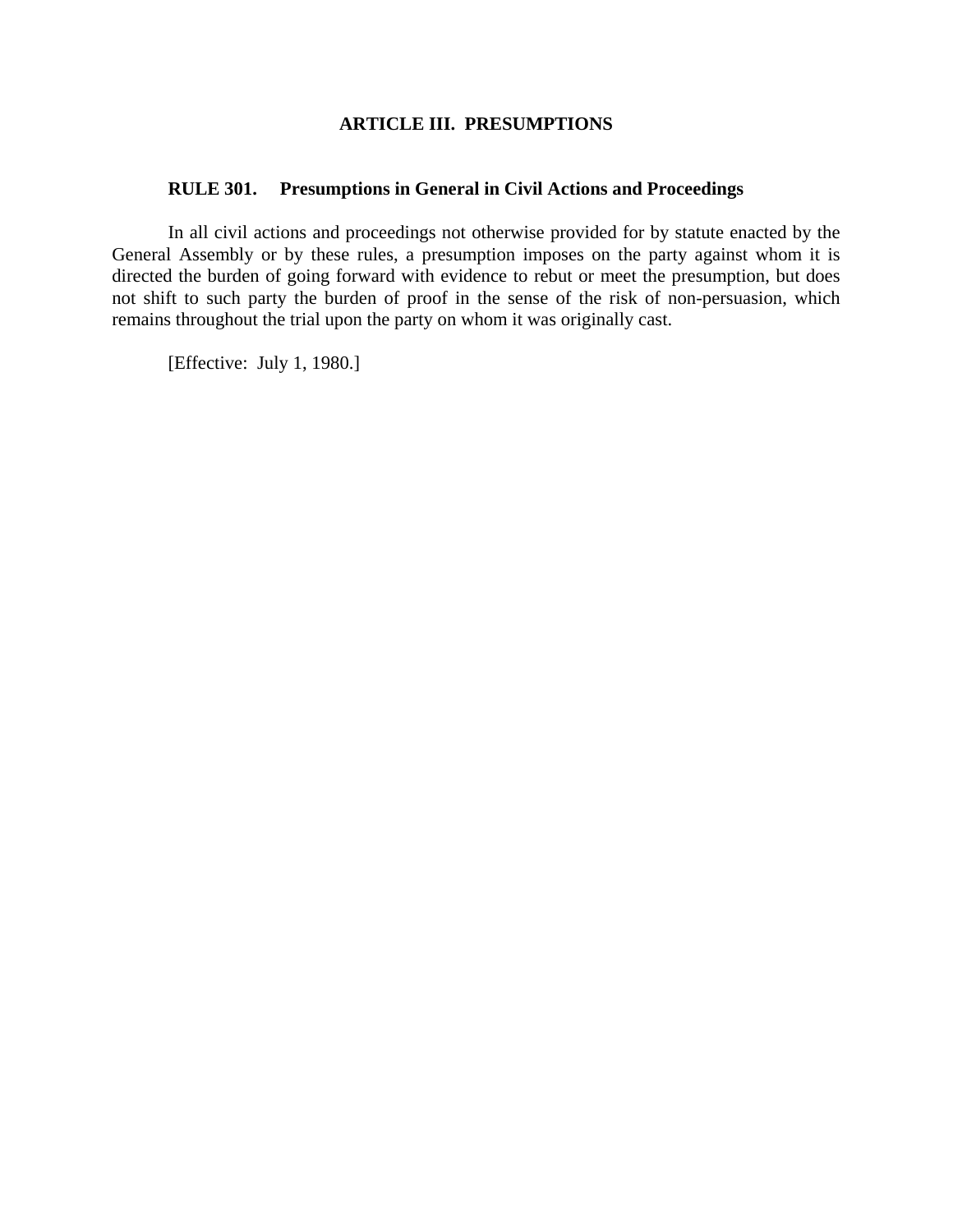## <span id="page-13-0"></span>**RULE 302. [RESERVED]**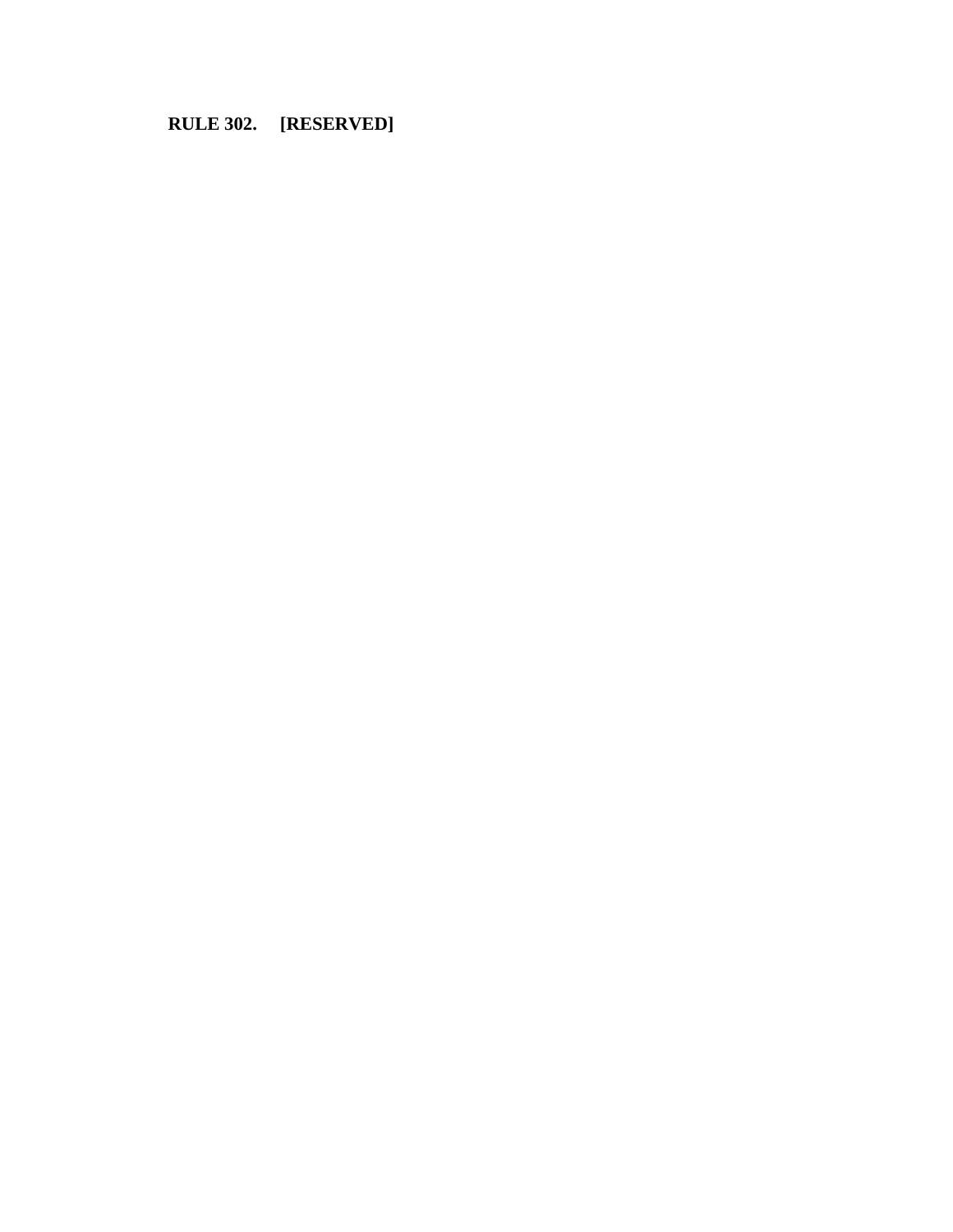## **ARTICLE IV. RELEVANCY AND ITS LIMITS**

### <span id="page-14-0"></span>**RULE 401. Definition of "Relevant Evidence"**

"Relevant evidence" means evidence having any tendency to make the existence of any fact that is of consequence to the determination of the action more probable or less probable than it would be without the evidence.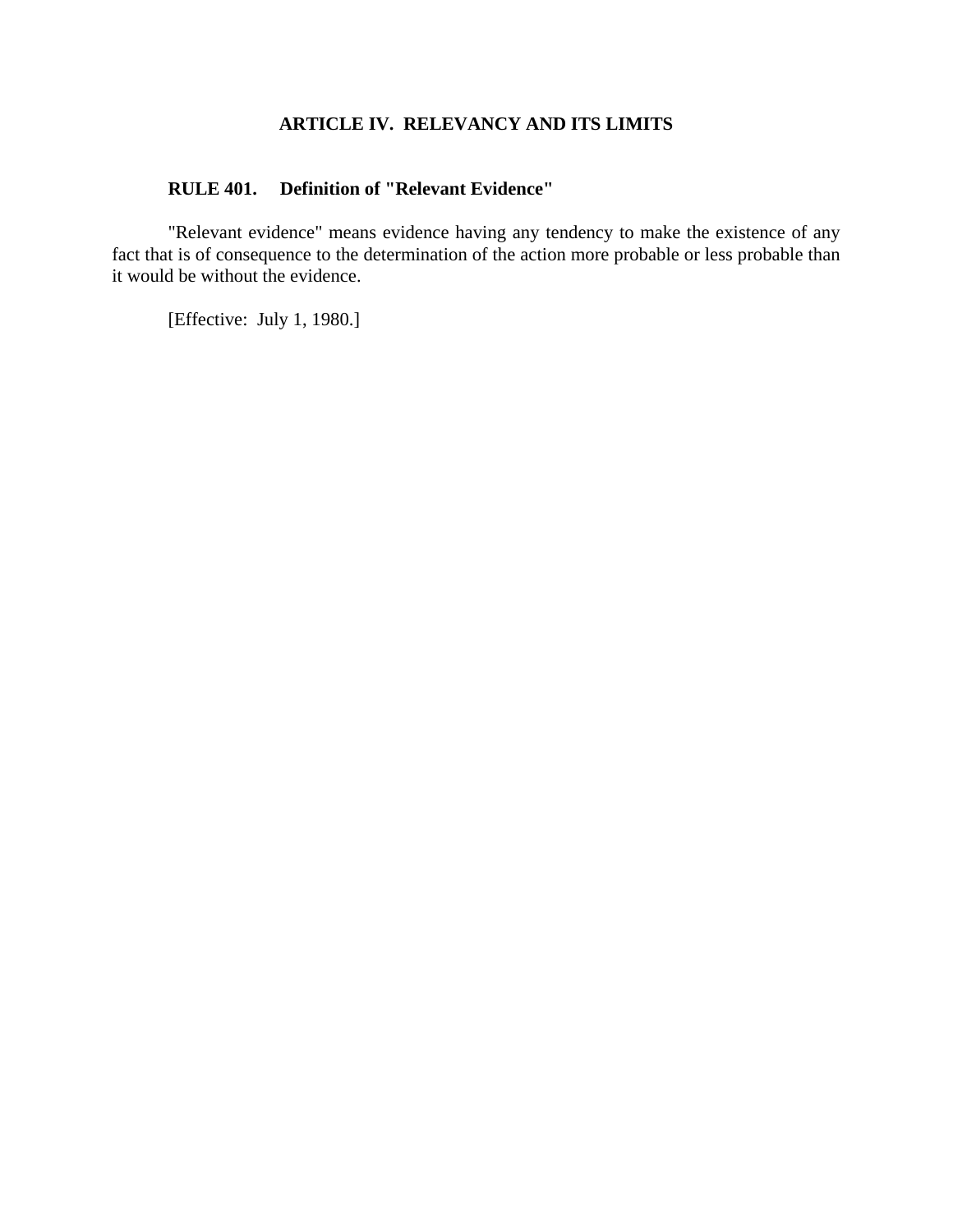### <span id="page-15-0"></span>**RULE 402. Relevant Evidence Generally Admissible; Irrelevant Evidence Inadmissible**

All relevant evidence is admissible, except as otherwise provided by the Constitution of the United States, by the Constitution of the State of Ohio, by statute enacted by the General Assembly not in conflict with a rule of the Supreme Court of Ohio, by these rules, or by other rules prescribed by the Supreme Court of Ohio. Evidence which is not relevant is not admissible.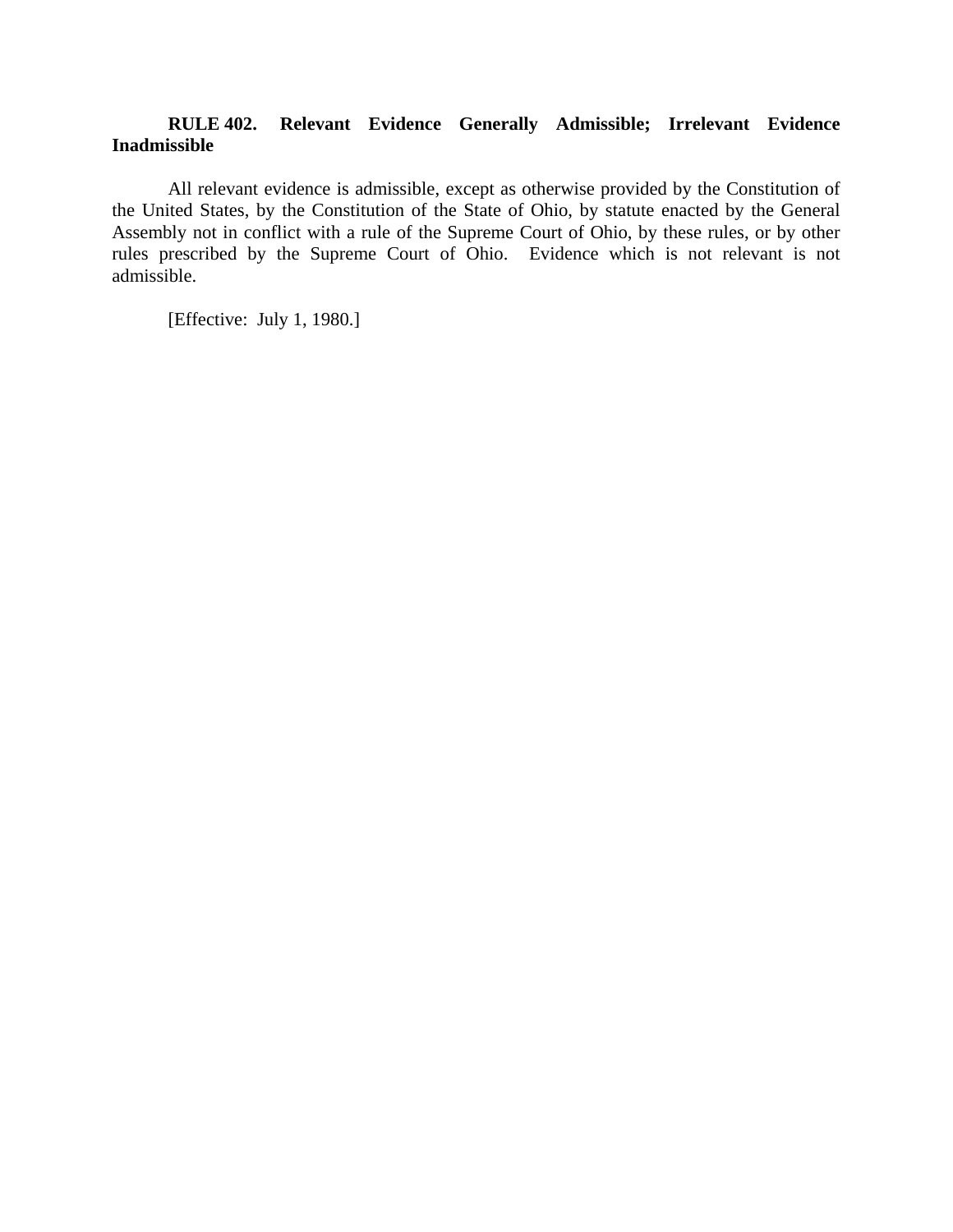<span id="page-16-0"></span>**RULE 403. Exclusion of Relevant Evidence on Grounds of Prejudice, Confusion, or Undue Delay**

**(A) Exclusion mandatory.** Although relevant, evidence is not admissible if its probative value is substantially outweighed by the danger of unfair prejudice, of confusion of the issues, or of misleading the jury.

**(B) Exclusion discretionary.** Although relevant, evidence may be excluded if its probative value is substantially outweighed by considerations of undue delay, or needless presentation of cumulative evidence.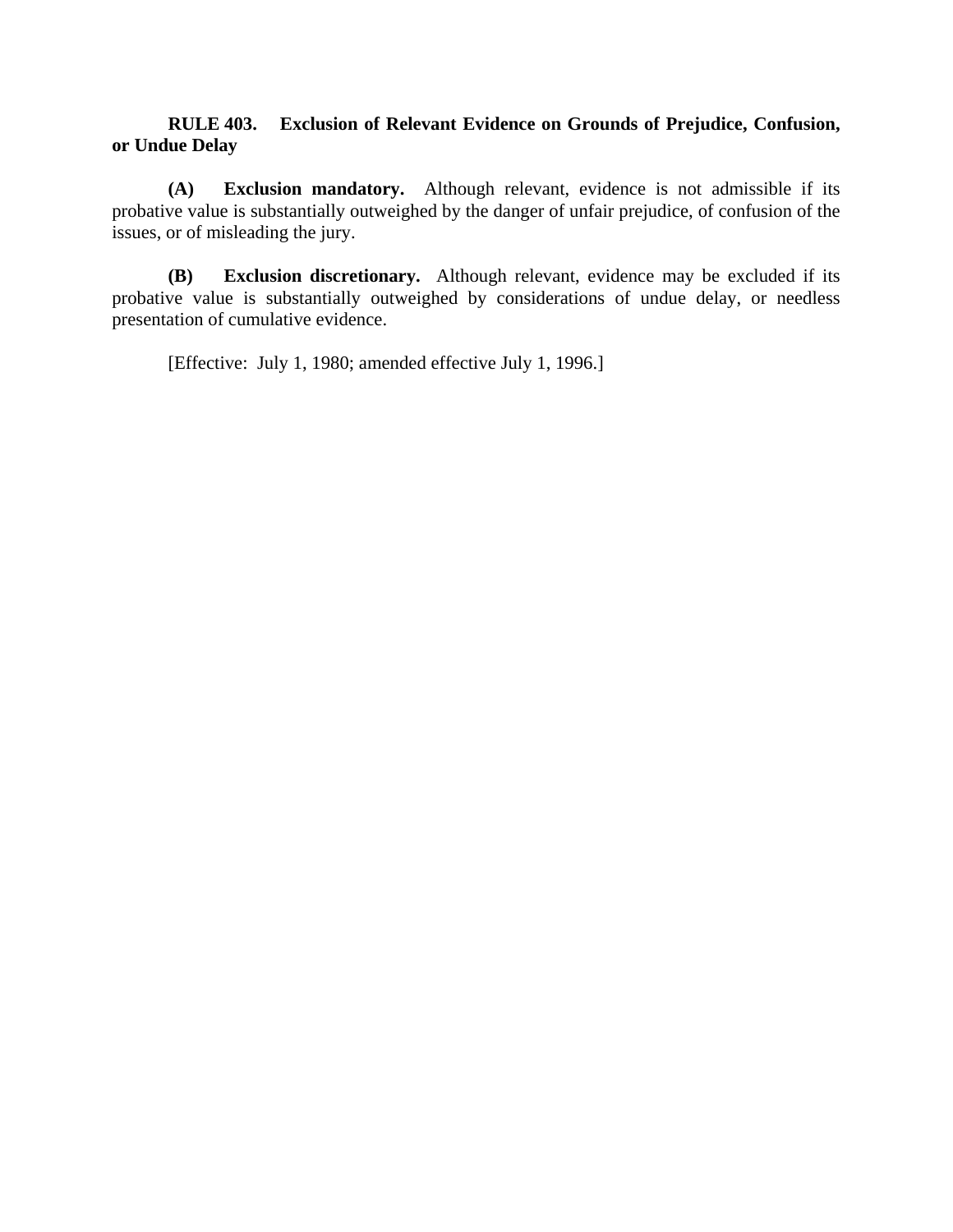#### **Staff Note (July 1, 1996 Amendment)**

#### **Rule 403 Exclusion of Relevant Evidence on Grounds of Prejudice, Confusion, or Undue Delay**

The amendment modifies the title of the rule to reflect its content. As originally adopted, Evid. R. 403 varied from its federal counterpart by excluding "waste of time" as a separate or independent ground for excluding otherwise relevant and admissible evidence. The title of the Ohio rule, however, was not modified to reflect this difference between the Ohio and federal texts. The amendment substitutes "undue delay" in place of the original title's reference to "waste of time" as a ground of exclusion, so that the title will more accurately reflect the content of the Ohio text. The amendment is intended only as a technical correction; no substantive change is intended.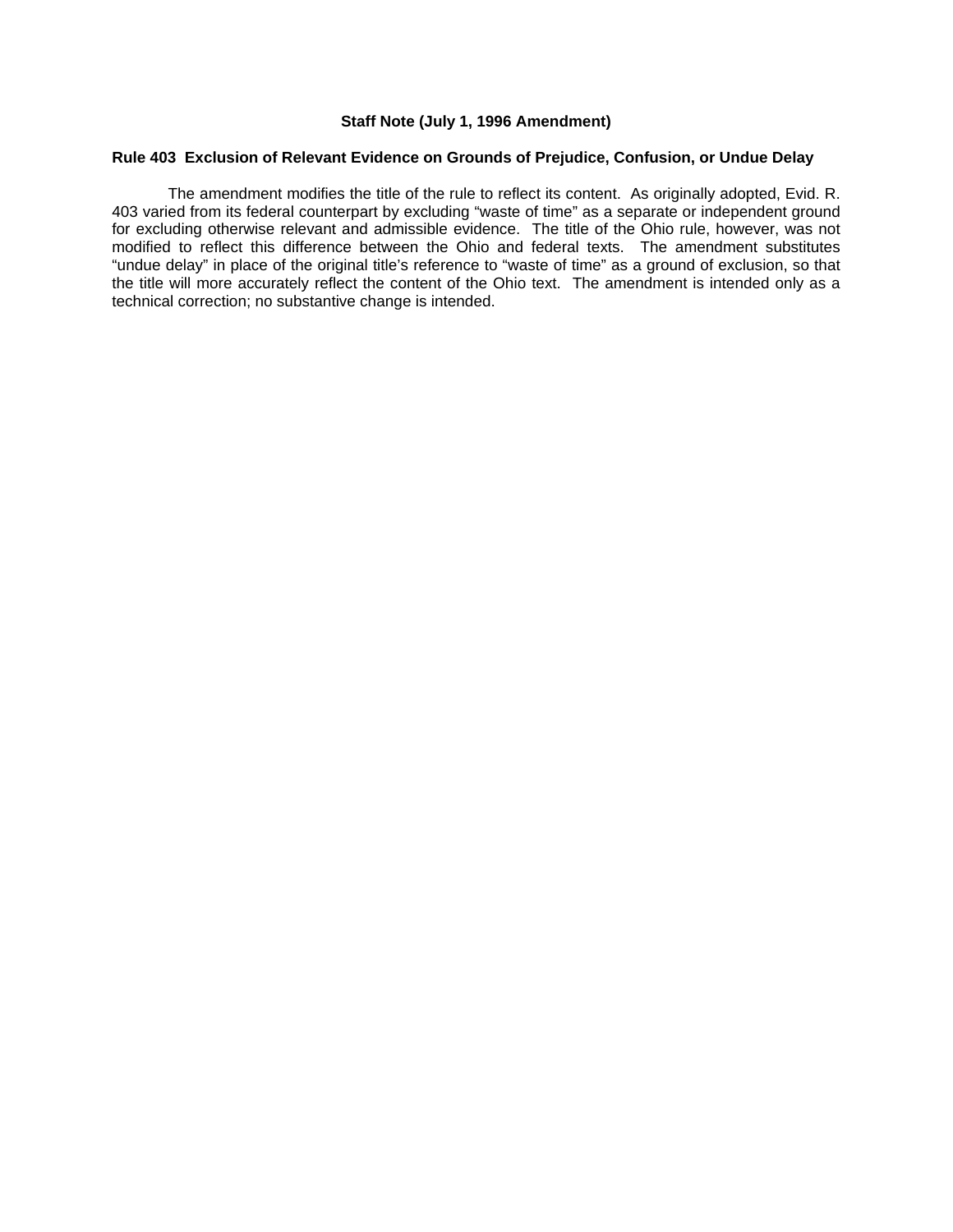### <span id="page-18-0"></span>**RULE 404. Character Evidence not Admissible to Prove Conduct; Exceptions; Other Crimes**

**(A) Character evidence generally.** Evidence of a person's character or a trait of character is not admissible for the purpose of proving action in conformity therewith on a particular occasion, subject to the following exceptions:

**(1) Character of accused.** Evidence of a pertinent trait of character offered by an accused, or by the prosecution to rebut the same is admissible; however, in prosecutions for rape, gross sexual imposition, and prostitution, the exceptions provided by statute enacted by the General Assembly are applicable.

**(2) Character of victim.** Evidence of a pertinent trait of character of the victim of the crime offered by an accused, or by the prosecution to rebut the same, or evidence of a character trait of peacefulness of the victim offered by the prosecution in a homicide case to rebut evidence that the victim was the first aggressor is admissible; however, in prosecutions for rape, gross sexual imposition, and prostitution, the exceptions provided by statute enacted by the General Assembly are applicable.

**(3) Character of witness.** Evidence of the character of a witness on the issue of credibility is admissible as provided in Rules 607, 608, and 609.

**(B) Other crimes, wrongs or acts.** Evidence of other crimes, wrongs, or acts is not admissible to prove the character of a person in order to show action in conformity therewith. It may, however, be admissible for other purposes, such as proof of motive, opportunity, intent, preparation, plan, knowledge, identity, or absence of mistake or accident. In criminal cases, the proponent of evidence to be offered under this rule shall provide reasonable notice in advance of trial, or during trial if the court excuses pretrial notice on good cause shown, of the general nature of any such evidence it intends to introduce at trial.

[Effective: July 1, 1980; amended effectively July 1, 2007, July 1, 2012.]

#### **Staff Note (July 1, 2012 Amendment)**

The original Ohio Rule did not adopt the notice requirement included in the federal version of the rule. The rule, as amended, adds mutuality to the federal version of the rule so as to also provide the prosecution with notice of the defendant's intention to offer evidence under this rule. The purpose of adding the notice requirement is to provide the prosecution and the defense with the opportunity to prepare their case. Notice provided pursuant to this rule does not constitute a "demand of the defendant" under Crim.R. 16, and does not, in and of itself, constitute the initiation of discovery under Crim.R. 16. The rule should not be construed to exclude otherwise relevant and admissible evidence solely because of a lack of notice, absent a showing of bad faith.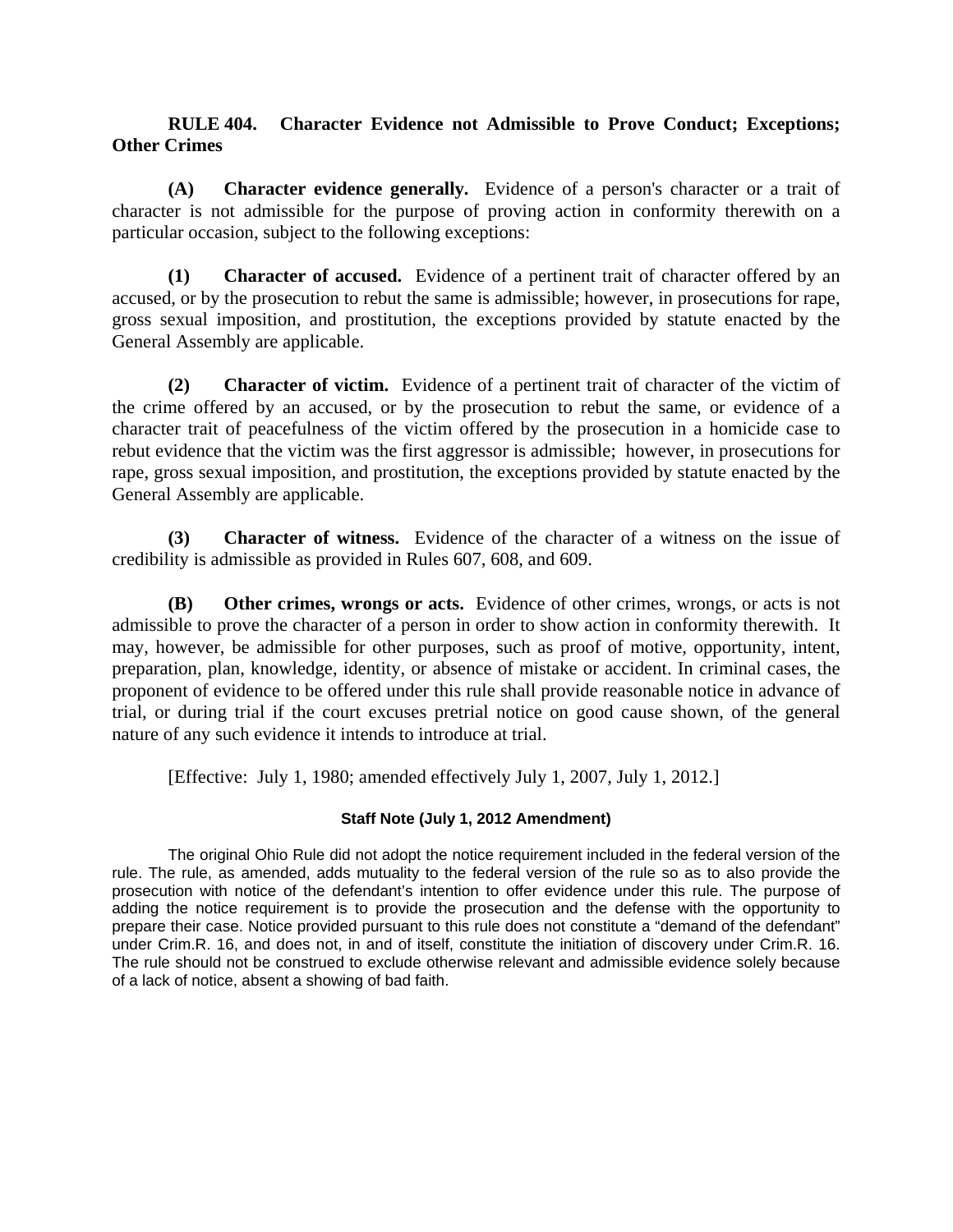### <span id="page-19-0"></span>**RULE 405. Methods of Proving Character**

**(A) Reputation or opinion.** In all cases in which evidence of character or a trait of character of a person is admissible, proof may be made by testimony as to reputation or by testimony in the form of an opinion. On cross-examination, inquiry is allowable into relevant specific instances of conduct.

**(B) Specific instances of conduct.** In cases in which character or a trait of character of a person is an essential element of a charge, claim, or defense, proof may also be made of specific instances of his conduct.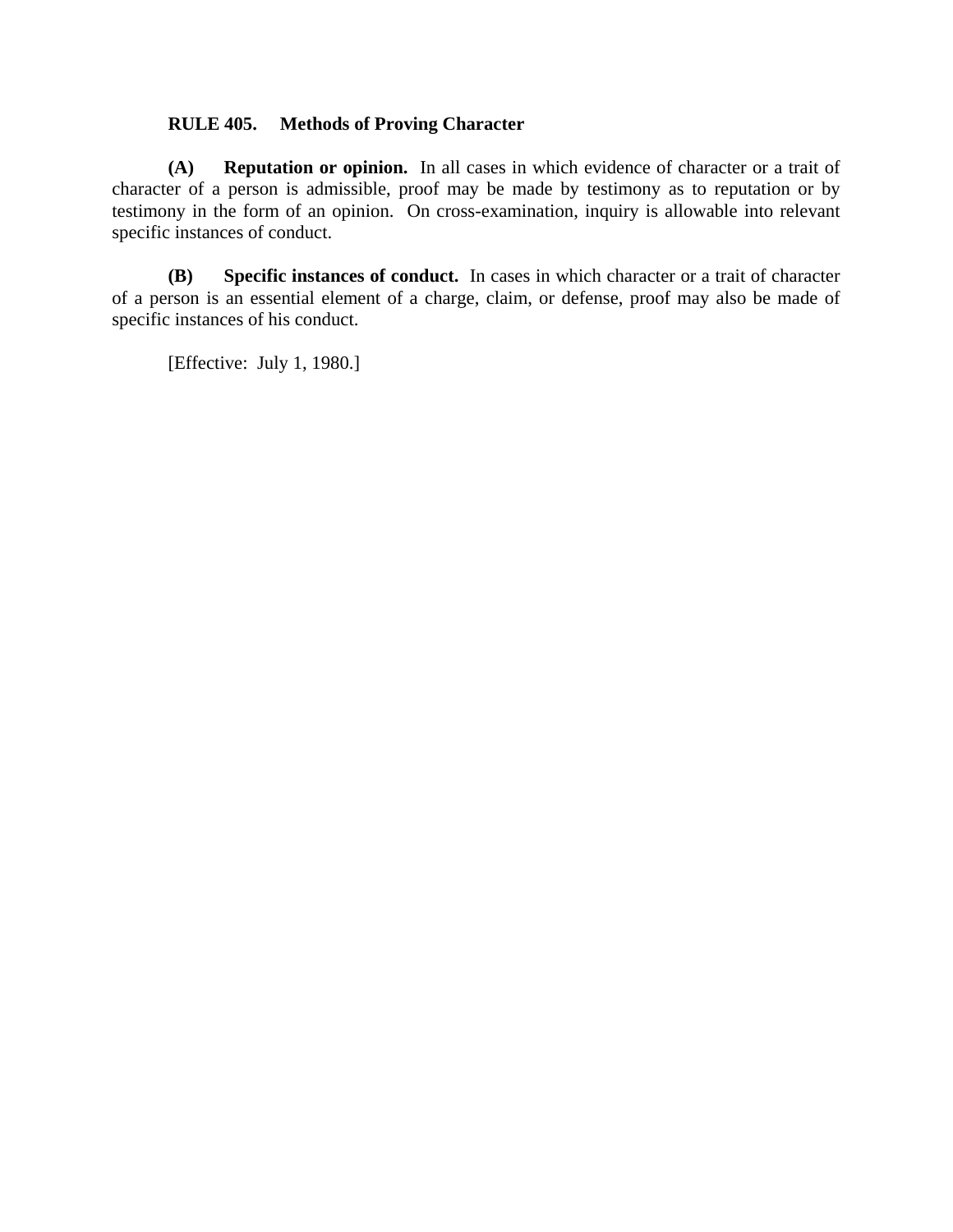## <span id="page-20-0"></span>**RULE 406. Habit; Routine Practice**

Evidence of the habit of a person or of the routine practice of an organization, whether corroborated or not and regardless of the presence of eyewitnesses, is relevant to prove that the conduct of the person or organization on a particular occasion was in conformity with the habit or routine practice.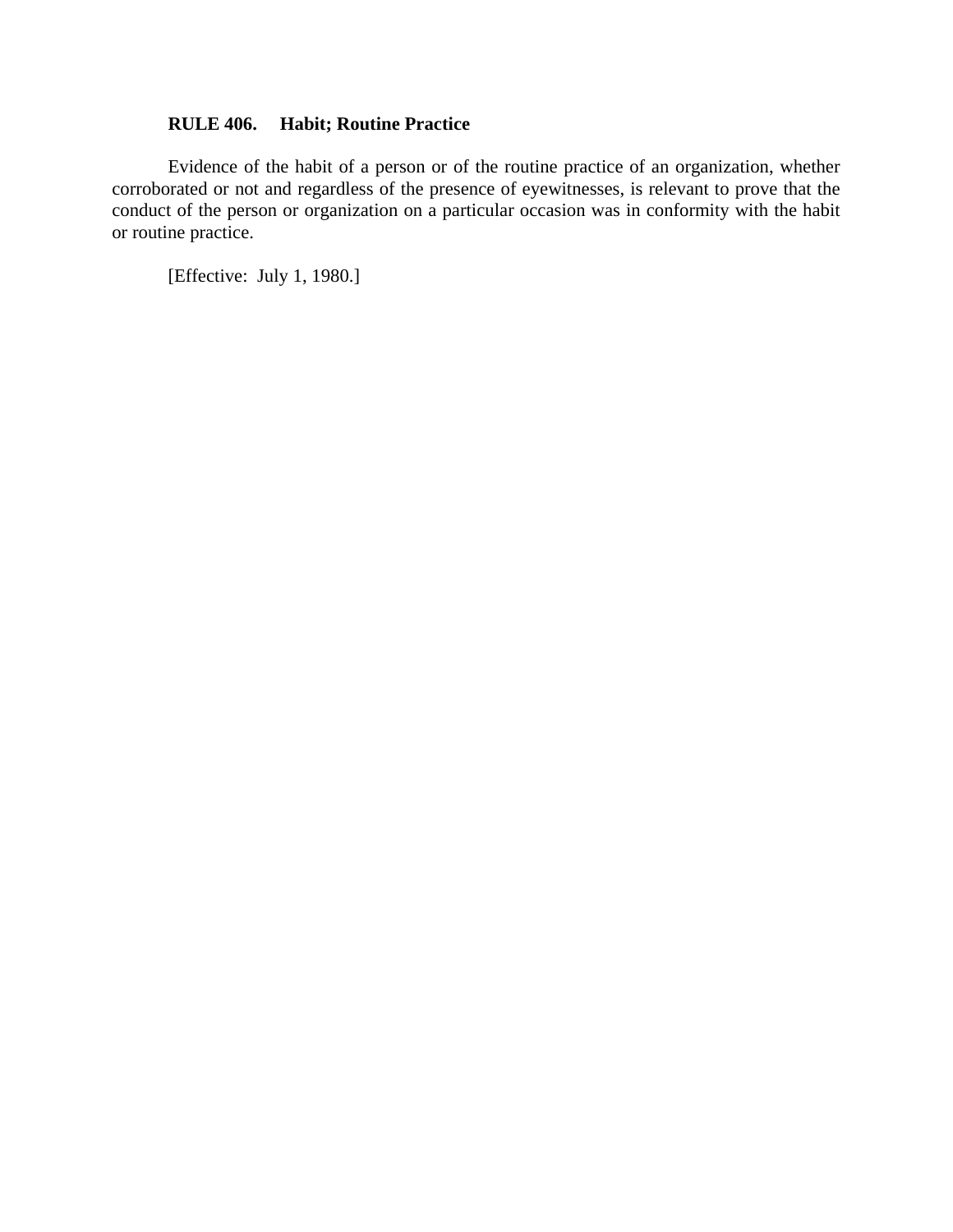#### <span id="page-21-0"></span>**RULE 407. Subsequent Remedial Measures**

When, after an injury or harm allegedly caused by an event, measures are taken which, if taken previously, would have made the injury or harm less likely to occur, evidence of the subsequent measures is not admissible to prove negligence or culpable conduct in connection with the event. This rule does not require the exclusion of evidence of subsequent measures when offered for another purpose, such as proving ownership, control, or feasibility of precautionary measures, if controverted, or impeachment.

[Effective: July 1, 1980; amended effective July 1, 2000.]

#### **Staff Note (July 1, 2000 Amendment)**

#### **Rule 407 Subsequent remedial measures**

In 1997, Federal Rule of Evidence 407 was amended in two respects. The Ohio amendment is based on the first change in the federal rule: the phrase "injury or harm allegedly caused by an" was added to clarify that a repair or remedial measure must take effect after the accident or incident being litigated in order for the rule to apply. A measure that takes effect after purchase but before the accident or incident being litigated is not a subsequent measure. *See Traylor v. Husqvarna Motor* (7<sup>th</sup> Cir. 1993, 988 F.2d 729, 733 ("The problem with applying Rule 407 was not lack of culpable conduct but the fact that the remedial measures were taken before rather than after the 'event,' which in an accident case the courts have invariably and we think correctly understood to mean the accident."); *Cates v. Sears, Roebuck & Co.* (5<sup>th</sup> Cir. 1991), 928 F.2d 679, ("The 'event' to which Rule 407 speaks is the accident, not the sale."); *Chase v. General Motors Corp*. (4th Cir. 1988), 856 F.2d 17, 21-22.

The second change to the federal rule, which involves strict liability cases, has not been adopted.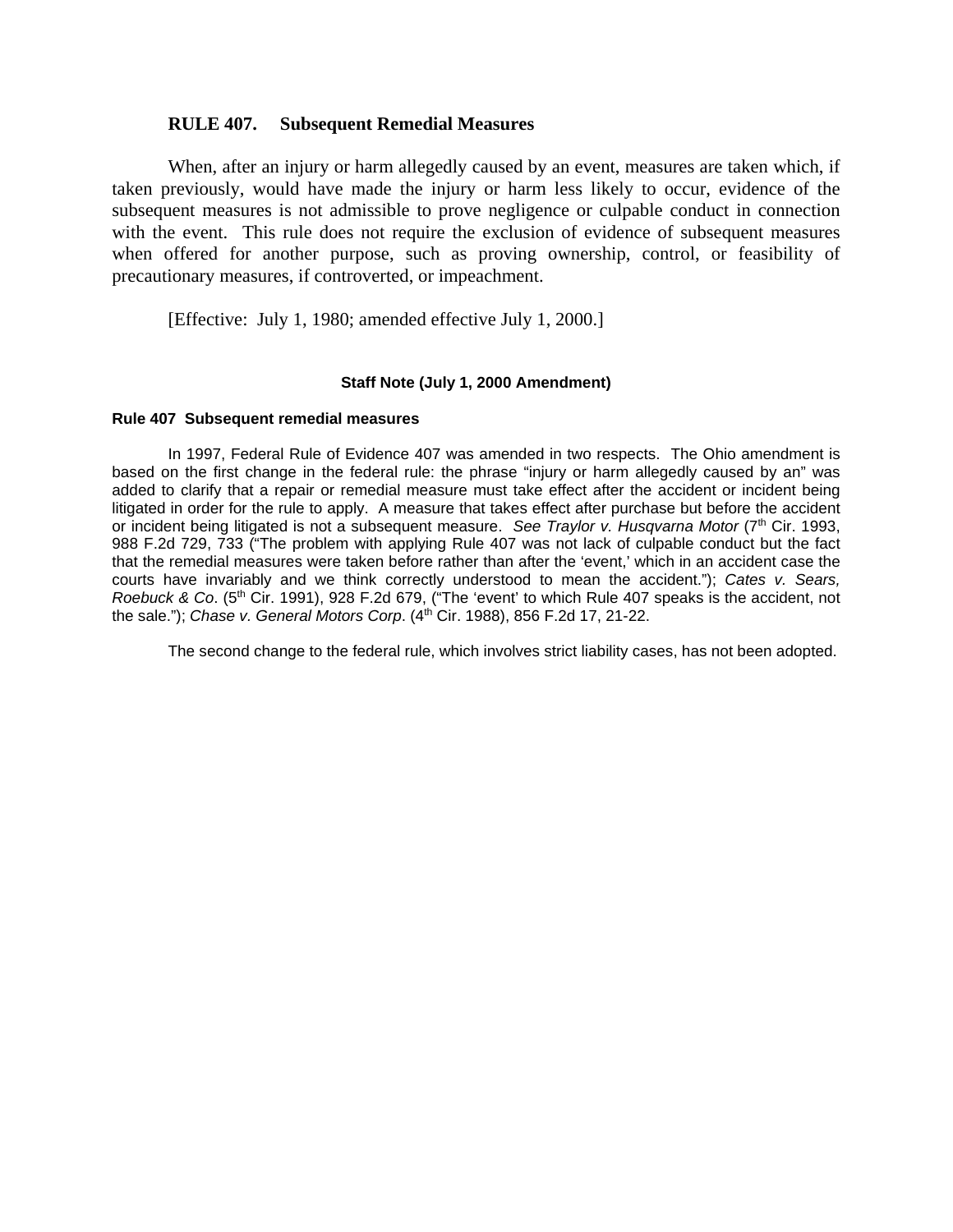#### <span id="page-22-0"></span>**RULE 408. Compromise and Offers to Compromise**

Evidence of (1) furnishing or offering or promising to furnish, or (2) accepting or offering or promising to accept, a valuable consideration in compromising or attempting to compromise a claim which was disputed as to either validity or amount, is not admissible to prove liability for or invalidity of the claim or its amount. Evidence of conduct or statements made in compromise negotiations is likewise not admissible. This rule does not require the exclusion of any evidence otherwise discoverable merely because it is presented in the course of compromise negotiations. This rule also does not require exclusion when the evidence is offered for another purpose, such as proving bias or prejudice of a witness, negativing a contention of undue delay, or proving an effort to obstruct a criminal investigation or prosecution.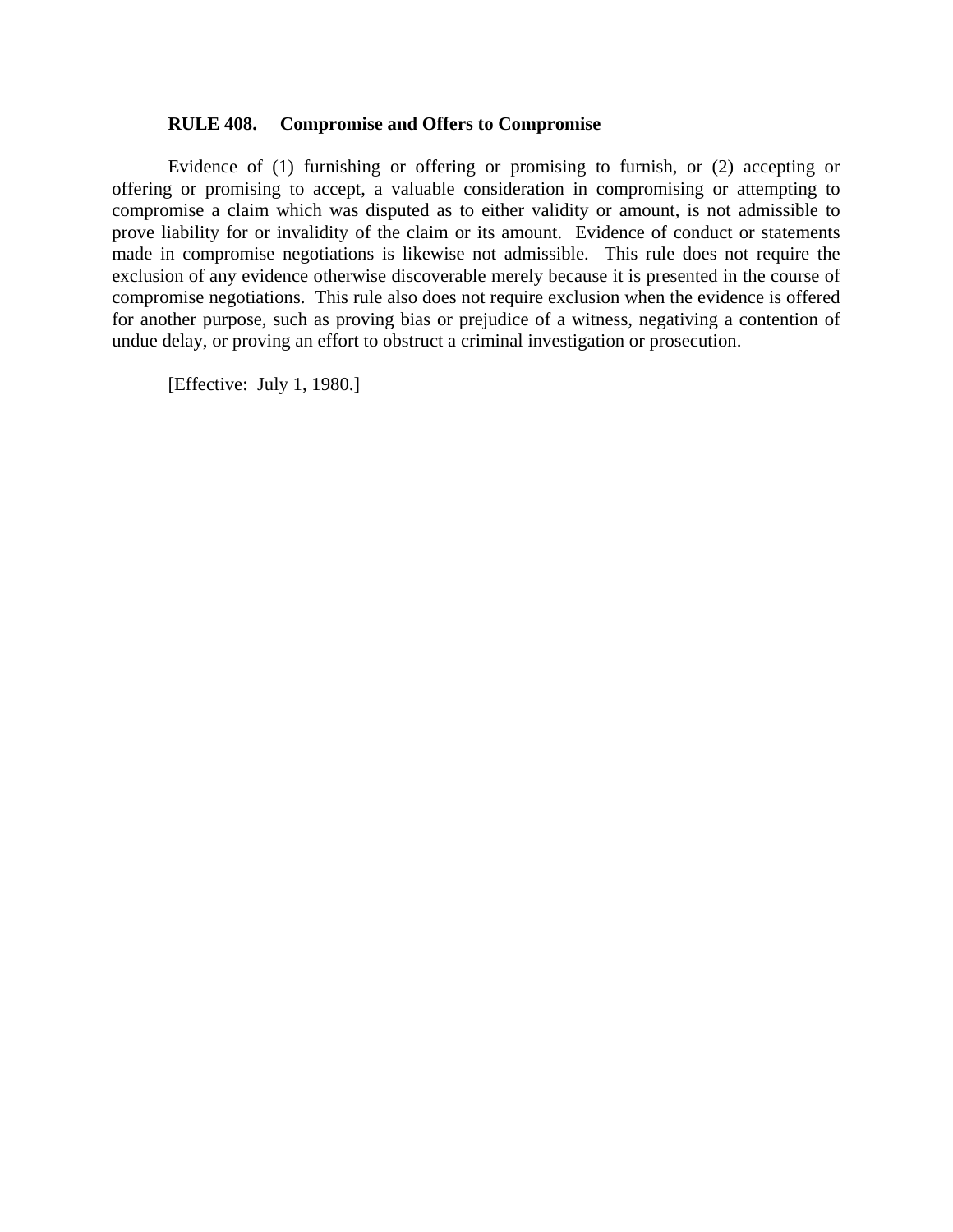### <span id="page-23-0"></span>**RULE 409. Payment of Medical and Similar Expenses**

Evidence of furnishing or offering or promising to pay medical, hospital, or similar expenses occasioned by an injury is not admissible to prove liability for the injury.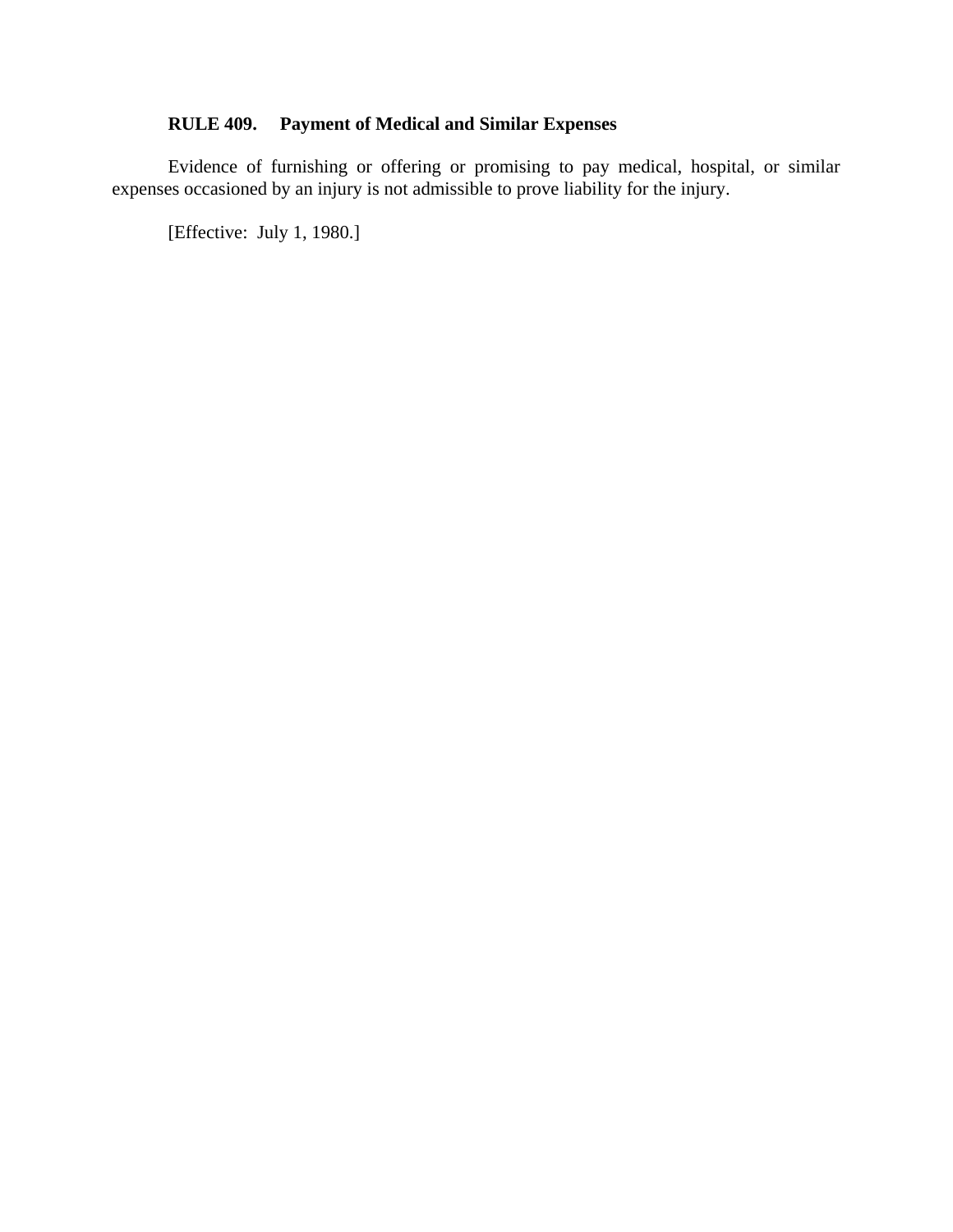#### <span id="page-24-0"></span>**RULE 410. Inadmissibility of Pleas, Offers of Pleas, and Related Statements**

(A) Except as provided in division (B) of this rule, evidence of the following is not admissible in any civil or criminal proceeding against the defendant who made the plea or who was a participant personally or through counsel in the plea discussions:

- (1) a plea of guilty that later was withdrawn;
- (2) a plea of no contest or the equivalent plea from another jurisdiction;
- (3) a plea of guilty in a violations bureau;

(4) any statement made in the course of any proceedings under Rule 11 of the Rules of Criminal Procedure or equivalent procedure from another jurisdiction regarding the foregoing pleas;

(5) any statement made in the course of plea discussions in which counsel for the prosecuting authority or for the defendant was a participant and that do not result in a plea of guilty or that result in a plea of guilty later withdrawn.

(B) A statement otherwise inadmissible under this rule is admissible in either of the following:

(1) any proceeding in which another statement made in the course of the same plea or plea discussions has been introduced and the statement should, in fairness, be considered contemporaneously with it;

(2) a criminal proceeding for perjury or false statement if the statement was made by the defendant under oath, on the record, and in the presence of counsel.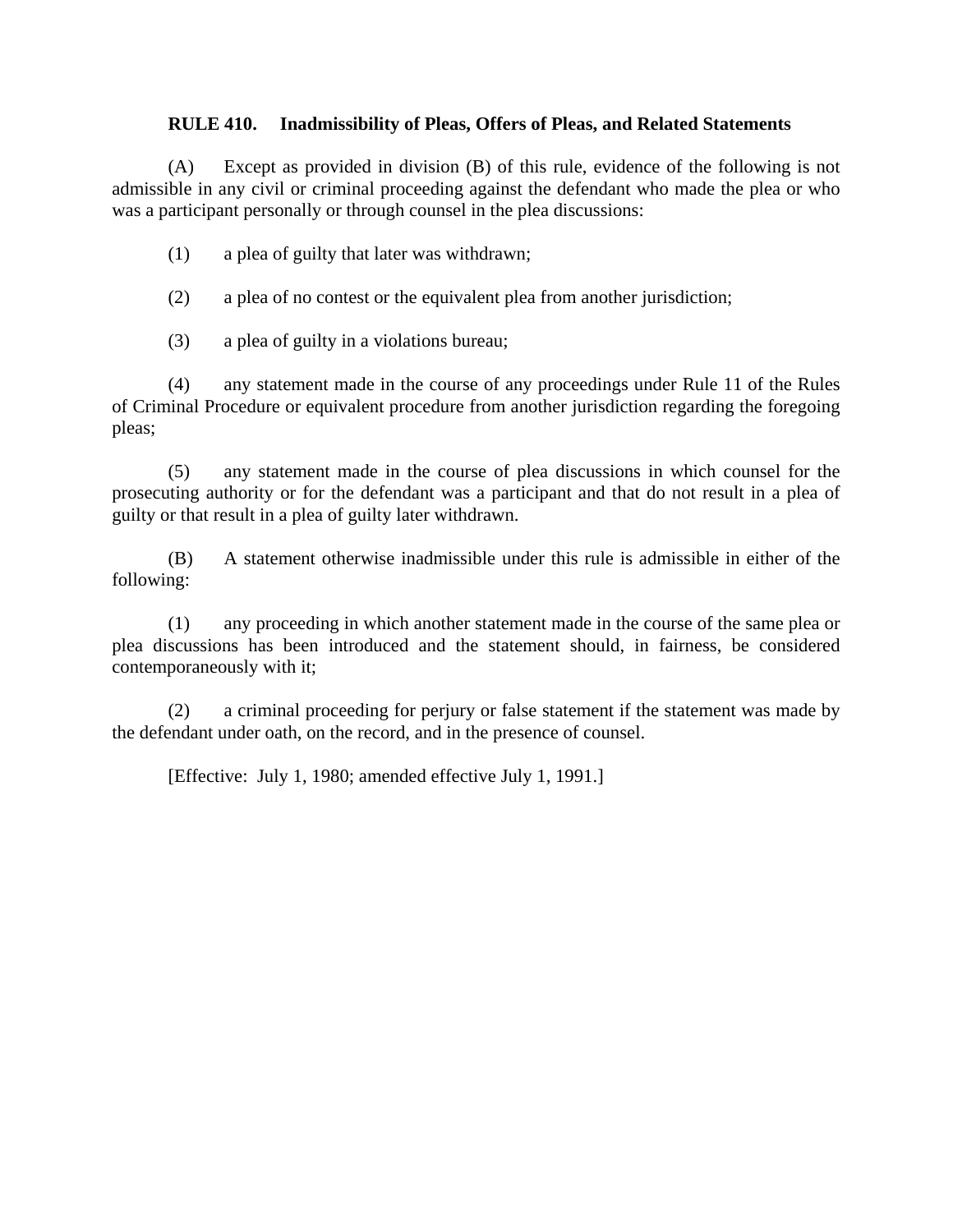#### **Staff Note (July 1, 1991 Amendment)**

#### **Rule 410 Inadmissibility of Pleas, Offers of Pleas, and Related Statements**

At the time Evid. R. 410 became effective in July 1980, there was "no substantive variation between the Ohio rule and the Federal Rule." Ohio Staff Note (1980). The term "no contest" had replaced the phrase "nolo contendere" used in the federal rule and the phrases "or the equivalent plea from another jurisdiction" and "or a plea of guilty in a violations bureau" had been added to the Ohio rule.

The federal rule, however, was thereafter amended. Several federal cases had read the federal rule broadly to cover some statements made during "plea bargain" discussions between defendants and law enforcement officers. See *United States v. Harman*, 544 F. 2d 791, 795-799 (5<sup>th</sup> Cir. 1977); *United States v. Brooks*, 536 F. 2d 1137, 1138-39 (6th Cir. 1976); *United States v. Smith*, 525 F. 2d 1017, 1020-  $22$  (10<sup>th</sup> Cir. 1975). Accordingly, the federal drafters became concerned "that an otherwise voluntary admission to law enforcement officials [might be] rendered inadmissible merely because it was made in the hope of obtaining leniency by a plea." Fed. R. Evid. 410, Advisory Committee Note (1980). Federal Rule 410 now specifies that only plea discussions with the "attorney for the prosecuting authority" are covered by the rule.

The amendment incorporates the same limitation into the Ohio rule. It is intended to clarify an area of ambiguity. The amended rule is designed to protect plea bargaining statements involving attorneys in order to promote the disposition of criminal cases by compromise. Statements made by an accused to the police are not covered by this rationale. Improper inducements by the police may be challenged under the constitutional standards governing the voluntariness of confessions, but may not be excluded under this rule.

Unlike the federal rule, the amendment specifically covers plea bargaining statements made by defense counsel. Such statements are excluded from evidence when made either to the prosecutor or the police.

Two additional changes are effected by the amendment. First, the amendment recognizes an exception in addition to the exception for perjury and false statement prosecutions. This exception applies in "any proceeding in which another statement made in the course of the same plea or plea discussions has been introduced and the statement should, in fairness, be considered contemporaneously with it." This provision is a restatement of the "rule of completeness" found in Evid. R. 106.

Second, the amendment specifically excludes "any statement made in the course of any proceedings under Rule 11 of the Rules of Criminal Procedure or equivalent procedure from another jurisdiction." This provision was added for clarification; the same result would have been reached under the old rule.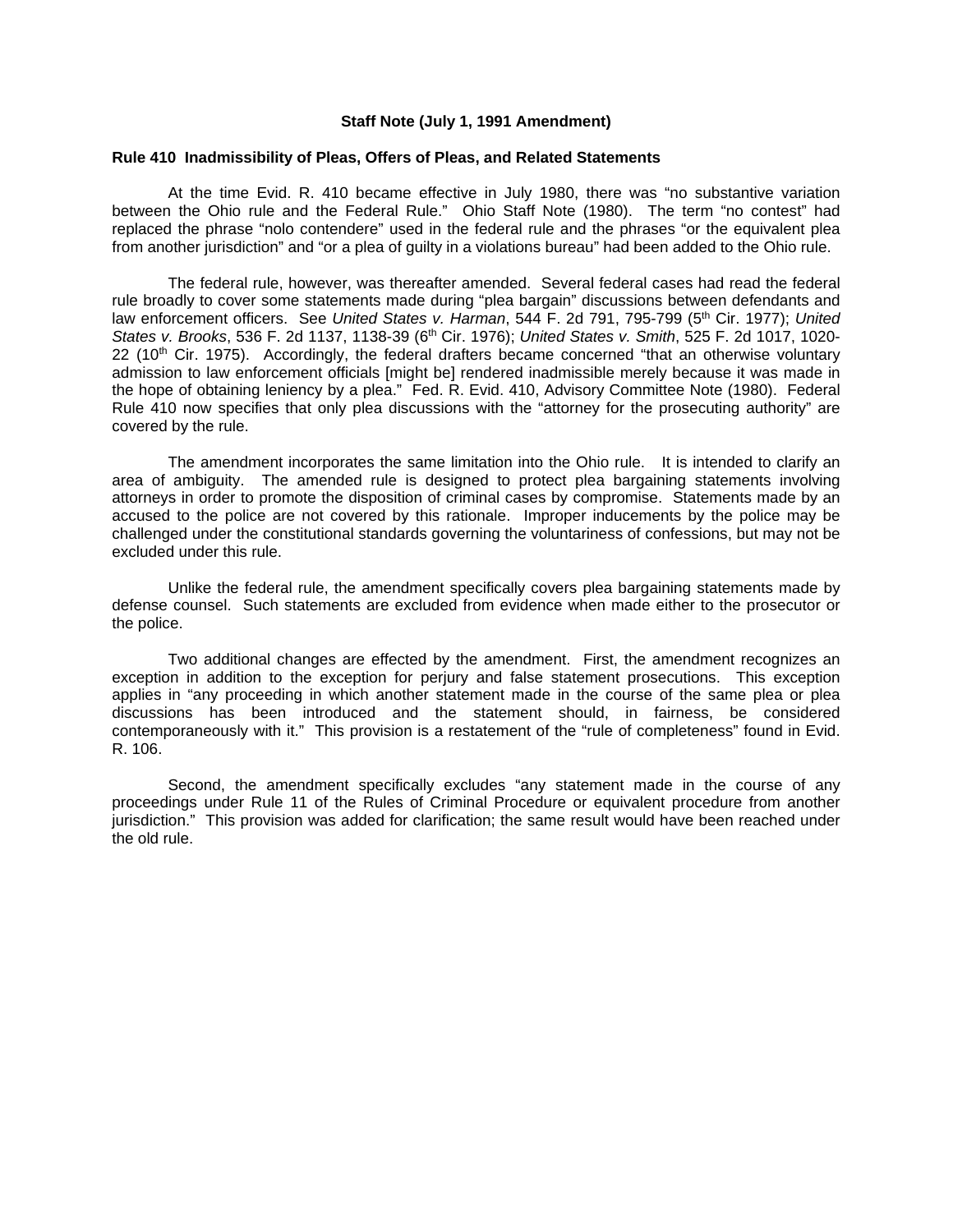### <span id="page-26-0"></span>**RULE 411. Liability Insurance**

Evidence that a person was or was not insured against liability is not admissible upon the issue whether the person acted negligently or otherwise wrongfully. This rule does not require the exclusion of evidence of insurance against liability when offered for another purpose, such as proof of agency, ownership or control, if controverted, or bias or prejudice of a witness.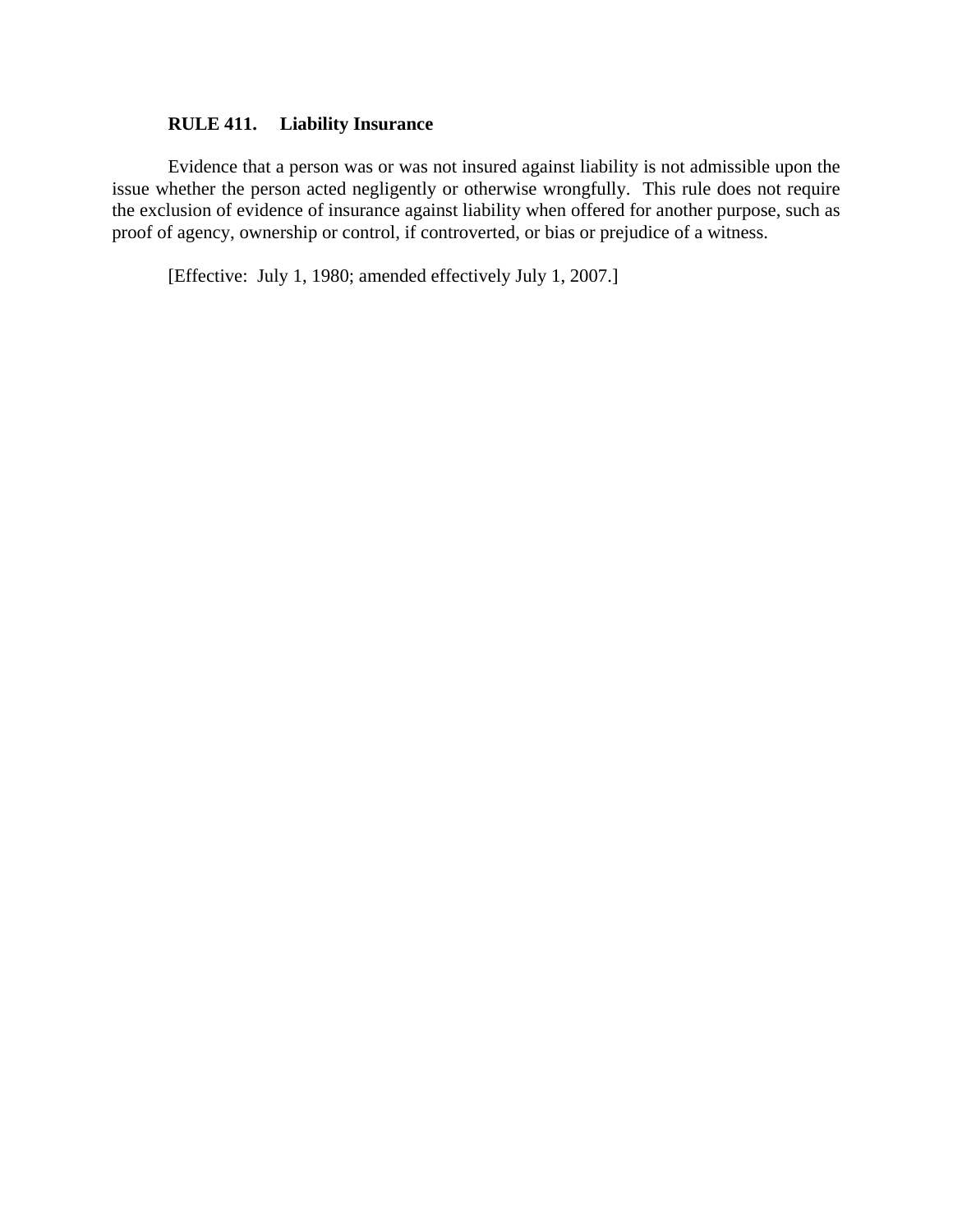### **ARTICLE V. PRIVILEGES**

### <span id="page-27-0"></span>**RULE 501. General Rule**

The privilege of a witness, person, state or political subdivision thereof shall be governed by statute enacted by the General Assembly or by principles of common law as interpreted by the courts of this state in the light of reason and experience.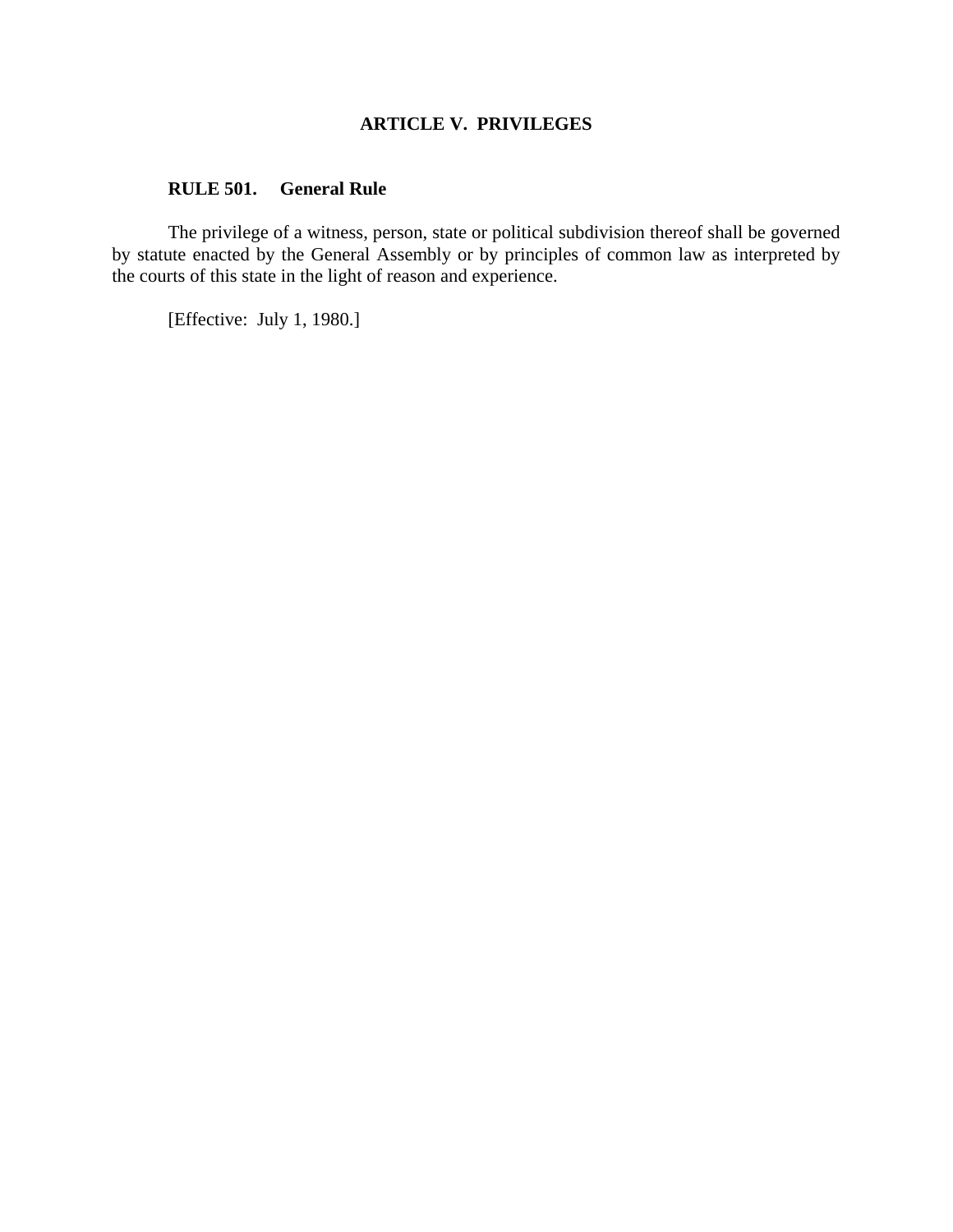### **ARTICLE VI. WITNESSES**

### <span id="page-28-0"></span>**RULE 601. General Rule of Competency**

(A) **General rule.** Every person is competent to be a witness except as otherwise provided in these rules.

(B) **Disqualification of witness in general.** A person is disqualified to testify as a witness when the court determines that the person is:

(1) Incapable of expressing himself or herself concerning the matter as to be understood, either directly or through interpretation by one who can understand him or her; or

(2) Incapable of understanding the duty of a witness to tell the truth.

(3) A spouse testifying against the other spouse charged with a crime except when either of the following applies:

(a) a crime against the testifying spouse or a child of either spouse is charged;

(b) the testifying spouse elects to testify.

(4) An officer, while on duty for the exclusive or main purpose of enforcing traffic laws, arresting or assisting in the arrest of a person charged with a traffic violation punishable as a misdemeanor where the officer at the time of the arrest was not using a properly marked motor vehicle as defined by statute or was not wearing a legally distinctive uniform as defined by statute.

(5) A person giving expert testimony on the issue of liability in any medical claim, as defined in R.C. 2305.113, asserted in any civil action against a physician, podiatrist, or hospital arising out of the diagnosis, care, or treatment of any person by a physician or podiatrist, unless:

(a) The person testifying is licensed to practice medicine and surgery, osteopathic medicine and surgery, or podiatric medicine and surgery by the state medical board or by the licensing authority of any state;

(b) The person devotes at least one-half of his or her professional time to the active clinical practice in his or her field of licensure, or to its instruction in an accredited school and

(c) The person practices in the same or a substantially similar specialty as the defendant. The court shall not permit an expert in one medical specialty to testify against a health care provider in another medical specialty unless the expert shows both that the standards of care and practice in the two specialties are similar and that the expert has substantial familiarity between the specialties.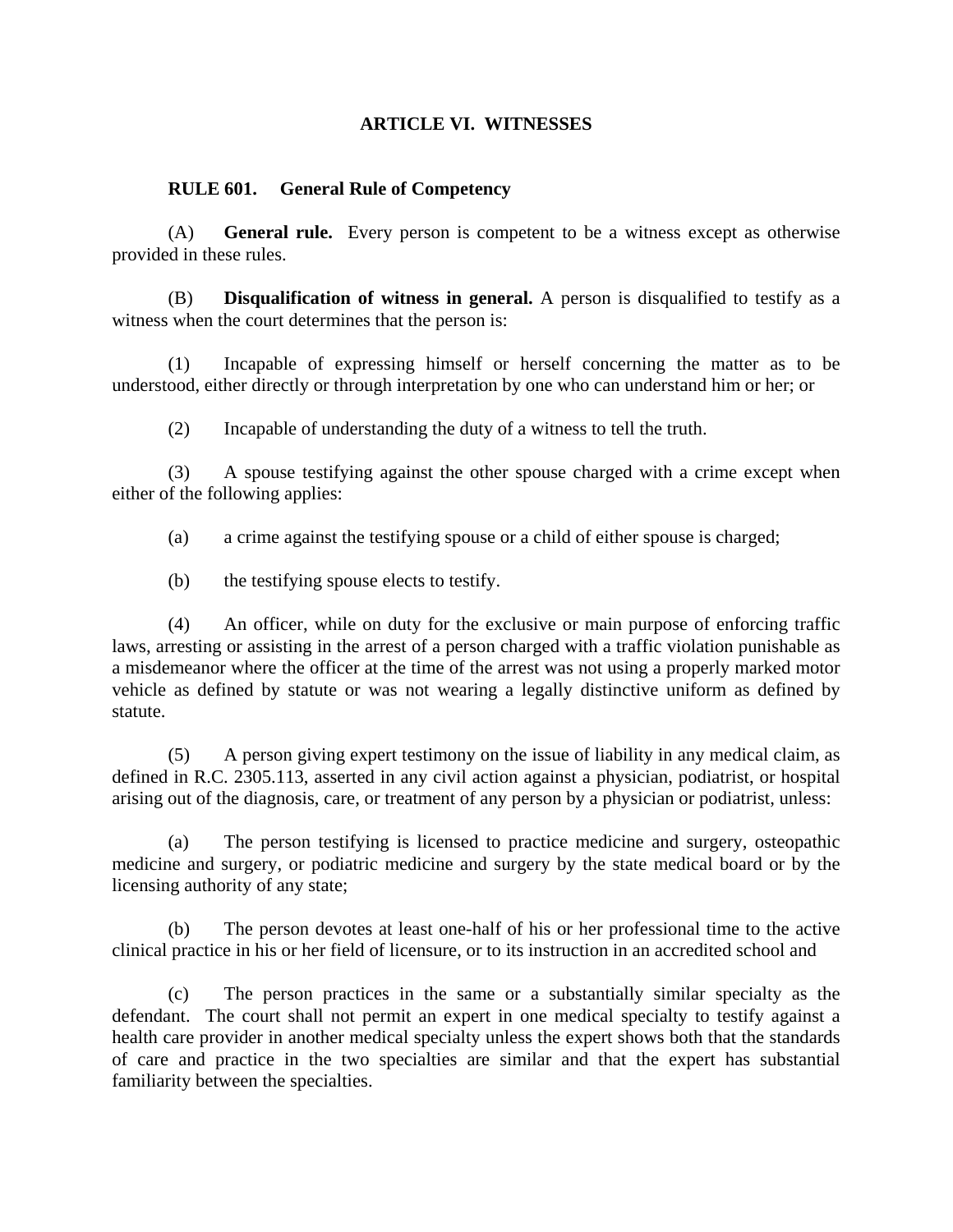If the person is certified in a specialty, the person must be certified by a board recognized by the American board of medical specialties or the American board of osteopathic specialties in a specialty having acknowledged expertise and training directly related to the particular health care matter at issue.

Nothing in this division shall be construed to limit the power of the trial court to adjudge the testimony of any expert witness incompetent on any other ground, or to limit the power of the trial court to allow the testimony of any other witness, on a matter unrelated to the liability issues in the medical claim, when that testimony is relevant to the medical claim involved.

This division shall not prohibit other medical professionals who otherwise are competent to testify under these rules from giving expert testimony on the appropriate standard of care in their own profession in any claim asserted in any civil action against a physician, podiatrist, medical professional, or hospital arising out of the diagnosis, care, or treatment of any person.

(6) As otherwise provided in these rules.

[Effective: July 1, 1980; amended effective July 1, 1991; July 1, 2016; July 1, 2020; July 1, 2021.]

#### **Staff Note (July 1, 1991 Amendment)**

#### **Rule 601 General Rule of Competency Rule 601(A) Children and mental incompetents**

Evid. R. 601(A) was amended by deleting "and;"from the end of the rule. This is a technical change only.

#### **Rule 601(B) Spouse testifying**

As adopted in 1980, Evid. R. 601(B) provided that a witness was incompetent to testify against his or her spouse in a criminal case unless the charged offense involved a crime against the testifying spouse or the children of either spouse. The rule was based on the policy of protecting the marital relationship from "dissension" and the "natural repugnance" for convicting a defendant upon the testimony of his or her "intimate life partner." 8 J. Wigmore, Evidence 216-17 (McNaughton rev. 1961).

The important issue is who can waive the rule – the defendant or the witness. Under the old rule, the defendant could prevent his or spouse from testifying. In some situations the policy underlying the rule simply does not apply, but the rule does. For example, if a husband kills his mother-in-law and his wife is a witness, she could be prevented from testifying. This would be true even if they were separated and she desired to testify. Cf. *Locke v. State* (1929), 33 Ohio App. 445, 169 N.E. 833. The amendment changes this result, by permitting the wife to elect to testify.

The approach is supported by a number of commentators. As McCormick has pointed out: "The privilege has sometimes been defended on the ground that it protects family harmony. But family harmony is nearly always past saving when the spouse is willing to aid the prosecution. The privilege is an archaic survival of a mystical religious dogma and of a way of thinking about the marital relation that is today outmoded." C. McCormick, Evidence 162 (3d ed. 1984). *See also* 8 J. Wigmore, Evidence 221 (McNaughton rev. 1961) ("This marital privilege is the merest anachronism in legal theory and an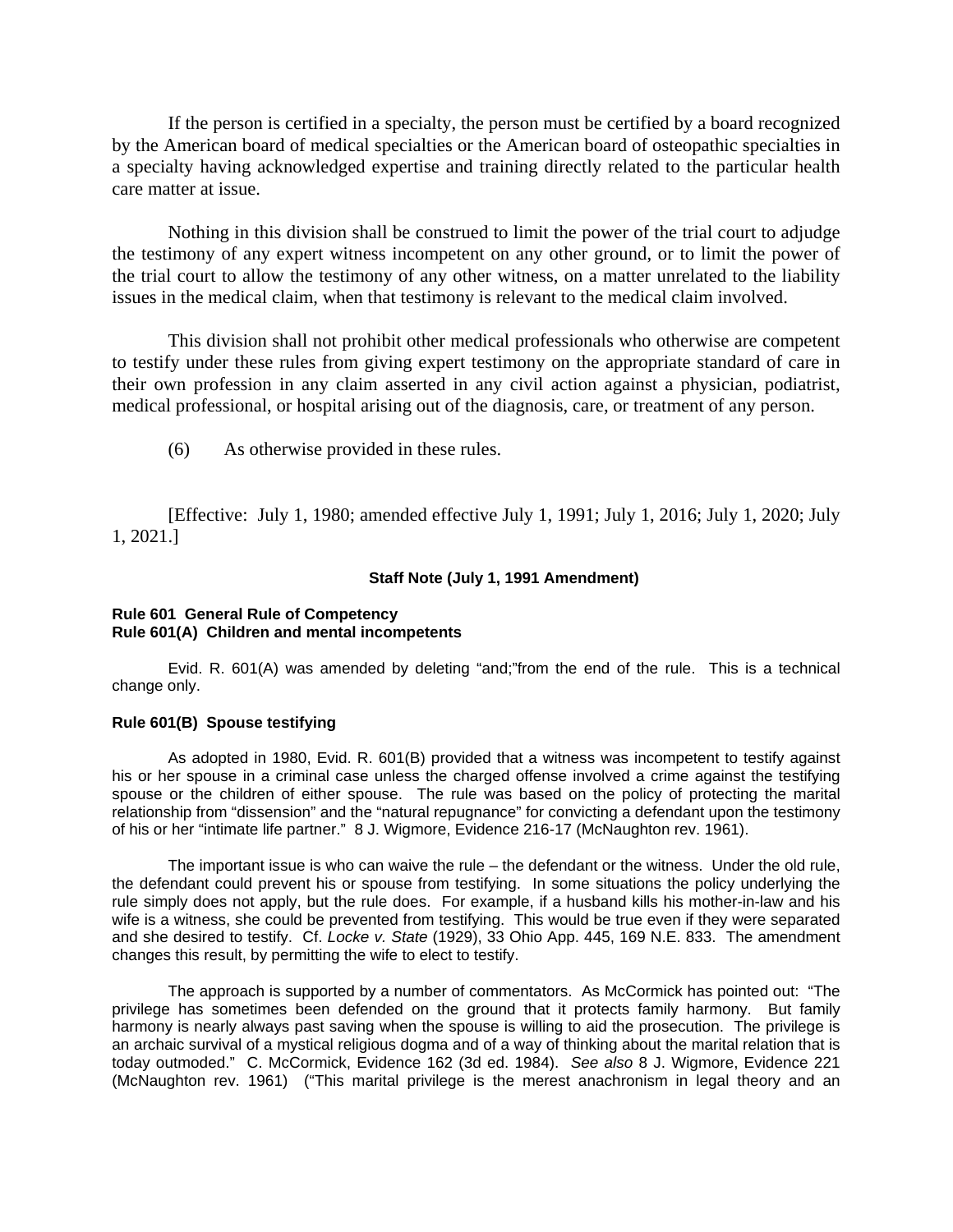indefensible obstruction to truth in practice."); Huhn, "Sacred Seal of Secrecy"; The Rules of Spousal Incompetency and Marital Privilege in Criminal Cases (1987), 20 Akron L. Rev. 433.

The 1991 amendment does not abolish the spousal incompetency rule. The spouse could not be compelled to testify if he or she did not want to testify. In January 1981, the Supreme Court proposed an amendment that would have deleted Evid. R. 601(B). 54 Ohio Bar 175 (1981). This amendment subsequently was withdrawn. 54 Ohio Bar 972 (1981). The 1991 amendment differs from the 1981 proposal. The 1981 proposal would have abolished the spousal incompetency rule in its entirety, thereby permitting the prosecution to force the spouse to testify. The 1991 amendment does not permit the prosecutor to force testimony from an unwilling spouse.

Moreover, the amendment still leaves the defendant with the protection of the confidential communication privilege, which is recognized in R.C. 2317.02(C) and R.C. 2945.42 and governed by Evid. R. 501. This privilege is not affected by Evid. R. 601(B).

#### **Rule 601(D) Medical experts**

Evid. R. 601(D) was amended to prevent the application of the rule in cases in which a physician, podiatrist, hospital, or medical professional is sued as a result of alleged negligence on the part of a nurse or other medical professional. Some cases have held that a nurse is not competent under Evid. R. 601(D) to testify about the standard of nursing care in such a case. *See Harter v. Wadsworth-Rittman* (August 30, 1989), Medina App. No. 1790, unreported, motion to certify record overruled (December 20, 1989), 47 Ohio St.3d 715, 549 N.E.2d 170.

The amendment limits the rule to claims involving care by a physician or podiatrist, and does not prohibit other medical professionals, including nurses, from testifying as to the appropriate standards of professional care in their field.

Also, the requirement that an expert medical witness devote three-fourths of his or her time to active clinical practice or instruction was reduced to at least one-half. The phrase "accredited university" was changed to "accredited school" because some accredited medical schools are not associated with a university.

#### **Staff Notes (July 1, 2016 Amendments)**

Nonsubstantive revisions are made to Evid.R. 601(D) to make clear that the rule applies only to expert testimony as to liability in any medical claim, as defined by R.C. 2305.113, asserted against a physician, podiatrist, or hospital arising out of the diagnosis, care, or treatment of any person by a physician or podiatrist. The rule does not apply to expert testimony for any other medical claims, or for any dental, optometric, or chiropractic claims, as defined by R.C. 2305.113.

The structure and provisions of Evid.R. 601(D) are also revised to more-closely resemble the structure of R.C. 2743.43 and to incorporate the provisions of that statute that are not inconsistent with the provisions of the current rule. Pursuant to authority of Article IV, Section 5(B) of the Ohio Constitution, the provisions of R.C. 2743.43 are superseded in their entirety by the amended rule.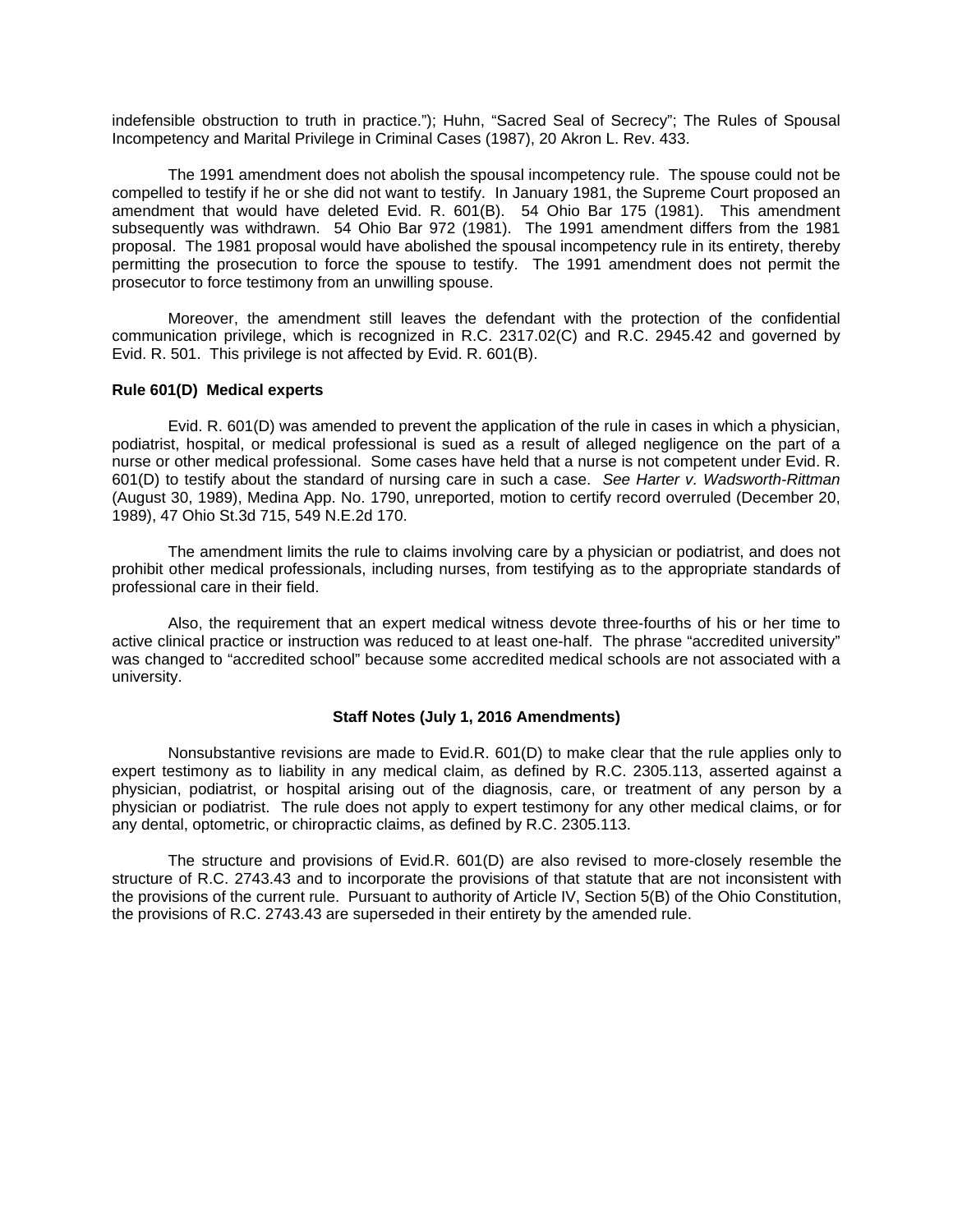### <span id="page-31-0"></span>**RULE 602. Lack of Personal Knowledge**

A witness may not testify to a matter unless evidence is introduced sufficient to support a finding that the witness has personal knowledge of the matter. Evidence to prove personal knowledge may, but need not, consist of the witness' own testimony. This rule is subject to the provisions of Rule 703, relating to opinion testimony by expert witnesses.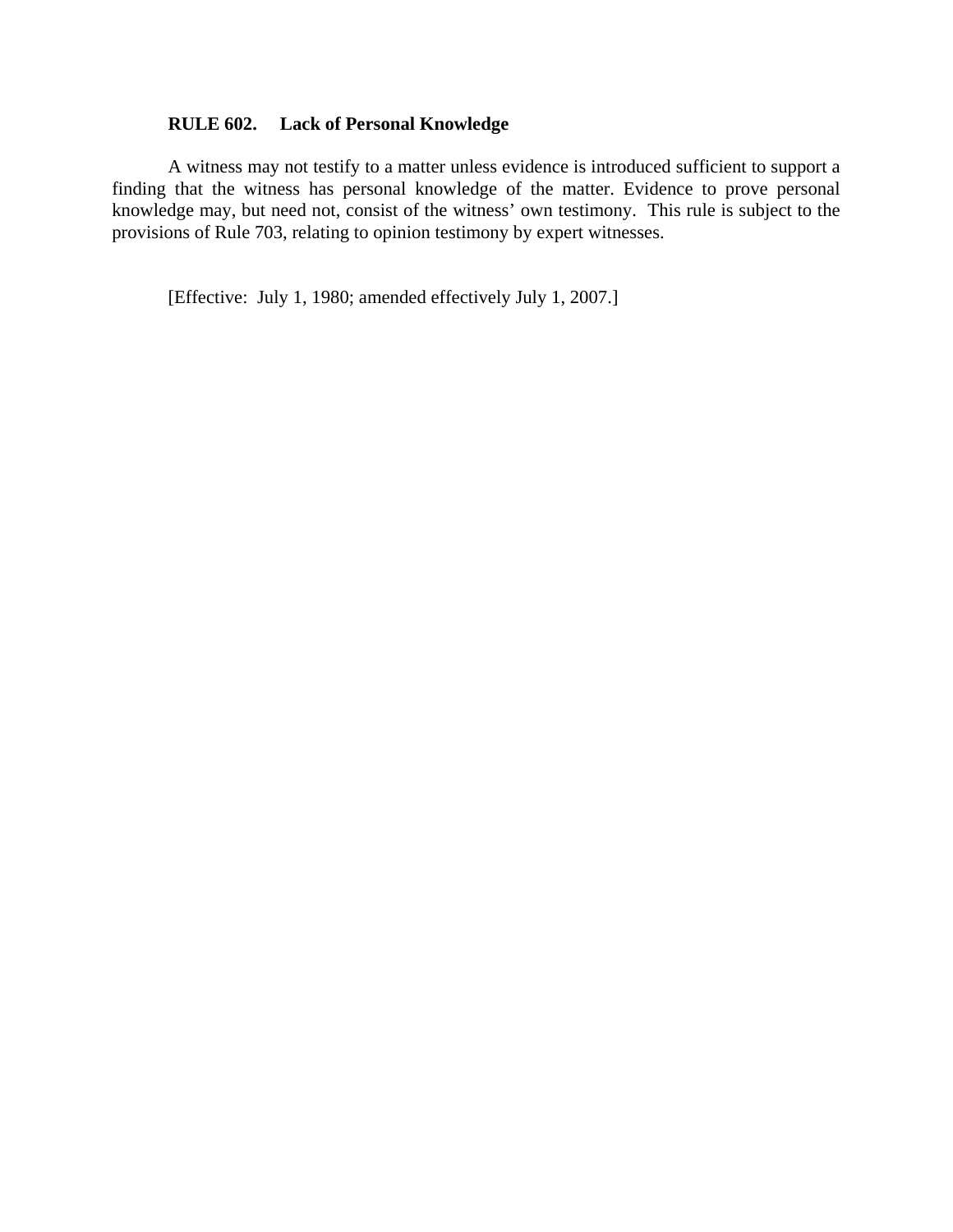### <span id="page-32-0"></span>**RULE 603. Oath or Affirmation**

Before testifying, every witness shall be required to declare that the witness will testify truthfully, by oath or affirmation administered in a form calculated to awaken the witness' conscience and impress the witness' mind with the duty to do so.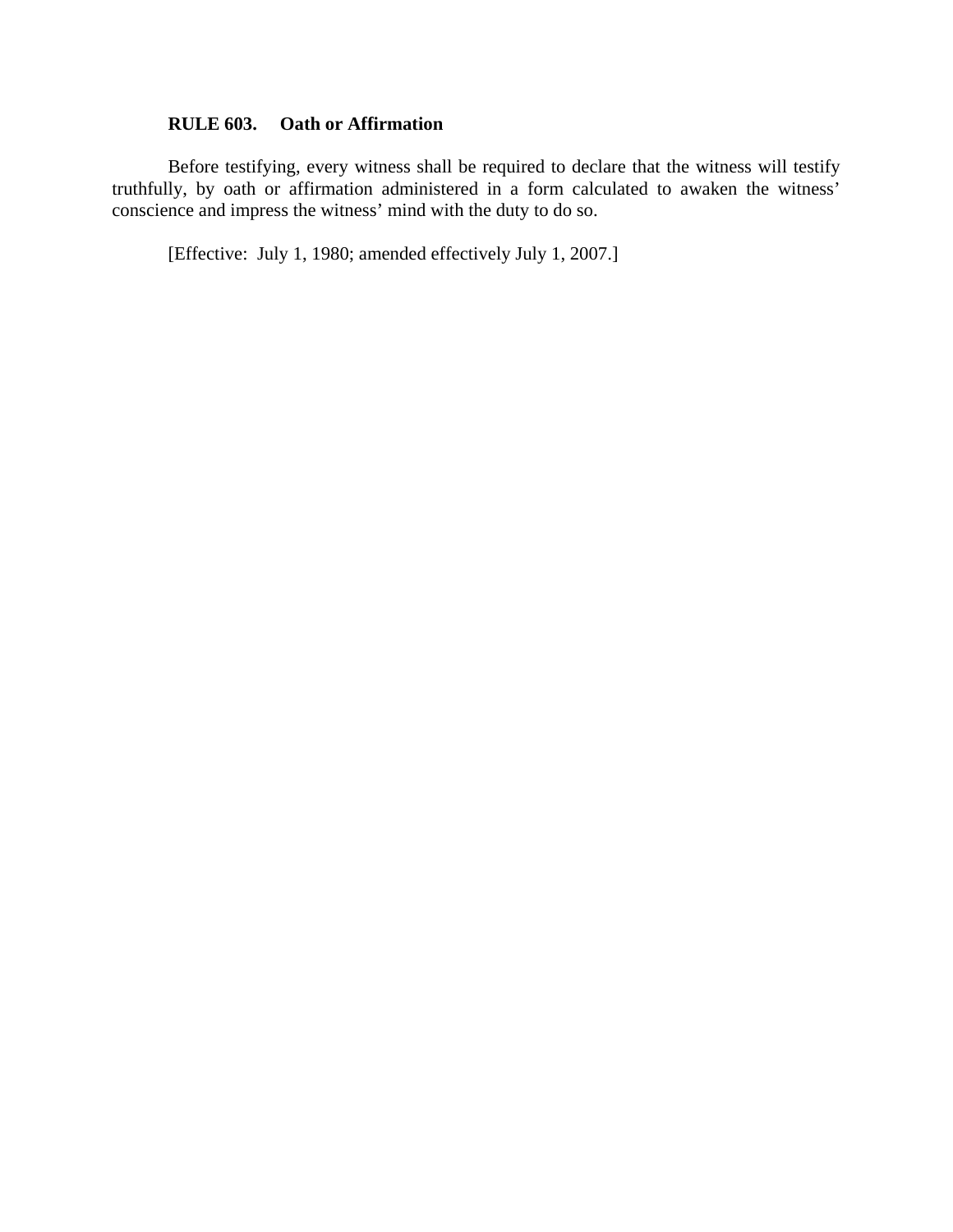### <span id="page-33-0"></span>**RULE 604. Interpreters**

An interpreter is subject to the provisions of these rules relating to qualification as an expert and the administration of an oath or affirmation to make a true translation.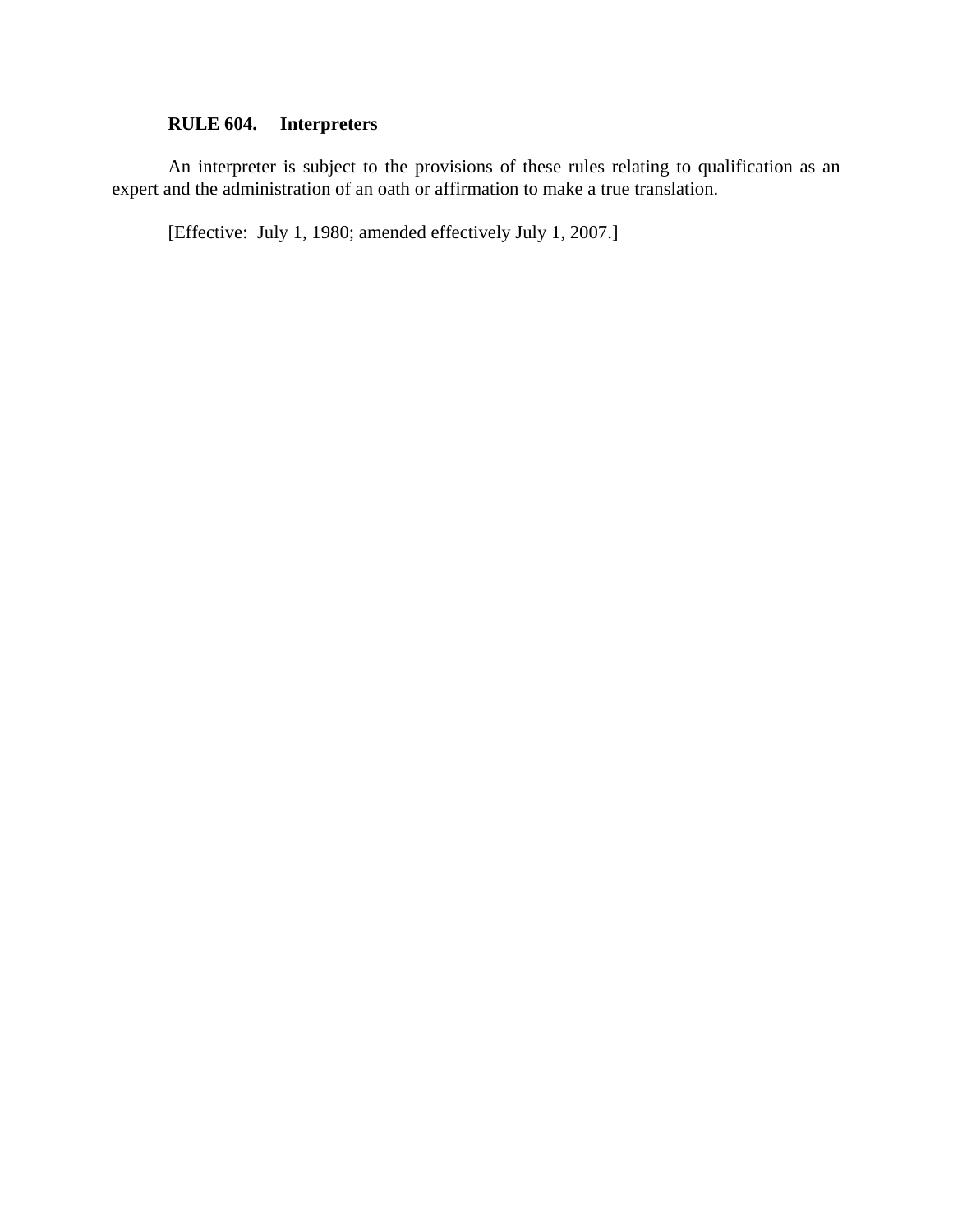## <span id="page-34-0"></span>**RULE 605. Competency of Judge as Witness**

The judge presiding at the trial may not testify in that trial as a witness. No objection need be made in order to preserve the point.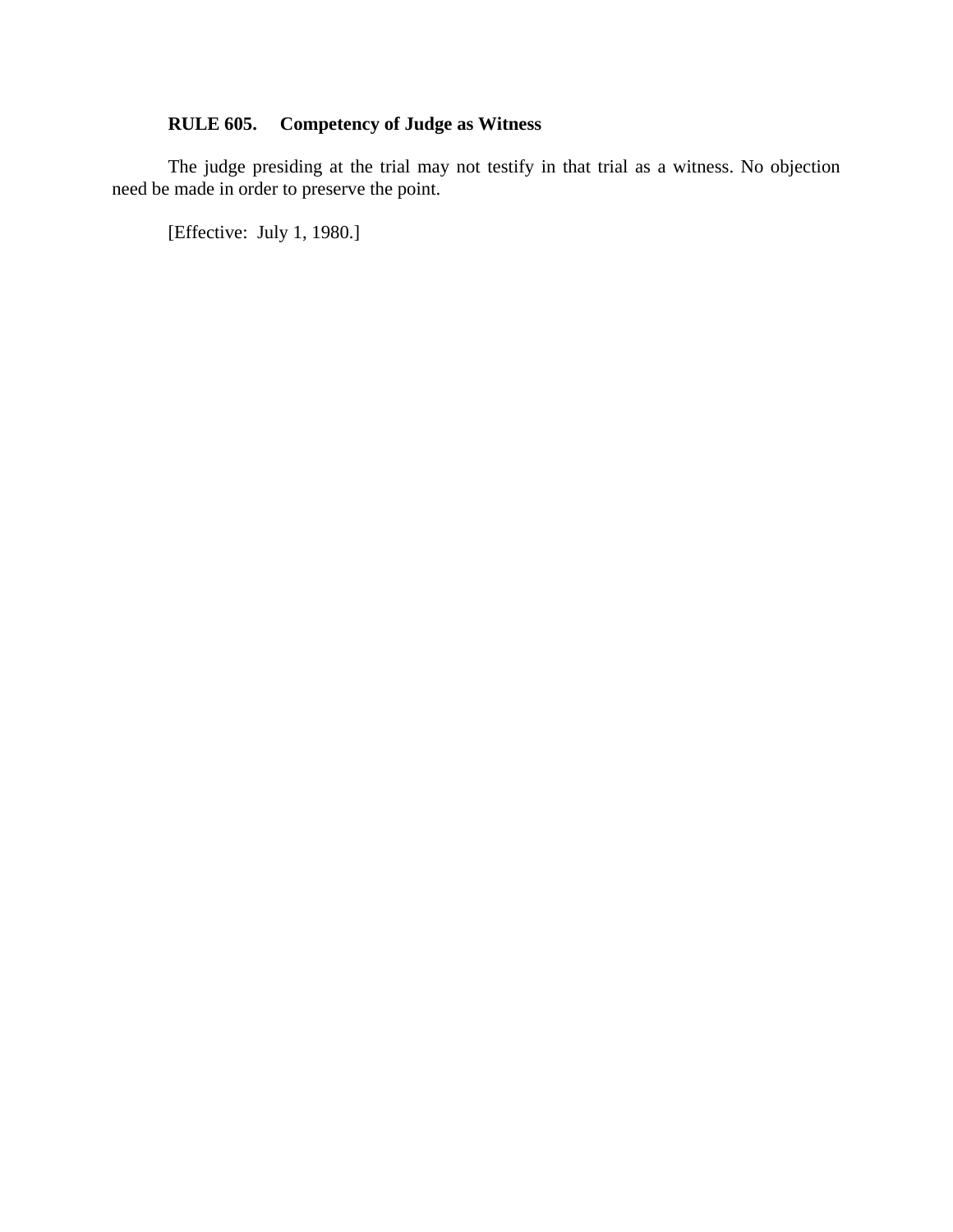### <span id="page-35-0"></span>**RULE 606. Competency of Juror as Witness**

**(A) At the trial.** A member of the jury may not testify as a witness before that jury in the trial of the case in which the juror is sitting. If the juror is called so to testify, the opposing party shall be afforded an opportunity to object out of the presence of the jury.

**(B) Inquiry into validity of verdict or indictment.** Upon an inquiry into the validity of a verdict or indictment, a juror may not testify as to any matter or statement occurring during the course of the jury's deliberations or to the effect of anything upon that or any other juror's mind or emotions as influencing the juror to assent to or dissent from the verdict or indictment or concerning the juror's mental processes in connection therewith. A juror may testify on the question whether extraneous prejudicial information was improperly brought to the jury's attention or whether any outside influence was improperly brought to bear on any juror, only after some outside evidence of that act or event has been presented. However a juror may testify without the presentation of any outside evidence concerning any threat, any bribe, any attempted threat or bribe, or any improprieties of any officer of the court. A juror's affidavit or evidence of any statement by the juror concerning a matter about which the juror would be precluded from testifying will not be received for these purposes.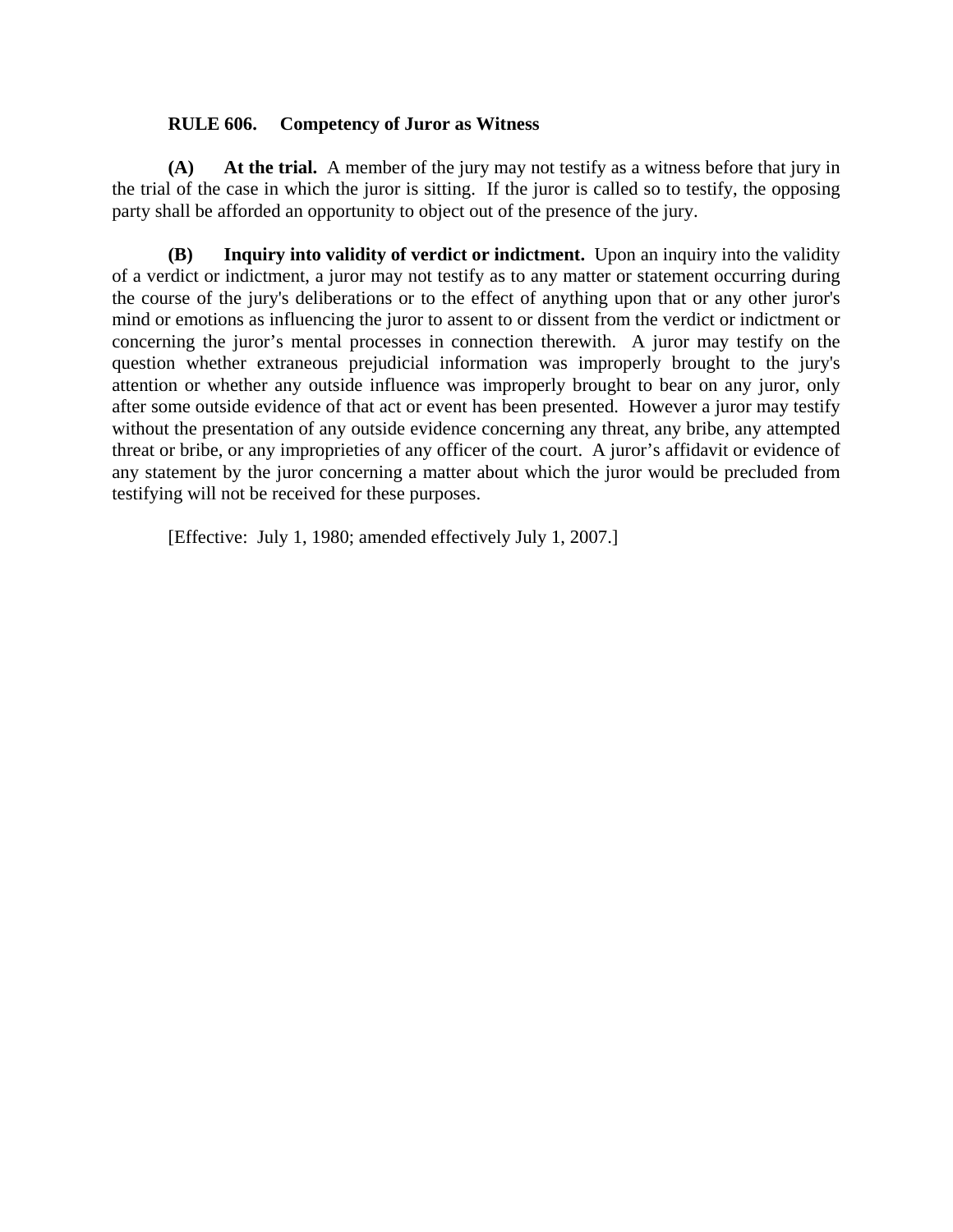# **RULE 607. Impeachment**

**(A) Who may impeach**. The credibility of a witness may be attacked by any party except that the credibility of a witness may be attacked by the party calling the witness by means of a prior inconsistent statement only upon a showing of surprise and affirmative damage. This exception does not apply to statements admitted pursuant to Evid.R.  $801(D)(1)(A)$ ,  $801(D)(2)$ , or 803.

(**B) Impeachment: reasonable basis**. A questioner must have a reasonable basis for asking any question pertaining to impeachment that implies the existence of an impeaching fact.

[Effective: July 1, 1980; amended July 1, 1998.]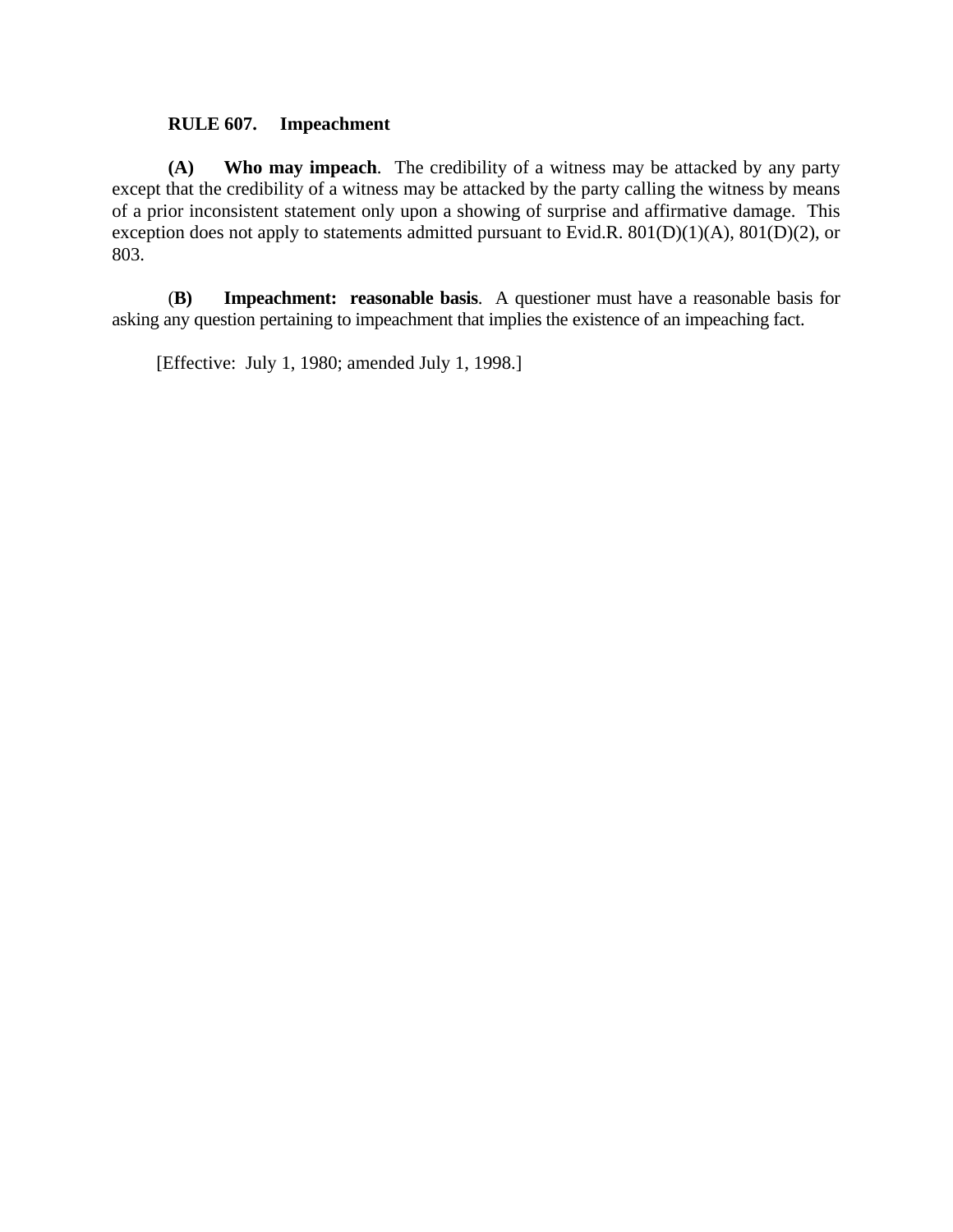### **Staff Note (July 1, 1998 Amendment)**

### **Rule 607 Impeachment**

### **Rule 607(A) Who may impeach.**

This paragraph was labeled division (A), a title was added, and the style used for rule references was changed. There was no substantive amendment to this division.

### **Rule 607(B) Impeachment: reasonable basis.**

The 1998 amendment added division (B) to the rule.

A party inquiring into specific instances of conduct must have a good faith basis in fact for asking the question. E.g., *State v. Gillard* (1988), 40 Ohio St.3d 226, 231, 533 N.E.2d 272 ("[A] cross-examiner may ask a question if the examiner has a good-faith belief that a factual predicate for the question exists."), cert. denied, 492 U.S. 925, 109 S.Ct. 3263, 106 L.Ed.2d 608 (1989); *Kornreich v. Indus. Fire Ins. Co.* (1936), 132 Ohio St. 78, 88 ("These collateral attacks must be made in good faith . . . ."). This is especially true in criminal cases where the unfair prejudice may be great. See also 1 McCormick, Evidence § 41, at 140 (4th ed. 1992) ("A good faith basis for the inquiry is required."). Professor Graham explains the requirement as follows:

Note that the requirement of a good faith basis applies only when the cross-examiner is effectively asserting in the form of a question the truth of a factual statement included within the question. If the cross-examiner is merely inquiring whether something is or is not true, a good faith basis is not required. Thus the question, "Your glasses were being repaired at the time of the accident, weren't they?" requires a good faith basis, while the question, "Were you wearing your glasses at the time of the accident?" does not.

1 Graham, Handbook of Federal Evidence § 607.2, at 679-80 (4th ed. 1996).

Using the term "reasonable basis," the amendment codifies the good-faith basis-in-fact requirement as recognized at common law. In addition to the Rules of Evidence, the Code of Professional Responsibility imposes requirements on questioning witnesses. See DR 7-106(C).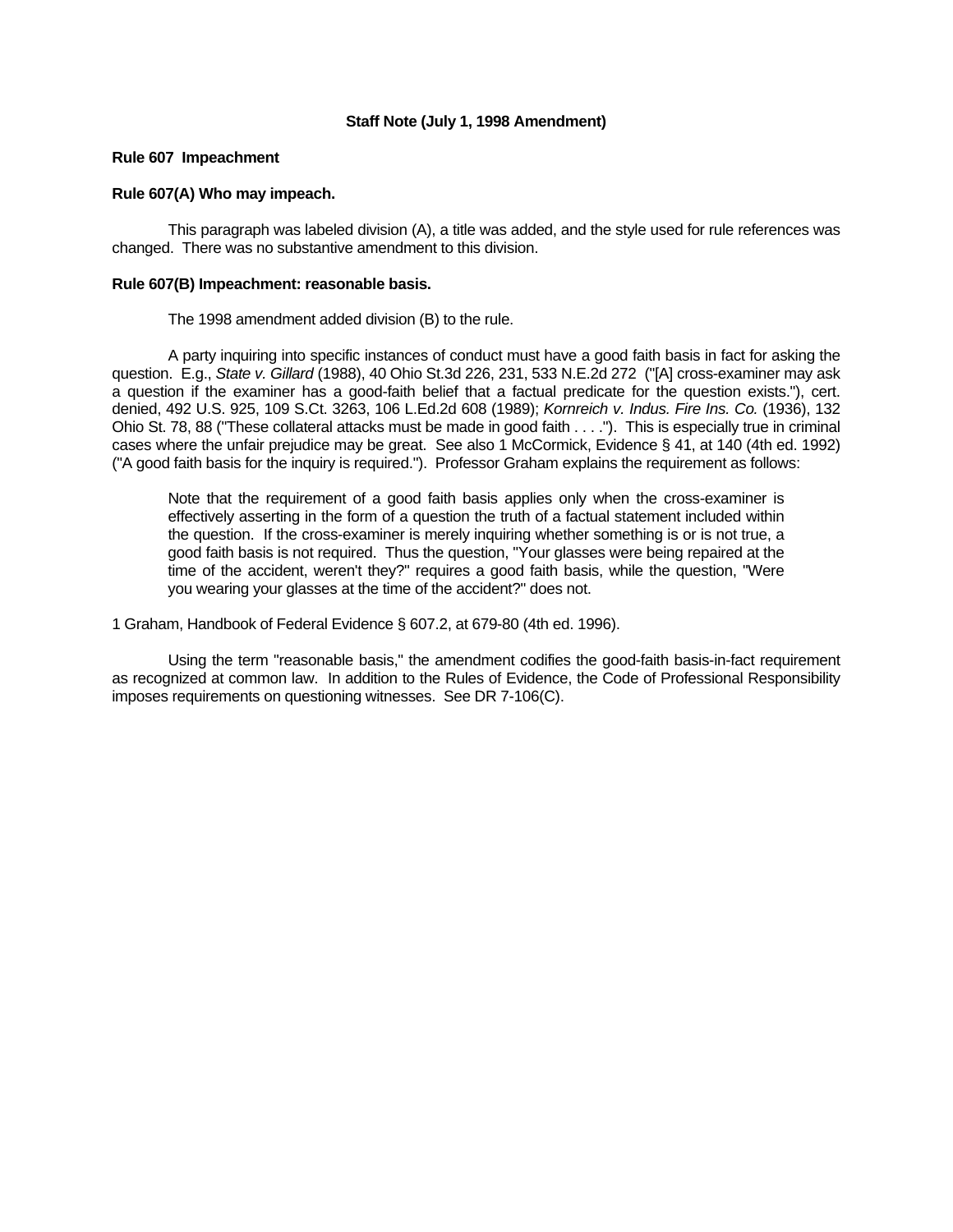# **RULE 608. Evidence of Character and Conduct of Witness**

**(A) Opinion and reputation evidence of character.** The credibility of a witness may be attacked or supported by evidence in the form of opinion or reputation, but subject to these limitations: (1) the evidence may refer only to character for truthfulness or untruthfulness, and (2) evidence of truthful character is admissible only after the character of the witness for truthfulness has been attacked by opinion or reputation evidence or otherwise.

**(B) Specific instances of conduct.** Specific instances of the conduct of a witness, for the purpose of attacking or supporting the witness's character for truthfulness, other than conviction of crime as provided in Evid. R. 609, may not be proved by extrinsic evidence. They may, however, in the discretion of the court, if clearly probative of truthfulness or untruthfulness, be inquired into on cross-examination of the witness (1) concerning the witness's character for truthfulness or untruthfulness, or (2) concerning the character for truthfulness or untruthfulness of another witness as to which character the witness being cross-examined has testified.

The giving of testimony by any witness, including an accused, does not operate as a waiver of the witness's privilege against self-incrimination when examined with respect to matters that relate only to the witness's character for truthfulness.

[Effective: July 1, 1980; July 1, 1992.]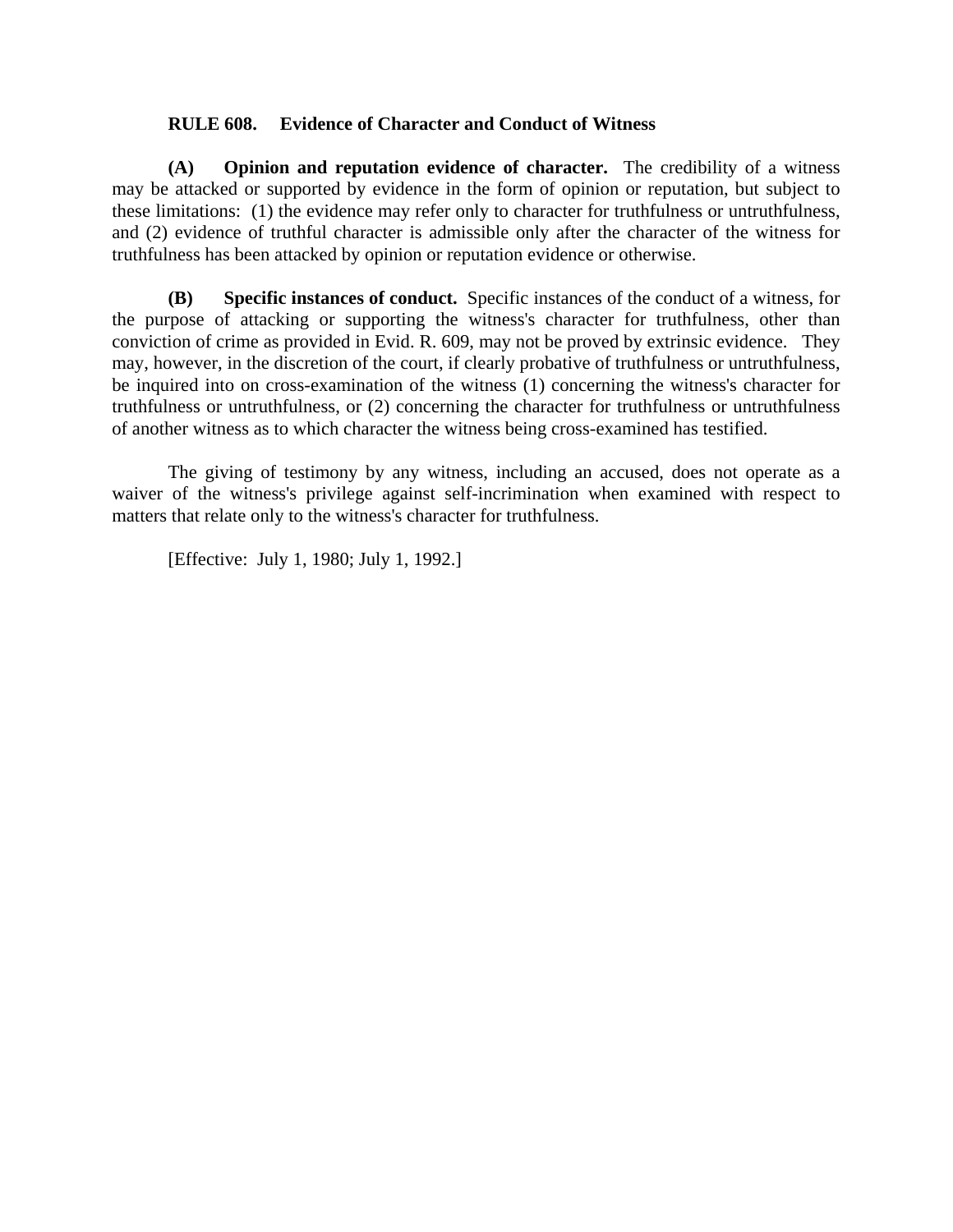### **Staff Note (July 1, 1992 Amendment)**

### **Rule 608 Evidence of Character and Conduct of Witness Rule 608(B) Specific instances of conduct**

The amendment substitutes the phrase "character for truthfulness" for the term "credibility." The latter term is too broad and, therefore, may cause confusion.

Evid. R 608, along with Evid. R. 609 (prior convictions), concerns impeachment by means of character evidence. The rule does not deal with other methods of impeachment, such as bias, which is governed by Evid. R. 616, or prior inconsistent statements, which are governed by Evid. R. 613. Thus, the limitation on the admissibility of extrinsic evidence in Evid. R. 608(B) concerns only specific acts of conduct reflecting upon untruthful character, and not on "credibility" in general. Extrinsic evidence may be admissible under some other theory of impeachment. Indeed, Evid. R. 616 explicitly provides for the admissibility of extrinsic evidence of bias.

Extrinsic evidence of a prior inconsistent statement is admissible under Evid. R. 613(B), provided a foundation is laid on cross-examination. In addition, extrinsic evidence offered to show contradiction, an impeachment method not specifically covered by any rule, may be admissible under certain circumstances. *State v. Williams* (1984), 16 Ohio App.3d 484, 477 N.E. 2d 221 (testimony that rape complainant had engaged in sex with males in the course of prostitution admitted after complainant voluntarily testified that she had not consented to intercourse with defendant because she was a lesbian); G. Joseph & S. Saltzburg, Evidence in America: The Federal Rules in the States. ch. 42, at 9-10 (1987).

Commentators on the Federal Rules have recognized this problem. See A.B.A. Criminal Justice Section, *Federal Rules of Evidence: A Fresh Review and Evaluation*, 120 F.R.D. 299, 355 (1987) ("The root of the trouble seems to be the Rule's obscure wording. Perhaps foremost of the troubles .... is confusion concerning whether wrongdoing offered to show bias …… rather than to show credibilitycharacter, is covered by Rule 608(B).") The Federal Rules do not contain a rule on impeachment by bias. Nevertheless, the Supreme Court resolved the issue in *United States v. Abel* (1984), 469 U.S. 45, 105 S.Ct. 465, 83 L.Ed. 2d 450, holding extrinsic evidence of bias admissible notwithstanding Fed. R. Evid. 608(b).

See also La.Code Evid. art. 608(B) (phrase "character for truthfulness" used in lieu of "credibility").

In addition, masculine references are replaced by gender-neutral language, the style used for rule references is revised, and grammatical changes are made. No substantive change is intended.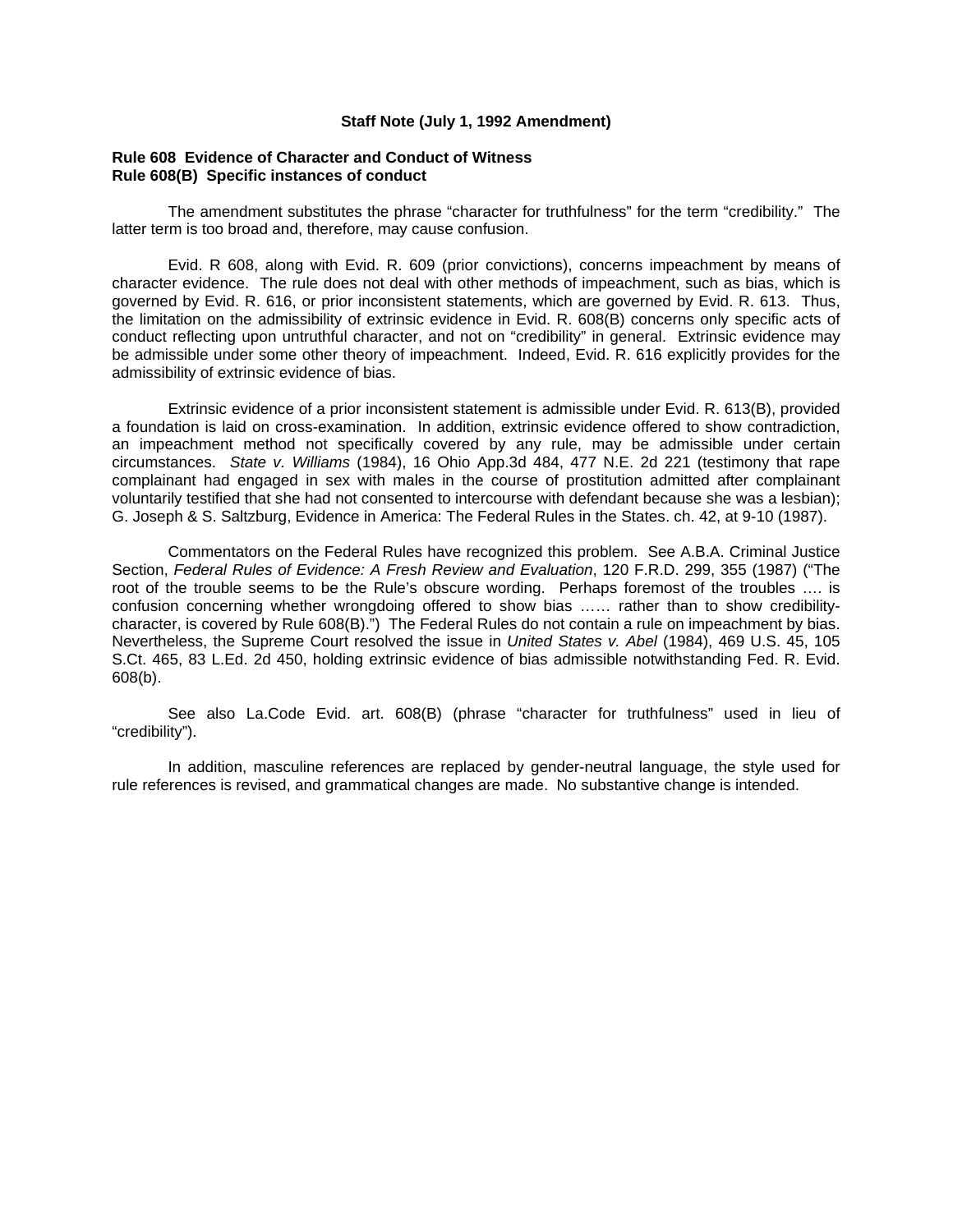# **RULE 609. Impeachment by Evidence of Conviction of Crime**

**(A) General rule.** For the purpose of attacking the credibility of a witness:

(1) subject to Evid.R. 403, evidence that a witness other than the accused has been convicted of a crime is admissible if the crime was punishable by death or imprisonment in excess of one year pursuant to the law under which the witness was convicted.

(2) notwithstanding Evid.R. 403(A), but subject to Evid.R. 403(B), evidence that the accused has been convicted of a crime is admissible if the crime was punishable by death or imprisonment in excess of one year pursuant to the law under which the accused was convicted and if the court determines that the probative value of the evidence outweighs the danger of unfair prejudice, of confusion of the issues, or of misleading the jury.

(3) notwithstanding Evid.R. 403(A), but subject to Evid.R. 403(B), evidence that any witness, including an accused, has been convicted of a crime is admissible if the crime involved dishonesty or false statement, regardless of the punishment and whether based upon state or federal statute or local ordinance.

**(B) Time limit.** Evidence of a conviction under this rule is not admissible if a period of more than ten years has elapsed since the date of the conviction or of the release of the witness from the confinement, or the termination of community control sanctions, post-release control, or probation, shock probation, parole, or shock parole imposed for that conviction, whichever is the later date, unless the court determines, in the interests of justice, that the probative value of the conviction supported by specific facts and circumstances substantially outweighs its prejudicial effect. However, evidence of a conviction more than ten years old as calculated herein, is not admissible unless the proponent gives to the adverse party sufficient advance written notice of intent to use such evidence to provide the adverse party with a fair opportunity to contest the use of such evidence.

**(C) Effect of pardon, annulment, expungement, or certificate of rehabilitation.** Evidence of a conviction is not admissible under this rule if (1) the conviction has been the subject of a pardon, annulment, expungement, certificate of rehabilitation, or other equivalent procedure based on a finding of the rehabilitation of the person convicted, and that person has not been convicted of a subsequent crime which was punishable by death or imprisonment in excess of one year, or (2) the conviction has been the subject of a pardon, annulment, expungement, or other equivalent procedure based on a finding of innocence.

**(D) Juvenile adjudications.** Evidence of juvenile adjudications is not admissible except as provided by statute enacted by the General Assembly.

**(E) Pendency of appeal.** The pendency of an appeal therefrom does not render evidence of a conviction inadmissible. Evidence of the pendency of an appeal is admissible.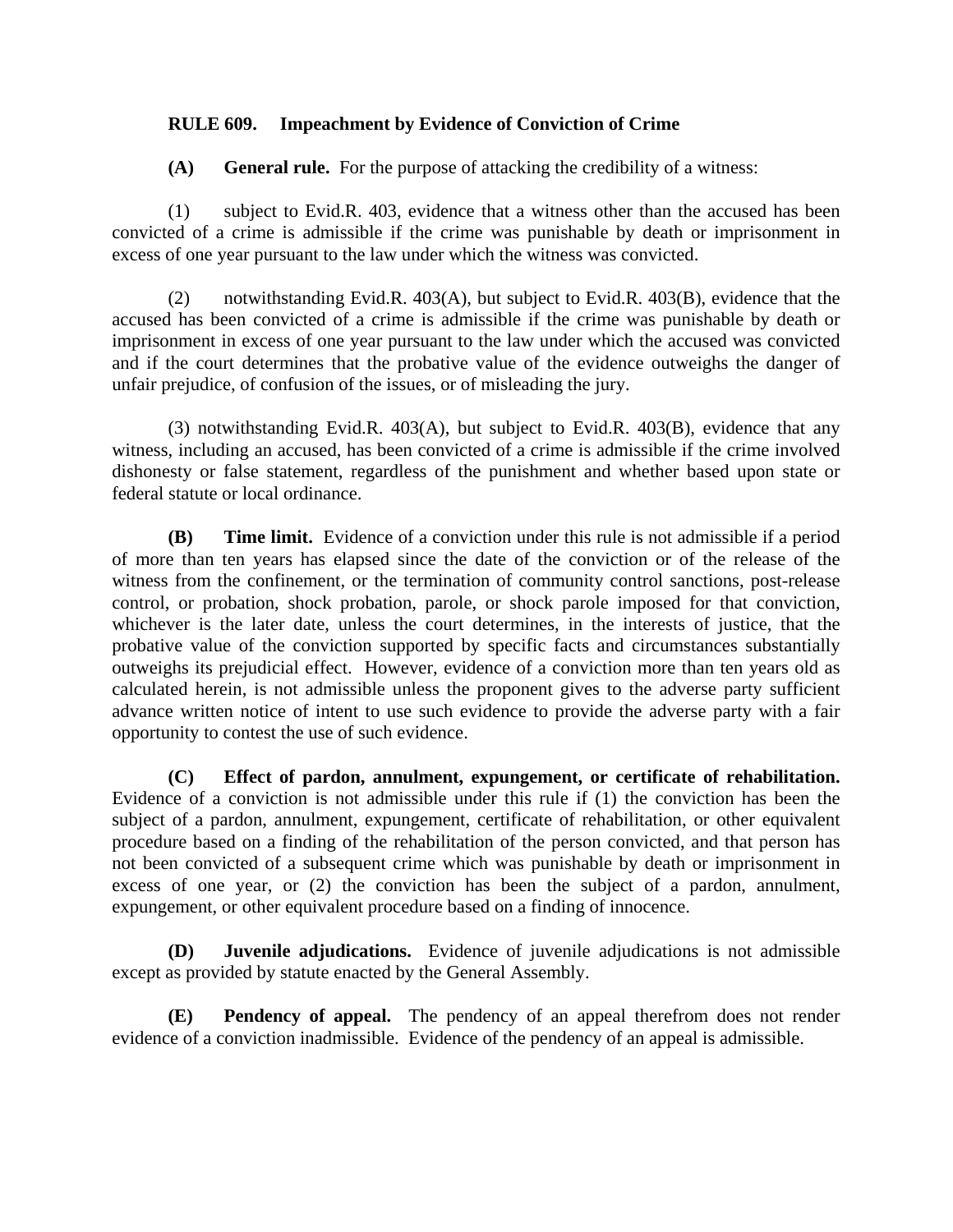**(F) Methods of proof.** When evidence of a witness's conviction of a crime is admissible under this rule, the fact of the conviction may be proved only by the testimony of the witness on direct or cross-examination, or by public record shown to the witness during his or her examination. If the witness denies that he or she is the person to whom the public record refers, the court may permit the introduction of additional evidence tending to establish that the witness is or is not the person to whom the public record refers.

[Effective: July 1, 1980; amended effective July 1, 1991; July 1, 2003.]

## **Staff Note (July 1, 2003 amendment)**

## **Rule 609 Impeachment by Evidence of Conviction of Crime**

## **Rule 609(B) Time limit**

The amendment added references to "community control sanctions" and "post-release control" in division (B) to reflect the availability of those forms of sanction along with the traditional devices of probation and parole already referred to in the rule. Under the rule as amended, the termination of community control sanctions and post-release control become additional events from which to date the staleness of a conviction under the rule's presumptive exclusion of convictions that are remote in time.

## **Staff Note (July 1, 1991 Amendment)**

## **Rule 609 Impeachment by Evidence of Conviction of Crime**

The amendment makes several changes. One change concerns the trial court's discretion to exclude evidence of prior convictions, and the other change concerns permissible methods of proving prior convictions.

## **Rule 609(A) Discretion to exclude**

The amended rule clarifies the issue of the trial court's discretion in excluding prior convictions. As adopted in 1980, the Ohio rule differed from its federal counterpart. A clause in Federal Rule 609(a)(1) explicitly authorized the trial court to exclude "felony" convictions; these convictions were admissible only if the "court determines that the probative value of admitting this evidence outweighs its prejudicial effect to the defendant." This clause was deleted from the Ohio rule.

It could have been argued that this deletion meant that Ohio courts did not have the authority to exclude prior felony convictions. In other words, any felony conviction was automatically admissible. Indeed, the rule specified that these convictions "shall be admitted." The Ohio Staff Note (1980), however, suggested otherwise. The Staff Note reads:

> In limiting that discretionary grant, Rule 609(A) is directed to greater uniformity in application subject only to the provisions of Rule 403. The removal of the reference to the defendant insures that the application of the rule is not limited to criminal prosecutions.

The Supreme Court addressed the issue in *State v. Wright* (1990), 48 Ohio St.3d 5, 548 N.E.2d 923. The Court wrote: "Evid. R. 609 must be considered in conjunction with Evid. R. 403. The trial judge therefore has broad discretion in determining the extent to which testimony will be admitted under Evid. R. 609."

The amended rule makes clear that Ohio trial judges have discretion to exclude prior convictions. It also specifies how this discretion is to be exercised. Evid. R. 609(A) is divided into three divisions.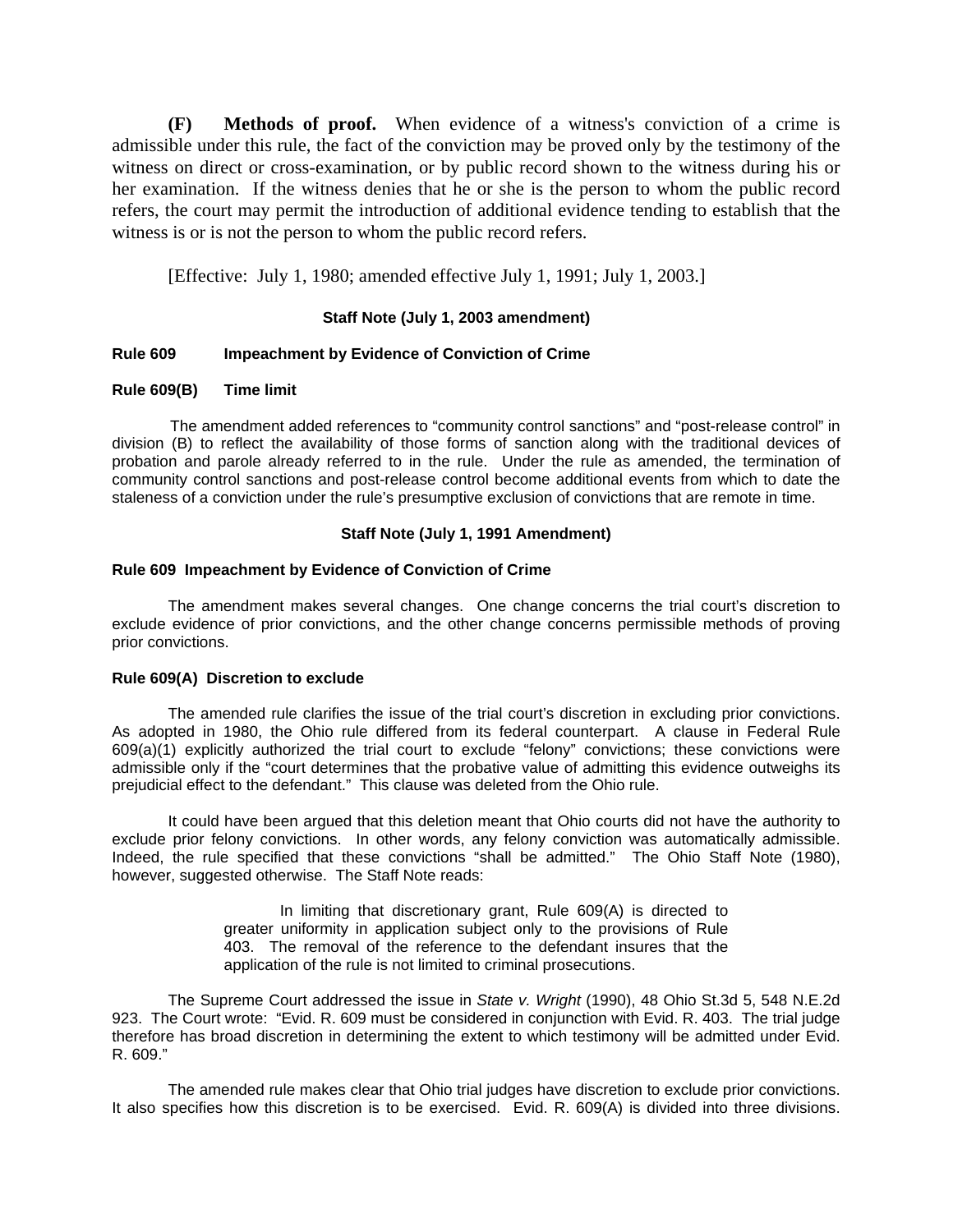Division (1) concerns "felony" convictions of witnesses other than the accused (prosecution and defense witnesses in criminal cases and all witnesses in civil cases). The admissibility of these convictions is subject to Evid. R. 403.

Division (A)(2) concerns "felony" convictions of an accused in a criminal case. The risk that a jury would misuse evidence of a prior conviction as evidence of propensity or general character, a use which is prohibited by Evid. R. 404, is far greater when a criminal accused is impeached. *See* C. McCormick, Evidence 99 (3d ed. 1984) ("The sharpest and most prejudicial impact of the practice of impeachment by conviction …. is upon …. the accused in a criminal case who elects to take the stand.")

Accordingly, admissibility of prior convictions is more readily achieved for witnesses other than the accused. Evid. R. 403 requires that the probative value of the evidence be "substantially" outweighed by unfair prejudice before exclusion is warranted. In other words, Evid. R. 403 is biased in favor of admissibility. This is not the case when the accused is impeached by a prior conviction under Evid. R. 609(A)(2); the unfair prejudice need only outweigh probative value, rather than "substantially" outweigh probative value.

In making this determination the court would consider a number of factors: "(1) the nature of the crime, (1) recency of the prior conviction, (3) similarity between the crime for which there was prior conviction and the crime charged, (4) the importance of defendant's testimony, and (5) the centrality of the credibility issue." C. McCormick, Evidence 94 n. 9 (3d ed. 1984).

Division (A)(3) concerns dishonesty and false statement convictions. Because of the high probative value of these convictions in assessing credibility, they are not subject to exclusion because of unfair prejudice. This rule applies to the accused as well as other witnesses.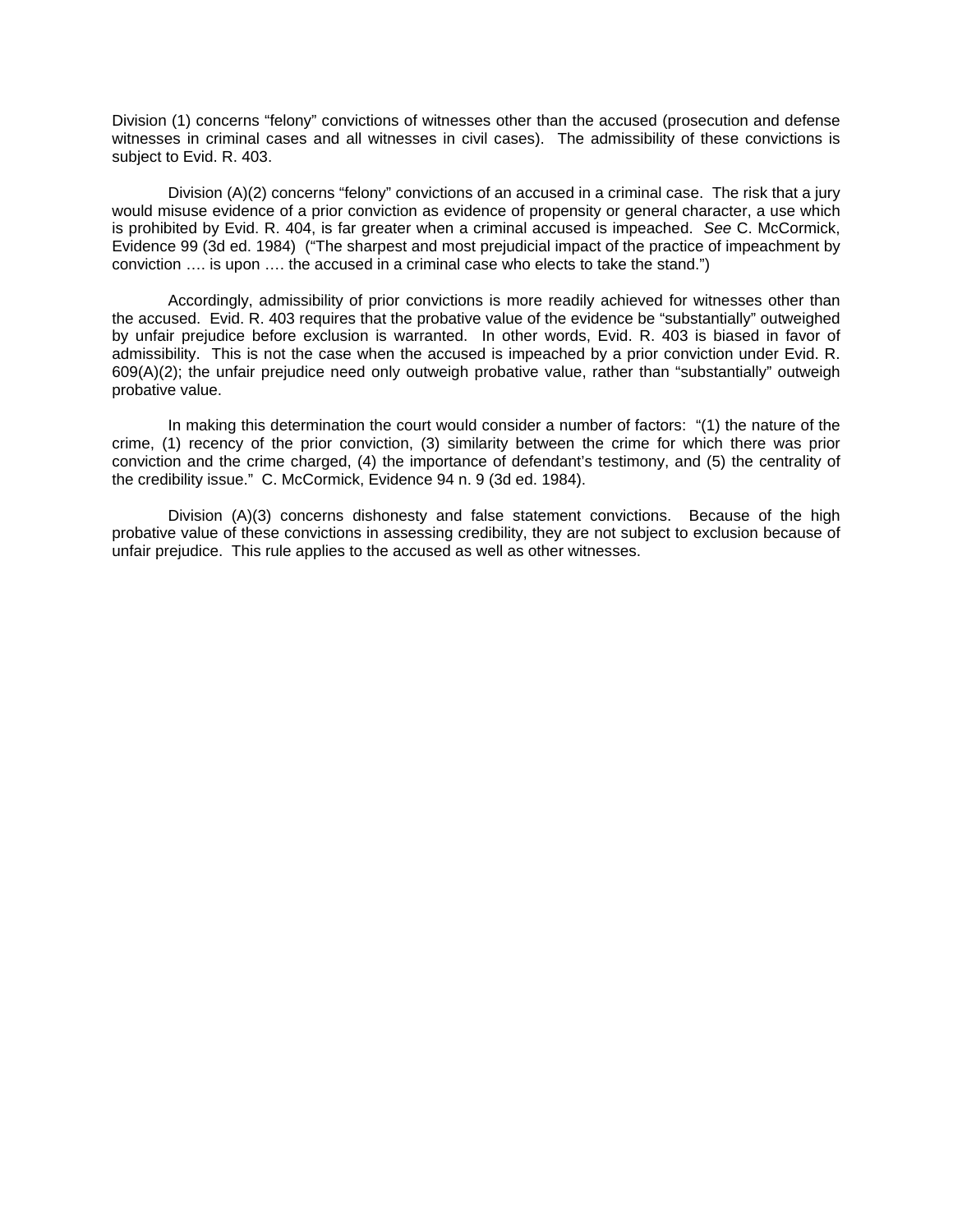The issue raised by Ohio Evid. R. 609 also is raised by the Federal Rule, even though the federal provision explicitly recognized trial judge discretion to exclude evidence of prior convictions. Because the discretionary language in the federal rule referred to balancing the prejudicial effect to the "defendant," the applicability of this clause to civil cases and prosecution witnesses had been questioned. The U.S. Supreme Court in *Green v. Bock Laundry* (1989), 490 U.S. 504, 109 S.Ct. 1981, 104 L.Ed. 2d 557, ruled that the discretion to exclude convictions under Federal Rule 609(a) did not apply to civil cases or to prosecution witnesses. Moreover, the court ruled that Rule 403 did not apply in this context. An amendment to the federal rule was adopted to change this result.

### **Rule 609(F) Methods of proof**

The rule as adopted in 1980 specified that convictions admissible under the rule could be "elicited from him [the witness] or established by public record during cross-examination …" The use of the term "cross-examination" was unfortunate. Custom permits counsel to bring out evidence of prior convictions on direct examination "for the purpose of lessening the import of these convictions upon the jury." *State v. Peoples* (1971), 28 Ohio Ap.2d 162, 168, 275 N.E.2d 626. Moreover, impeachment of a witness by proof of a prior conviction during direct examination is permitted under Evid. R. 607, which allows a party to impeach its own witnesses.

The traditional methods of proof are through examination of the witness or by public record. These methods are permissible under division (F).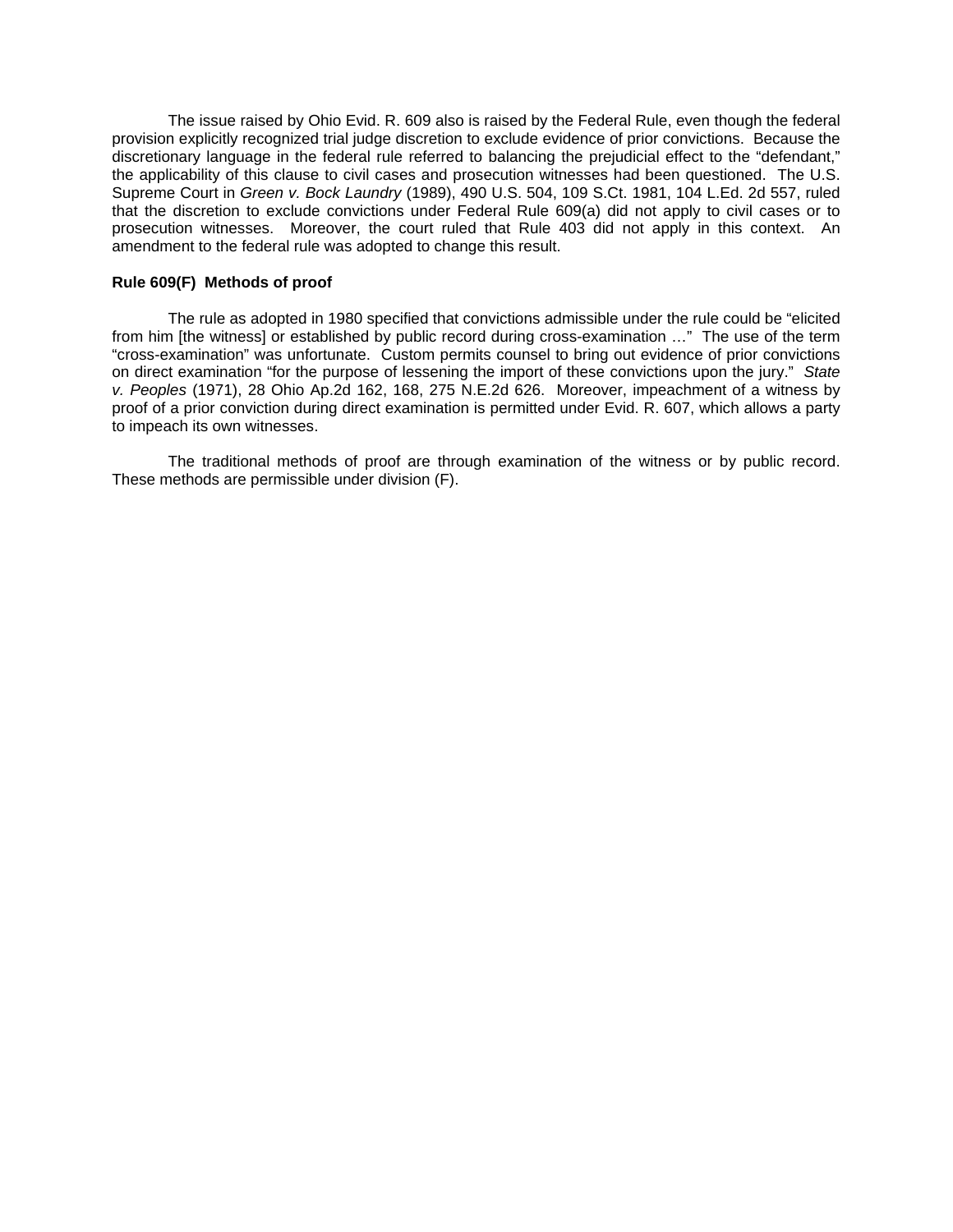# **RULE 610. Religious Beliefs or Opinions**

Evidence of the beliefs or opinions of a witness on matters of religion is not admissible for the purpose of showing that by reason of their nature the witness' credibility is impaired or enhanced.

[Effective: July 1, 1980; amended effectively July 1, 2007.]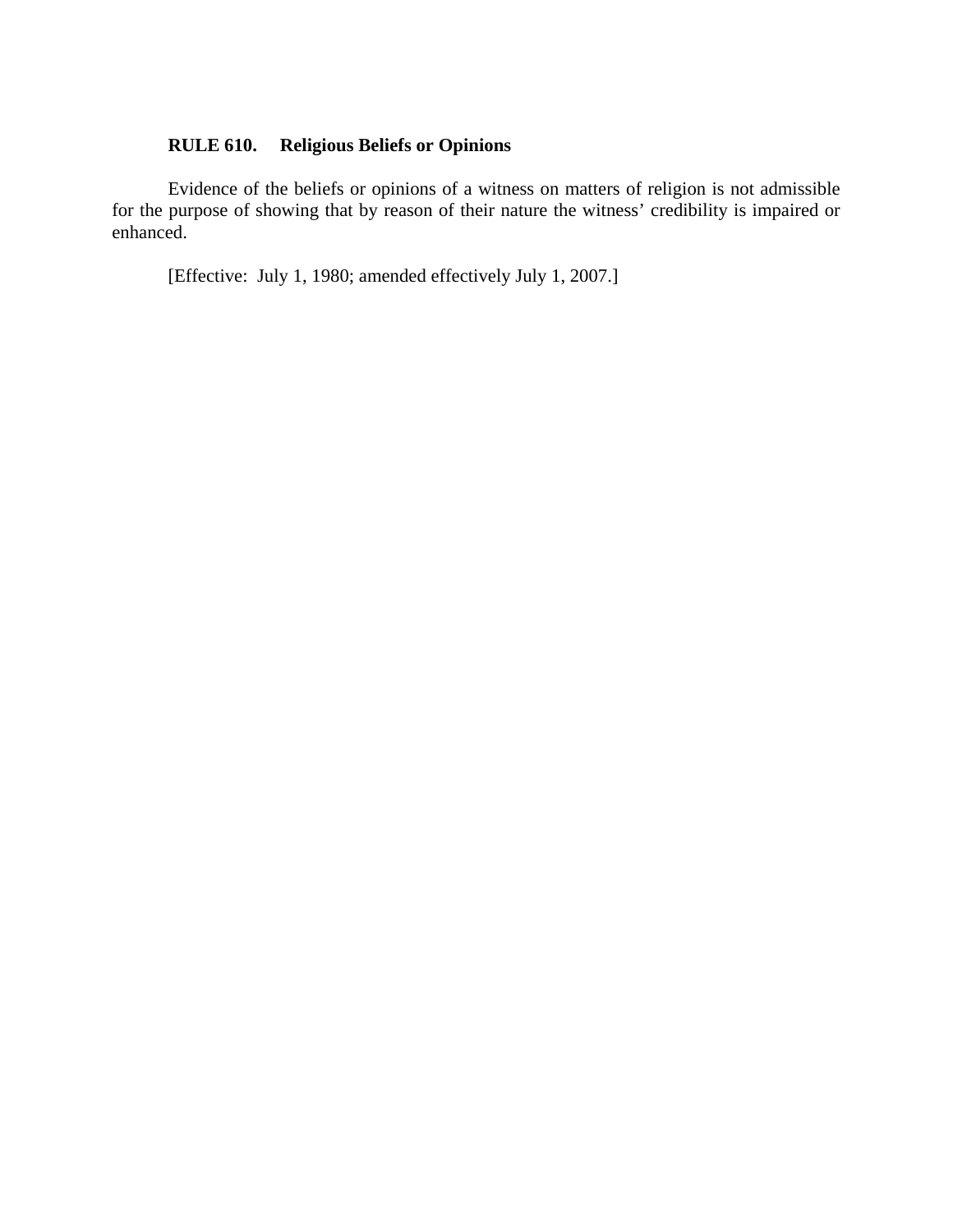# **RULE 611. Mode and Order of Interrogation and Presentation**

**(A) Control by court.** The court shall exercise reasonable control over the mode and order of interrogating witnesses and presenting evidence so as to (1) make the interrogation and presentation effective for the ascertainment of the truth, (2) avoid needless consumption of time, and (3) protect witnesses from harassment or undue embarrassment.

**(B) Scope of cross-examination.** Cross-examination shall be permitted on all relevant matters and matters affecting credibility.

**(C) Leading questions.** Leading questions should not be used on the direct examination of a witness except as may be necessary to develop the witness' testimony. Ordinarily leading questions should be permitted on cross-examination. When a party calls a hostile witness, an adverse party, or a witness identified with an adverse party, interrogation may be by leading questions.

[Effective: July 1, 1980; amended effectively July 1, 2007.]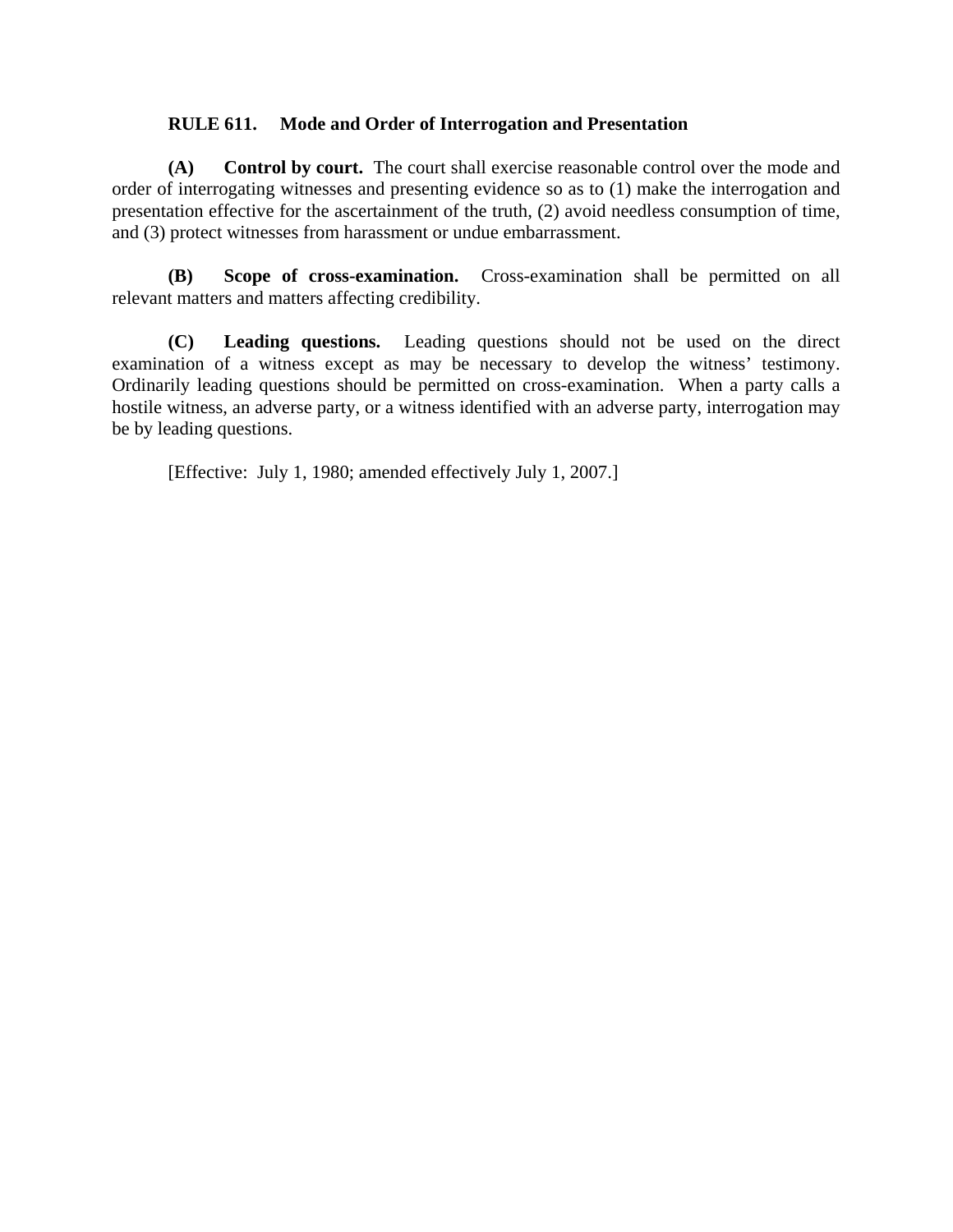## **RULE 612. Writing Used to Refresh Memory**

If a witness uses a writing to refresh memory for the purpose of testifying, either: (1) while testifying; or (2) before testifying, if the court in its discretion determines it is necessary in the interests of justice, an adverse party is entitled to have the writing produced at the hearing. The adverse party is also entitled to inspect it, to cross-examine the witness thereon, and to introduce in evidence those portions which relate to the testimony of the witness. If it is claimed that the writing contains matters not related to the subject matter of the testimony the court shall examine the writing in camera, excise any portions not so related, and order delivery of the remainder to the party entitled thereto. Any portion withheld over objections shall be preserved and made available to the appellate court in the event of an appeal. If a writing is not produced or delivered pursuant to order under this rule, the court shall make any order justice requires, except that in criminal cases when the prosecution elects not to comply, the order shall be one striking the testimony or, if the court in its discretion determines that the interests of justice so require, declaring a mistrial.

[Effective: July 1, 1980; amended effectively July 1, 2007; July 1, 2011.]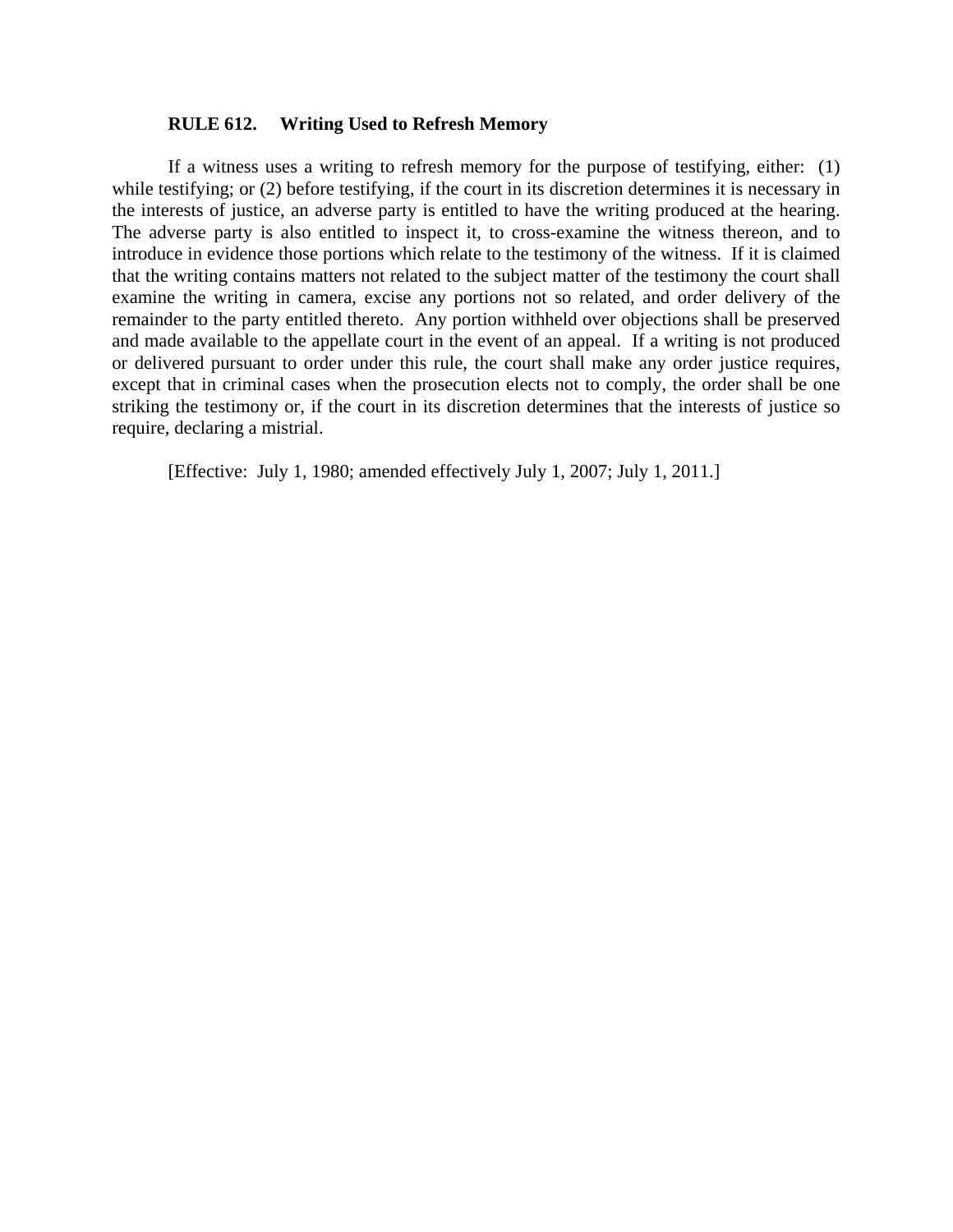# **RULE 613. Impeachment by self-contradiction**

**(A) Examining witness concerning prior statement.** In examining a witness concerning a prior statement made by the witness, whether written or not, the statement need not be shown nor its contents disclosed to the witness at that time, but on request the same shall be shown or disclosed to opposing counsel.

**(B) Extrinsic evidence of prior inconsistent statement of witness.** Extrinsic evidence of a prior inconsistent statement by a witness is admissible if both of the following apply:

(1) If the statement is offered solely for the purpose of impeaching the witness, the witness is afforded a prior opportunity to explain or deny the statement and the opposite party is afforded an opportunity to interrogate the witness on the statement or the interests of justice otherwise require;

(2) The subject matter of the statement is one of the following:

(a) A fact that is of consequence to the determination of the action other than the credibility of a witness;

(b) A fact that may be shown by extrinsic evidence under Evid.R. 608(A), 609, 616(A), or 616(B);

(c) A fact that may be shown by extrinsic evidence under the common law of impeachment if not in conflict with the Rules of Evidence.

**(C) Prior inconsistent conduct**. During examination of a witness, conduct of the witness inconsistent with the witness's testimony may be shown to impeach. If offered for the sole purpose of impeaching the witness's testimony, extrinsic evidence of the prior inconsistent conduct is admissible under the same circumstances as provided for prior inconsistent statements by Evid.R. 613(B)(2).

[Effective: July 1, 1980; amended July 1, 1998; July 1, 2012.]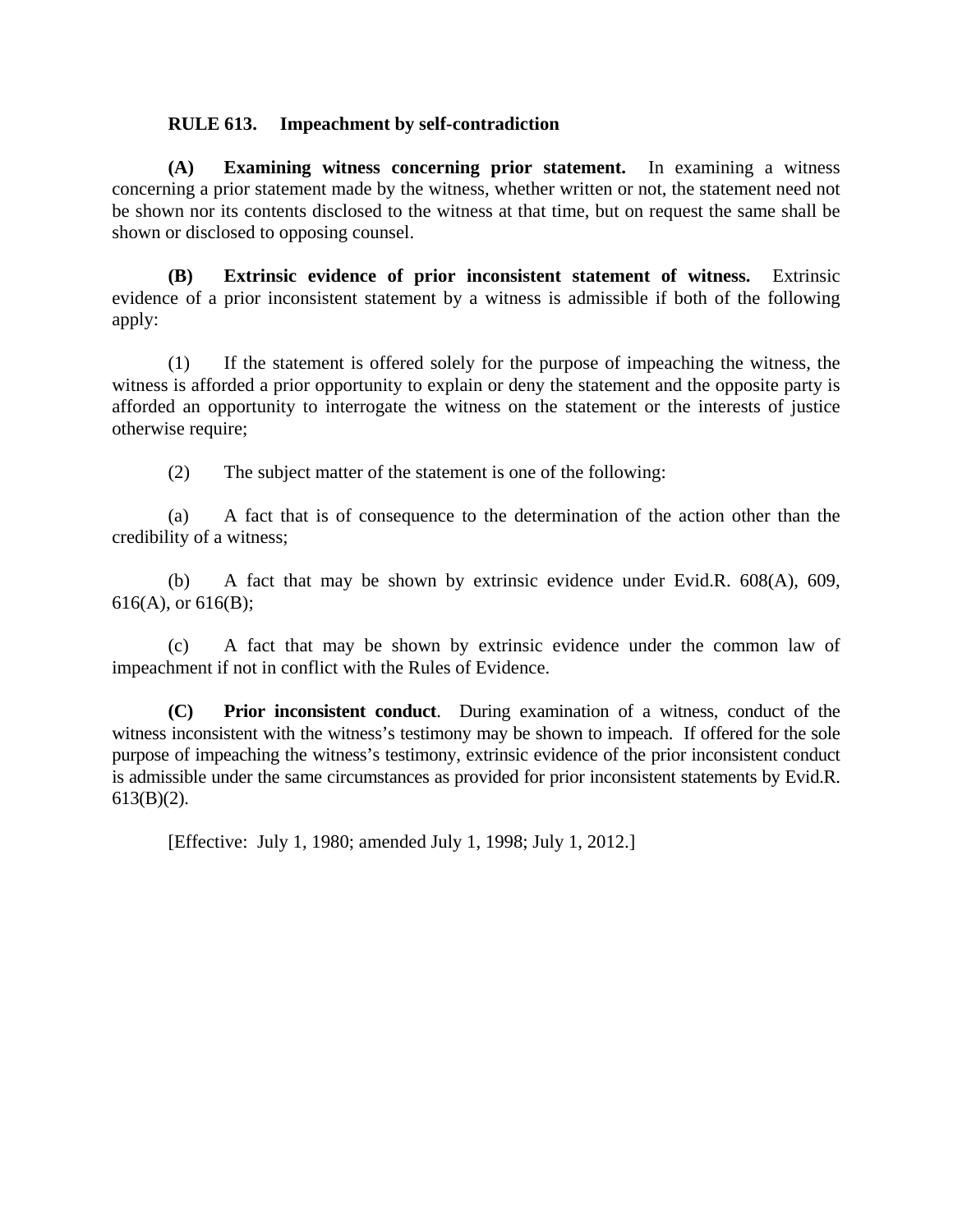### **Staff Note (July 1, 1998 Amendment)**

### **Rule 613 Impeachment by Self-Contradiction**

The amendments codify aspects of the Ohio common law of impeachment concerning prior inconsistent statements and conduct. The title of the rule was changed from "Prior Statements of Witness" to "Impeachment by Self-Contradiction" to more accurately reflect the content of the rule, which deals with prior inconsistent conduct as well as prior inconsistent statements.

### **Rule 613(A) Examining witness concerning prior statement**

Masculine references were made gender-neutral. There was no substantive amendment to this division.

### **Rule 613(B) Extrinsic evidence of prior inconsistent statement of witness**

As adopted in 1980, Rule 613 did not fully specify the circumstances under which extrinsic evidence of a prior inconsistent statement is admissible. Division (B)(1) sets forth the foundational requirement for the admissibility of extrinsic evidence of prior inconsistent statements. There is no substantive change from the 1980 version of the rule. The introductory clause limits the rule to impeachment. Thus, statements that are admissible substantively, such as party admissions or excited utterances, are not governed by this rule, even though they may also have an impeaching effect.

Division (B)(2) sets forth three instances in which extrinsic evidence of a prior inconsistent statement is admissible. Division (B)(2)(a) permits extrinsic evidence if the subject matter of the prior statement is a consequential fact under the substantive law. See Evid.R. 401.

Extrinsic evidence is also admitted if the statement encompasses another method of impeachment that permits the introduction of extrinsic evidence, i.e., bias under Evid.R. 616(A), or the common law. These circumstances track those of impeachment by evidence of specific contradiction as provided in Rule 616(C). See Staff Note, Evid.R. 616(C) (1998).

## **Rule 613(C) Prior inconsistent conduct.**

The 1998 amendment added division (C) to this rule.As adopted in 1980, Rule 613 did not provide for impeachment by evidence of prior inconsistent conduct. See Advisory Committee's Note, Fed. Evid.R. 613 ("Under principles of expression unius the rule does not apply to impeachment by evidence of prior inconsistent conduct.''). Because no rule prohibits such impeachment, this type of evidence is admissible under Evid.R. 102 if relevant. See 1 McCormick, Evidence § 34, at 113 n. 5 (4th ed. 1992) ("Conduct . . . evincing a belief inconsistent with the facts asserted on the stand is usable on the same principle."). In a pre-Rules case, the Ohio Supreme Court wrote: "Conduct inconsistent with the testimony of a witness, may be shown as well as former statements thus inconsistent." *Dilcher v. State* (1883), 39 Ohio St. 130, 136 (1883). Accord *Westinghouse Electric Corp v. Dolly Madison Leasing & Furniture Corp.* (1975), 42 Ohio St.2d 122, 132, 326 N.E.2d 651 ("inconsistency in behavior" admissible for impeachment).

In *Westinghouse Electric Corp*, the Court imposed the same foundational requirements for impeachment by prior inconsistent conduct as were required for impeachment by prior inconsistent statements: "an adequate foundation for admission of the film was laid during cross-examination . . . and the witness was allowed to explain the apparent inconsistency upon redirect." 42 Ohio St.2d at 132.

This division applies only to the impeachment of a witness, including a party who testifies. It does not, however, apply to a party's inconsistent conduct that may be introduced on the merits; admissions by the conduct of a party (sometimes known as "implied admissions") may be admissible substantively and are not restricted by this rule. See 1 Giannelli & Snyder, Baldwin's Ohio Practice Evidence § 401.8-.10 (1996) (adverse inferences: spoliation, admissions by conduct, failure to produce evidence or call witnesses).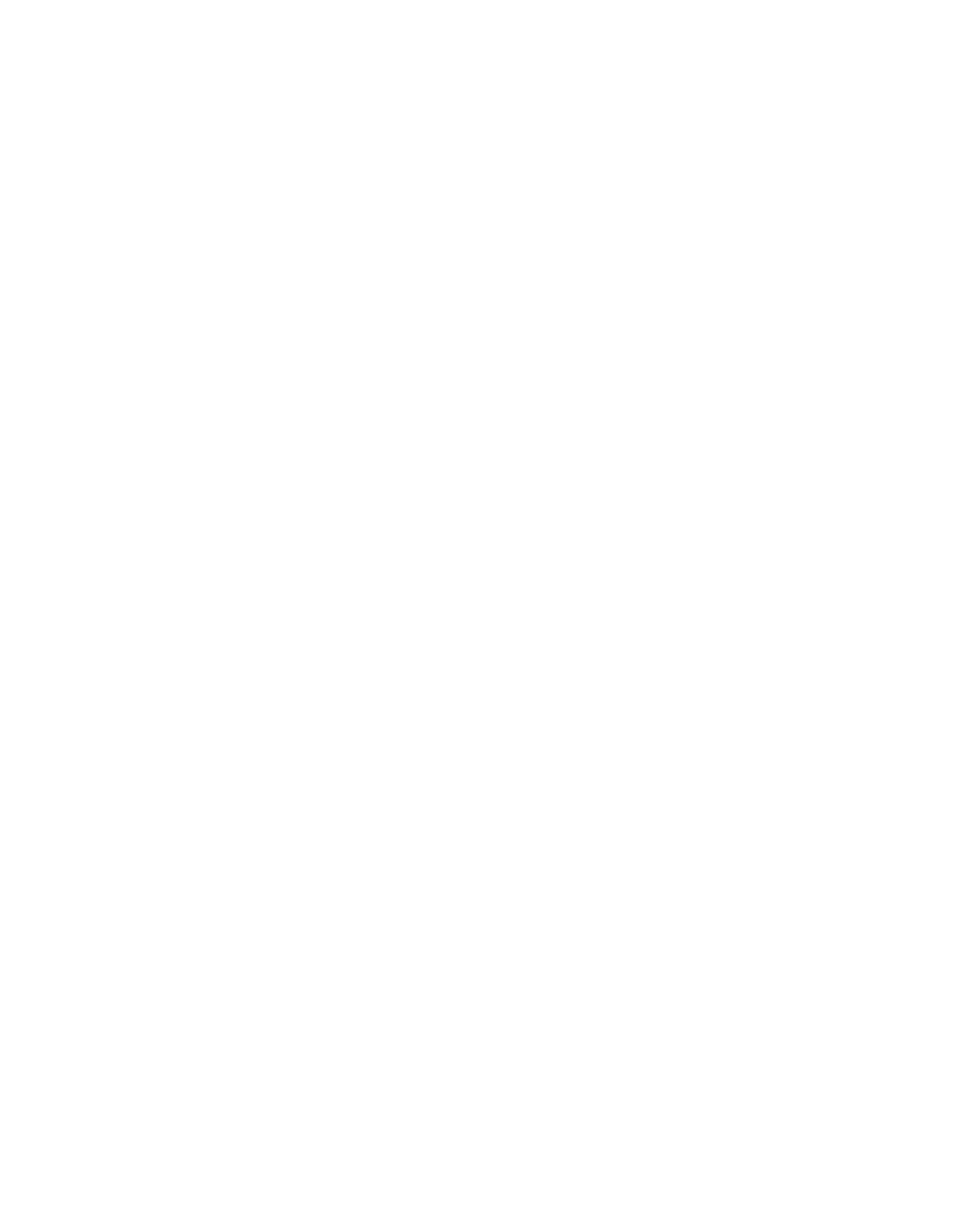# **RULE 614. Calling and Interrogation of Witnesses by Court**

**(A) Calling by court.** The court may, on its own motion or at the suggestion of a party, call witnesses, and all parties are entitled to cross-examine witnesses thus called.

**(B) Interrogation by court.** The court may interrogate witnesses, in an impartial manner, whether called by itself or by a party.

**(C) Objections.** Objections to the calling of witnesses by the court or to interrogation by it may be made at the time or at the next available opportunity when the jury is not present.

[Effective: July 1, 1980.]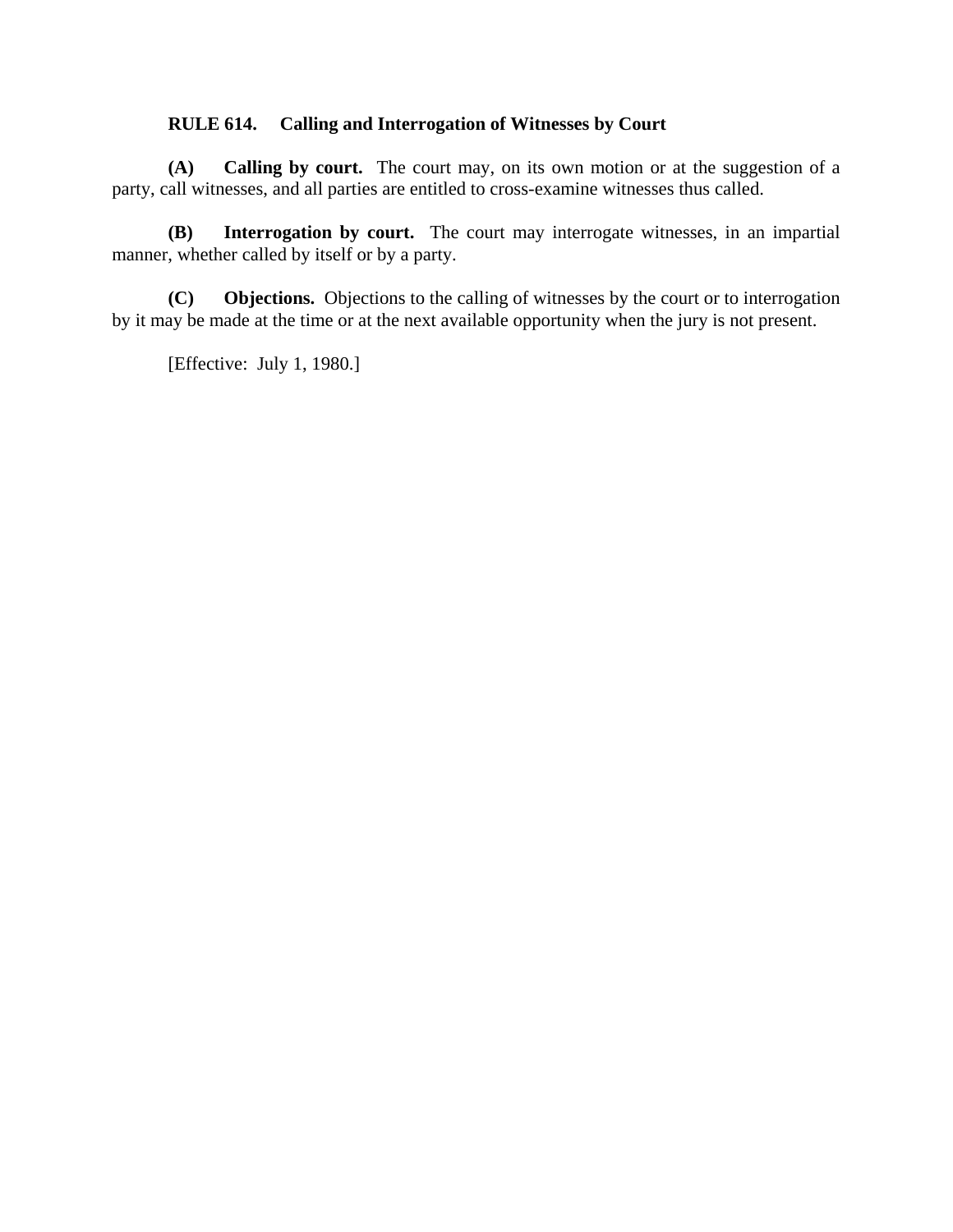## **RULE 615. Separation and Exclusion of Witnesses.**

(A) Except as provided in division (B) of this rule, at the request of a party the court shall order witnesses excluded so that they cannot hear the testimony of other witnesses, and it may make the order of its own motion. An order directing the "exclusion" or "separation" of witnesses or the like, in general terms without specification of other or additional limitations, is effective only to require the exclusion of witnesses from the hearing during the testimony of other witnesses.

(B) This rule does not authorize exclusion of any of the following persons from the hearing:

(1) a party who is a natural person;

(2) an officer or employee of a party that is not a natural person designated as its representative by its attorney;

(3) a person whose presence is shown by a party to be essential to the presentation of the party's cause;

(4) in a criminal proceeding, an alleged victim of the charged offense to the extent that the alleged victim's presence is authorized by statute enacted by the General Assembly or by the Ohio Constitution. As used in this rule, "victim" has the same meaning as in the provisions of the Ohio Constitution providing rights for victims of crimes.

[Effective: July 1, 1980; amended July 1, 2001; July 1, 2003; July 1, 2019.]

## **Staff Note (July 1, 2003 amendment)**

## **Rule 615 Separation and Exclusion of Witnesses**

The amendment changed the title of the rule from Exclusion of Witnesses to better reflect its subject matter, divided the rule into divisions to enhance clarity, and made a grammatical correction in new division (B)(2) (former division (B)). No substantive changes were intended by these modifications. Substantively, the amendment established requirements of specificity and notice for orders that regulate communications and contact by or with witnesses during a hearing.

Ohio courts have long exercised authority to order the "separation" of witnesses in order to limit the possibility that the witnesses' testimony might be influenced by the accounts of other witnesses. As originally adopted, Evid. R. 615 followed the federal model in addressing only one kind of separation order, that is, orders excluding witnesses from the courtroom during the testimony of other witnesses. Additional forms of separation were used in Ohio long before adoption of the rule, including, for example, orders limiting out-of-court contact between witnesses, or between witnesses and third-parties. Ohio courts have continued to employ these devices in the years since adoption of the rule. While the rule makes exclusion from the courtroom mandatory on the motion of a party, it is well established that trial courts continue to possess broad and flexible discretion in deciding what additional forms of separation, if any, are appropriate. The breadth of the discretion is reflected in the variety of different separation orders to be found in reported cases and in trial court practice. The variety of separation orders is accompanied by correspondingly diverse views among lawyers and courts (and sometimes among judges in the same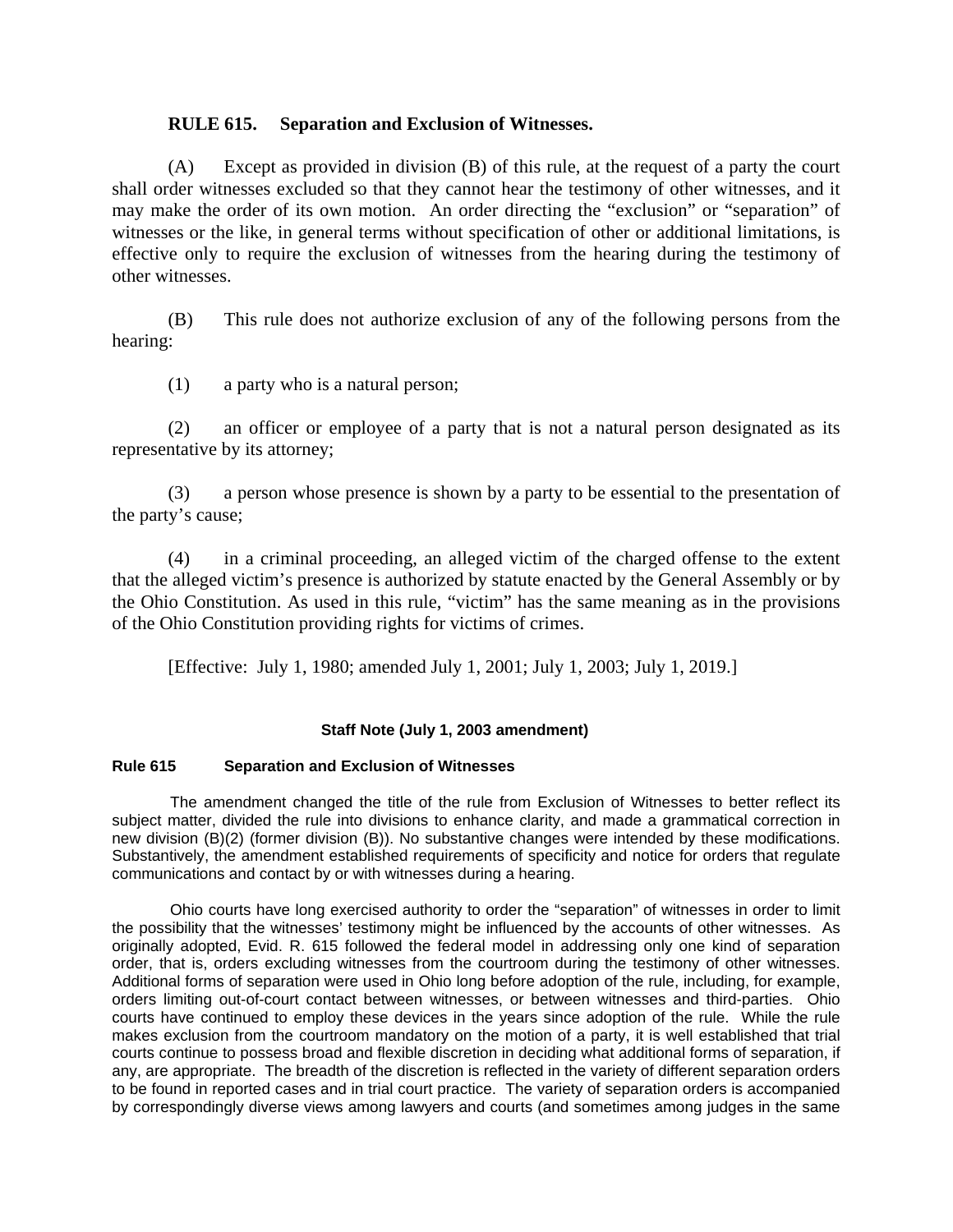court) regarding what additional forms of separation are generally appropriate or ought routinely to be imposed.

In practice, it is most common for trial courts to enter highly abbreviated orders on the subject. Normally a party will move for the "separation" (or "exclusion") of witnesses, and the court will respond with a general statement that the motion is granted. This is usually followed by an announcement to the gallery that prospective witnesses should leave the courtroom and by a statement that the parties are responsible for policing the presence of their own witnesses. Though some courts then orally announce additional limitations on communications to or by witnesses, the far more usual approach is simply to assume that the generic order of "separation" adequately conveys whatever limitations have been imposed.

The brevity of the rule and of most separation orders has led to "confusion about how far the scope of a bald Rule 615 order extends," *United States v. McMahon,* 104 F.3d 638, 648 (4th Cir.1997) (dissenting opinion). Some courts, in Ohio and elsewhere, have suggested that at least some additional forms of separation are implicit even in generally stated orders. This approach, however, entails significant issues of fair warning, since the "implicit" terms of an order may not be revealed to the parties or witnesses until after the putative violation has occurred. That is especially so when the "violation" involves conduct or communications about which there is a great diversity of opinion and practice. (Indeed, even among jurisdictions that follow this approach, there is disagreement as to what additional restrictions are necessarily implied in a generic separation order.) The imposition of sanctions without advance warning that the conduct is sanctionable raises obvious due-process concerns. Moreover, an "implicit-terms" approach is inconsistent with the principle that separation of witnesses beyond exclusion from the courtroom is neither automatic nor a matter of right: if witnesses and parties are bound by implicit additional restrictions whenever exclusion is ordered, then the additional restrictions are in fact automatic and non-discretionary.

The amendment rejects an "implicit-terms" approach and adopts instead the narrower rule employed by several Ohio courts and by what appears to be a majority of other jurisdictions that have addressed the question. Under this rule, generally-stated or "bald" separation orders are effective only to order the exclusion of witnesses from the courtroom during the testimony of other witnesses. *See, e.g.*, *State v. Rogers* (Ohio App., 4th Distr., Nov. 15, 2000), unreported, 2000 WL 1728076, at \*6-\*7, *app. dism.* (2001), 91 Ohio St. 3d 1471. *See also U.S. v. Rhynes* (4th Cir. 2000), 218 F.3d 310, 321 n. 13 (en banc); *State v. Brown* (Conn. App. 1999), 741 A.2d 321, 325; *In re H.S.H.* (Ill. App. 2001), 751 N.E.2d 1236, 1241-1242. A separation order does not forbid other conduct by witnesses, such as being present during opening statements or discussing the case with other witnesses outside the courtroom. To the extent that a trial court, in the exercise of its discretion, determines to order forms of separation in addition to exclusion, it remains free to do so, but it can do so only by making the additional restrictions explicit and by giving the parties notice of the specific additional restrictions that have been ordered. Notice to the parties is required because, with the exception of contempt, sanctions for violation of the rule tend to have their greatest effect on the parties, rather on the witnesses.

The amendment does not define the standards for ordering forms of separation in addition to exclusion, or the kinds of additional separation that are permissible. Nor does the amendment address the matter of sanctions when a separation order has been violated. These subjects have long been committed to the sound discretion of trial courts to be exercised flexibly within well-established limits. *See, e.g.*, *State v. Smith* (1990), 49 Ohio St.3d 137, 142 (excluding testimony as a sanction is proper only if the party calling the witness "consented to, connived in, [or] procured" the violation, or had knowledge of the witness's disobedience and failed to take affirmative steps to prevent it). The amendment does not change the law on these subjects.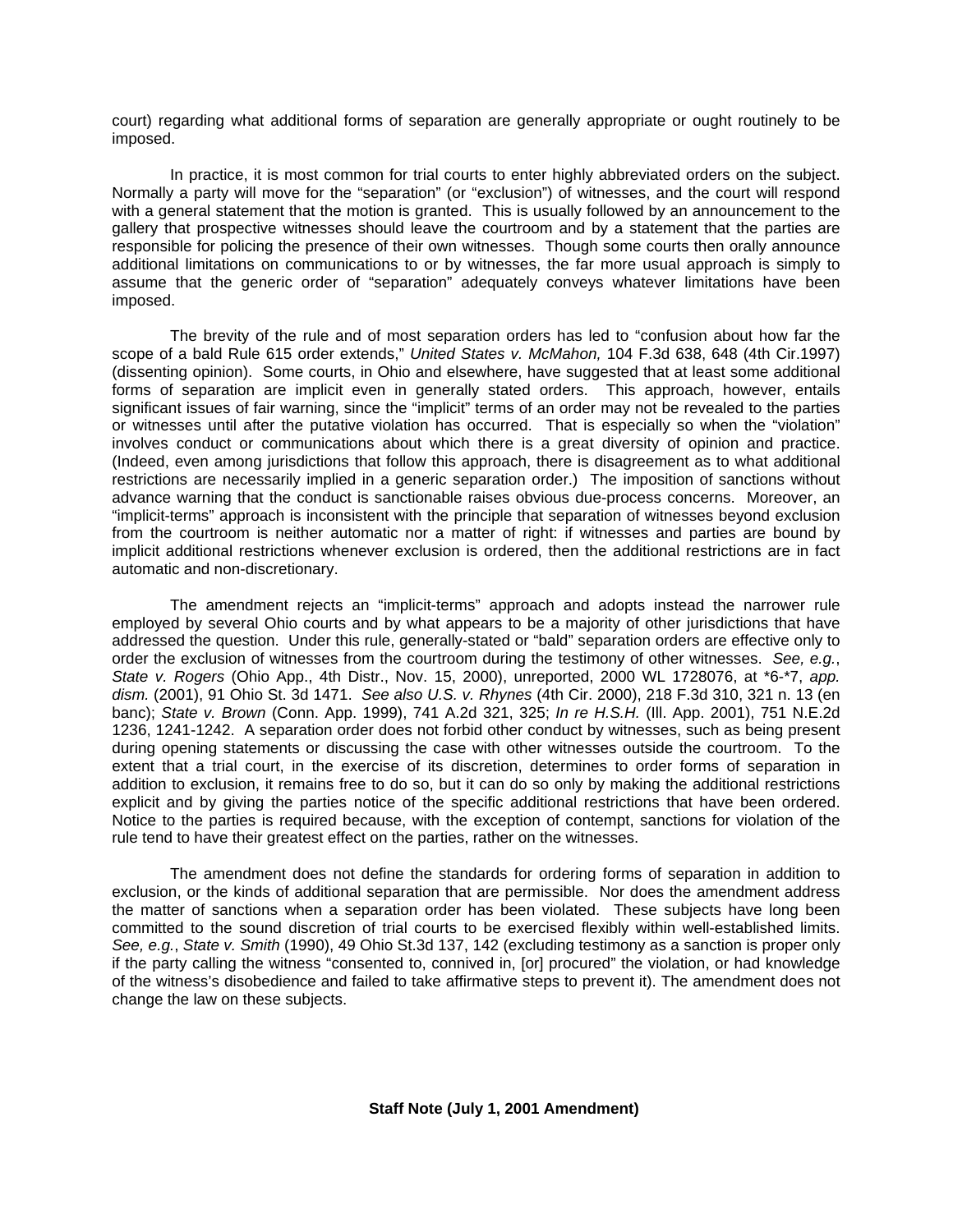### **Evidence Rule 615 Exclusion of Witnesses**

Divisions (1) – (3) of the previous rule were redesignated as divisions (A) – (C). Clarifying punctuation was inserted immediately before division (A), and in division (C) a masculine reference was replaced with gender-neutral language. No substantive change was intended by either of these amendments.

The substantive amendment added division (D) to the rule recognizing a new category of witnesses who are not subject to an order excluding them from hearing the testimony of other witnesses. In particular, the amended rule permits the victim of an offense to be present at a criminal proceeding regarding the offense to the extent that the victim's presence is authorized by statute enacted by the General Assembly. The right of a victim to be present is limited to those persons who are "victims" within the meaning of the constitutional provisions regarding victims' rights. *See* Ohio Const., Art. I, § 10a. The amendment is designed to harmonize the rule with the provisions of R.C. 2930.09, which permits a victim to be present at any stage of a criminal proceeding conducted on the record (other than a grand jury proceeding) when the defendant is present, "unless the court determines that exclusion of the victim is necessary to protect the defendant's right to a fair trial."

Ordinarily, rules governing witness sequestration would be regarded as "procedural" matters within the meaning of the Modern Courts Amendment, Ohio Const., Art. IV, § 5(B), so that a rule of practice and procedure (such as Evid. R. 615) would prevail over an inconsistent statute on the same subject (such as R.C. 2930.09). In this instance, however, the statute involves an exercise of the General Assembly's power under the victims' rights provisions of the Ohio Constitution. Ohio Const., Art. I, § 10a. It is at least arguable that legislation enacted under the authority of section 10a is not displaced or rendered ineffective by reason of its inconsistency with a rule of practice and procedure. The amendment is intended to eliminate the conflict between the statute and the rule by deferring to the statutory right of a victim to be present at criminal proceedings. The deference extends only to the right of a *victim* to be present, and only in criminal proceedings. Moreover, whatever the statutory definition of "victim," the rule exempts from sequestration only those persons who are permitted by statute to be present *and* who are "victims" within the meaning of Article I, Section 10a of the Ohio Constitution. These limitations correspond to the extent of the General Assembly's power under the victims' rights provisions of the constitution.

The principal object of witness sequestration orders is to minimize the risk that a witness's testimony will be materially affected by hearing the testimony of other witnesses. Neither the statute nor the amended rule impairs the ability of trial courts to deal effectively with this risk when it exists. Under the statute (as well as under the constitution), the victim's right to be present is limited by the defendant's right to a fair trial. Thus, exclusion of a victim-witness would be permissible in cases in which the trial court is persuaded that the victim-witness's testimony would be altered by reason of the witness's presence during the testimony of other witnesses.

### **Staff Note (July 1, 2019 Amendment)**

## **Evid.R. 615**

The amendment to Evid.R. 615 was made to comply with the 2017 amendment to Article I, Section 10a of the Ohio Constitution, also known as Marsy's Law.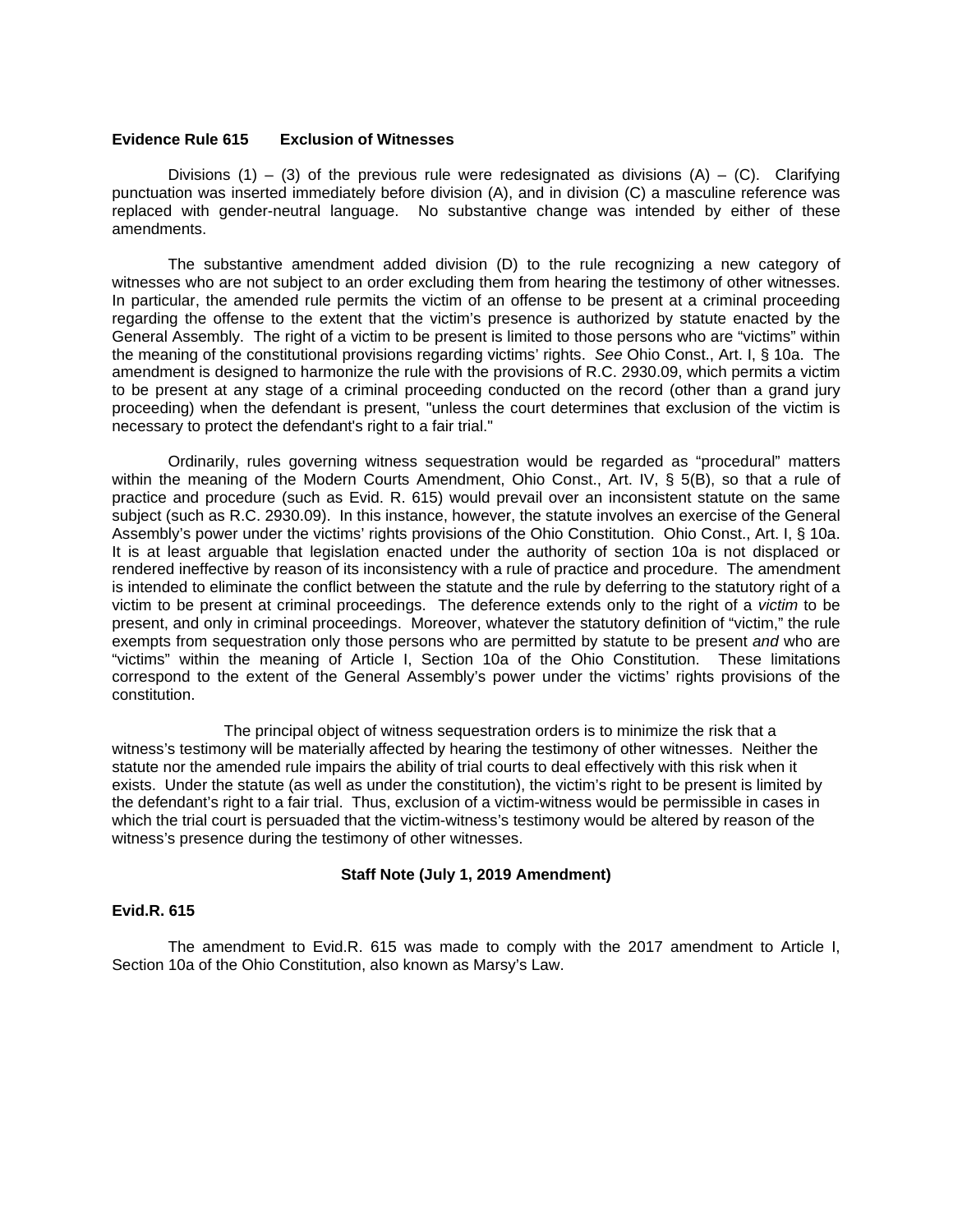# **RULE 616. Methods of impeachment**

In addition to other methods, a witness may be impeached by any of the following methods:

**(A) Bias**. Bias, prejudice, interest, or any motive to misrepresent may be shown to impeach the witness either by examination of the witness or by extrinsic evidence.

**(B) Sensory or mental defect**. A defect of capacity, ability, or opportunity to observe, remember, or relate may be shown to impeach the witness either by examination of the witness or by extrinsic evidence.

**(C) Specific contradiction**. Facts contradicting a witness's testimony may be shown for the purpose of impeaching the witness's testimony. If offered for the sole purpose of impeaching a witness's testimony, extrinsic evidence of contradiction is inadmissible unless the evidence is one of the following:

(1) Permitted by Evid.R. 608(A), 609, 613, 616(A), 616(B), or 706;

(2) Permitted by the common law of impeachment and not in conflict with the Rules of Evidence.

[Effective: July 1, 1991; amended July 1, 1998.]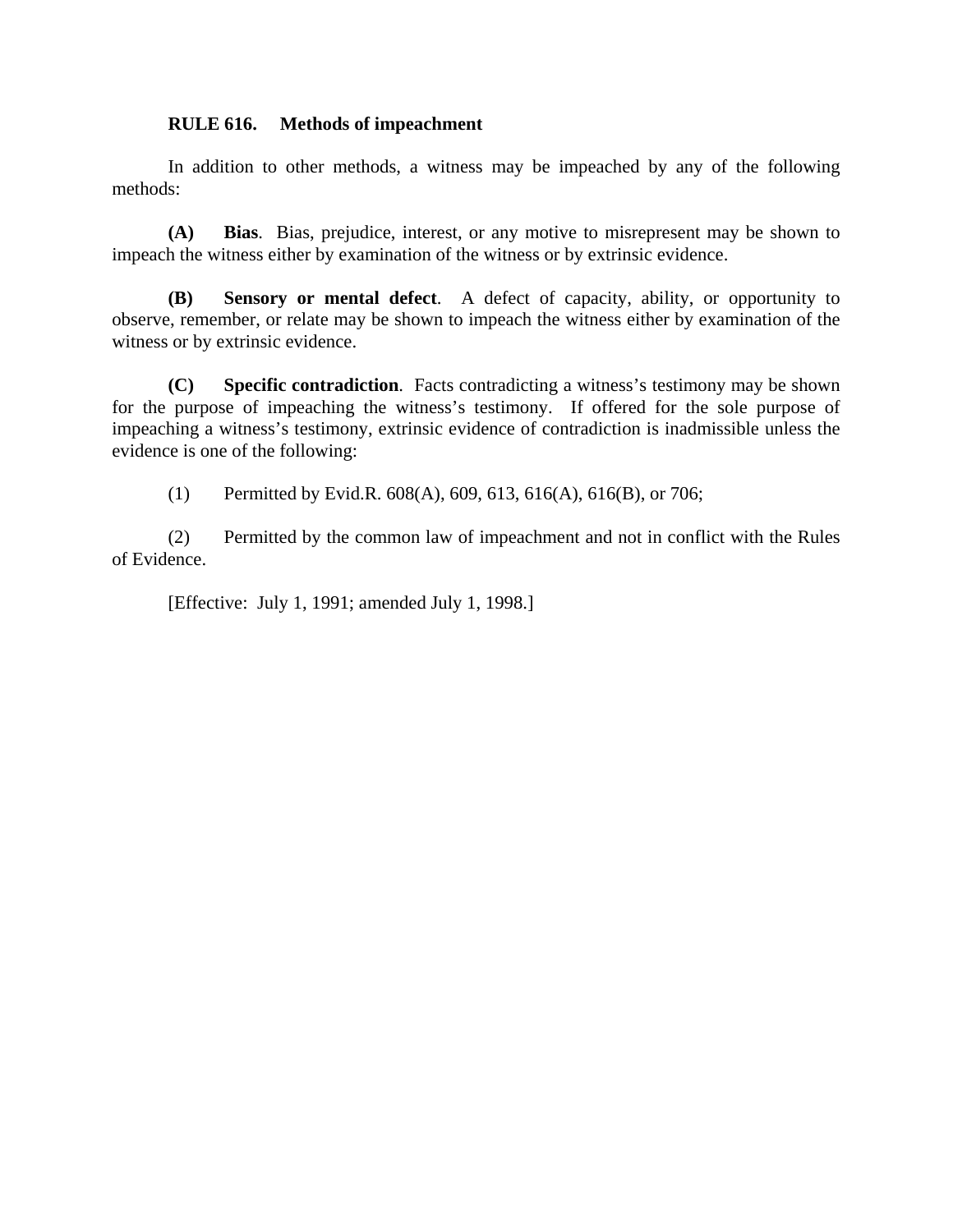### **Staff Note (July 1, 1998 Amendment)**

#### **Rule 616 Methods of Impeachment**

The amendments to this rule codify two common law rules of impeachment, making them more readily accessible for trial use. The prior rule was lettered as division (A) but was not otherwise changed by the 1998 amendment; divisions (B) and (C) were added by this amendment. Also, the title of the rule was changed from "Bias of Witness" to "Methods of Impeachment."

### **Rule 616(B) Sensory or mental defect**

The pre-Rules cases permitted inquiry into a witness's capacity to observe, remember, and recall. See *State v. Auerbach* (1923), 108 Ohio St. 96, 98, 140 N.E. 507 ("means of observation"); *Morgan v. State* (1891), 48 Ohio St. 371, 373-74, 27 N.E. 710 (opportunity to observe, "intelligence"); *Lee v. State* (1871), 21 Ohio St. 151, 154 (recollection), and *McAllister v. State* (App. 1932), 13 Ohio Abs. 360, 362 (mental condition affects credibility); as well as other factors affecting perception and memory. *Stewart v. State* (1850), 19 Ohio 302, 304 (proper to cross-examine witness on opportunity to observe and to remember).

The post-Rules cases are in accord. The Supreme Court has ruled that a witness's visual impairment is not a ground for incompetency under Evid.R. 601, but rather a factor "relat[ing] to the credibility of the statements made by [the witness]." *Turner v. Turner* (1993), 67 Ohio St.3d 337, 343, 617 N.E.2d 1123. See also *Kenney v. Fealko* (1991), 75 Ohio App.3d 47, 51, 598 N.E.2d 861 ("The Ohio Rules of Evidence do not enumerate the various ways in which the credibility of a witness can properly be attacked. . . . Under [Evid.R. 611(B)] and the common-law rule, evidence of appellant's state of intoxication was admissible because it was relevant to the issue of her ability to perceive and hence her credibility.").

Division (B) provides for the admissibility of this type of evidence on cross-examination or through extrinsic evidence (i.e., the testimony of other witnesses). This provision does not change Evid. R. 601, which governs the competency of witnesses, or Evid. R. 602, which specifies the firsthand-knowledge requirement. The admissibility of expert testimony on these issues must satisfy the requirement of Rule 702.

### **Rule 616(C) Specific contradiction**

There are two distinct methods of impeachment by contradiction. First, self-contradiction involves the use of a witness's own prior inconsistent statements or conduct to contradict the witness's present testimony. Evid. R. 613 governs this type of impeachment.

Second, contradiction may involve the testimony of one witness that conflicts with the testimony of another witness (called "specific contradiction"). The circumstances under which a party may introduce extrinsic evidence of contradiction is typically stated in terms of the so-called "collateral matters" rule. E.g., *Byomin v. Alvis* (1959), 169 Ohio St. 395, 396, 159 N.E.2d 897 (per curiam) ("It is elementary that a witness may not be impeached by evidence that merely contradicts his testimony on a matter that is collateral."); *State v. Cochrane* (1949), 151 Ohio St. 128, 135, 84 N.E.2d 742 ("The cross-examiner is not permitted to introduce rebuttal evidence to contradict the witness on collateral matters.").

The common law rule does not prohibit a party from cross-examining on a "collateral matter." It prohibits only the introduction of extrinsic evidence on the issue. The policy underlying this rule is to "avoid[] the dangers of surprise, jury confusion and wasted time which are the reasons for the rule against impeachment on collateral matters." *State v. Kehn* (1977), 50 Ohio St.2d 11, 17, 361 N.E.2d 1330 (per curiam), cert. denied, 434 U.S. 858, 98 S.Ct. 180, 54 L.Ed.2d 130 (1977).

According to Wigmore, extrinsic evidence of contradiction should be admitted if the evidence would be admissible "for any purpose independently of the contradiction." 3A Wigmore, Evidence § 1003, at 961 (Chadbourn rev. 1970). (Chadbourn rev. 1970). Explaining this test,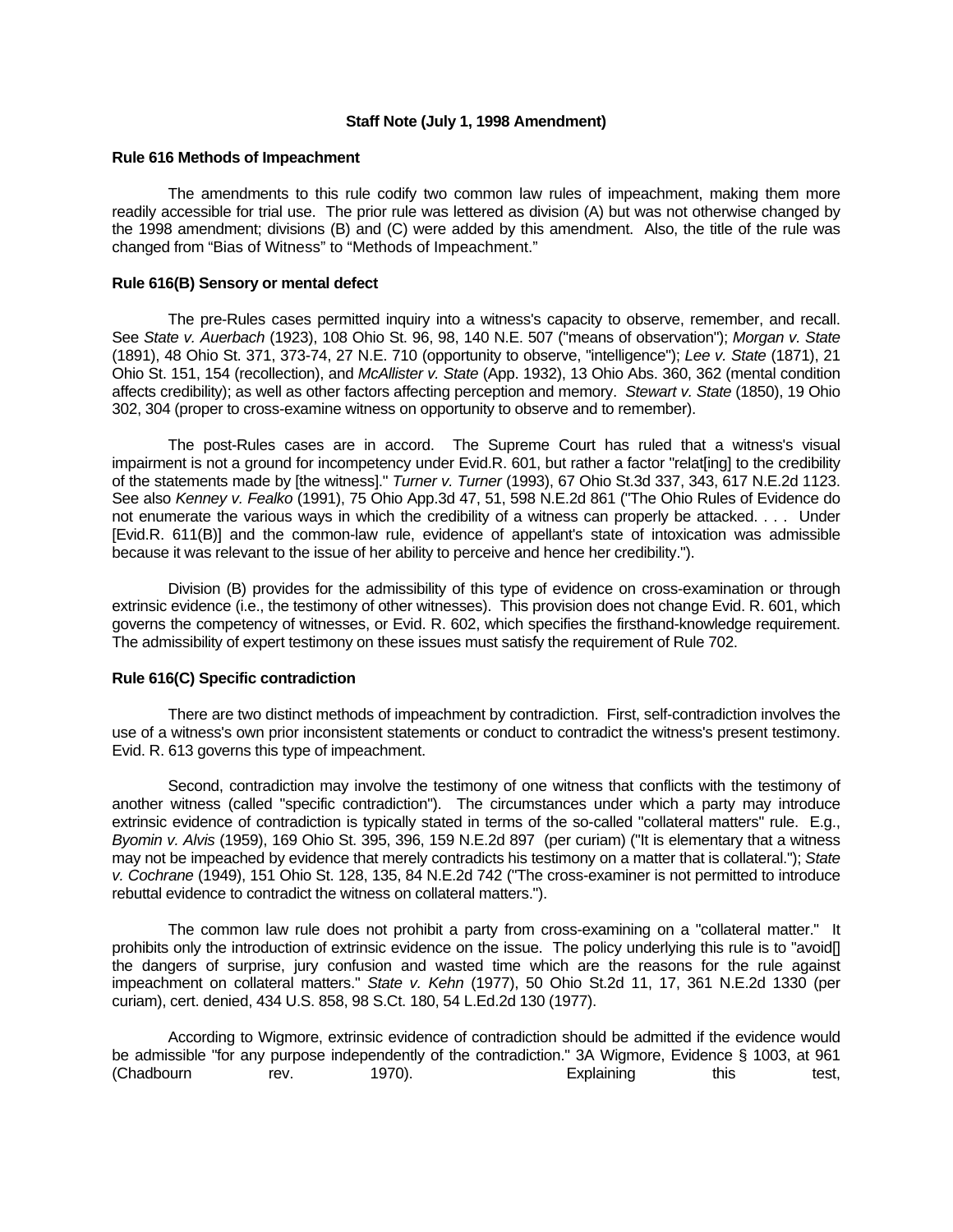McCormick wrote that two types of facts were independently provable: "The first kind are facts that are relevant to the substantive issues in the case". McCormick, Evidence § 47, at 110-11 (3d ed. 1984). Because Rule 616(C) is limited to impeachment, evidence concerning the substantive issues is governed by Rules 401 to 403, not this rule.

The second category are "facts showing bias, interest, conviction of crime, and want of capacity or opportunity for knowledge." Id. In other words, the second category encompasses those methods of impeachment, such as bias, that always permit the introduction of extrinsic evidence. The Ohio Supreme Court appears to have adopted Wigmore's approach in an early case. *Kent v. State* (1884), 42 Ohio St. 426, 431 (Extrinsic evidence is admissible when "the matter offered in contradiction is in any way relevant to the issue, or such as tends to show prejudice or interest."). Evid. R. 616(C)(1) enumerates the rules that fall within this category.

McCormick argued that extrinsic evidence of contradiction should also be admitted in a third situation, one in which such evidence is critical to determining the credibility of a witness's story. He refers to this as "linchpin" evidence: "So we may recognize this third type of allowable contradiction, namely, the contradiction of any part of the witness's account of the background and circumstances of a material transaction, which as a matter of human experience he would not have been mistaken about if his story was true." McCormick, Evidence § 47, at 112 (3d ed. 1984). McCormick provides several examples: *Stephens v. People,* 19 N.Y. 549, 572 (1859) (murder by poisoning with arsenic; defendant's witnesses testified the arsenic was administered to rats in cellar where provisions kept; held proper for state to prove by another witness that no provisions were kept in cellar); *Hartsfield v. Carolina Cas. Ins. Co.,* 451 P.2d 576 (Alaska 1969) (on issue whether insurance cancellation notice was sent to defendant by insurer, defendant denied receipt and also receipt of notices of cancellations of the insurance from two other sources. Evidence of the mailing by the two latter sources was held not collateral). Division (C)(2) of this rule encompasses this category. The phrase "not in conflict with these rules" is intended to ensure that this provision is not used to circumvent the prohibition on the admissibility of extrinsic evidence of specific acts found in Evid. R. 608(B); Evid. R. 608(B) controls.

In the impeachment context, extrinsic evidence means evidence introduced through the testimony of other witnesses. See 1 McCormick, Evidence § 36, at 118 (4th ed. 1992) ("Extrinsic evidence, that is, the production of attacking witnesses . . . is sharply narrowed for obvious reasons of economy of time and attention."). Accordingly, documentary evidence offered through the witness being impeached is not extrinsic evidence because it typically does not consume much additional time.

## **Staff Note (July 1, 1991 Amendment)**

### **Rule 616 Methods of impeachment**

As originally adopted, neither the Ohio nor the Federal Rules contained a rule governing impeachment regarding bias or interest. In *United States v. Abel* (1984), 469 U.S. 45, 105 S.Ct. 465, 83 L.Ed. 2d 450, the U.S. Supreme Court held that impeachment of a witness for bias was proper, notwithstanding the lack of a specific rule. According to the Court, "the lesson to be drawn . . . . is that it is permissible to impeach a witness by showing his bias under the Fed. Rules of Evid. just as it was permissible to do before their adoption." *Id.* at 51.

Impeachment by bias also is permitted in Ohio. R.C. 2945.42 provides: "No person is disqualified as a witness in a criminal prosecution by reason of his interest in the prosecution as a party or otherwise. . . . .Such interest . . . . may be shown for the purpose of affecting the credibility of such witness." In addition, the Ohio Supreme Court has written: "It is beyond question that a witness' bias and prejudice by virtue of pecuniary interest in the outcome of the proceeding is a matter affecting credibility under Evid. R. 611(B)." *State v. Ferguson* (1983), 5 Ohio St.3d 160, 165, 450 N.E.2d 265. Evid. R. 611(B), however, is the general provision on cross-examination and does not mention explicitly the term bias.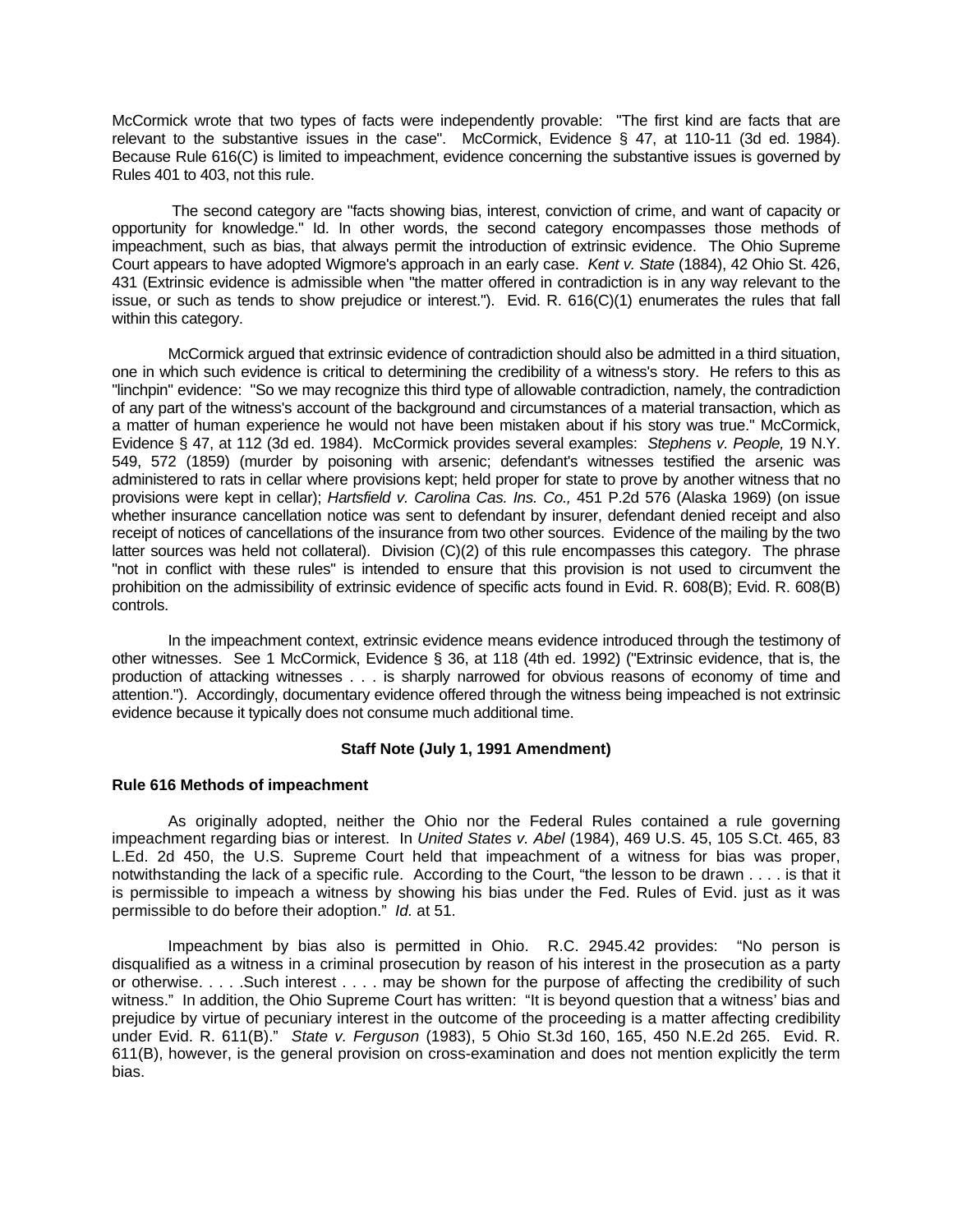The Rules of Evidence contain a number of impeachment rules (Rules 607, 608, 609, and 613). Because of its importance as a traditional method of impeachment, bias also should be explicitly treated in the Rules of Evidence, as it is in some jurisdictions. *See* Unif. R. Evid. 616; Haw. R. Evid. 609.1; Utah R. Evid. 608(c); Mil. R. Evid. 608(c).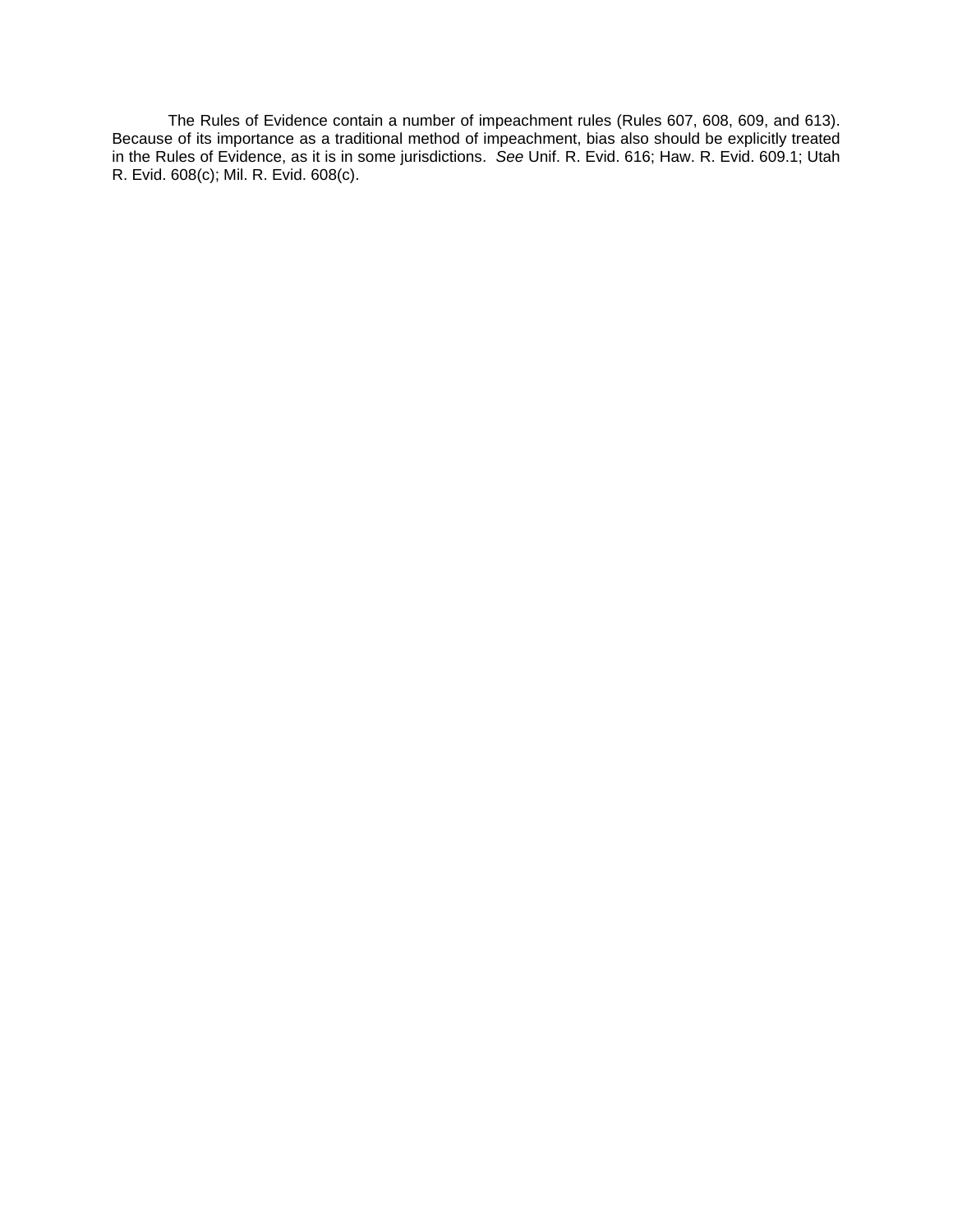# **ARTICLE VII. OPINIONS AND EXPERT TESTIMONY**

# **RULE 701. Opinion Testimony by Lay Witnesses**

If the witness is not testifying as an expert, the witness' testimony in the form of opinions or inferences is limited to those opinions or inferences which are (1) rationally based on the perception of the witness and (2) helpful to a clear understanding of the witness' testimony or the determination of a fact in issue.

[Effective: July 1, 1980; amended effectively July 1, 2007.]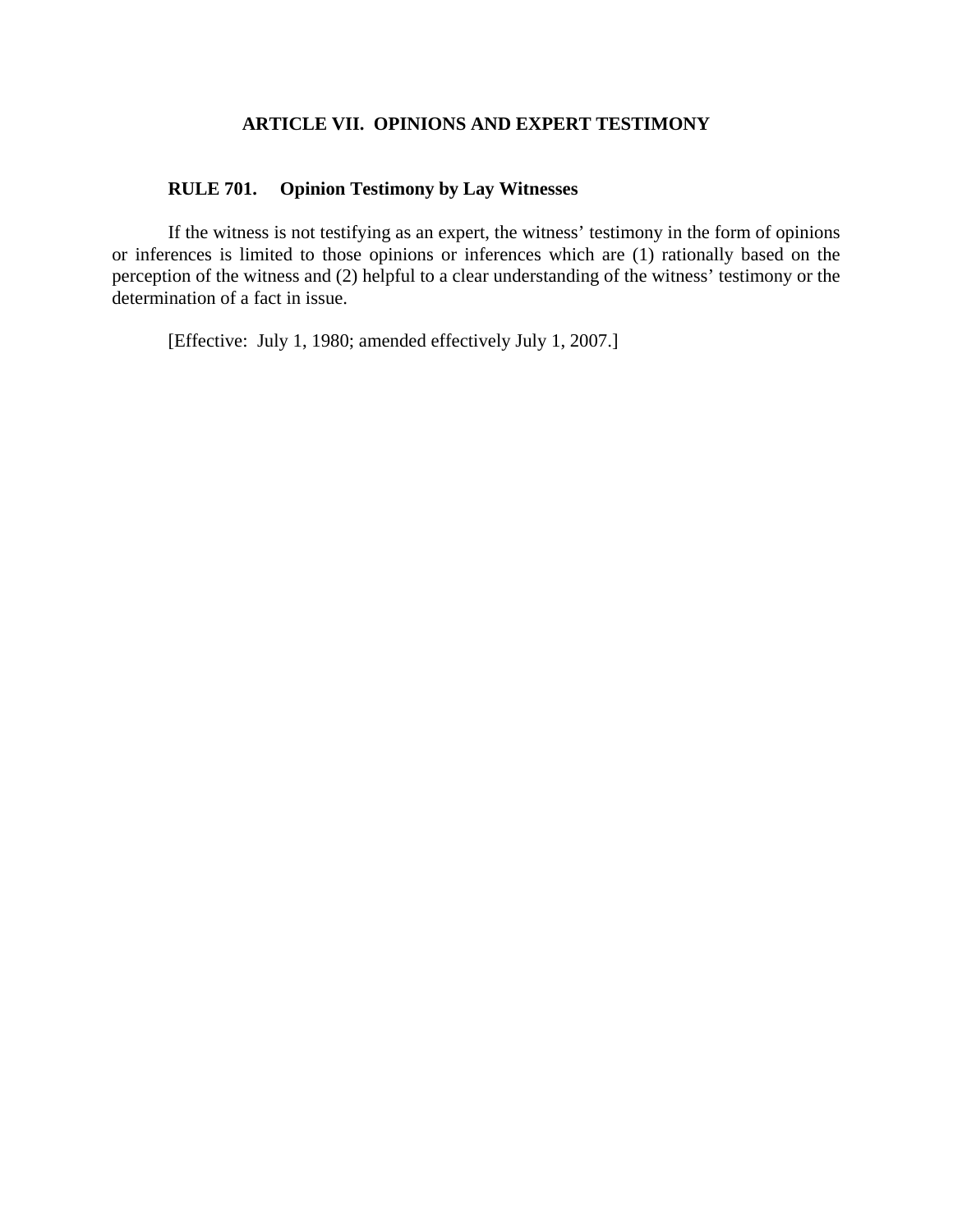# **RULE 702. Testimony by Experts**

A witness may testify as an expert if all of the following apply:

(A) The witness' testimony either relates to matters beyond the knowledge or experience possessed by lay persons or dispels a misconception common among lay persons;

(B) The witness is qualified as an expert by specialized knowledge, skill, experience, training, or education regarding the subject matter of the testimony;

(C) The witness' testimony is based on reliable scientific, technical, or other specialized information. To the extent that the testimony reports the result of a procedure, test, or experiment, the testimony is reliable only if all of the following apply:

(1) The theory upon which the procedure, test, or experiment is based is objectively verifiable or is validly derived from widely accepted knowledge, facts, or principles;

(2) The design of the procedure, test, or experiment reliably implements the theory;

(3) The particular procedure, test, or experiment was conducted in a way that will yield an accurate result.

[Effective: July 1, 1980; amended effective July 1, 1994.]

## **Staff Note (July 1, 1994 Amendment)**

## **Rule 702 Testimony by Experts**

The amendment is intended to clarify the circumstances in which expert testimony is admissible, a subject on which the language of the pre-amendment rule has proved to be uninformative and, at times, misleading. Because the intention is to reflect the Ohio Supreme Court's interpretations of the rule's preamendment language, no substantive change from prior law is intended. In particular, there is no intention to change existing Ohio law regarding the reliability of expert testimony.

As originally adopted, Evid. R. 702 employed the same language as is used in the Federal Rules of Evidence to define the admissibility of expert testimony. That language permits a witness with the appropriate expertise to testify as an expert if the testimony "will assist the trier of fact." Evid. R. 702 (1980); F.R. Evid., Rule 702.

The "assist the trier" standard has been the subject of widely varying interpretations in the jurisdictions that have adopted it. In Ohio, however, decisions by the Supreme Court have established that the phrase incorporates two distinct admissibility requirements in addition tot the witness's expertise.

First, as at common law, an expert's testimony "assist[s] the trier" only if it relates to a matter "beyond the ken" of the ordinary person. *State v. Koss* (1990), 49 Ohio St. 3d 213, 216 (expert testimony is not admissible "when such knowledge is within the ken of the jury"); *State v. Buell* (1980)k, 22 Ohio St. 3d 124, 131 (expert testimony is admissible if the subject is "sufficiently beyond common experience), cert denied, 479 U.S. 871 (1986); *State v. Thomas* (1981), 66 Ohio St. 2d 518, 521 (expert testimony is inadmissible if the subject is not "beyond the ken of the average lay person").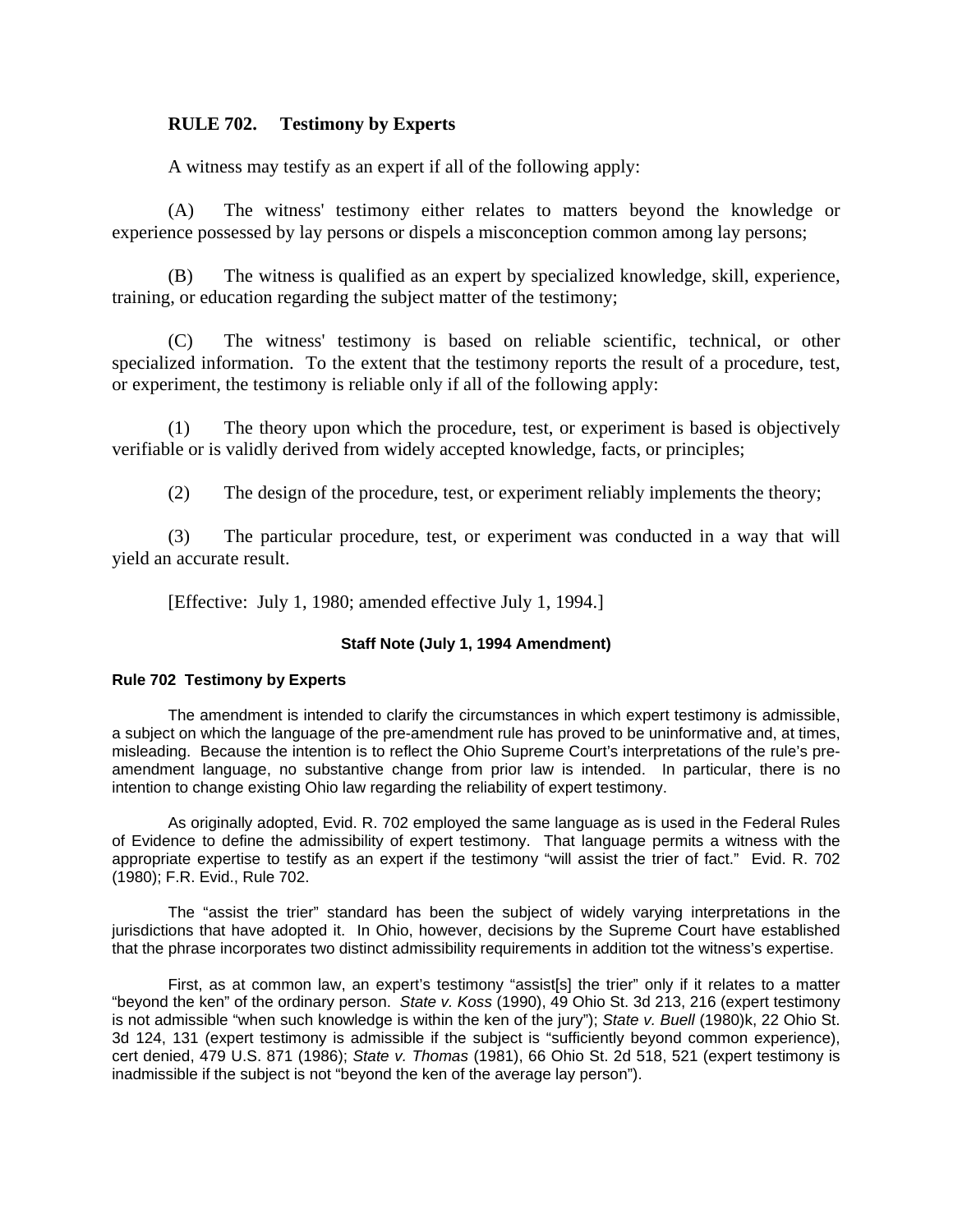Second, the expert's testimony "Assist[s] the trier" only if it meets a threshold standard of reliability, as established either by testimony or by judicial notice. (The trier of fact remains free, of course to make its own assessment of reliability and to accept or reject the testimony accordingly once it has been admitted.) See *State v. Bresson* (1990), 51 Ohio St. 3d 123, 128 (prior case-law establishing reliability of test sufficed to show reliability as a general matter, and test was admissible on a casespecific showing regarding the tester's qualifications and the reliability of the specific test administration); *State v. Williams* (1983), 4 Ohio St. 3d 53, 59 (expert testimony as to test was admissible "[I]n view of the unrebutted evidence of reliability of [the test] in general, and of [the witness's] analysis in particular"). See also *State v. Pierce* (1992), 64 Ohio St. 3d 490, 494-501 (scientific evidence was admissible where unreliability in specific case was not shown and where balance of probative value and reliability against risk of misleading or confusing the jury did not warrant exclusion).

As to the reliability requirement, the Ohio cases have not adopted a definitive test of the showing required for expert testimony generally. The Ohio cases have, however, clearly rejected the standard of *Frye v. United States* (D.C. Cir. 1923), 293 F. 1013, under which scientific opinions are admissible only if the theory or test in question enjoys "general acceptance" within a relevant scientific community. See *Williams*, *supra*, 4 Ohio St. 3d at 58; *Pierce*, *supra*, 64 Ohio St. 3d at 496. See also *Daubert v. Merrell Dow Pharmaceuticals, Inc.* (1993, \_\_\_\_ U.S. \_\_\_\_, 113 S. Ct. 2786 (similarly rejecting *Frye* and describing the reliability standard to be employed under the federal counterpart to Evid. R. 702.)

Under Ohio law it is also clear that reliability is properly determined only by reference to the principles and methods employed by the expert witness, without regard to whether the court regards the witness's conclusions themselves as persuasive or correct. See *Pierce*, *supra*, 64 Ohio St. 3d at 498 (emphasizing that unreliability could not be shown by differences in the conclusions of experts, without evidence that the procedures employed were "somehow deficient"). See also *Daubert*, *supra*, 113 S.Ct. at 2797 (the focus "must be solely on principles and methodology, not on the conclusions they generate").

In view of the interpretation given to the "assist the trier" standard by the Ohio Supreme Court's decisions, the rule's original language has been at best uninformative, and it appears to have been affirmatively misleading in some cases. It has been unhelpful to courts and attorneys seeking guidance on the admissibility of challenged testimony, often in the midst of trial, because the language itself does not self-evidently convey the specific content that has been given to it by authoritative judicial interpretations.

Moreover, a review of intermediate appellate decisions suggests that the language has been misleading to at least some Ohio lawyers and courts. In particular, in some cases, the parties and the courts have relied on decisions from other jurisdictions that have given a different content to the phrase "assist the trier," and they have as a result mistakenly assumed that Ohio law is in accord with the law of those other jurisdictions.

The amendment is intended to enhance the utility of the rule, and to reduce the occasions for mistaken interpretation, by substituting a codification of the above-noted Supreme Court holdings in place of the vague and misleading "assist the trier" language. Thus, the amended rule expressly states the three existing requirements for the admissibility of expert testimony:

(1) The witness must be qualified to testify by reason of specialized knowledge, skill, experience, training, or education. Evid. R. 702(B), incorporating original Evid. R. 702.

(2) the witness's testimony must relate to matters beyond the knowledge or experience possessed by lay persons, or dispel a misconception common among lay persons. Evid. R. 702(A), codifying *Koss*, *Buell*, and *Thomas*, *supra*. (The reference to "dispel[ling] a misconception" is a codification of the specific holding in *Koss*, *supra*, 49 Ohio St. 3d at 216, that the permissible subject matter of expert testimony includes not only matters beyond common knowledge, but also matters of common but mistaken belief.)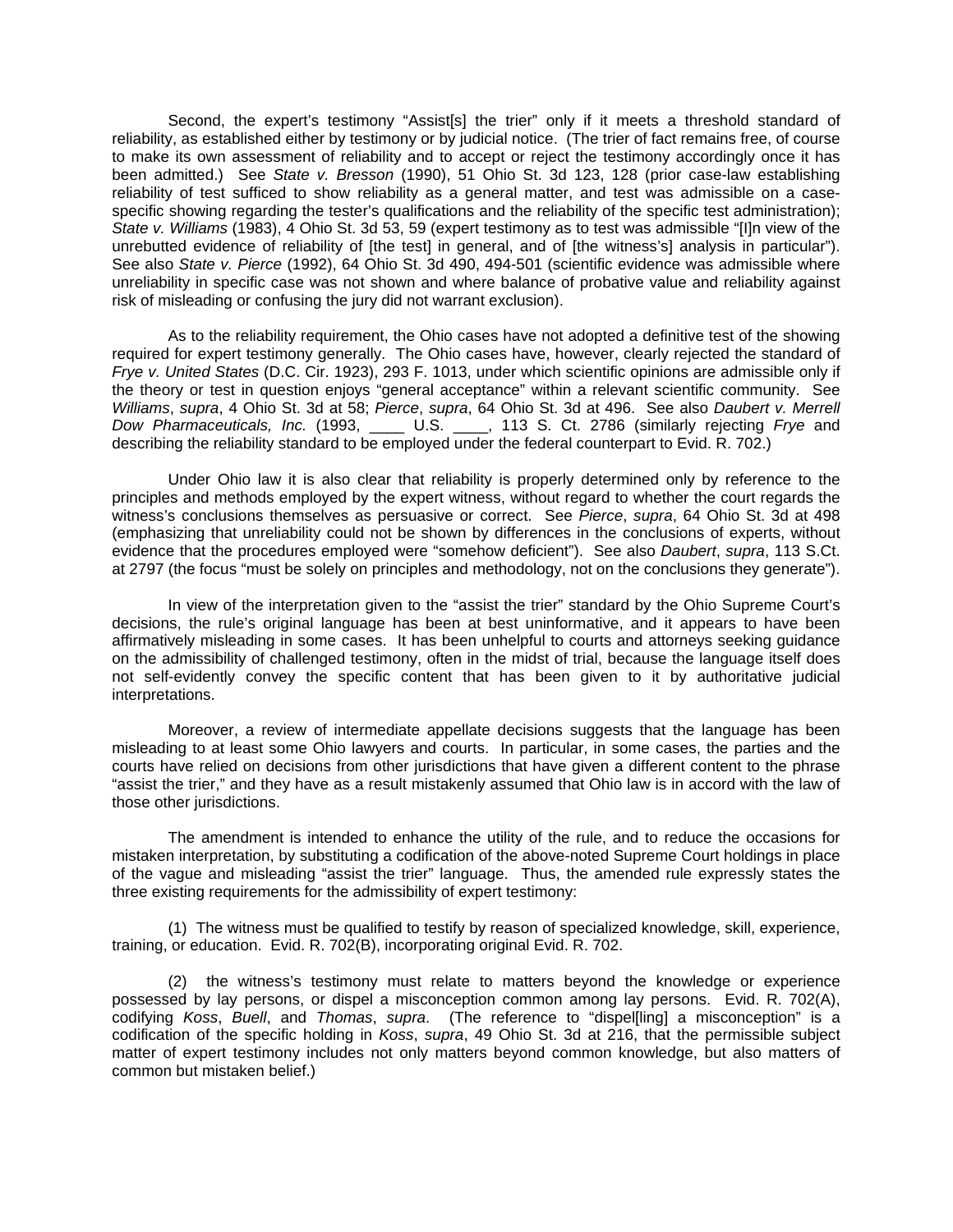(3) The witness's testimony must have its basis in reliable scientific, technical, or otherwise specialized knowledge. Evid. R. 702(C), codifying *Bresson* and *Williams*, *supra*. As to evidence regarding a "test, procedure, or experiment," reliability must be shown both as to the test generally (that is, the underlying theory and the implementation of the theory), Evid. R. 702(C)(1) and (2), and as to the specific application. Evid. R. 702(C)(3). See *Bresson*, *supra*; *Williams*, *supra*. See generally 1 P. Giannelli and E. Imwinkelried, Scientific Evidence 1-2 (2d ed. 1993).

Consistent with the intention to do no more than codify existing holdings on the admissibility of expert testimony, the amended rule does not attempt to define the standard of reliability but leaves that to further development through case law. The amendment also leaves unchanged Ohio's rejection of *Frye* as the exclusive standard of reliability. Similarly, the amendment does not purport to supplant existing case law as to the acceptable means for showing reliability, whether through judicial notice or testimony. Further, the law remains unchanged that the inquiry as to reliability is appropriately directed, not to the correctness or credibility of the conclusions reached by the expert witness, but to the reliability of the principles and methods used to reach those conclusions.

(While decisions under the federal rules of evidence are frequently inapposite to the interpretation of the Ohio rules, see Evid. R. 102, the federal counterpart to Evid. R. 702 has been interpreted as incorporating a reliability requirement. *Daubert*, *supra*. To that extent, the United States Supreme Court's discussion of the considerations that may be relevant to a reliability determination may also be helpful in construing the Ohio rule. See id., 113 S. Ct. at 2795-2796.)

Because the amendment is not intended to change existing law, the procedure for challenging and determining the admissibility of expert proofs likewise remains unchanged. As has been true under the original rule, there may be cases where the issues raised by a proffer of expert testimony can be most efficiently resolved by pre-trial hearing, briefing, and argument. In other cases, however, the issues can be resolved as adequately by objection and decision during trial. In either case, these have been, and will continue to be, matters that are determined by the timing of the parties' motions and by the scheduling and supervisory authority of the trial court.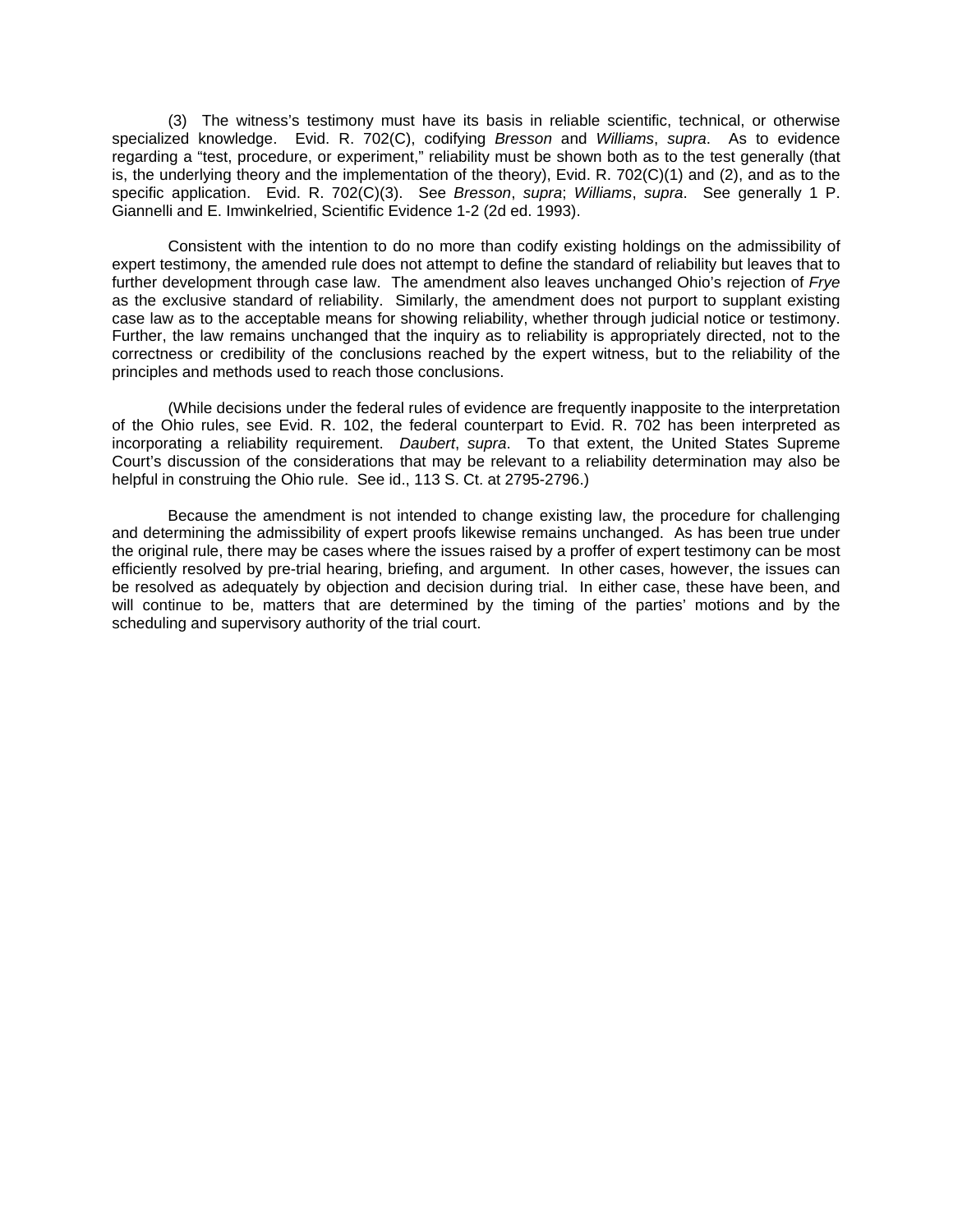# **RULE 703. Bases of Opinion Testimony by Experts**

The facts or data in the particular case upon which an expert bases an opinion or inference may be those perceived by the expert or admitted in evidence at the hearing.

[Effective: July 1, 1980; amended effectively July 1, 2007.]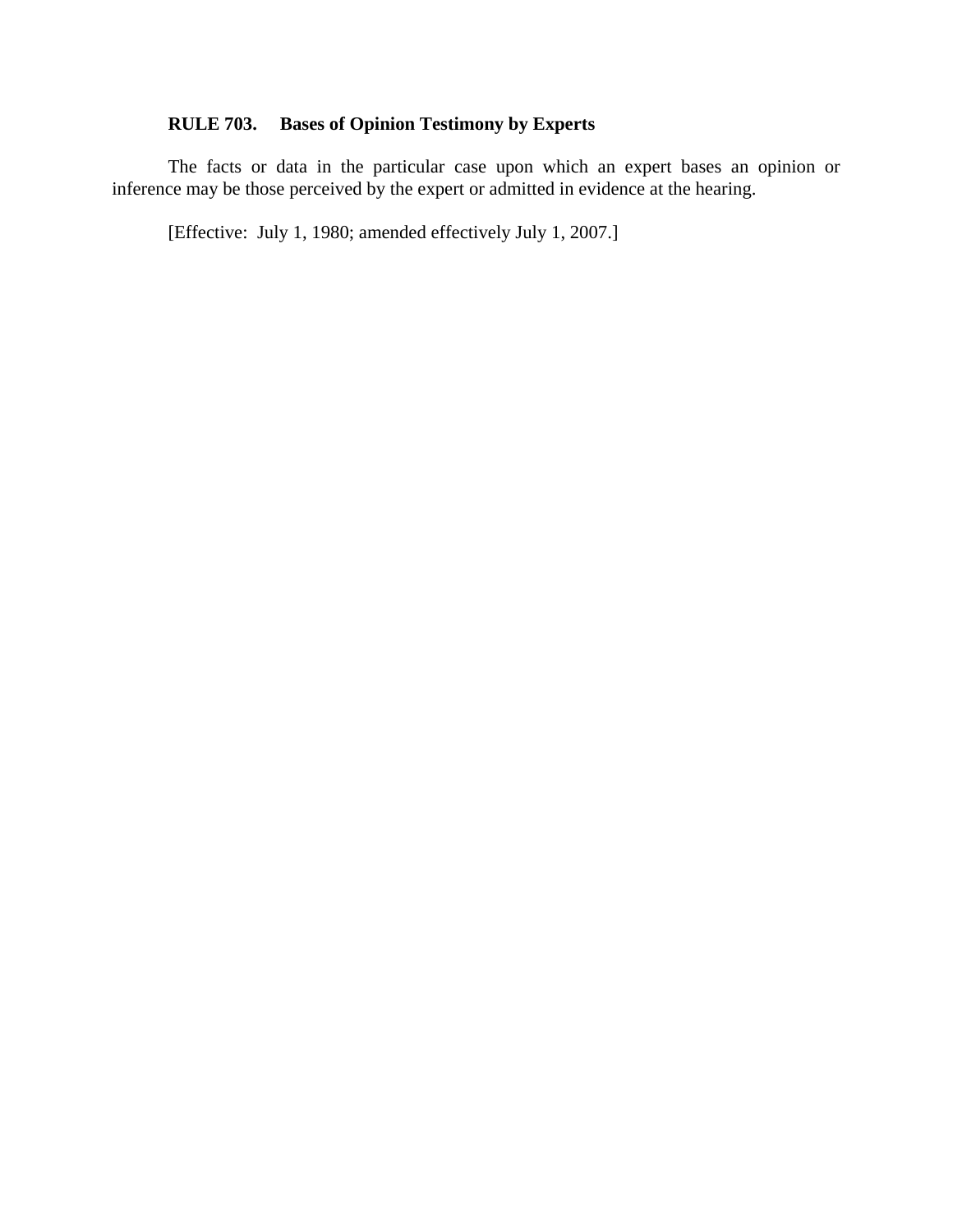## **RULE 704. Opinion on Ultimate Issue**

Testimony in the form of an opinion or inference otherwise admissible is not objectionable solely because it embraces an ultimate issue to be decided by the trier of fact.

[Effective: July 1, 1980.]

## **Staff Note (July 1, 1980 Amendment)**

Rule 704 differs from Federal Evidence Rule 704 in only one regard. The word "solely" has been added after the word "objectionable" to clarify the thrust of the rule.

The rule does not serve to make opinion evidence on an ultimate issue admissible; it merely provides that opinion evidence on an ultimate issue is not excludable per se. The rule must be read in conjunction with Rule 701 and Rule 702, each of which requires that opinion testimony be helpful to, or assist, the trier of the fact in the determination of a factual issue. Opinion testimony on an ultimate issue is admissible if it assists the trier of the fact, otherwise it is not admissible. The competency of the trier of the fact to resolve the factual issue determines whether or not the opinion testimony is of assistance.

The rule is in accordance with Ohio law as it has developed prior to the adoption of the Rules of Evidence.

The general rule in Ohio as to the admissibility of opinion evidence on an ultimate issue was stated in the first two paragraphs of the syllabus in the case of Shepherd v. Midland Mutual Life Ins. Co. (1949), 152 OS 6, 39 OO 352, 87 NE2d 156, as follows:

Although a witness may be qualified to give an opinion concerning a matter upon which opinion evidence may be admissible in and pertinent to the determination of an issue, as a general rule such an opinion, whether expert or otherwise, may not be admitted when it, in effect, answers the very question as to the existence or nonexistence of an ultimate fact to be determined by the jury.

Where an ultimate fact to be determined by the jury is one depending upon the interpretation of certain scientific facts which are beyond the experience, knowledge or comprehension of the jury, a witness qualified to speak as to the subject matter involved may express an opinion as to the probability or actuality of a fact pertinent to an issue in the case, and the admission of such opinion in evidence does not constitute an invasion or usurpation of the province or function of the jury, even though such opinion is on the ultimate fact which the jury must determine.

The exception extends to lay opinion testimony as well as to expert opinion testimony. A lay witness may not render an opinion as to the capacity of a testator to make a will, Runyan v. Price (1864), 15 OS 1, but a lay witness may testify as to the capacity to form an intent to dispose of property by a will. Dunlap, Exr., v. Dunlap (1913), 89 OS 28, 104 NE 1006; Weis v. Weis (1947), 147 OS 416, 34 OO 350, 72 NE2d 245. The same example as to capacity is utilized in the Advisory Committee Note to Federal Evidence Rule 704 to illustrate that the effect of the rule is not to admit all opinion on the ultimate issue, but to assure that helpful opinion on the ultimate issue is not automatically excluded.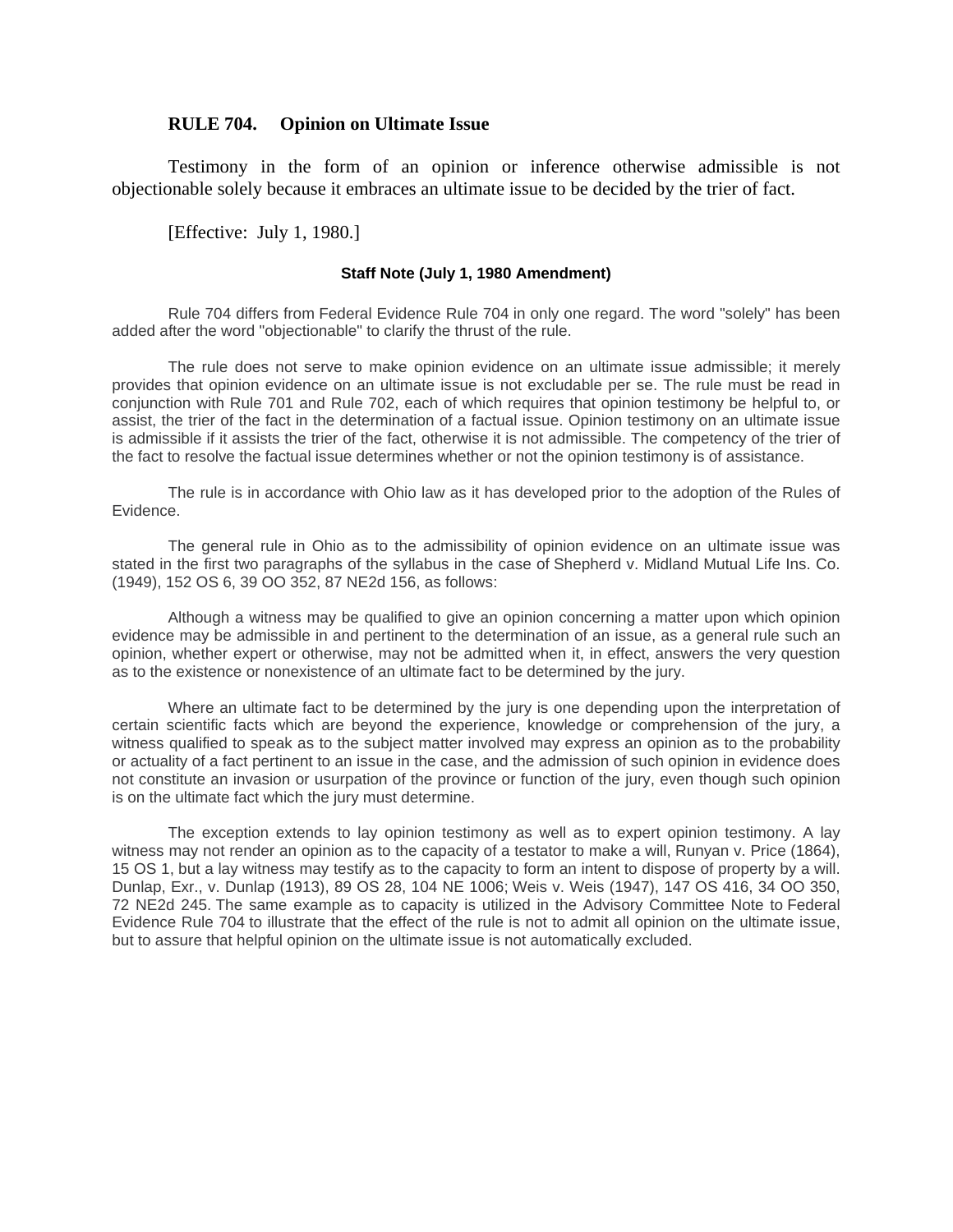# **RULE 705. Disclosure of Facts or Data Underlying Expert Opinion**

The expert may testify in terms of opinion or inference and give the expert's reasons therefor after disclosure of the underlying facts or data. The disclosure may be in response to a hypothetical question or otherwise.

[Effective: July 1, 1980; amended effectively July 1, 2007.]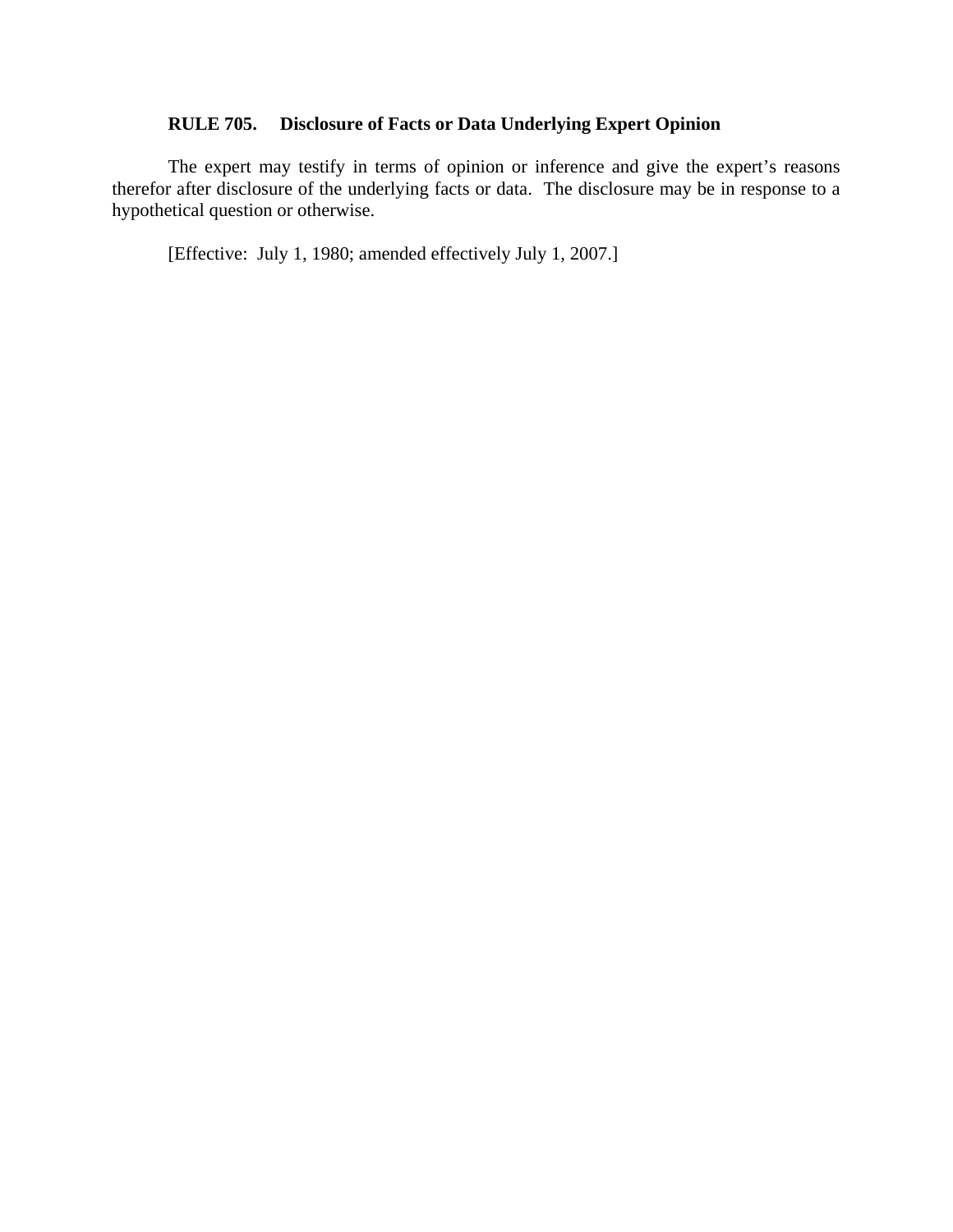### **Staff Note (July 1, 2006 Amendment)**

### **Rule 706 Learned Treatises for Impeachment**

Evid. R. 706 is repealed, effective July 1, 2006, in light of the adoption of Evid. R. 803(18).

# **Staff Note (July 1, 1998 Amendment)**

#### **Rule 706 Learned Treatises for Impeachment.**

The common law rule restricted the use of a learned treatise to impeachment. See *Hallworth v. Republic Steel Corp*., (1950) 153 Ohio St. 349, 91 N.E.2d 690 (syllabus, para. 2) ("Medical books or treatises, even though properly identified and authenticated and shown to be recognized as standard authorities on the subject to which they relate, are not admissible in evidence to prove the truth of the statements therein contained."). When the Rules of Evidence were adopted in 1980, Ohio rejected Federal Evidence Rule 803(18), which recognizes a hearsay exception for learned treatises. Consequently, the common law impeachment rule continued, under Evid. R. 102, as the controlling precedent in Ohio. See *Ramage v. Cent. Ohio Emergency Serv. Inc*. (1992), 64 Ohio St.3d. 87, 110, 592 N.E.2d 828 ("In Ohio, textbooks and other learned treatises are considered hearsay, may not be used as substantive evidence, and are specially limited to impeachment purposes only.").

This new Rule of Evidence codifies the common law rule, making it more readily accessible for trial use. The syllabus in *Hallworth* referred to treatises "recognized as standard authorities," without requiring reliance by the expert. In a post-Rules case, the Supreme Court wrote: "[I]n Ohio, a learned treatise may be used for impeachment purposes to demonstrate that an expert witness is either unaware of the text or unfamiliar with its contents. Moreover, the substance of the treatise may be employed only to impeach the credibility of an expert who has relied upon the treatise, . . ., or has acknowledged its authoritative nature." *Stinson v. England* (1994), 69 Ohio St.3d 451, 458, 633 N.E.2d 532.

A possible expansion of the common law rule concerns the use of judicial notice to establish the treatise as a reliable authority. A court taking judicial notice of Gray's Anatomy illustrates this aspect of the rule.

The trial court decides under Evid. R. 104(A) if the treatise is a "reliable authority" and Evid. R. 105 requires a limiting instruction upon request. If an opposing expert witness refuses to recognize a treatise as reliable, the judge may permit the impeachment subject to counsel's subsequent laying of the foundation through its own expert. There is no need to inform the jury of the trial court's determination.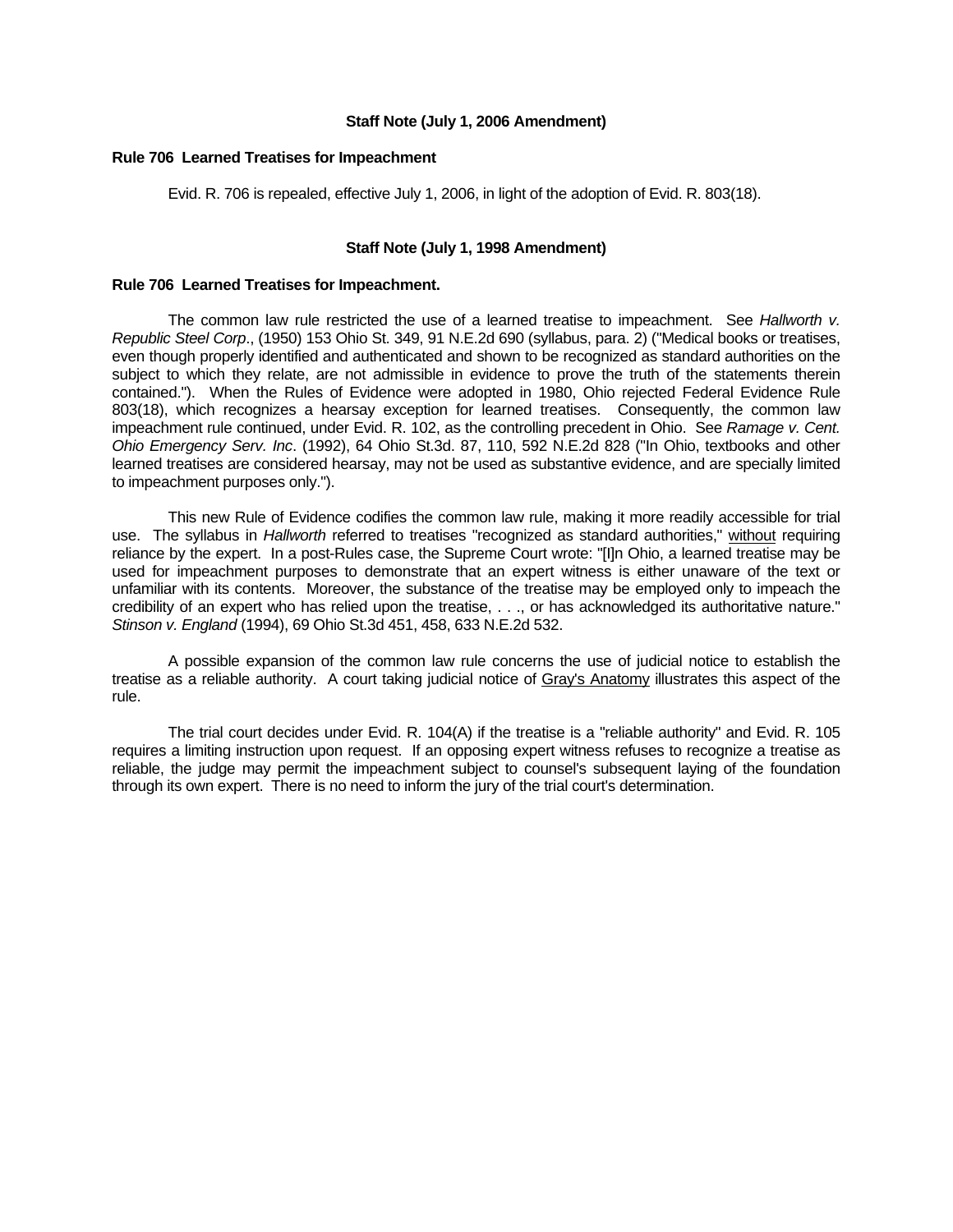# **ARTICLE VIII. HEARSAY**

# **RULE 801. Definitions**

The following definitions apply under this article:

**(A) Statement.** A "statement" is (1) an oral or written assertion or (2) nonverbal conduct of a person, if it is intended by the person as an assertion.

**(B) Declarant.** A "declarant" is a person who makes a statement.

**(C) Hearsay.** "Hearsay" is a statement, other than one made by the declarant while testifying at the trial or hearing, offered in evidence to prove the truth of the matter asserted.

**(D) Statements that are not hearsay.** A statement is not hearsay if:

**(1) Prior statement by witness.** Prior statement by witness. The declarant testifies at trial or hearing and is subject to examination concerning the statement, and the statement is (a) inconsistent with declarant's testimony, and was given under oath subject to examination by the party against whom the statement is offered and subject to the penalty of perjury at a trial, hearing, or other proceeding, or in a deposition, or (b) consistent with declarant's testimony and is offered to rebut an express or implied charge against declarant of recent fabrication or improper influence or motive, or (c) one of identification of a person soon after perceiving the person, if the circumstances demonstrate the reliability of the prior identification.

**(2) Admission by party-opponent.** The statement is offered against a party and is (a) the party's own statement, in either an individual or a representative capacity, or (b) a statement of which the party has manifested an adoption or belief in its truth, or (c) a statement by a person authorized by the party to make a statement concerning the subject, or (d) a statement by the party's agent or servant concerning a matter within the scope of the agency or employment, made during the existence of the relationship, or (e) a statement by a co-conspirator of a party during the course and in furtherance of the conspiracy upon independent proof of the conspiracy.

[Effective: July 1, 1980; amended effectively July 1, 2007; July 1, 2019.]

## **Staff Note (July 1, 2019 Amendment)**

## **Evid.R. 801(D)(1)**

Since its inception, Evid.R. 801(D)(1)(a) has required that, for a prior sworn statement of a witness that was given at a prior trial, hearing or proceeding to be offered for its truth, the statement must have been subject to cross-examination at the time it was made. Thus, for example, as written, a police officer's grand jury testimony, if inconsistent with the officer's testimony at trial and exculpatory of the criminal defendant, could only be used by the defendant to impeach and not for the truth of the matter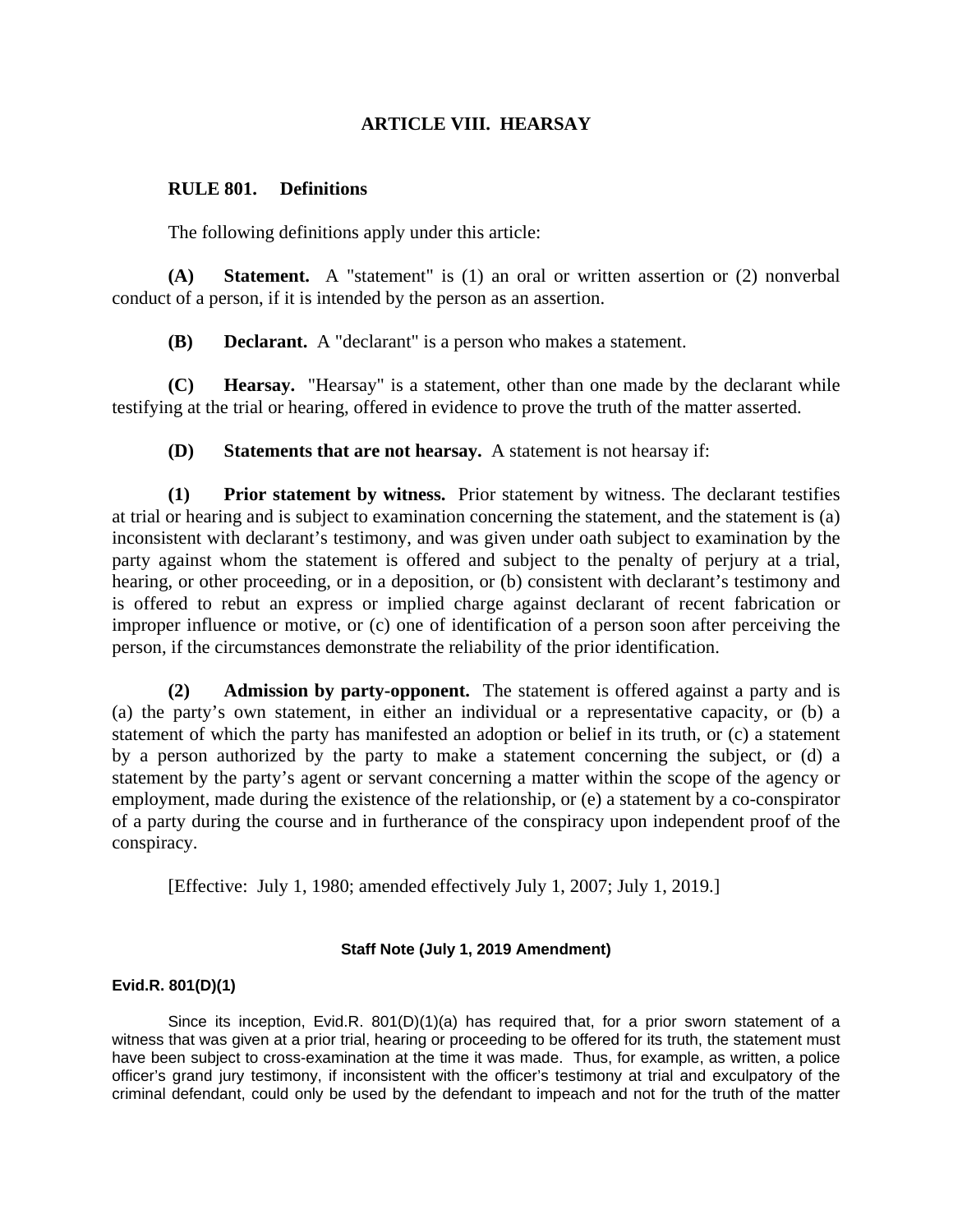asserted – because the prosecution examined the witness in the grand jury but did not *cross-examine* the witness in the grand jury. Similarly, in a civil case, a defendant who desires to impeach a plaintiff's witness with prior testimony from a prior ex parte hearing at which the witness was subject to examination, but not cross-examination, by the plaintiff, is, under the letter of the Rule, not entitled to have that statement offered for its truth. Such a literal reading of the rule defeats its purpose – to allow a party to use a prior inconsistent statement for its truth so long as the opposing party had the opportunity to question that witness during the prior testimony, regardless of whether that opportunity presented itself on cross-, as opposed to direct, examination. The proposed amendment removes the requirement that the prior examination be a *cross-*examination. *Accord, State v. York,* 8th Dist. Cuyahoga No. 49952 1985 WL 8502, (allowing prior inconsistent statement of police officer given on direct examination at preliminary hearing, to be offered by defense at trial as substantive evidence).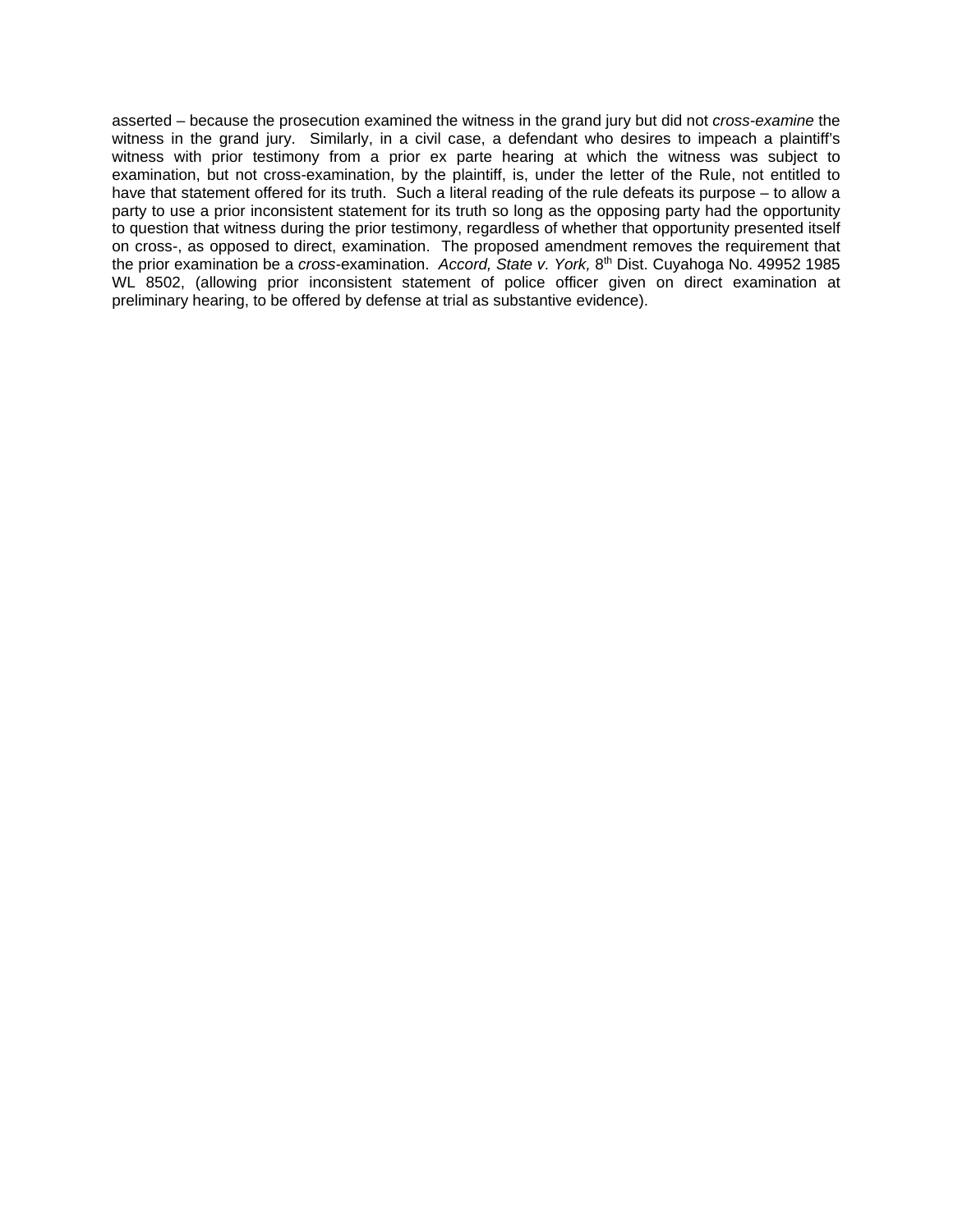# **RULE 802. Hearsay Rule**

Hearsay is not admissible except as otherwise provided by the Constitution of the United States, by the Constitution of the State of Ohio, by statute enacted by the General Assembly not in conflict with a rule of the Supreme Court of Ohio, by these rules, or by other rules prescribed by the Supreme Court of Ohio.

[Effective: July 1, 1980.]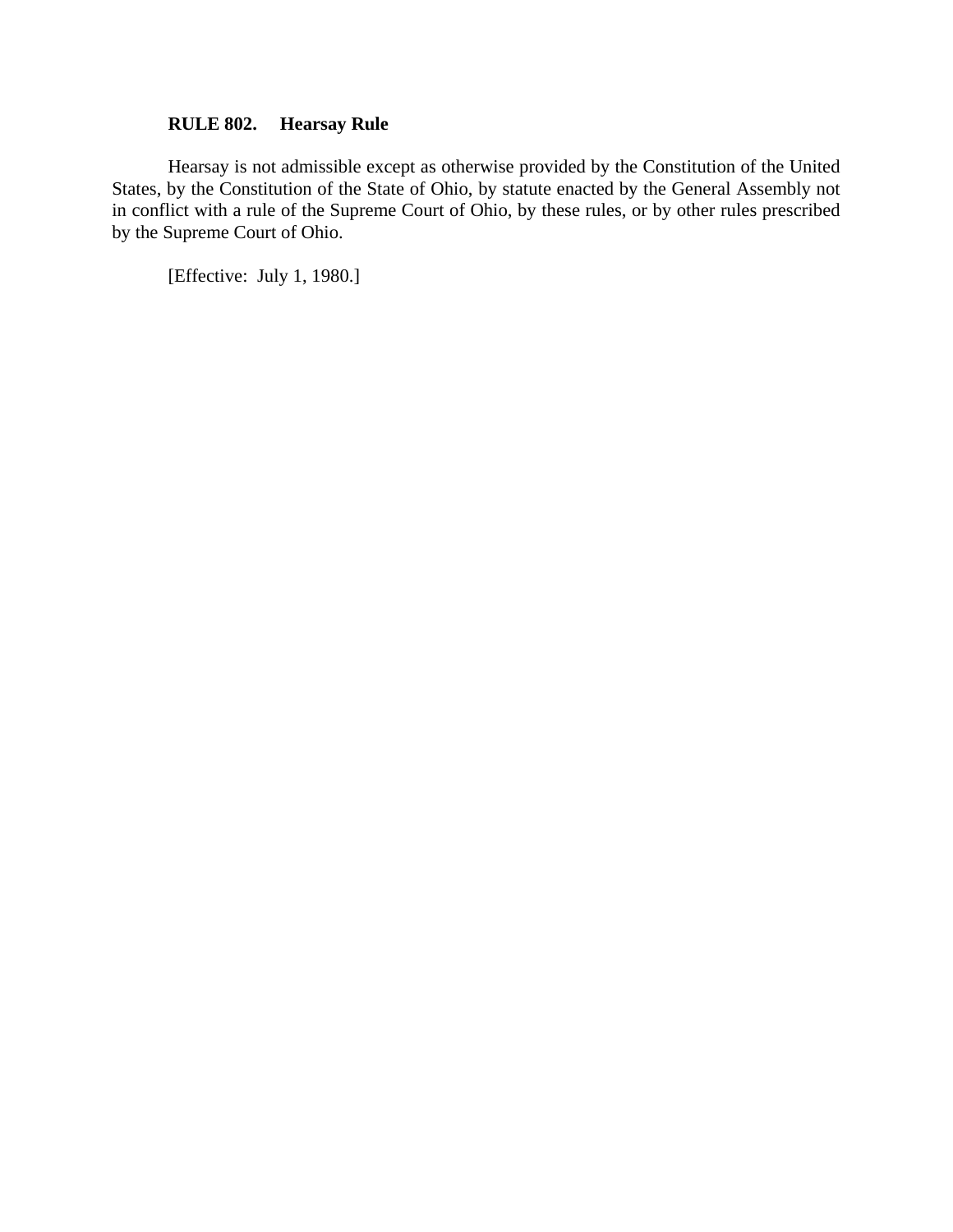# **RULE 803. Hearsay Exceptions; Availability of Declarant Immaterial**

The following are not excluded by the hearsay rule, even though the declarant is available as a witness:

**(1) Present sense impression.** A statement describing or explaining an event or condition made while the declarant was perceiving the event or condition, or immediately thereafter unless circumstances indicate lack of trustworthiness.

**(2) Excited utterance.** A statement relating to a startling event or condition made while the declarant was under the stress of excitement caused by the event or condition.

**(3) Then existing, mental, emotional, or physical condition.** A statement of the declarant's then existing state of mind, emotion, sensation, or physical condition (such as intent, plan, motive, design, mental feeling, pain, and bodily health), but not including a statement of memory or belief to prove the fact remembered or believed unless it relates to the execution, revocation, identification, or terms of declarant's will.

**(4) Statements for purposes of medical diagnosis or treatment.** Statements made for purposes of medical diagnosis or treatment and describing medical history, or past or present symptoms, pain, or sensations, or the inception or general character of the cause or external source thereof insofar as reasonably pertinent to diagnosis or treatment.

**(5) Recorded recollection.** A memorandum or record concerning a matter about which a witness once had knowledge but now has insufficient recollection to enable him to testify fully and accurately, shown by the testimony of the witness to have been made or adopted when the matter was fresh in his memory and to reflect that knowledge correctly. If admitted, the memorandum or record may be read into evidence but may not itself be received as an exhibit unless offered by an adverse party.

**(6) Records of regularly conducted activity.** A memorandum, report, record, or data compilation, in any form, of acts, events, or conditions, made at or near the time by, or from information transmitted by, a person with knowledge, if kept in the course of a regularly conducted business activity, and if it was the regular practice of that business activity to make the memorandum, report, record, or data compilation, all as shown by the testimony of the custodian or other qualified witness or as provided by Rule 901(B)(10), unless the source of information or the method or circumstances of preparation indicate lack of trustworthiness. The term "business" as used in this paragraph includes business, institution, association, profession, occupation, and calling of every kind, whether or not conducted for profit.

**(7) Absence of entry in record kept in accordance with the provisions of paragraph (6).** Evidence that a matter is not included in the memoranda, reports, records, or data compilations, in any form, kept in accordance with the provisions of paragraph (6), to prove the nonoccurrence or nonexistence of the matter, if the matter was of a kind of which a memorandum, report, record, or data compilation was regularly made and preserved, unless the sources of information or other circumstances indicate lack of trustworthiness.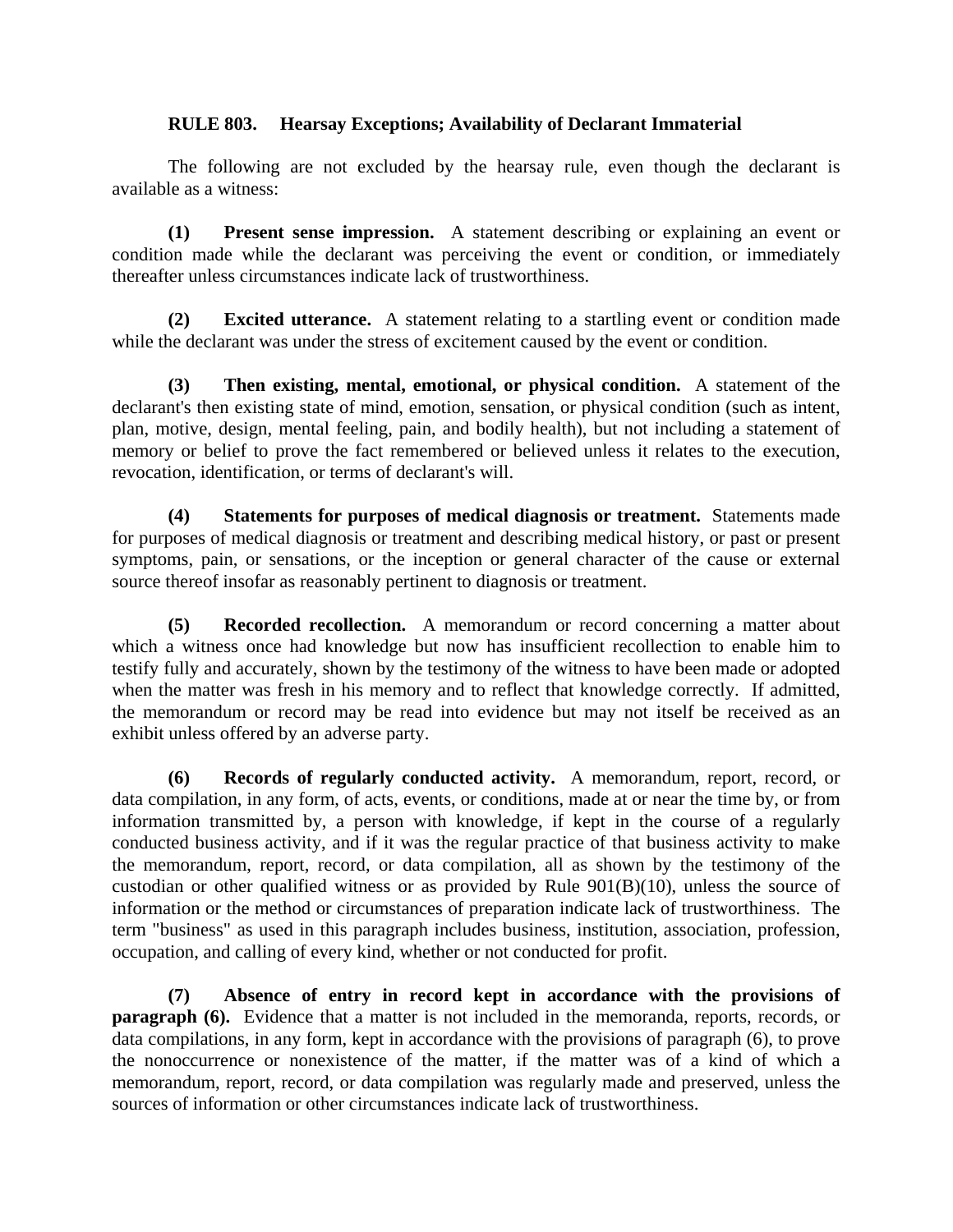**(8) Public records and reports.** Records, reports, statements, or data compilations, in any form, of public offices or agencies, setting forth (a) the activities of the office or agency, or (b) matters observed pursuant to duty imposed by law as to which matters there was a duty to report, excluding, however, in criminal cases matters observed by police officers and other law enforcement personnel, unless offered by defendant, unless the sources of information or other circumstances indicate lack of trustworthiness.

**(9) Records of vital statistics.** Records or data compilations, in any form, of births, fetal deaths, deaths, or marriages, if the report thereof was made to a public office pursuant to requirement of law

**(10) Absence of public record.** Testimony—or a certification under Evid.R. 901(B)(10)—that a diligent search failed to disclose a public record or statement if:

(a) the testimony or certification is admitted to prove that

(i) the record or statement does not exist; or

(ii) a matter did not occur or exist, if a public office regularly kept a record or statement for a matter of that kind; and

(b) in a criminal case, a prosecutor who intends to offer a certification provides written notice of that intent at least 14 days before trial, and the defendant does not object in writing within 7 days of receiving the notice — unless the court sets a different time for the notice or the objection.

**(11) Records of religious organizations.** Statements of births, marriages, divorces, deaths, legitimacy, ancestry, relationship by blood or marriage, or other similar facts of personal or family history, contained in a regularly kept record of a religious organization.

**(12) Marriage, baptismal, and similar certificates.** Statements of fact contained in a certificate that the maker performed a marriage or other ceremony or administered a sacrament, made by a clergyman, public official, or other person authorized by the rules or practices of a religious organization or by law to perform the act certified, and purporting to have been issued at the time of the act or within a reasonable time thereafter.

**(13) Family records.** Statements of fact concerning personal or family history contained in family Bibles, genealogies, charts, engravings on rings, inscriptions on family portraits, engravings on urns, crypts, or tombstones, or the like.

**(14) Records of documents affecting an interest in property.** The record of a document purporting to establish or affect an interest in property, as proof of the content of the original recorded document and its execution and delivery by each person by whom it purports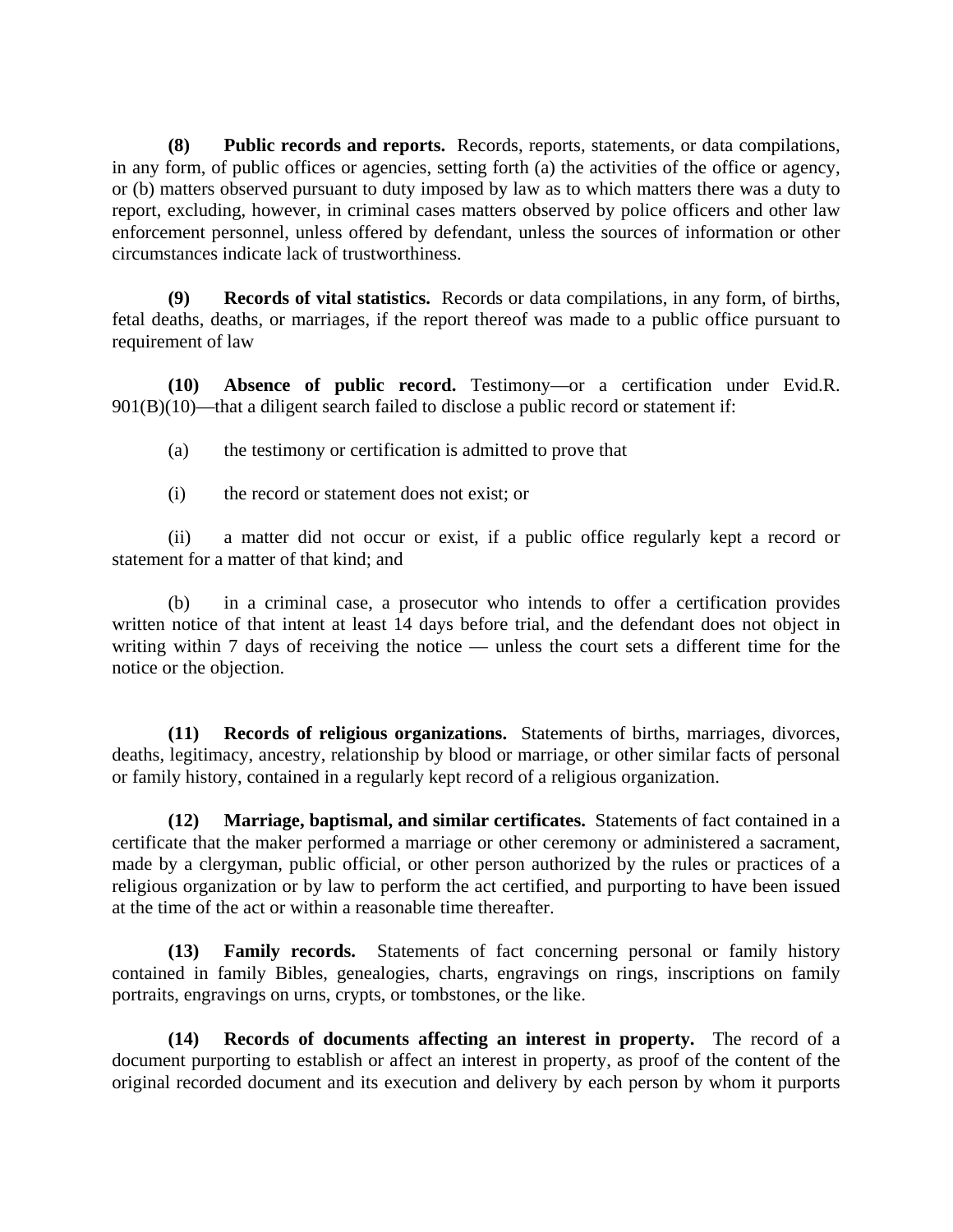to have been executed, if the record is a record of a public office and an applicable statute authorizes the recording of documents of that kind in that office.

**(15) Statements in documents affecting an interest in property.** A statement contained in a document purporting to establish or affect an interest in property if the matter stated was relevant to the purpose of the document, unless dealings with the property since the document was made have been inconsistent with the truth of the statement or the purport of the document.

**(16) Statements in ancient documents.** Statements in a document in existence twenty years or more the authenticity of which is established.

**(17) Market reports, commercial publications.** Market quotations, tabulations, lists, directories, or other published compilations, generally used and relied upon by the public or by persons in particular occupations.

**(18) Learned Treatises.** To the extent called to the attention of an expert witness upon cross-examination or relied upon by the expert witness in direct examination, statements contained in published treatises, periodicals, or pamphlets on a subject of history, medicine, or other science or art, established as a reliable authority by the testimony or admission of the witness or by other expert testimony or by judicial notice. If admitted, the statements may be read into evidence but may not be received as exhibits.

**(19) Reputation concerning personal or family history.** Reputation among members of the declarant's family by blood, adoption, or marriage or among the declarant's associates, or in the community, concerning a person's birth, adoption, marriage, divorce, death, legitimacy, relationship by blood, adoption or marriage, ancestry, or other similar fact of the declarant's personal or family history.

**(20) Reputation concerning boundaries or general history.** Reputation in a community, arising before the controversy, as to boundaries of or customs affecting lands in the community, and reputation as to events of general history important to the community or state or nation in which located.

**(21) Reputation as to character.** Reputation of a person's character among the person's associates or in the community.

**(22) Judgment of previous conviction.** Evidence of a final judgment, entered after a trial or upon a plea of guilty (but not upon a plea of no contest or the equivalent plea from another jurisdiction), adjudging a person guilty of a crime punishable by death or imprisonment in excess of one year, to prove any fact essential to sustain the judgment, but not including, when offered by the Government in a criminal prosecution for purposes other than impeachment, judgments against persons other than the accused. The pendency of an appeal may be shown but does not affect admissibility.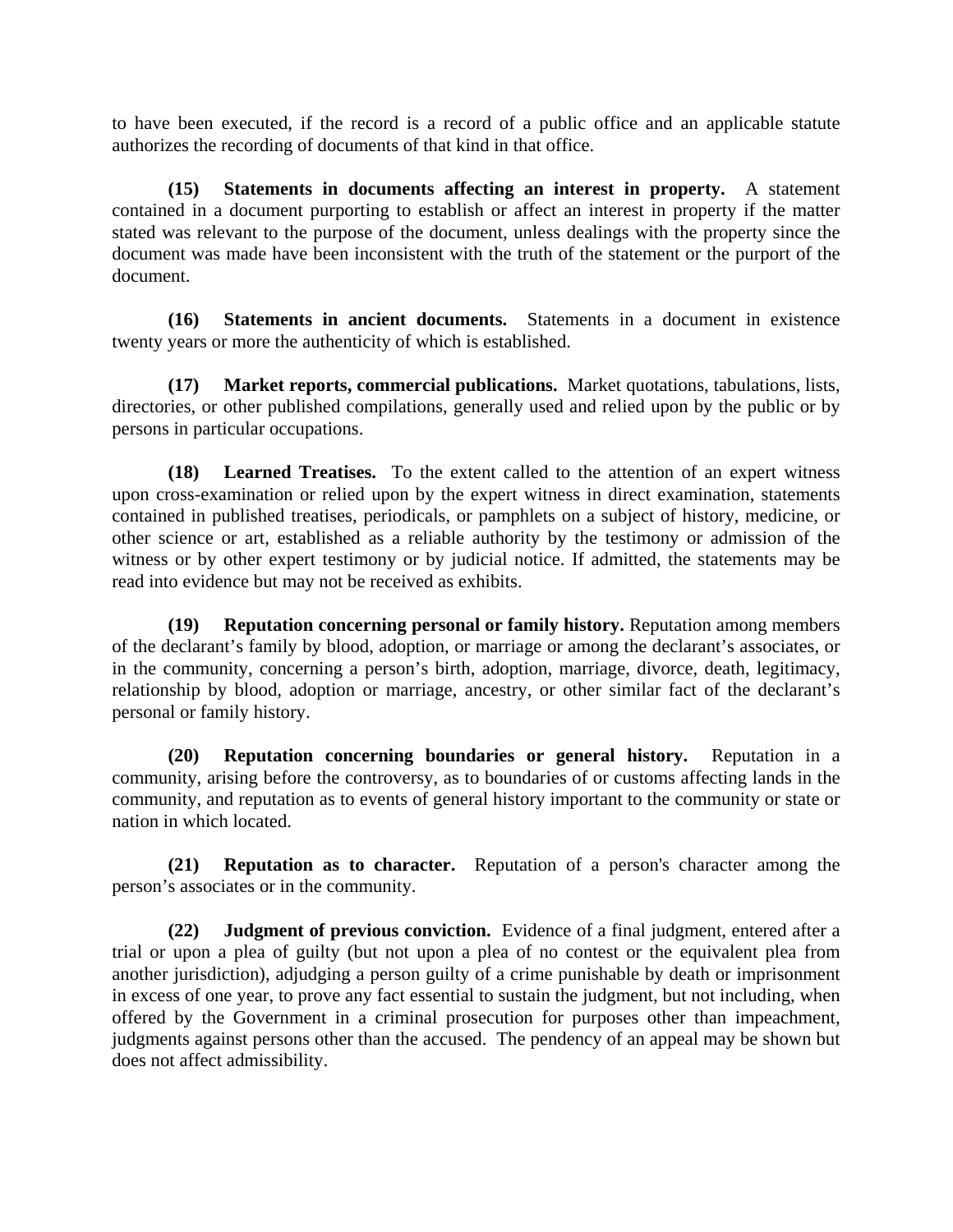**(23) Judgment as to personal, family, or general history, or boundaries.** Judgments as proof of matters of personal, family or general history, or boundaries, essential to the judgment, if the same would be provable by evidence of reputation.

[Effective: July 1, 1980; amended effective July 1, 2006; July 1, 2007; July 1, 2016.]

#### **Staff Note (July 1, 2006 Amendment)**

The 2006 amendment adds a new hearsay exception for statements in reliable learned treatises that are relied on by expert witnesses on direct examination or are called to the attention of expert witnesses on cross-examination. The 2006 amendment also renumbers five existing hearsay exceptions to reflect the insertion of Evid. R. 803(18).

Evid. R. 706, adopted in 1998, is repealed in view of the adoption of Evid. R. 803(18).

#### **Rule 803(18) Learned Treatises**

Evid. R. 803(18) is modeled on Federal Rule of Evidence 803(18), which has been described as a "carefully drafted rule [that] appears to work well in practice." Robert F. Magill, Jr., *Issues Under Federal Rule of Evidence 803(18): The "Learned Treatise" Exception to the Hearsay Rule, 9 St. John's J. Legal* Comment. 49 (1993). Although a departure from the common law and Ohio practice, substantive use of learned treatises is now accepted by the majority of states, Clifford Fishman, Jones on Evidence 316 (7<sup>th</sup> ed., 2003).

There are a number of reasons for creating a hearsay exception for statements in learned treatises under the circumstances in the proposed rule. Every expert brings a certain amount of "background hearsay" to his or her opinion, in the form of the out-of-court statements of textbook authors, colleagues, and others, that forms much of the basis of the expert's training and education. Paul Gianelli, Understanding Evidence 347 (2003). Ohio law now allows experts to rely on that knowledge in establishing their qualifications and in forming opinions. *Worthington City Schools v. ABCO Insulation*, 84 Ohio App. 3d 144, 152 (1992); *State v. Echols*, 128 Ohio App. 3d 677, 698 (Ham.1998). The rule makes explicit the sources of the expert's opinion, and in doing so both avoids disputes about the level of detail in their testimony and assists the trier of fact in evaluating that testimony. *Beard v. Meridia Huron Hosp.*, 106 Ohio St.3d 237, 2005-Ohio-4787. Similarly, while former law permitted the use of learned treatises for impeachment on cross-examination, Ohio Rule of Evidence 706, and on redirect examination after impeachment, *Hinkle v. Cleveland Clinic Foundation*, 159 Ohio App. 3d. 351, 365 (Cuy. 2004), it is often difficult for a jury to understand or maintain the distinction between impeachment or rehabilitation, on the one hand, and substantive use on the other.

Importantly, commentators agree that statements in learned treatises come within the two major justifications for most hearsay exceptions: reliability and necessity. David H. Kaye, *et. al.*, The New Wigmore: A Treatise on Evidence: Expert Evidence 132 (2004). Authors of scholarly works usually have no connection to the litigation and no motive to misrepresent. Their scholarly reputations are at stake when peers review their work for accuracy, enhancing reliability. With respect to necessity, there is often no other way to get the opinions of the most highly qualified researchers and scholars before the court.

Evid. R. 803(18) contains a number of safeguards against unreliability and misuse. Misunderstanding is guarded against by the fact that the statements in learned treatises come to the trier of fact only through the testimony of qualified experts who are on the stand to explain and apply the material in the treatise. The rule provides that the treatise may be read into evidence but not received as an exhibit to prevent the trier from giving it excessive weight or attempting to interpret the treatise by itself. The rule applies only to a learned treatise found by the judge to be a "reliable authority" under Evid. R. 104(A).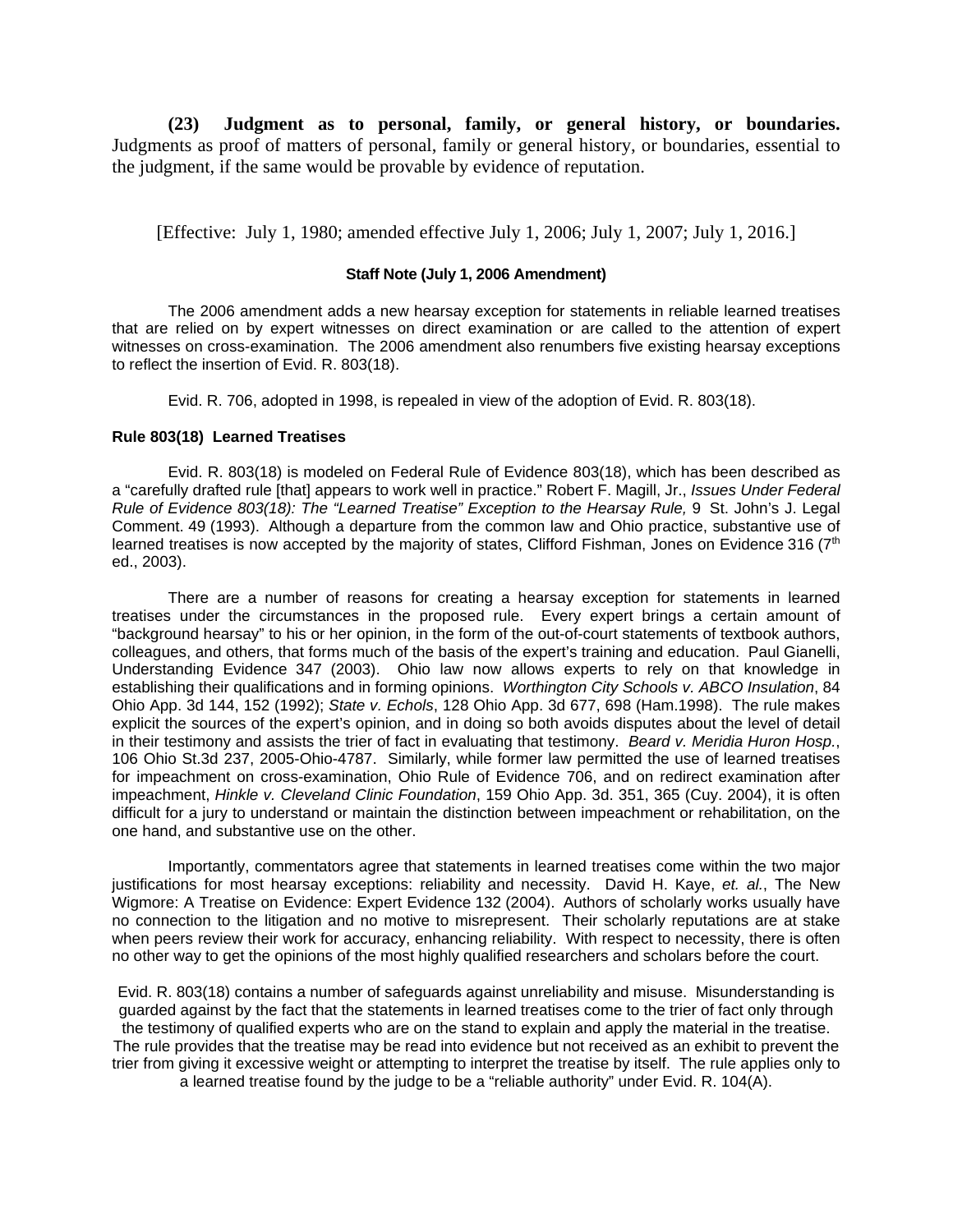#### **Staff Note (July 1, 2016 Amendment)**

The amendment adopts the 2011 federal stylistic changes made to the introductory language of Fed.R.Evid. 803 and to Fed.R.Evid. 803(10).

The amendment also adds Evid.R. 803(10)(b) which is modeled on a similar amendment made to Fed.R.Evid. 803(10) in 2013 in response to the United States Supreme Court ruling in *Melendez-Diaz v. Massachusetts*, 557. U.S. 305 (2009). As explained in the Federal Advisory Committee notes to the 2013 amendment, the *Melendez-Diaz* Court declared that a testimonial certificate could be admitted if the accused is given advance notice and does not timely demand the presence of the official who prepared the certificate. The language of Fed.R.Evid. 803(10)(B) and Ohio Evid.R. 803(10)(b) incorporates, with minor variations, a "notice-and-demand" procedure that was approved by the *Melendez-Diaz* Court.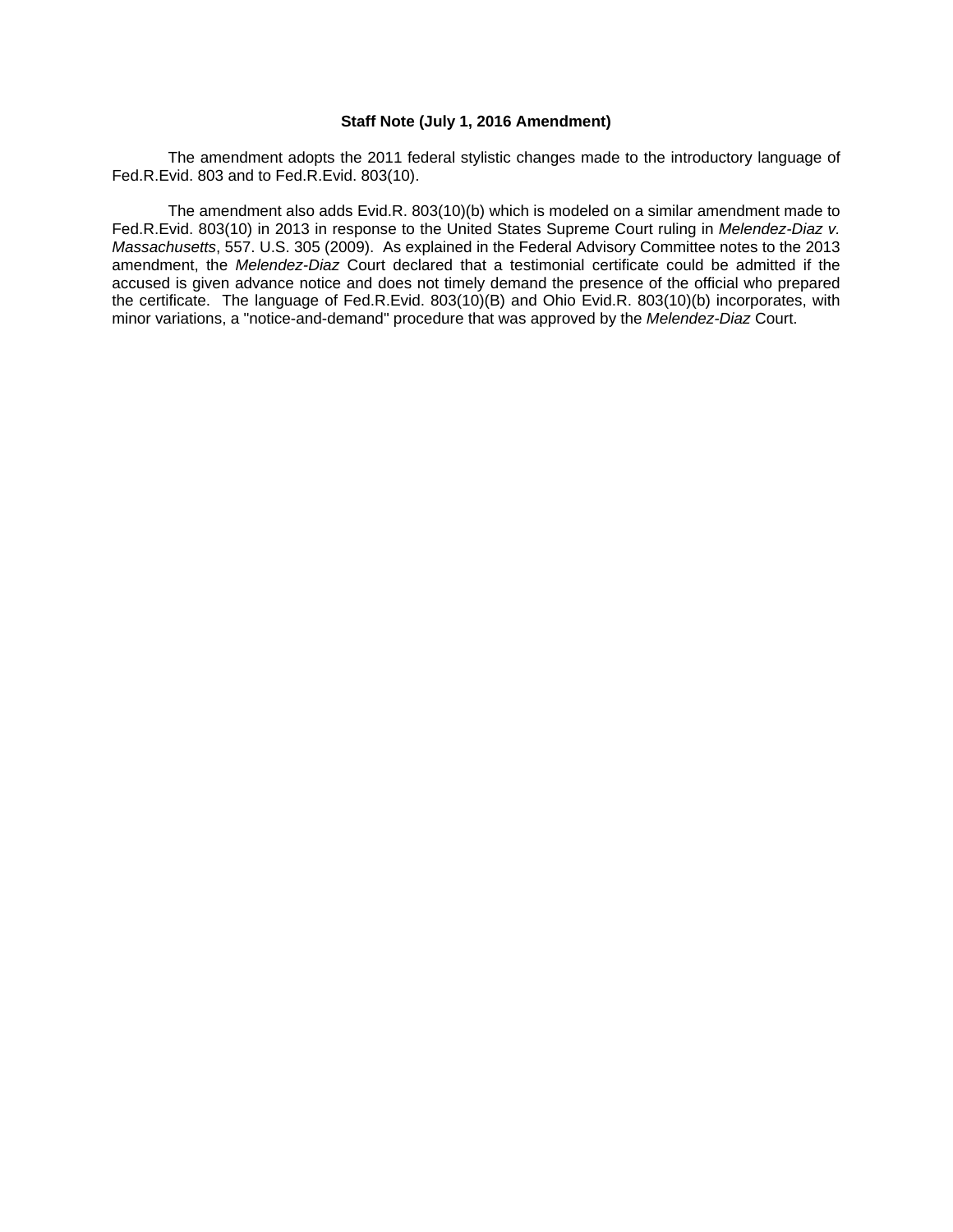## **RULE 804. Hearsay Exceptions; Declarant Unavailable**

## **RULE 804 Hearsay Exceptions; Declarant Unavailable**

**(A) Definition of unavailability.** "Unavailability as a witness" includes any of the following situations in which the declarant:

(1) is exempted by ruling of the court on the ground of privilege from testifying concerning the subject matter of the declarant's statement;

(2) persists in refusing to testify concerning the subject matter of the declarant's statement despite an order of the court to do so;

(3) testifies to a lack of memory of the subject matter of the declarant's statement;

(4) is unable to be present or to testify at the hearing because of death or thenexisting physical or mental illness or infirmity;

(5) is absent from the hearing and the proponent of the declarant's statement has been unable to procure the declarant's attendance (or in the case of a hearsay exception under division (B)(2), (3), or (4) of this rule, the declarant's attendance or testimony) by process or other reasonable means.

A declarant is not unavailable as a witness if the declarant's exemption, refusal, claim of lack of memory, inability, or absence is due to the procurement or wrongdoing of the proponent of the declarant's statement for the purpose of preventing the witness from attending or testifying.

**(B) Hearsay exceptions.** The following are not excluded by the hearsay rule if the declarant is unavailable as a witness:

**(1) Former testimony.** Testimony given as a witness at another hearing of the same or a different proceeding, or in a deposition taken in compliance with law in the course of the same or another proceeding, if the party against whom the testimony is now offered, or, in a civil action or proceeding, a predecessor in interest, had an opportunity and similar motive to develop the testimony by direct, cross, or redirect examination. Testimony given at a preliminary hearing must satisfy the right to confrontation and exhibit indicia of reliability.

**(2) Statement under belief of impending death.** In a prosecution for homicide or in a civil action or proceeding, a statement made by a declarant, while believing that his or her death was imminent, concerning the cause or circumstances of what the declarant believed to be his or her impending death.

**(3) Statement against interest.** A statement that was at the time of its making so far contrary to the declarant's pecuniary or proprietary interest, or so far tended to subject the declarant to civil or criminal liability, or to render invalid a claim by the declarant against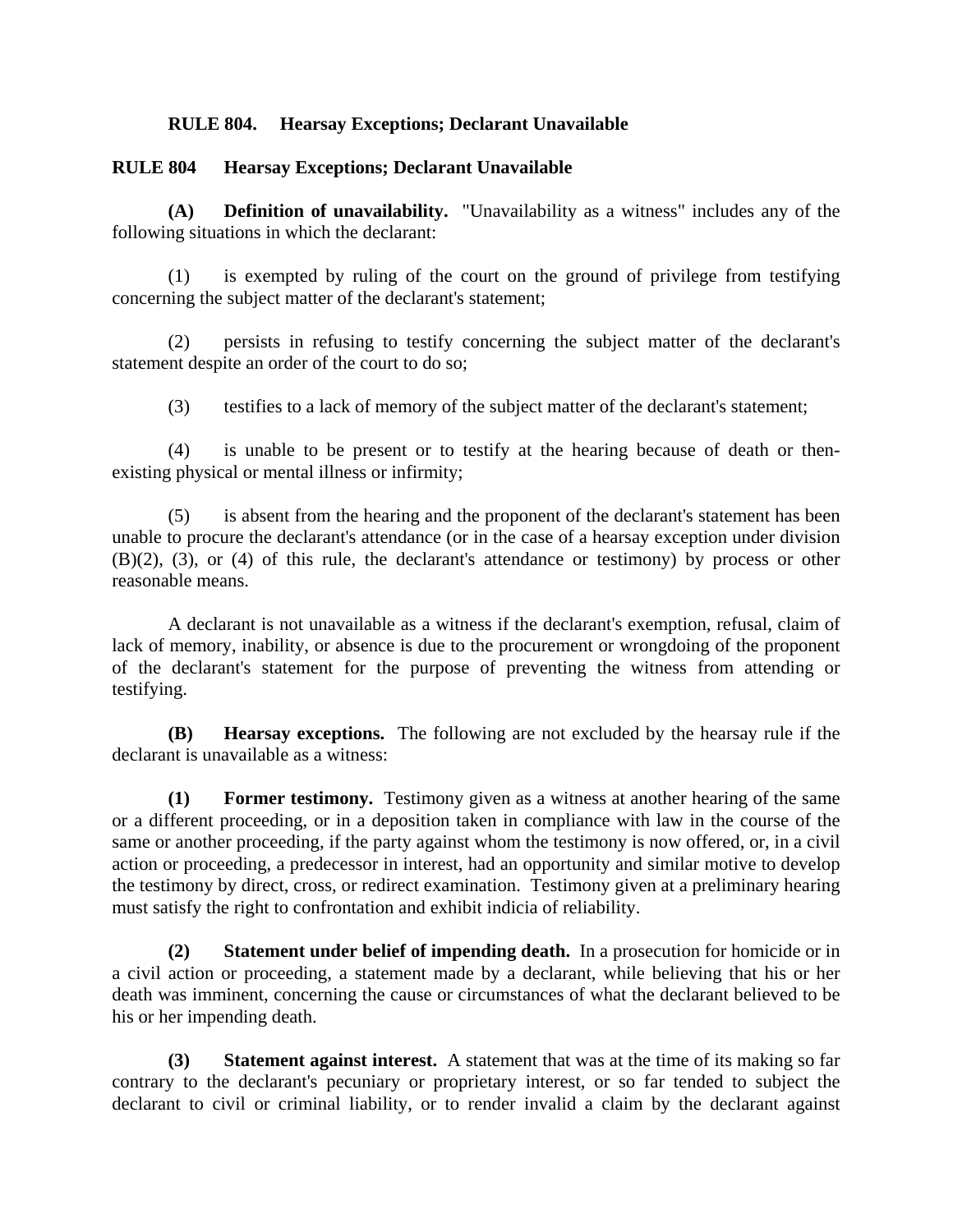another, that a reasonable person in the declarant's position would not have made the statement unless the declarant believed it to be true. A statement tending to expose the declarant to criminal liability, whether offered to exculpate or inculpate the accused, is not admissible unless corroborating circumstances clearly indicate the truthworthiness of the statement.

**(4) Statement of personal or family history.** (a) A statement concerning the declarant's own birth, adoption, marriage, divorce, legitimacy, relationship by blood, adoption, or marriage, ancestry, or other similar fact of personal or family history, even though the declarant had no means of acquiring personal knowledge of the matter stated; or (b) a statement concerning the foregoing matters, and death also, of another person, if the declarant was related to the other by blood, adoption, or marriage or was so intimately associated with the other's family as to be likely to have accurate information concerning the matter declared.

**(5) Statement by a deceased or incompetent person.** The statement was made by a decedent or a mentally incompetent person, where all of the following apply:

(a) the estate or personal representative of the decedent's estate or the guardian or trustee of the incompetent person is a party;

(b) the statement was made before the death or the development of the incompetency;

(c) the statement is offered to rebut testimony by an adverse party on a matter within the knowledge of the decedent or incompetent person.

**(6) Forfeiture by wrongdoing**. A statement offered against a party if the unavailability of the witness is due to the wrongdoing of the party for the purpose of preventing the witness from attending or testifying. However, a statement is not admissible under this rule unless the proponent has given to each adverse party advance written notice of an intention to introduce the statement sufficient to provide the adverse party a fair opportunity to contest the admissibility of the statement.

[Effective July 1, 1980; amended effective July 1, 1981, July 1, 1993; July 1, 2001.]

### **Staff Note (July 1, 2001 Amendment)**

#### **Evidence Rule 804 Hearsay exceptions; declarant unavailable Evidence Rule 804(A) Definition of unavailability**

The amendment to division (A) of the rule involved clarifying changes in language. In addition, the amendment placed in a separate paragraph what had been in the last sentence of division (A)(5) in order to clarify that the final sentence of the division applies to all of the rule's definitions of "unavailability." No substantive change is intended by these amendments.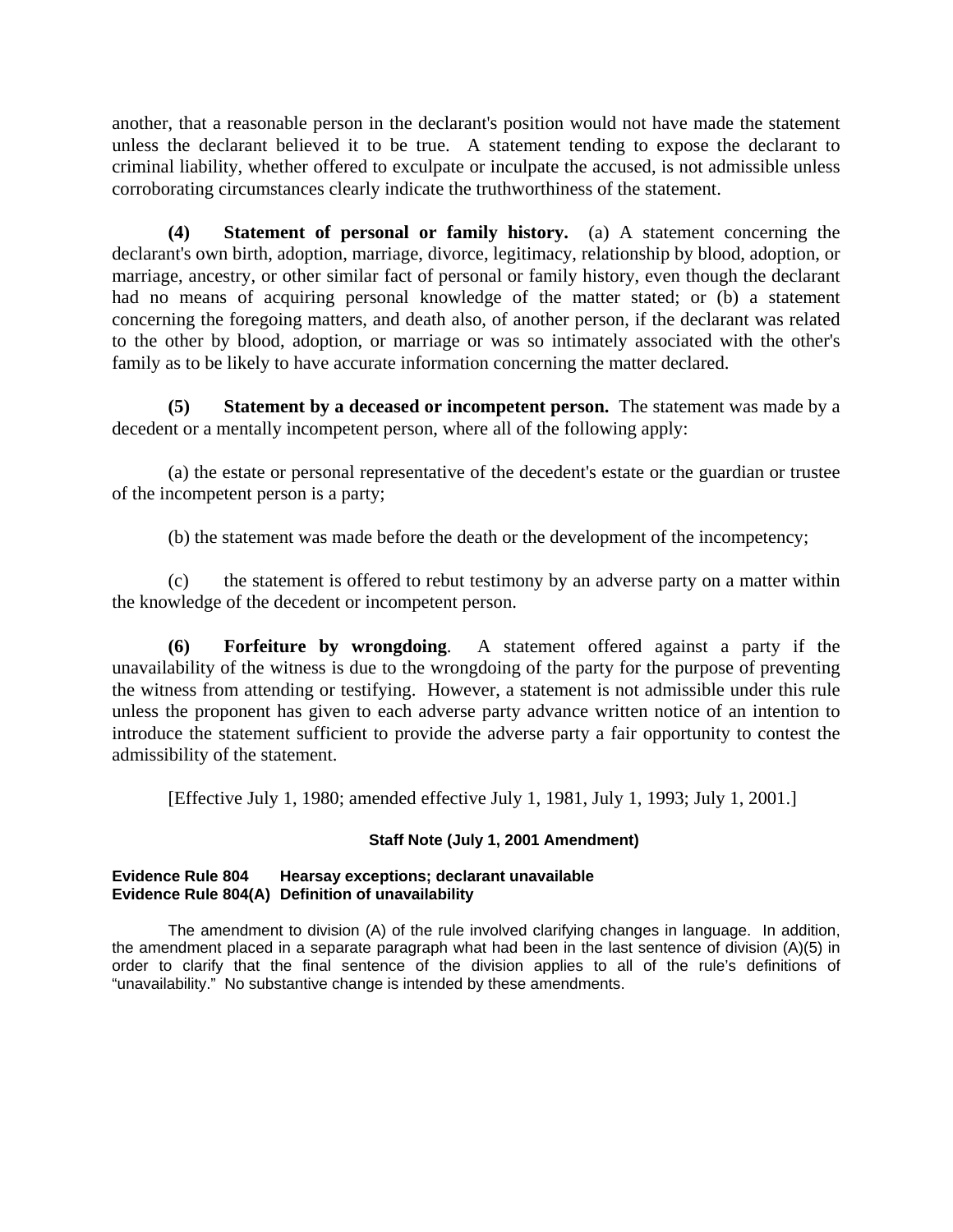#### **Evidence Rule 804(B)(6) Forfeiture by wrongdoing**

The 2001 amendment added division (B)(6), forfeiture by wrongdoing. This division recognizes a forfeiture rule for hearsay statements that would have been admissible as testimony had the witness been present at trial. It is patterned on the federal rule, which was adopted in 1997. It codifies a principle that has been recognized at common-law in Ohio.

Rationale. The U.S. Supreme Court has recognized the forfeiture doctrine in the context of the right of confrontation. In *Illinois v. Allen*, 397 U.S. 337 (1970), the Court held that while the defendant has the right to be present at his or her trial, the right may be lost where defendant is so disorderly that the trial cannot be continued with his or her presence. Similarly, the Court held in *Taylor v. United States*, 414 U.S. 17 (1973), that defendant's voluntary absence from the courtroom can be construed as a waiver of the defendant's right to confrontation, without a warning from the court. In *Reynolds v. United States*, 98 U.S. 145 (1878), the Court upheld the admissibility of hearsay because the defendant had refused to reveal the declarant's location.

The term "forfeiture" was chosen over alternatives such as "waiver," "waiver by conduct," or "implied" or "constructive waiver" because the rule applies even if the party is not aware of the right of confrontation or the hearsay rule. In other words, the intentional relinquishment of a known right is *not* the standard.

Only a few Ohio cases have addressed the issue, but all have recognized that Ohio's commonlaw of evidence incorporates a rule of forfeiture similar to the federal rule. See *State v. Kilbane*, 1979 Ohio App. Lexis 10550, Nos. 38428, 38383, 38433 (8th Dist. Ct. App., 4/3/79), at \*19; *State v. Liberatore*, 1983 Ohio App. Lexis 13808, No. 46784 (8th Dist. Ct. App. 12/3/83), at \*13 ("[T]he evidence in *Steele* clearly indicated that the defendants had procured the witness' unavailability. The evidence in the instant case is far from clear that defendant procured Mata's 'unavailability'."); *State v. Brown*, 1986 Ohio App. Lexis 6567, No. 50505 (8<sup>th</sup> Dist. Ct. App. 4/24/86), at \*11-12 ("The victim expressed concern that the defendant's brother had threatened her mother and her children. An accused cannot rely on the confrontation clause to preclude extrajudicial evidence from a source which he obstructs.") See also *Steele v. Taylor*, 684 F.2d 1193, 1200-04 (6<sup>th</sup> Cir. 1982)(federal habeas corpus review of the conviction in *Kilbane*), cert. denied, 460 U.S. 1053 (1983).

Standard. The offering party must show (1) that the party engaged in wrongdoing that resulted in the witness's unavailability, and (2) that one purpose was to cause the witness to be unavailable at trial. See United States v. Houlihan, 92 F.3d 1271, 1279 (1<sup>st</sup> Cir. 1996) ("waiver by homicide") ("[I]t is sufficient in this regard to show that the evildoer was motivated *in part* by a desire to silence the witness; the intent to deprive the prosecution of testimony need not be the actor's *sole* motivation."), cert. denied, 519 U.S. 1118 (1997).

Coverage. As the federal drafters note, "[t]he wrongdoing need not consist of a criminal act. The rule applies to all parties, including the government. It applies to actions taken after the event to prevent a witness from testifying." Fed.R.Evid. 804 advisory committee's note. Thus, the rule does not apply to statements of the victim in a homicide prosecution concerning the homicide, including a felony-murder case.

The Ohio rule does not adopt the word "acquiesce" that is used in the federal rule. This departure from the federal model is intended to exclude from the rule's coverage situations in which, under federal practice, a party's mere inaction has been held to effect a forfeiture. See, e.g. *United States v. Mastrangelo*, 693 F.2d 269, 273-74 (2nd Cir. 1982), cert. denied, 467 U.S. 1204 (1984)("Bare knowledge of a plot to kill Bennett and a failure to give warning to appropriate authorities is sufficient to constitute a waiver.") Encouraging a witness to invoke a valid privilege, such as the Fifth Amendment, or the spousal competency rule, Evid. R. 601, does not trigger this rule because such conduct is not wrongdoing. Encouraging a witness to leave the state is wrongdoing in this context because no one has the legal right to refuse to provide testimony in the absence of a privilege or other rule of evidence. The prosecution, however, should not be able to cause a potential defense witness to assert the Fifth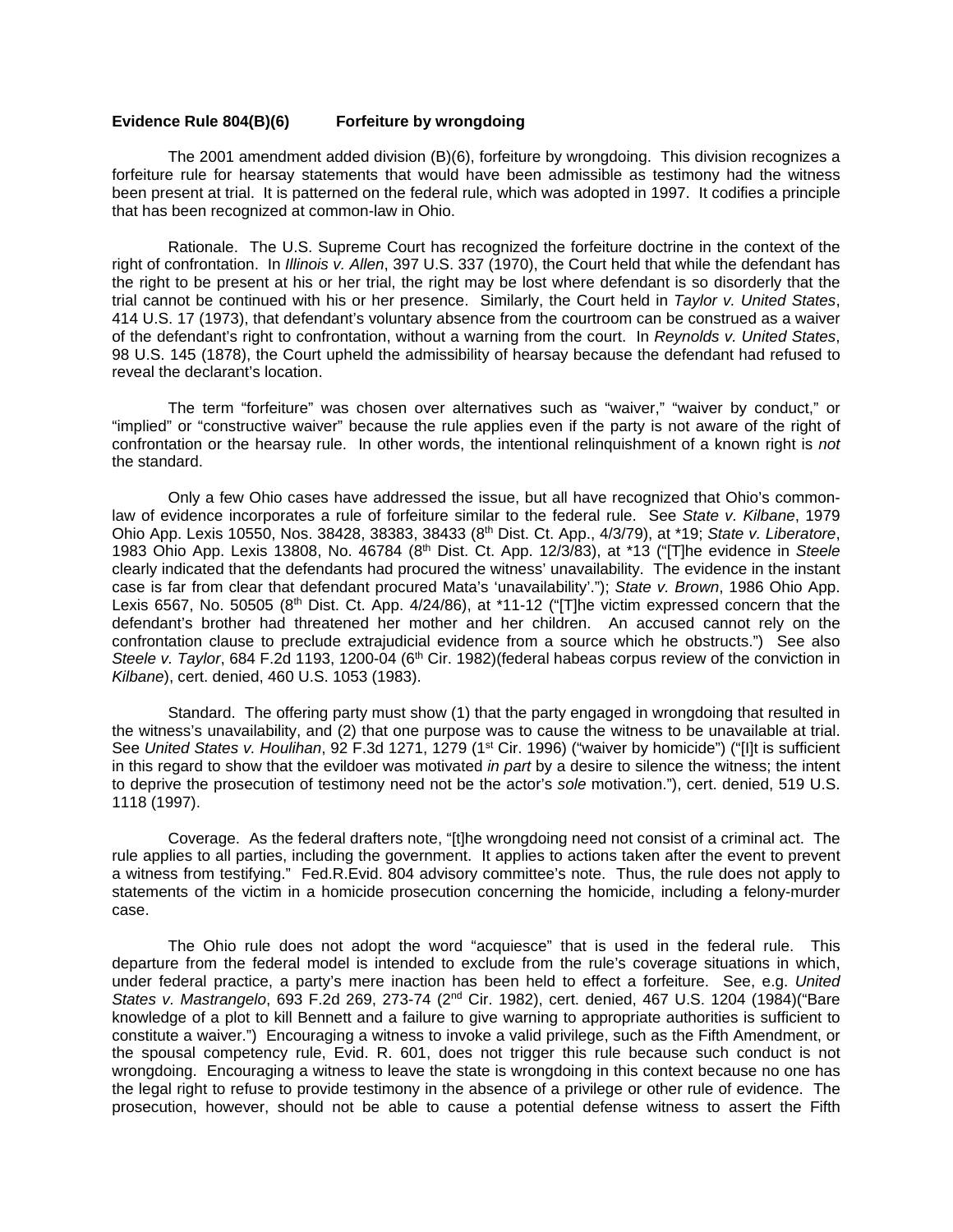Amendment for the sole purpose of making that witness unavailable to the defense and then refuse to immunize that witness's testimony.

The rule extends to potential witnesses. See *United States v. Houlihan*, 92 F.3d 1271, 1279 (1st Cir. 1996) ("Although the reported cases all appear to involve actual witnesses, we can discern no principled reason why the waiver-by-misconduct doctrine should not apply with equal force if a defendant intentionally silences a *potential* witness.") (citation omitted), cert. denied, 519 U.S. 1118 (1997).

The rule governs only the hearsay aspect; the trial court retains authority under Evid. R. 403 to exclude unreliable statements. This is probably also a due process requirement. See generally Comment, The Admission of Hearsay Evidence Where Defendant Misconduct Causes the Unavailability of a Prosecution Witness, 43 Am. U. L. Rev. 995, 1014 (1994) ("The procuring defendant actually acknowledges the reliability of the absent witness' information when he or she endeavors to derail the witness' court appearance – an act the defendant would be less likely to commit if the witness's information is false or untrustworthy.")

The rule does not cover the admissibility of evidence regarding the wrongful act of procuring a witness's unavailability when the evidence is offered as an "implied" admission. Evidence of that character is not hearsay and is governed by the relevance rules. 1 Giannelli & Snyder, Baldwin's Ohio Practice, Evidence Section 401.9 (1996) (admissions by conduct).

Procedures. The trial court decides admissibility under Evid. R. 104(A); the traditional burden of persuasion (preponderance of evidence) rests with the party offering the evidence once an objection is raised. If the evidence is admitted, the court does not explain the basis of its ruling to the jury. This is similar to the procedure used in admitting a co-conspirator statement under Evid. R. 801(D)(2)(c), where the trial judge must decide the existence of a conspiracy as a condition of admissibility but would not inform the jury of this preliminary finding.

The opposing party would, however, have the opportunity to attack the reliability of the statement before the jury, Evid. R. 104(E), and impeach the declarant under Evid. R. 806.

The notice requirement, which is based on Evid. R. 609(B), may trigger an objection by a motion *in limine* and the opportunity for determining admissibility at a hearing outside the jury's presence. See *United States v. Thai*, 29 F.3d 785 (2d Cir. 1994) (unsworn statements made to detective prior to declarant's murder by defendant). ("Prior to admitting such testimony, the district court must hold a hearing in which the government has the burden of proving by a preponderance of the evidence that the defendant was responsible for the witness's absence.")

#### **Staff Note (July 1, 1993 Amendment)**

#### **Rule 804 Hearsay Exceptions; Declarant Unavailable**

#### **Rule 804(A) Definition of unavailability**

The only changes to division (A) are the use of gender neutral language; no substantive change is intended.

#### **Rule 804(B) Hearsay exceptions**

The substantive amendment to this division is in division (B)(5). The amendment to division (B)(5) removes references to "deaf-mutes" as a separate category of incompetent persons whose statements are admissible on behalf of an estate, guardian, or personal representative to rebut certain testimony by adverse parties.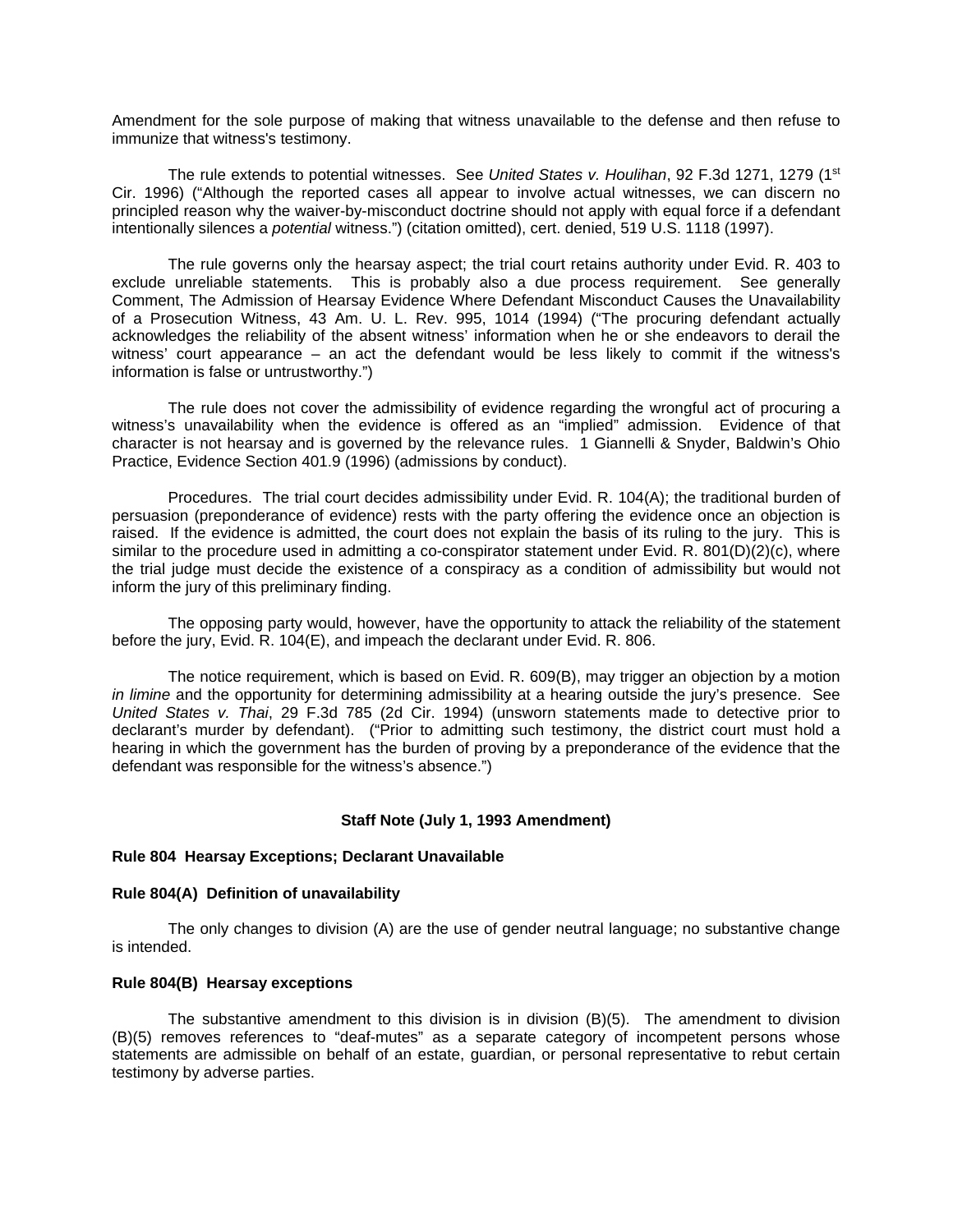The hearsay exception established by Evid. R. 804(B)(5) is designed to account for the effective abolition of the "Dead Man's Statute" (R.C. 2317.04) by the provisions of Evid. R. 601. The statute prohibited a party from testifying when the adverse party was, among others, "the guardian or trustee of either a deaf and dumb or an insane person." R.C. 2317.04. Under Evid. R. 601, there is no competency bar to a party's testimony in those cases, but if the party does testify, Evid. R. 804(B)(5) permits the guardian or trustee to introduce the statements of the ward in rebuttal.

As originally drafted, Evid. R. 804(B)(5) referred to the same categories of persons subject to guardianship as were referred to in the statute, albeit with some modernization in terminology. In particular, the rule identified "a deaf-mute who is now unable to testify" as a category of declarant-ward distinct from "a mentally incompetent person." As employed in the statute, however, that distinction appears to be no more than a remnant of nineteenth century guardianship laws, which at one time provided for the guardianship of the "deaf and dumb" separately from provisions for guardians of "idiots" or the "insane." See Act of March 9, 1838, Section 17, 36 Ohio Laws 40. To a large extent, provisions of that kind reflected the nineteenth century view that a person who was "deaf and dumb" was probably, if not certainly, mentally incompetent.

The nineteenth century's assumptions about the mental faculties of those with hearing or speech impairments are certainly inaccurate as an empirical matter. In any event, under modern law, the appointment of a guardian for an adult requires a determination that the person is mentally incompetent and there is no separate provision for the guardianship of incompetent "deaf-mutes." See R.C. 2111.02. That being the case, the "deaf-mute" declarants referred to in the rule are necessarily included within the rule's class of "mentally incompetent person[s]": an adult subject to a guardianship is by definition mentally incompetent, without regard to the existence of a "deaf-mute condition."

The identification of a separate class of "deaf-mute" declarants is thus redundant, and it likewise rests on archaic and mistaken views of the effect of hearing and speech impairments on one's mental capacities. The amendment deletes the rule's references to "deaf-mute" declarants in order to eliminate both of these difficulties, and in order to clarify that the rule applies only to statements by declarants who are deceased or mentally incompetent.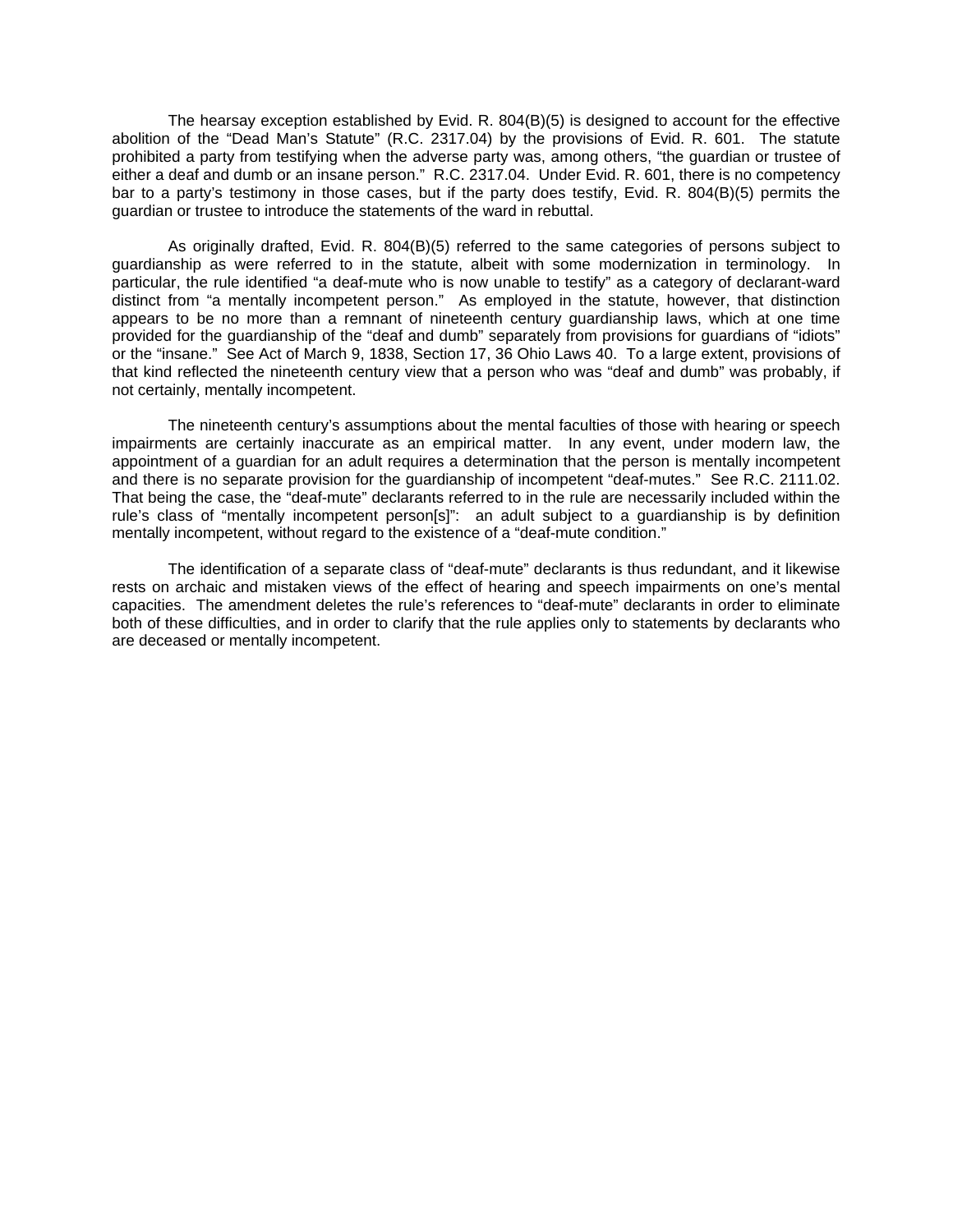## **RULE 805. Hearsay Within Hearsay**

Hearsay included within hearsay is not excluded under the hearsay rule if each part of the combined statements conforms with an exception to the hearsay rule provided in these rules.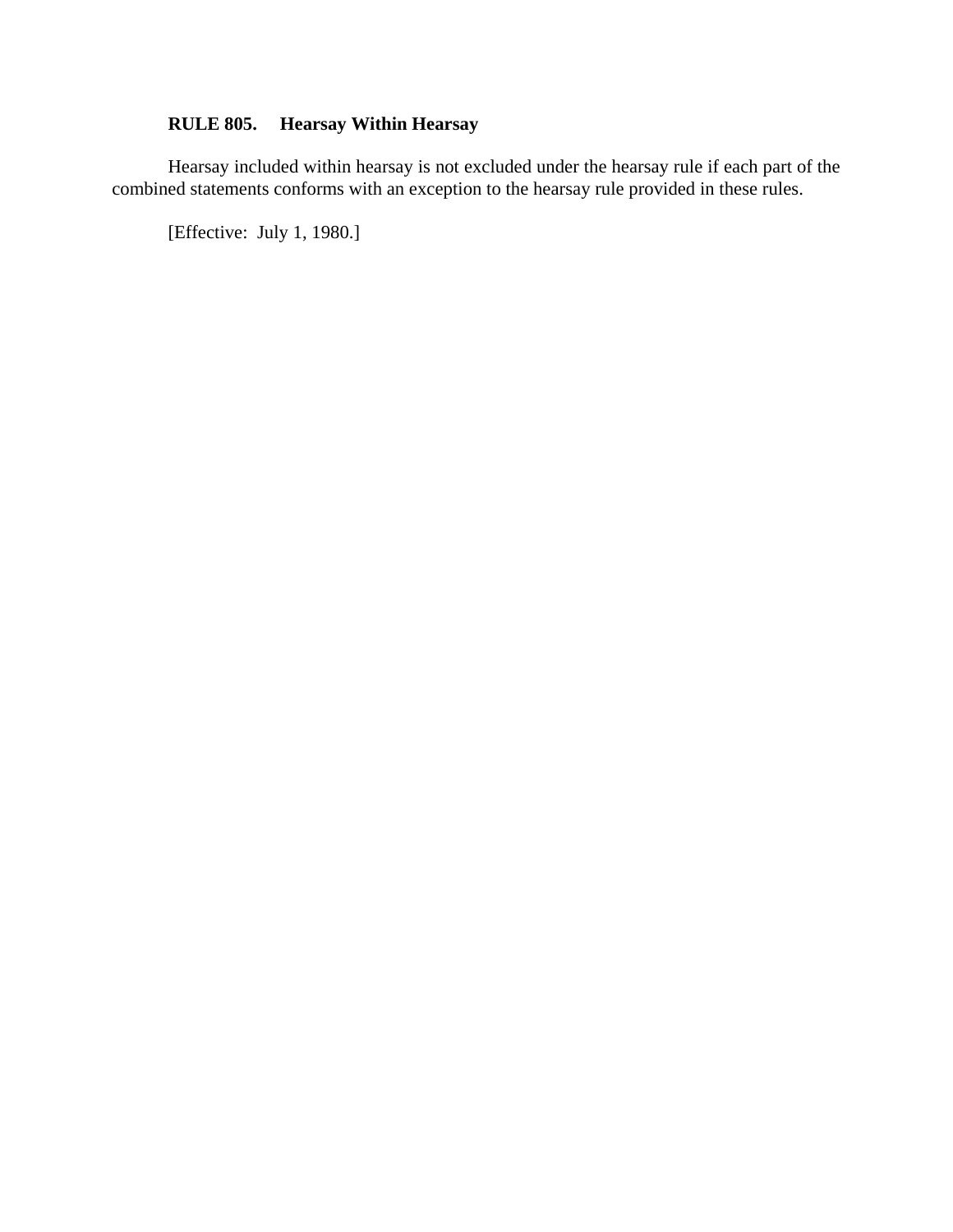### **RULE 806. Attacking and Supporting Credibility of Declarant**

(A) When a hearsay statement, or a statement defined in Evid.R.  $801(D)(2)$ , (c), (d), or (e), has been admitted in evidence, the credibility of the declarant may be attacked, and if attacked may be supported, by any evidence that would be admissible for those purposes if declarant had testified as a witness.

(B) Evidence of a statement or conduct by the declarant at any time, inconsistent with the declarant's hearsay statement, is not subject to any requirement that the declarant may have been afforded an opportunity to deny or explain.

(C) Evidence of a declarant's prior conviction is not subject to any requirement that the declarant be shown a public record.

(D) If the party against whom a hearsay statement has been admitted calls the declarant as a witness, the party is entitled to examine the declarant on the statement as if under cross-examination.

[Effective: July 1, 1980; amended July 1, 1998.]

### **Staff Note (July 1, 1998 Amendment)**

#### **Rule 806 Attacking and Supporting Credibility of Declarant**

The content of divisions (A), (B), and (D) was part of the previous rule. These divisions were divided and lettered by the 1998 amendment, masculine references were made gender-neutral, and the style used for rule references was changed; no substantive change is intended.

Division (C) was added by the 1998 amendment. The limitation in Evid. R. 609(F) that the prior conviction be proved by the testimony of the witness or by public record shown to the witness during the examination clearly contemplates the witness's presence at trial; this is in tension with Evid. R. 806, which provides that a hearsay declarant may be impeached "by any evidence which would have been admissible for those purposes if declarant had testified as a witness." In *State v. Hatcher* (1996), 108 Ohio App.3d 628, 671 N.E.2d 572, a witness for the defense at the defendant's first trial was unavailable at the time of defendant's second trial. His testimony from the first trial was admitted into evidence as former testimony under Evid. R. 804(B)(1). The trial court then admitted into evidence certified copies of the declarant's prior felony convictions, which were offered by the prosecution to impeach the witness. The court of appeals noted the "arguable conflict" between Evid. R. 609(F) and Evid. R. 806, but determined that the admission of the certified copies of the witness's prior felony convictions was not error. The amendment clarifies this ambiguity; it does not change the requirements of Evid. R. 609(A) through (E) as applied to hearsay declarants.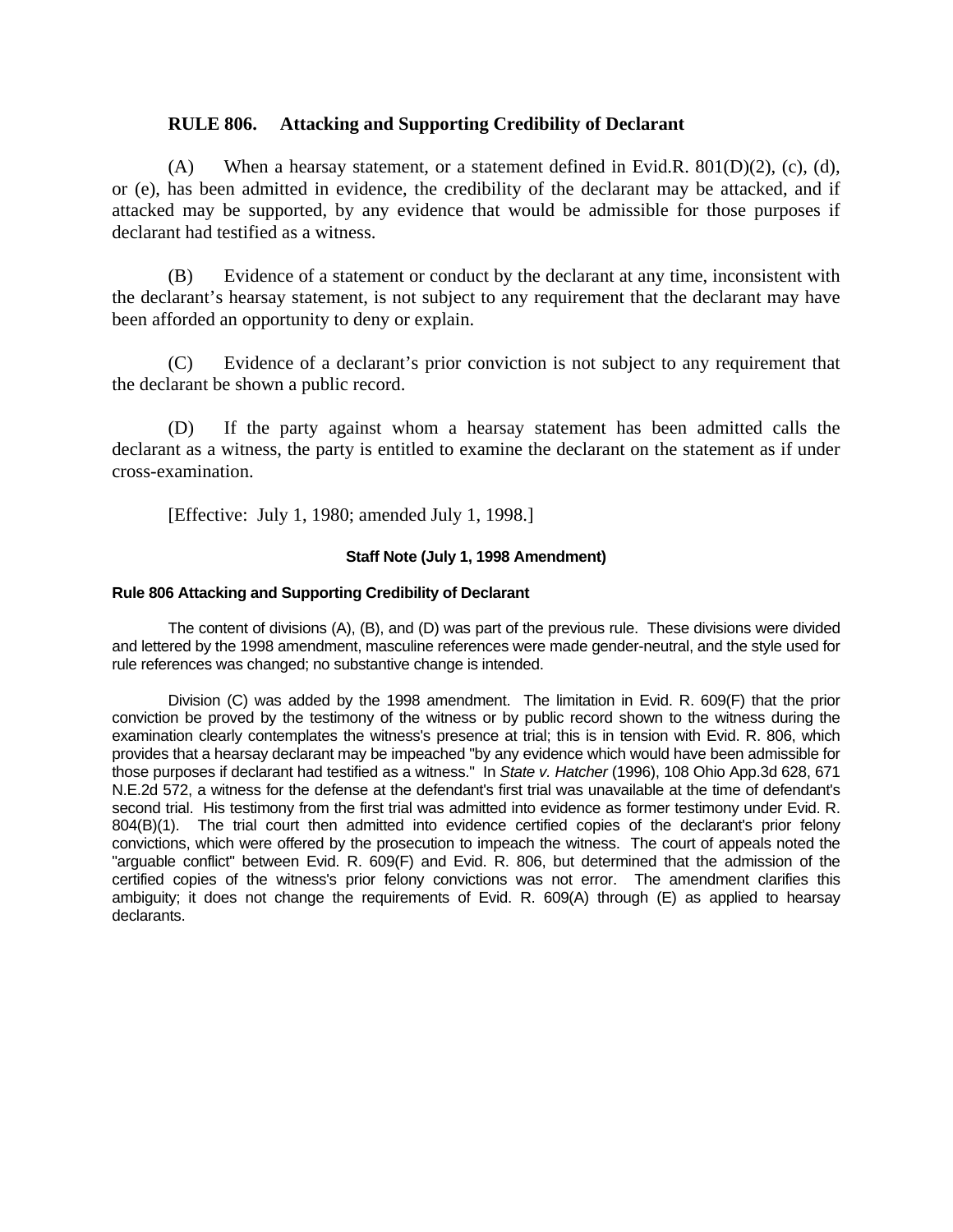## **RULE 807. Hearsay Exceptions; Child Statements in Abuse Cases**

(A) An out-of-court statement made by a child who is under twelve years of age at the time of trial or hearing describing any sexual activity performed, or attempted to be performed, by, with, or on the child or describing any act or attempted act of physical harm directed against the child's person is not excluded as hearsay under Evid.R. 802 if all of the following apply:

(1) The court finds that the totality of the circumstances surrounding the making of the statement provides particularized guarantees of trustworthiness that make the statement at least as reliable as statements admitted pursuant to Evid.R. 803 and 804. The circumstances must establish that the child was particularly likely to be telling the truth when the statement was made and that the test of cross-examination would add little to the reliability of the statement. In making its determination of the reliability of the statement, the court shall consider all of the circumstances surrounding the making of the statement, including but not limited to spontaneity, the internal consistency of the statement, the mental state of the child, the child's motive or lack of motive to fabricate, the child's use of terminology unexpected of a child of similar age, the means by which the statement was elicited, and the lapse of time between the act and the statement. In making this determination, the court shall not consider whether there is independent proof of the sexual activity or attempted sexual activity, or of the act or attempted act of physical harm directed against the child's person;

(2) The child's testimony is not reasonably obtainable by the proponent of the statement;

(3) There is independent proof of the sexual activity or attempted sexual activity, or of the act or attempted act of physical harm directed against the child's person;

(4) At least ten days before the trial or hearing, a proponent of the statement has notified all other parties in writing of the content of the statement, the time and place at which the statement was made, the identity of the witness who is to testify about the statement, and the circumstances surrounding the statement that are claimed to indicate its trustworthiness.

(B) The child's testimony is "not reasonably obtainable by the proponent of the statement" under division (A)(2) of this rule only if one or more of the following apply:

(1) The child refuses to testify concerning the subject matter of the statement or claims a lack of memory of the subject matter of the statement after a person trusted by the child, in the presence of the court, urges the child to both describe the acts described by the statement and to testify.

(2) The court finds all of the following:

(a) the child is absent from the trial or hearing;

(b) the proponent of the statement has been unable to procure the child's attendance or testimony by process or other reasonable means despite a good faith effort to do so;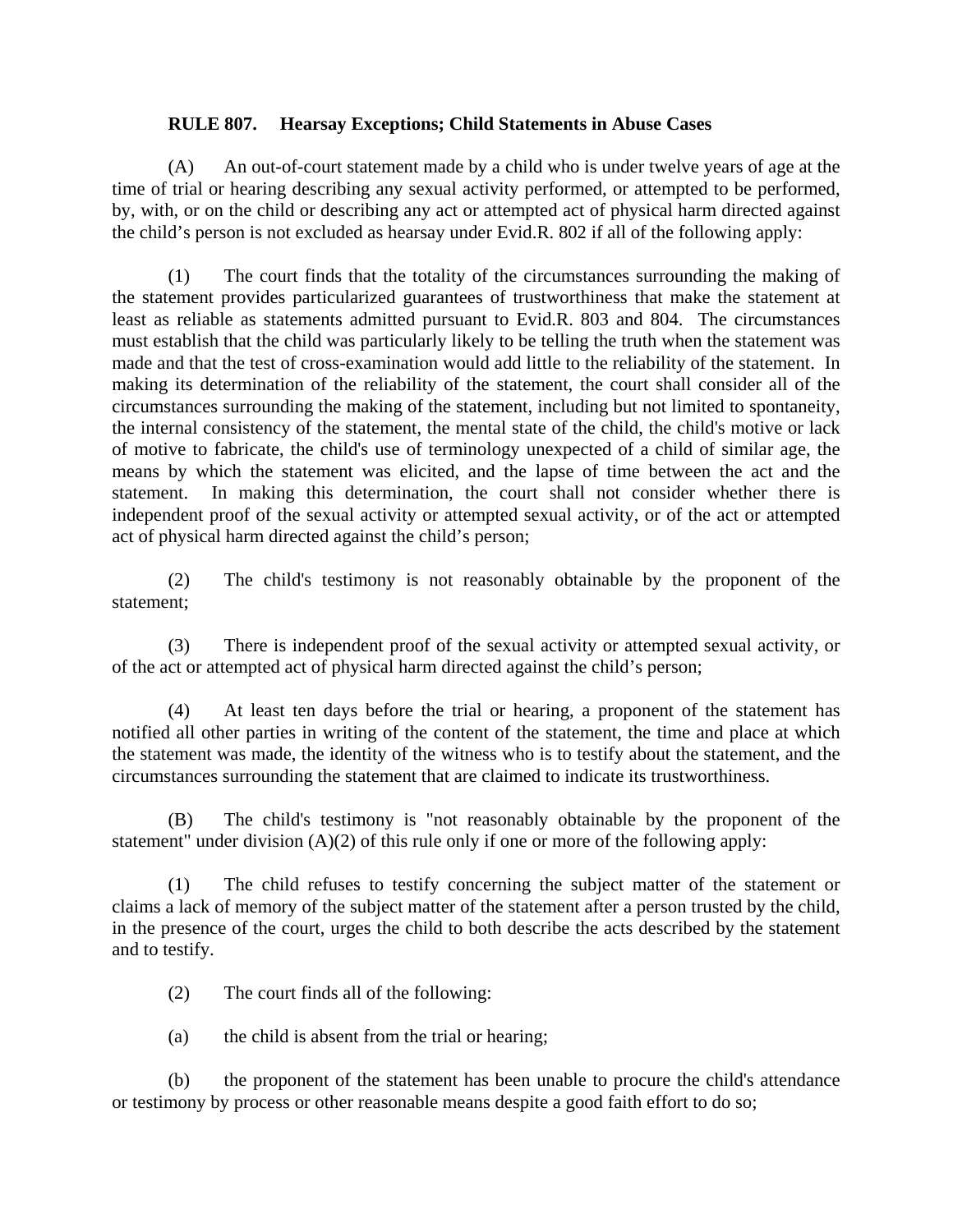(c) it is probable that the proponent would be unable to procure the child's testimony or attendance if the trial or hearing were delayed for a reasonable time.

(3) The court finds both of the following:

(a) the child is unable to testify at the trial or hearing because of death or then existing physical or mental illness or infirmity;

(b) the illness or infirmity would not improve sufficiently to permit the child to testify if the trial or hearing were delayed for a reasonable time.

The proponent of the statement has not established that the child's testimony or attendance is not reasonably obtainable if the child's refusal, claim of lack of memory, inability, or absence is due to the procurement or wrongdoing of the proponent of the statement for the purpose of preventing the child from attending or testifying.

(C) The court shall make the findings required by this rule on the basis of a hearing conducted outside the presence of the jury and shall make findings of fact, on the record, as to the bases for its ruling.

[Effective: July 1, 1991.]

#### **Staff Notes (July 1, 2018 Amendment)**

The Rule has been amended to substitute terms defined in the Revised Code for previously undefined terms. As enacted in 1991, the Rule applied to situations involving either a "sexual act" or "physical violence." By substituting the term "sexual activity" for "sexual act," the Rule uses a term defined in R.C. 2907.01(C). Similarly, by substituting the term "physical harm directed against the child's person" for "physical violence," the Rule uses a term defined in R.C. 2901.01(A)(5). As used in the Rule, these terms should be interpreted consistently with their statutory definitions. As amended, the Rule also explicitly includes attempted sexual activity and attempted acts of physical harm as falling under the purview of the hearsay exception.

It should also be noted that the original Staff Note's reference to the Rule being a codification of the Sixth Amendment's Confrontation Clause is no longer accurate. At the time of enactment, the Rule did reflect the Confrontation Clause's test of reliability set forth by the United States Supreme Court in *Idaho v. Wright*, 497 U.S. 805, 110 S.Ct. 3139, 111 L.Ed.2d 638 (1990). At that time, the Supreme Court viewed the Confrontation Clause as a test of reliability derived from the circumstances surrounding the out-of-court statement. More recent United States Supreme Court jurisprudence, beginning with *Crawford v. Washington,* 541 U.S. 36, 124 S.Ct. 1354, 158 L.Ed.2d 177 (2004), focuses largely on (1) whether the statement is testimonial in nature; and, (2) if so, whether it was either subject to cross-examination or whether it was an out- of-court statement that, at the time the Sixth Amendment was enacted, was traditionally admitted without benefit of cross-examination.

While *Idaho v. Wright* no longer reflects the ongoing Confrontation Clause jurisprudence, *Wright*'*s* reliability analysis nonetheless remains an appropriate guide for Evid. R. 807's function as a hearsay exception.

Of course, in criminal cases, compliance with Sixth Amendment Confrontation Clause requirements and Ohio's corresponding constitutional requirements, Article I, Sec. 10, is necessary in addition to compliance with Evid. R. 807.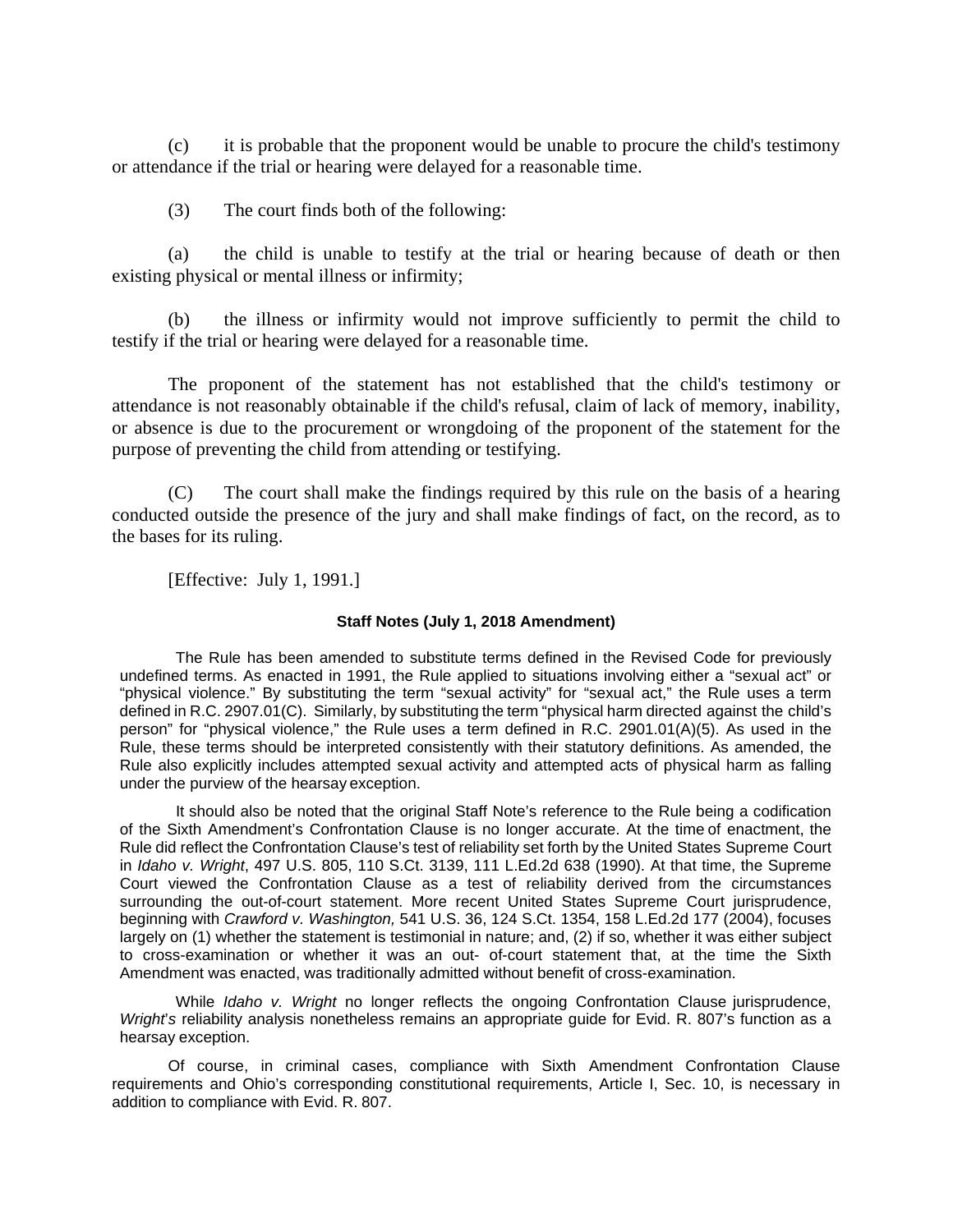#### **Staff Note (July 1, 1991 Amendment)**

#### **Evid. R. 807 Hearsay Exceptions; Child Statements in Abuse Cases**

The rule recognizes a hearsay exception for the statements of children in abuse situations. This exception is in addition to the exceptions enumerated in Evid. R. 803 and 804.

Many other jurisdictions have adopted child abuse hearsay exceptions. *See generally* Ringland, They Must Not Speak a Useless Word: The Case for a Children's Hearsay Exception for Ohio (1987), 14 Ohio N.U.L. Rev. 213. The Supreme Court in *State v. Boston* (1989), 46 Ohio St.3d 108, 545 N.E.2d 1220, asked the Rules Advisory Committee to review the subject. *See also* R.C. 2151.35(F).

Evid. R. 807(A) establishes four requirements for admission: (1) the statement must be trustworthy, (2) the child's testimony must be unavailable, (3) independent proof of the act must exist, and (4) the proponent must notify all other parties ten days before trial that such a statement will be offered in evidence. In addition, there are age and subject matter requirements: the child must be under 12 and the statement must relate to an act of sexual abuse or physical violence.

#### **Rule 807(A)(1) Trustworthiness**

Evid. R. 807(A)(1) codified the confrontation requirements specified by the United States Supreme Court in *Idaho v. Wright* (1990), 497 U.S. 805, 110 S.Ct. 3139, 111 L.Ed.2d 638. In *Wright*, the Court ruled that a child's statement admitted under a residual hearsay exception violated the Sixth Amendment where there were insufficient particularized guarantees of trustworthiness surrounding the making of the statement.

In determining trustworthiness, the Court adopted a "totality of the circumstances approach" and mentioned a number of factors: spontaneity and consistent repetition, mental state of the child, lack of motive to fabricate, and use of terminology unexpected of a child of similar age. These factors, as well as others, are specified in division  $(A)(1)$ . The phrase "means by which the statement was elicited" concerns whether the statement was elicited by leading questions or after repeated promptings. Moreover, the time lapse between the act and the statement also is relevant in determining trustworthiness. The list of factors specified is not exhaustive. Additional factors, such as whether the statement was videotaped or whether the parents were involved in divorce or custody proceedings at the time the statement was made, may be relevant.

The last sentence of division (A)(1) provides that independent proof or corroboration of the statement is *not* a permissible factor in determining the trustworthiness of the statement. In *Wright*, the Supreme Court wrote: "the relevant circumstances include only those that surround the making of the statement and that render the declarant particularly worthy of belief." Under this approach, *corroboration* of the statement by independent evidence cannot be used to determine trustworthiness. The independent proof requirement in division (A)(3) is discussed below.

#### **Rule 807(A)(2) and (B) Testimony not obtainable**

Evid. R.  $807(A)(2)$  requires the court to find that the child's testimony is not reasonably obtainable. Evid.R. 807(B) defines three circumstances that would satisfy this requirement. These circumstances are comparable to the unavailability requirements of Evid. R. 804(A); they have been modified to apply better to a child declarant. For example, a court would not have to specifically *order* the child to testify (as required for an adult under Evid. R. 804(A)(2)), provided the record clearly established a persistent refusal to testify.

In addition, a child who persisted in refusing to testify in a courtroom might be willing to testify via closed circuit television. *See* R.C. 2907.41; *Maryland v. Craig* (1990), 497 U.S. 836, 110 S.Ct. 3157, 111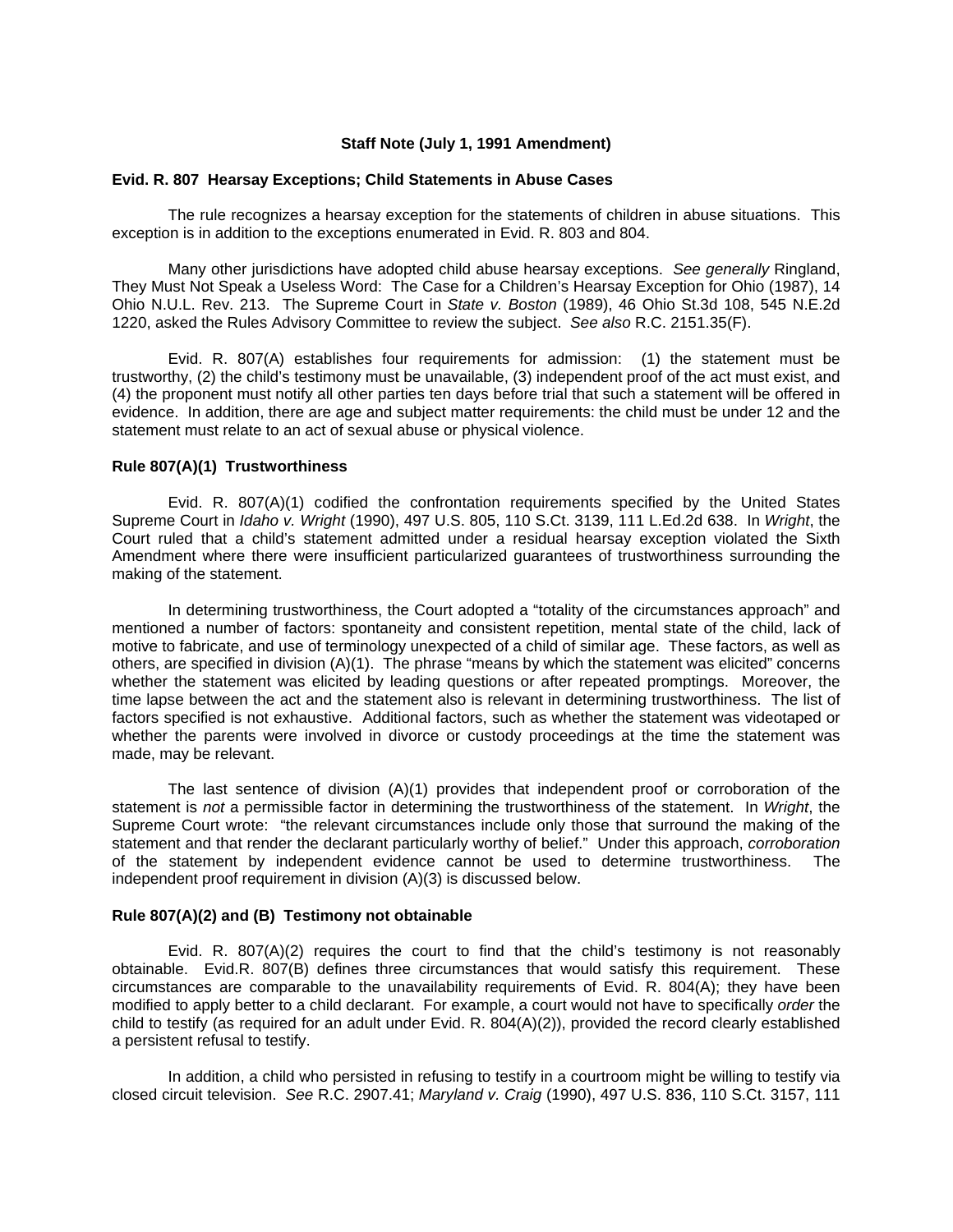L.Ed.2d 666. In such a circumstance, the child's testimony would be obtainable, albeit by closed-circuit television, and thus the hearsay statement would not be admissible under this rule.

#### **Rule 807(A)(3) Independent proof**

Although, under division (A)(1) and the *Wright* case, independent proof cannot be used to determine the trustworthiness of a hearsay statement, independent proof is a separate and additional requirement under division (A)(3) that must exist before a statement may be held admissible. This is comparable to the independent proof requirement of the co-conspirator exception, Evid. R. 801(D)(2)(e). The rule thus goes beyond the minimum Confrontation Clause requirements prescribed in *Wright*, as is permitted by *Wright*.

> "States are, of course, free, as a matter of state law, to demand corroboration of an unavailable child declarant's statements as well as other indicia of reliability before allowing the statement to be admitted into evidence." *Wright* at 3154 (Kennedy, J., dissenting).

#### **Rule 807(A)(4) Notice**

The pre-trial notice requirement is intended to alert opposing parties to the possible use of this exception, which in turn should trigger a request for an out-of-court hearing as required by Evid. R. 807(C).

#### **Rule 807(C) Hearing and findings**

Under Evid. R. 807(C), the admissibility determination must be made in a hearing conducted outside the presence of the jury. In addition, findings of fact supporting the court's ruling must be included in the record.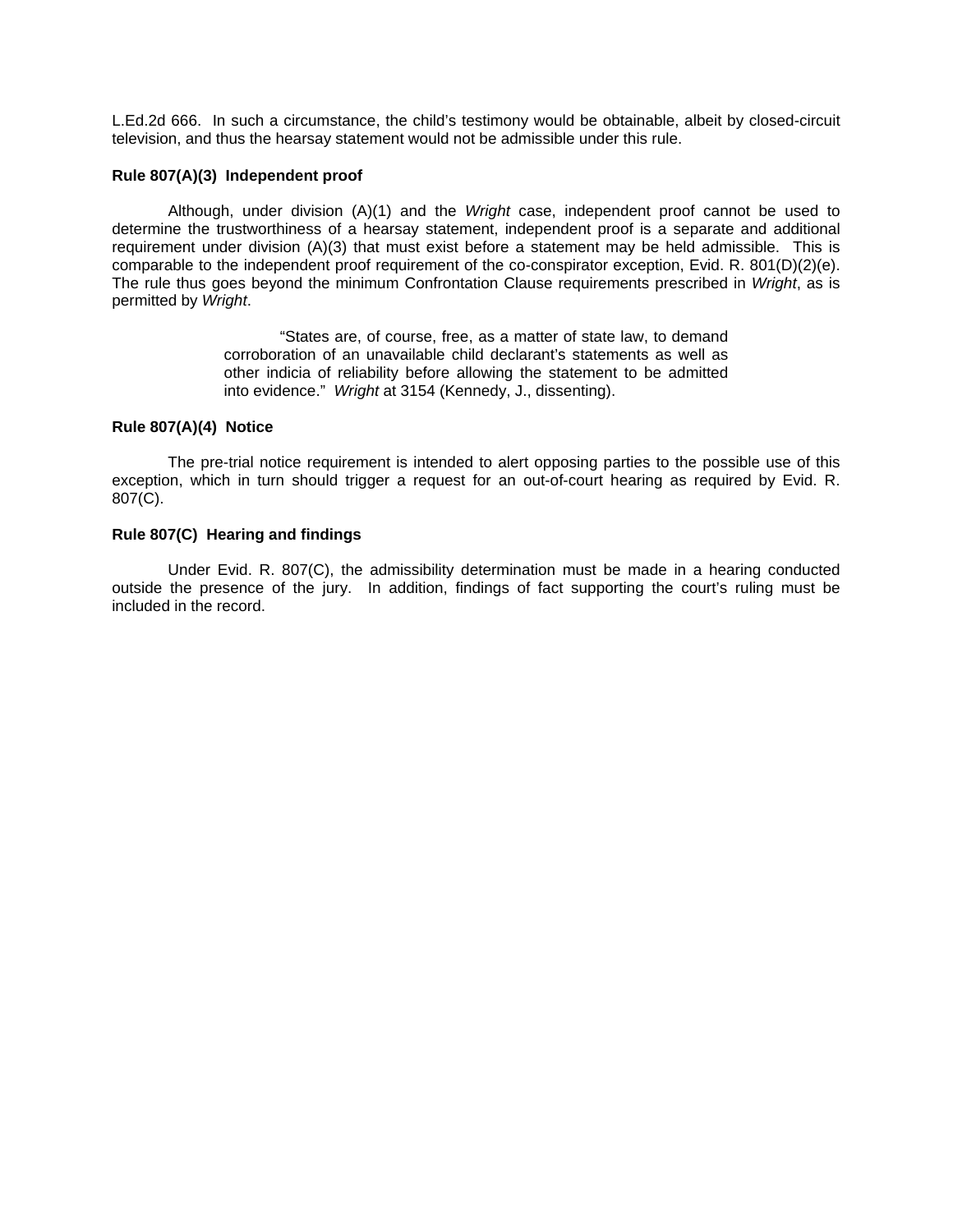## **ARTICLE IX. AUTHENTICATION AND IDENTIFICATION**

## **RULE 901. Requirement of Authentication or Identification**

**(A) General provision.** The requirement of authentication or identification as a condition precedent to admissibility is satisfied by evidence sufficient to support a finding that the matter in question is what its proponent claims.

**(B) Illustrations.** By way of illustration only, and not by way of limitation, the following are examples of authentication or identification conforming with the requirements of this rule:

**(1) Testimony of witness with knowledge.** Testimony that a matter is what it is claimed to be.

**(2) Nonexpert opinion on handwriting.** Nonexpert opinion as to the genuineness of handwriting, based upon familiarity not acquired for purposes of the litigation.

**(3) Comparison by trier or expert witness.** Comparison by the trier of fact or by expert witness with specimens which have been authenticated.

**(4) Distinctive characteristics and the like.** Appearance, contents, substance, internal patterns, or other distinctive characteristics, taken in conjunction with circumstances.

**(5) Voice identification.** Identification of a voice, whether heard firsthand or through mechanical or electronic transmission or recording, by opinion based upon hearing the voice at any time under circumstances connecting it with the alleged speaker.

**(6) Telephone conversations.** Telephone conversations, by evidence that a call was made to the number assigned at the time by the telephone company to a particular person or business, if (a) in the case of a person, circumstances, including self-identification, show the person answering to be the one called, or (b) in the case of a business, the call was made to a place of business and the conversation related to business reasonably transacted over the telephone.

**(7) Public records or reports.** Evidence that a writing authorized by law to be recorded or filed and in fact recorded or filed in a public office, or a purported public record, report, statement or data compilation, in any form, is from the public office where items of this nature are kept.

**(8) Ancient documents or data compilation.** Evidence that a document or data compilation, in any form, (a) is in such condition as to create no suspicion concerning its authenticity, (b) was in a place where it, if authentic, would likely be, and (c) has been in existence twenty years or more at the time it is offered.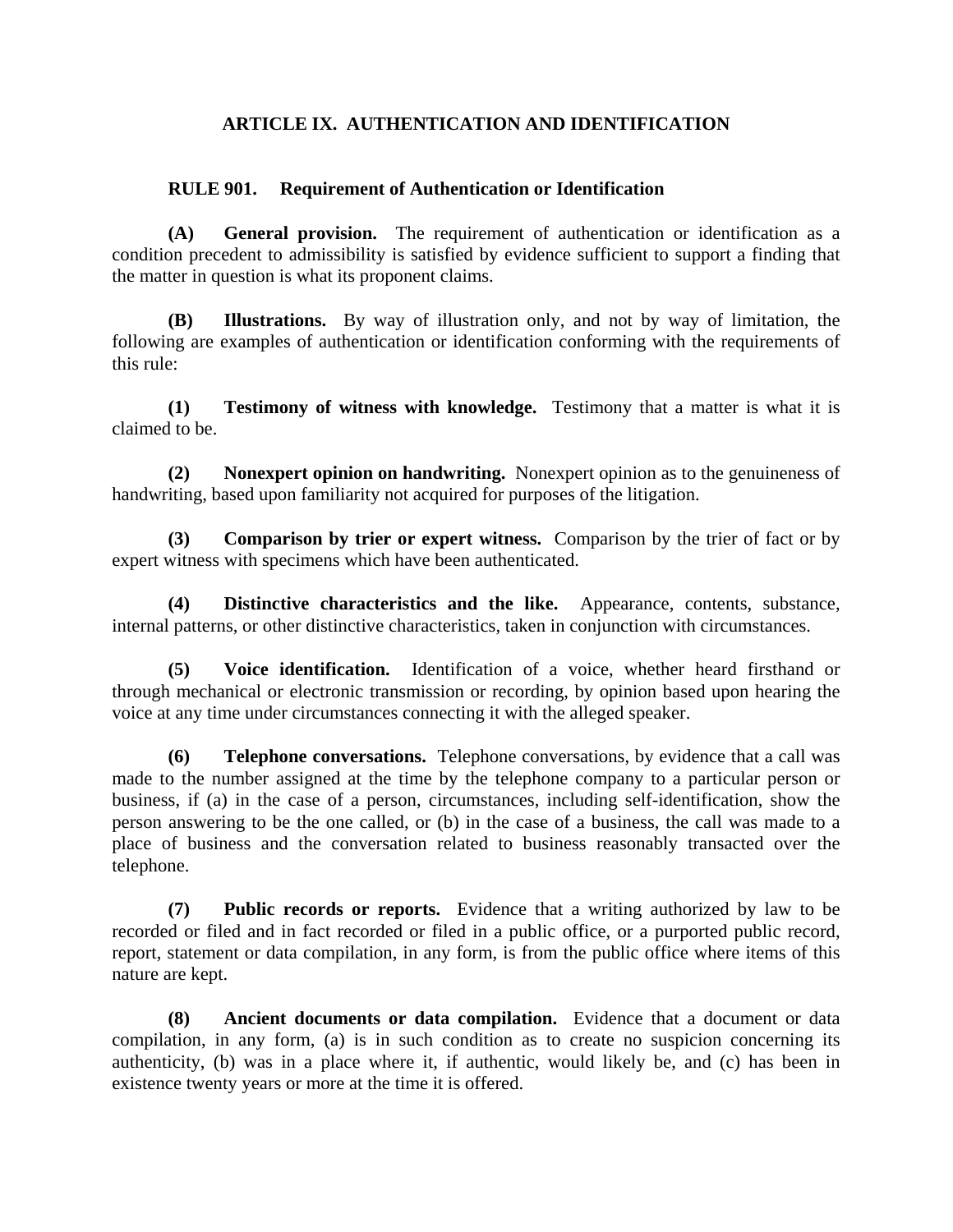**(9) Process or system.** Evidence describing a process or system used to produce a result and showing that the process or system produces an accurate result.

**(10) Methods provided by statute or rule.** Any method of authentication or identification provided by statute enacted by the General Assembly not in conflict with a rule of the Supreme Court of Ohio or by other rules prescribed by the Supreme Court.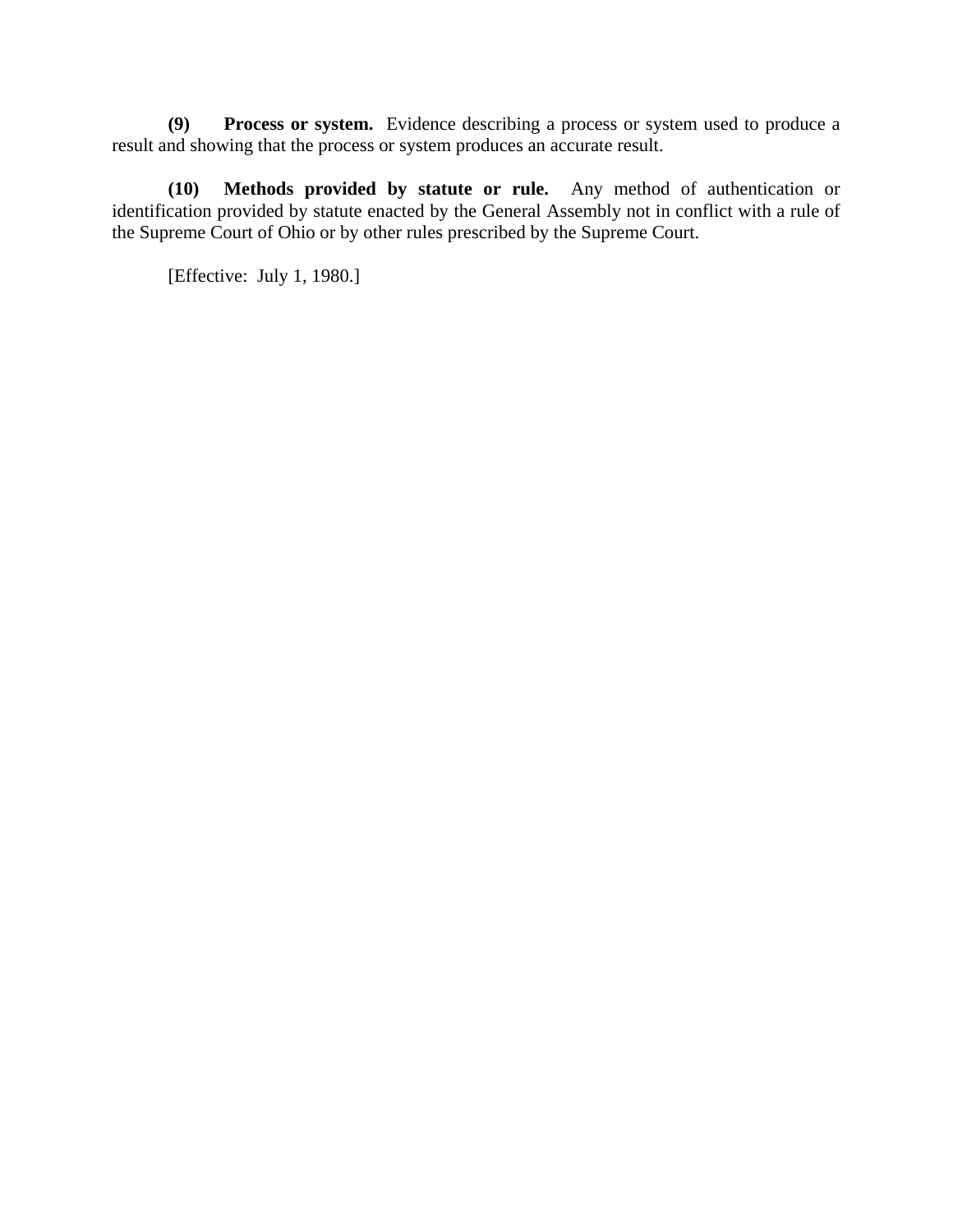## **RULE 902. Self-Authentication**

Extrinsic evidence of authenticity as a condition precedent to admissibility is not required with respect to the following:

**(1) Domestic public documents under seal.** A document bearing a seal purporting to be that of the United States, or of any State, district, Commonwealth, territory, or insular possession thereof, or the Panama Canal Zone, or the Trust Territory of the Pacific Islands, or of a political subdivision, department, officer, or agency thereof, and a signature purporting to be an attestation or execution.

**(2) Domestic public documents not under seal.** A document purporting to bear the signature in the official capacity of an officer or employee of any entity included in paragraph (1) hereof, having no seal, if a public officer having a seal and having official duties in the district or political subdivision of the officer or employee certifies under seal that the signer has the official capacity and that the signature is genuine.

**(3) Foreign public documents.** A document purporting to be executed or attested in the official capacity by a person authorized by the laws of a foreign country to make the execution or attestation, and accompanied by a final certification as to the genuineness of the signature and official position (a) of the executing or attesting person, or (b) of any foreign official whose certificate of genuineness of signature and official position relates to the execution or attestation or is in a chain of certificates of genuineness of signature and official position relating to the execution or attestation. A final certification may be made by a secretary of embassy or legation, consul general, consul, vice consul, or consular agent of the United States, or a diplomatic or consular official of the foreign country assigned or accredited to the United States. If reasonable opportunity has been given to all parties to investigate the authenticity and accuracy of official documents, the court may, for good cause shown, order that they be treated as presumptively authentic without final certification or permit them to be evidenced by an attested summary with or without final certification.

**(4) Certified copies of public records.** A copy of an official record or report or entry therein, or of a document authorized by law to be recorded or filed and actually recorded or filed in a public office, including data compilations in any form, certified as correct by the custodian or other person authorized to make the certification, by certificate complying with paragraph (1), (2), or (3) of this rule or complying with any law of a jurisdiction, state or federal, or rule prescribed by the Supreme Court of Ohio.

**(5) Official publications.** Books, pamphlets, or other publications purporting to be issued by public authority.

**(6) Newspapers and periodicals.** Printed materials purporting to be newspapers or periodicals, including notices and advertisements contained therein.

**(7) Trade inscriptions and the like.** Inscriptions, signs, tags, or labels purporting to have been affixed in the course of business and indicating ownership, control, or origin.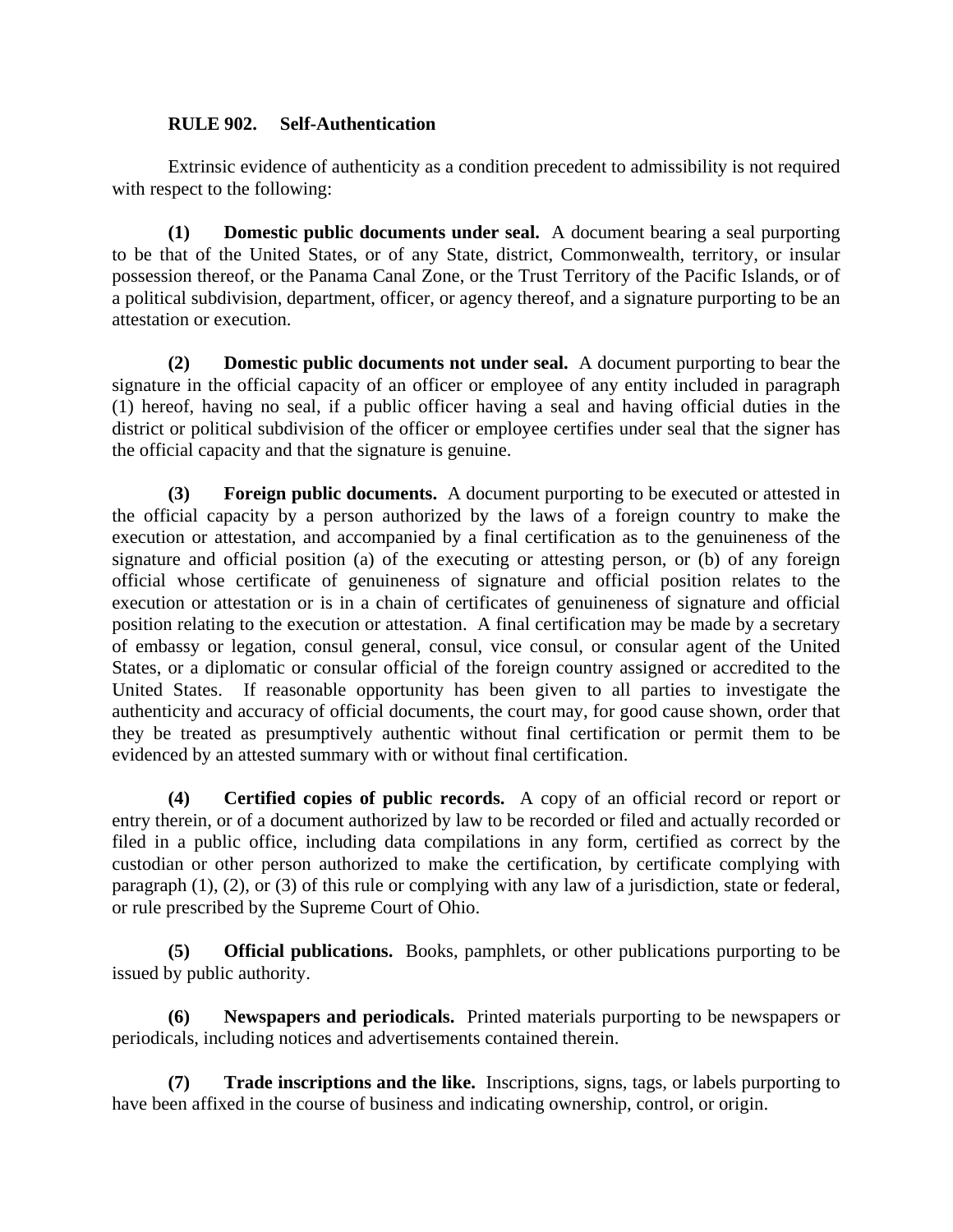**(8) Acknowledged documents.** Documents accompanied by a certificate of acknowledgment executed in the manner provided by law by a notary public or other officer authorized by law to take acknowledgments.

**(9) Commercial paper and related documents.** Commercial paper, signatures thereon, and documents relating thereto to the extent provided by general commercial law.

**(10) Presumptions created by law.** Any signature, document, or other matter declared by any law of a jurisdiction, state or federal, to be presumptively or prima facie genuine or authentic.

**(11) Certified Domestic Records of a Regularly Conducted Activity.** The original or a copy of a domestic record that meets the requirements of Evid.R. 803(6), as shown by a certification of the custodian or another qualified person that complies with an Ohio statute or a rule prescribed by the Supreme Court of Ohio. Before the trial or hearing, the proponent must give an adverse party reasonable written notice of the intent to offer the record - and must make the record and certification available for inspection - so that the party has a fair opportunity to challenge them.

**(12) Certified Foreign Records of a Regularly Conducted Activity.** In a civil case, the original or a copy of a foreign record that meets the requirements of Evid.R. 902(11), modified as follows: the certification, rather than complying with an Ohio statute or Supreme Court of Ohio rule, must be signed in a manner that, if falsely made, would subject the maker to a criminal penalty in the country where the certification is signed. The proponent must also meet the notice requirements of Evid.R. 902(11).

**(13) Certified Records Generated by an Electronic Process or System.** A record generated by an electronic process or system that produces an accurate result, as shown by a certification of a qualified person that complies with the certification requirements of Evid.R. 902(11) or (12). The proponent must also meet the notice requirements of Evid.R. 902(11).

**(14) Certified Data Copied from an Electronic Device, Storage Medium, or File.** Data copied from an electronic device, storage medium, or file, if authenticated by a process of digital identification, as shown by a certification of a qualified person that complies with the certification requirements of Evid.R. 902(11) or (12). The proponent also must meet the notice requirements of Evid.R. 902(11).

[Effective: July 1, 1980; amended effectively July 1, 2007; July 1, 2020.]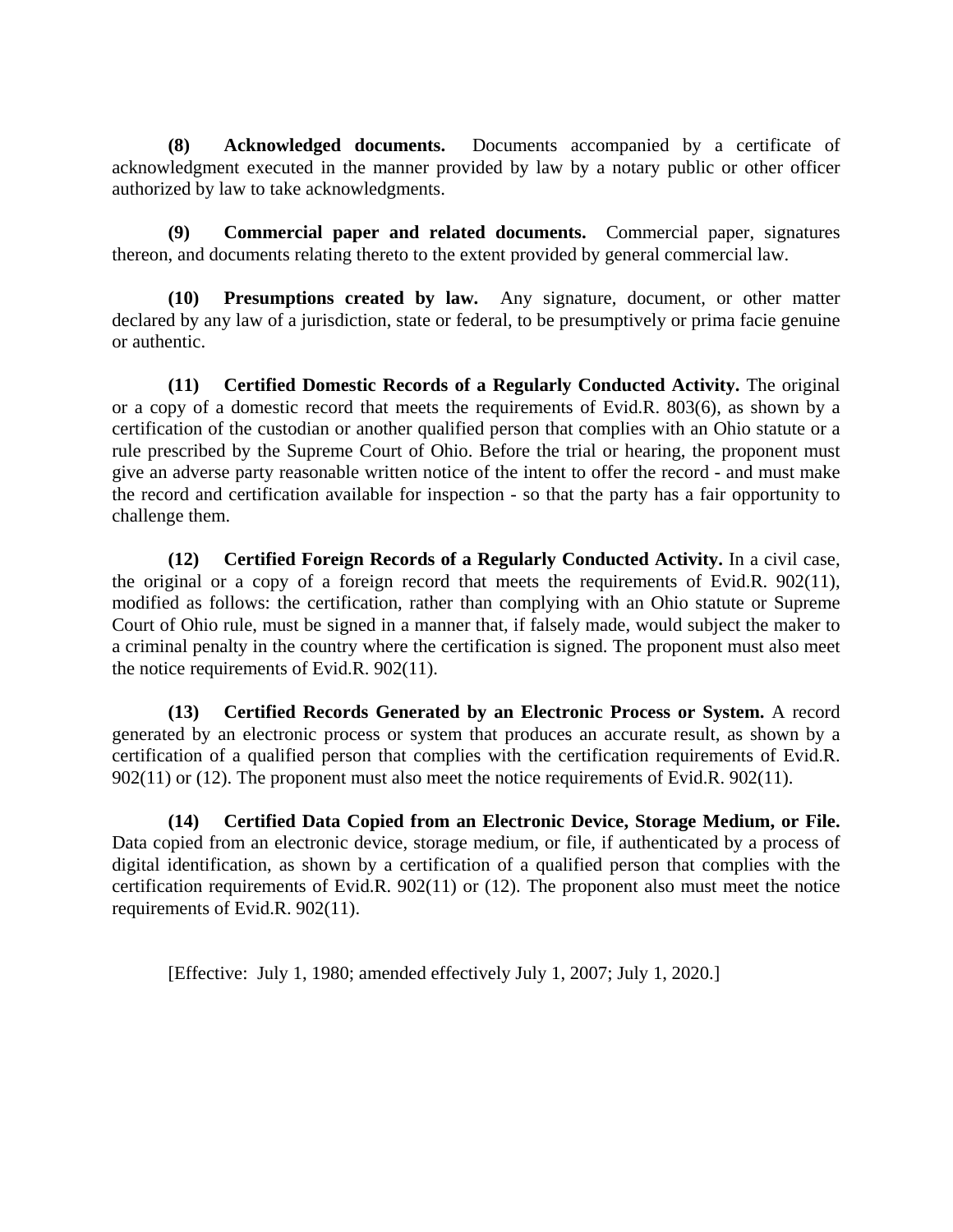# **RULE 903. Subscribing Witness' Testimony Unnecessary**

The testimony of a subscribing witness is not necessary to authenticate a writing unless required by the laws of the jurisdiction whose laws govern the validity of the writing.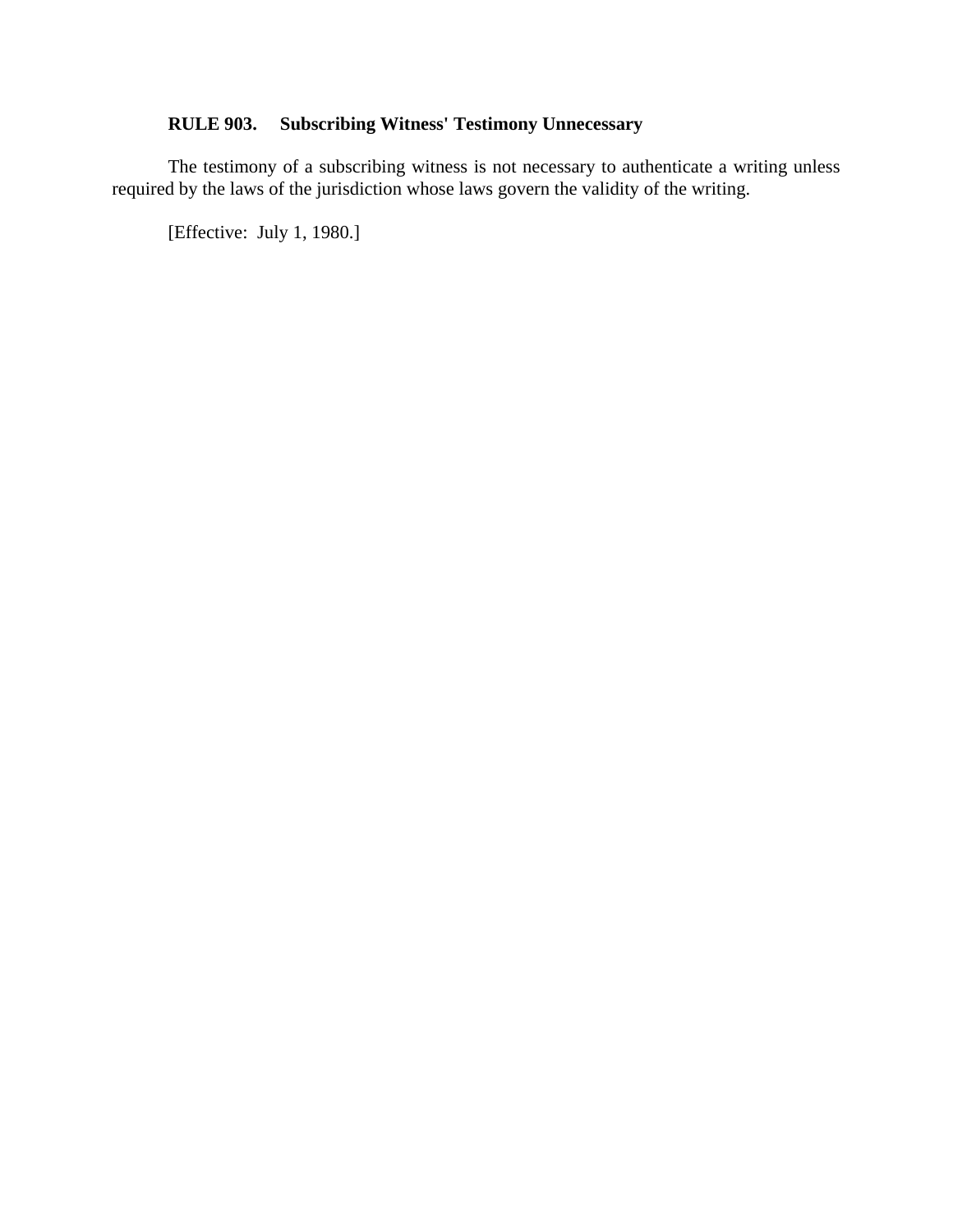## **ARTICLE X. CONTENTS OF WRITINGS, RECORDINGS AND PHOTOGRAPHS**

## **RULE 1001. Definitions**

For purposes of this article the following definitions are applicable:

**(1) Writings and recordings.** "Writings" and "recordings" consist of letters, words, or numbers, or their equivalent, set down by handwriting, typewriting, printing, photostating, photographing, magnetic impulse, mechanical or electronic recording, or other forms of data compilation.

**(2) Photographs.** "Photographs" include still photographs, X-ray films, video tapes, and motion pictures.

**(3) Original.** An "original" of a writing or recording is the writing or recording itself or any counterpart intended to have the same effect by a person executing or issuing it. An "original" of a photograph includes the negative or any print therefrom. If data are stored in a computer or similar device, any printout or other output readable by sight, shown to reflect the data accurately, is an "original."

**(4) Duplicate.** A "duplicate" is a counterpart produced by the same impression as the original, or from the same matrix, or by means of photography, including enlargements and miniatures, or by mechanical or electronic re-recording, or by chemical reproduction, or by other equivalent techniques which accurately reproduce the original. A "duplicate" includes a counterpart from which personal identifiers have been omitted pursuant to Rule 45 of the Rules of Superintendence for the Courts of Ohio, and which otherwise accurately reproduces the original.

[Effective: July 1, 1980, amended effectively July 1, 2012.]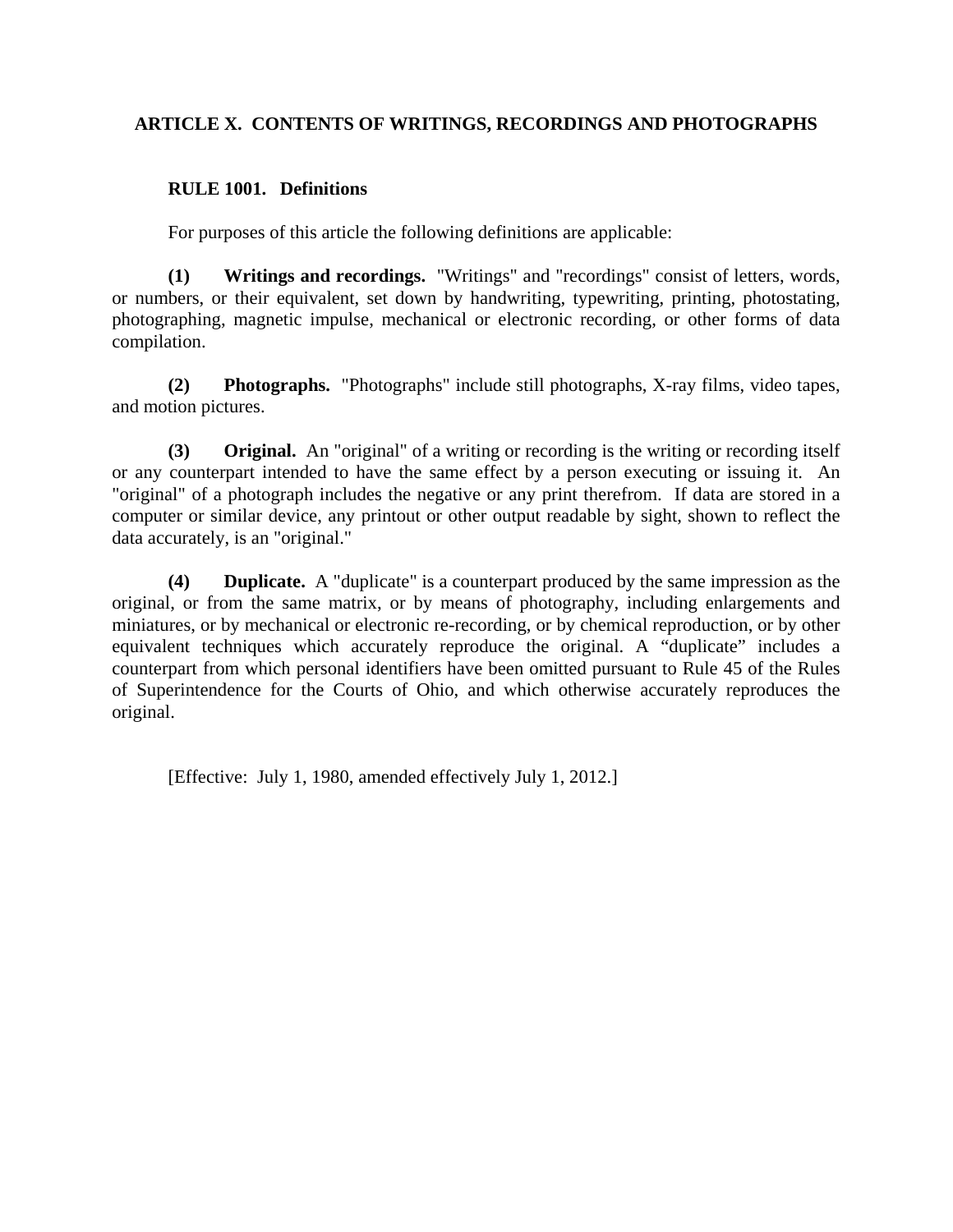## **RULE 1002. Requirement of Original**

To prove the content of a writing, recording, or photograph, the original writing, recording, or photograph is required, except as otherwise provided in these rules or by statute enacted by the General Assembly not in conflict with a rule of the Supreme Court of Ohio.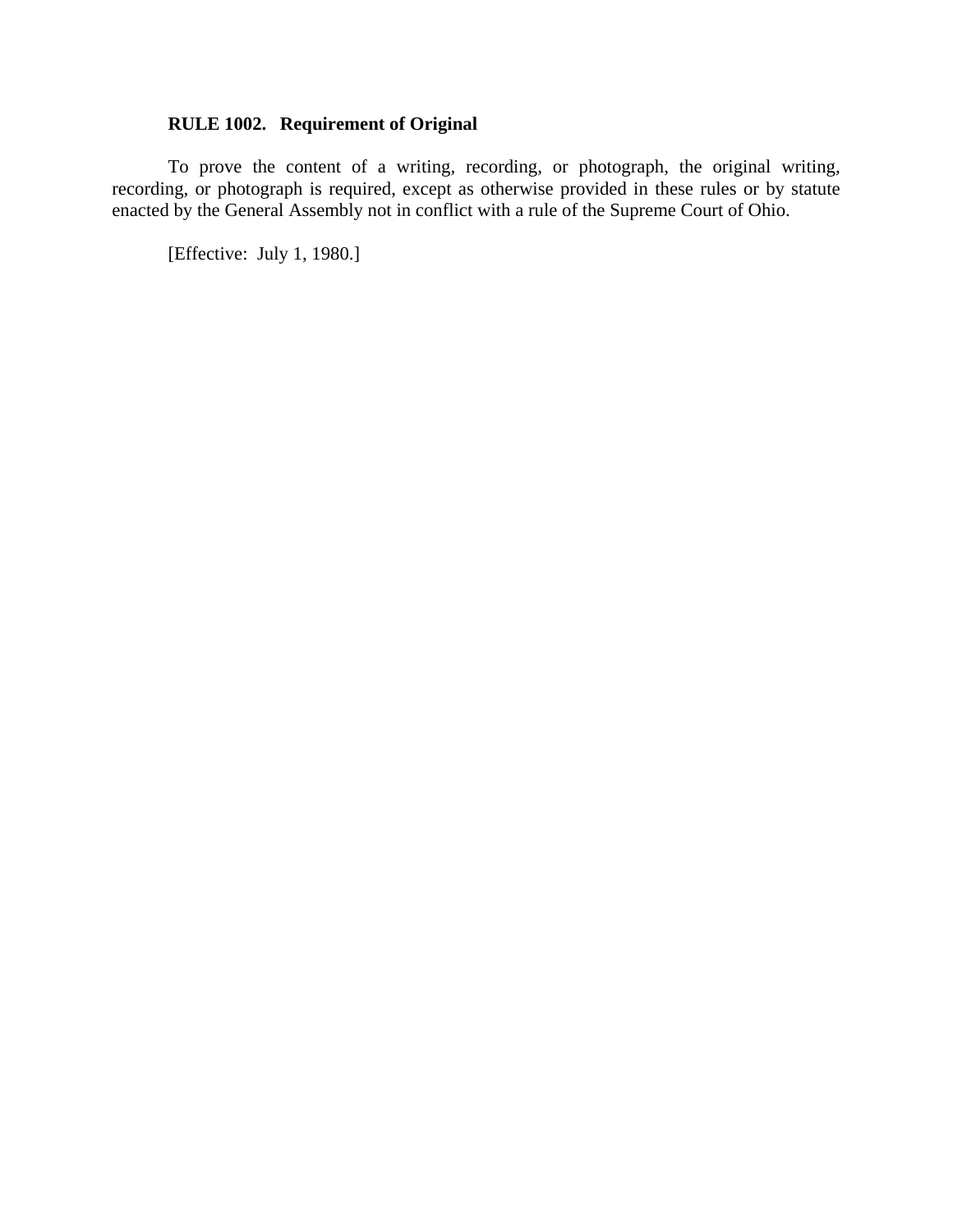## **RULE 1003. Admissibility of Duplicates**

A duplicate is admissible to the same extent as an original unless (1) a genuine question is raised as to the authenticity of the original or (2) in the circumstances it would be unfair to admit the duplicate in lieu of the original.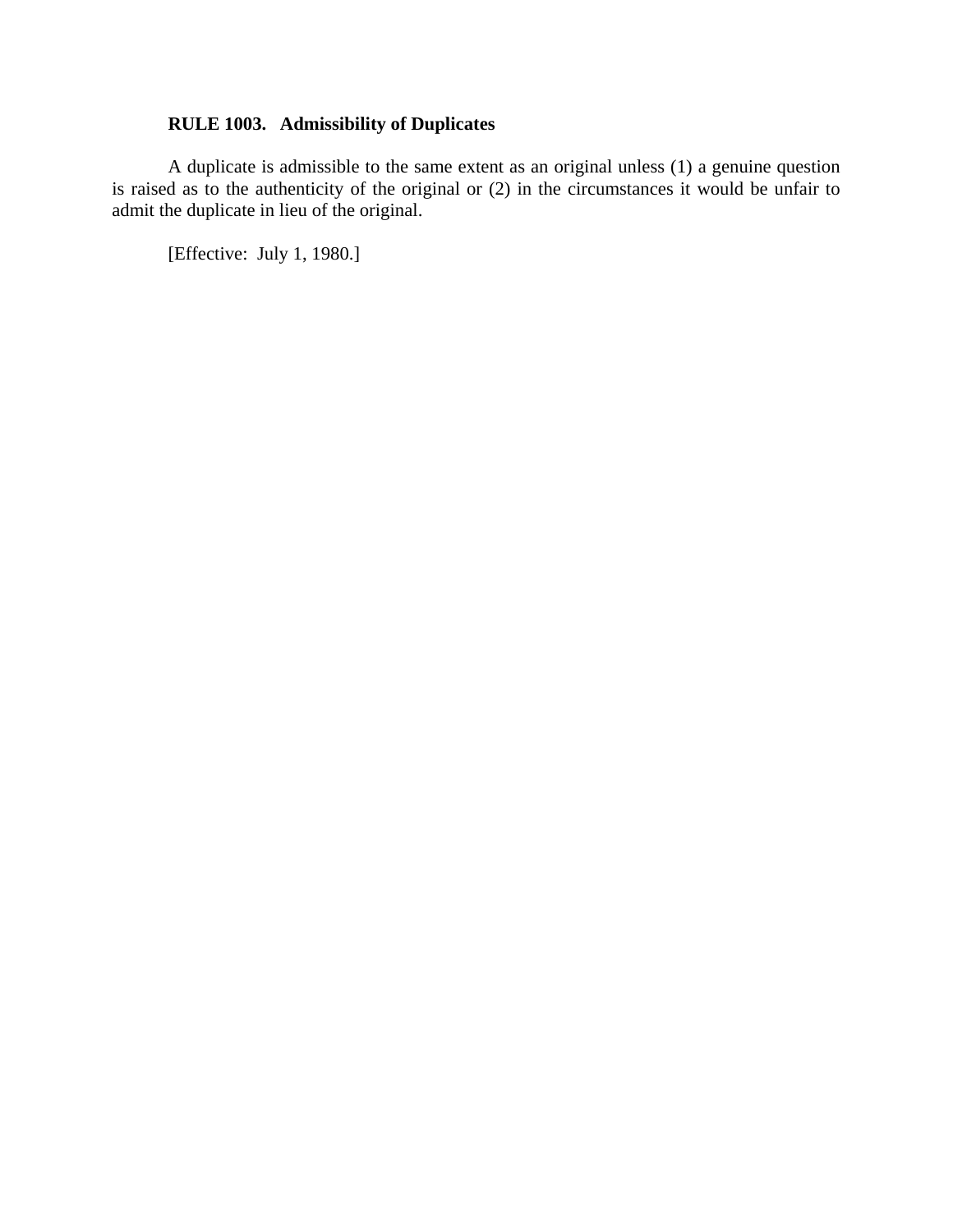## **RULE 1004. Admissibility of Other Evidence of Contents**

The original is not required, and other evidence of the contents of a writing, recording, or photograph is admissible if:

**(1) Originals lost or destroyed.** All originals are lost or have been destroyed, unless the proponent lost or destroyed them in bad faith; or

**(2) Original not obtainable.** No original can be obtained by any available judicial process or procedure; or

**(3) Original in possession of opponent.** At a time when an original was under the control of the party against whom offered, that party was put on notice, by the pleadings or otherwise, that the contents would be subject of proof at the hearing, and that party does not produce the original at the hearing; or

**(4) Collateral matters.** The writing, recording, or photograph is not closely related to a controlling issue.

[Effective: July 1, 1980; amended effectively July 1, 2007.]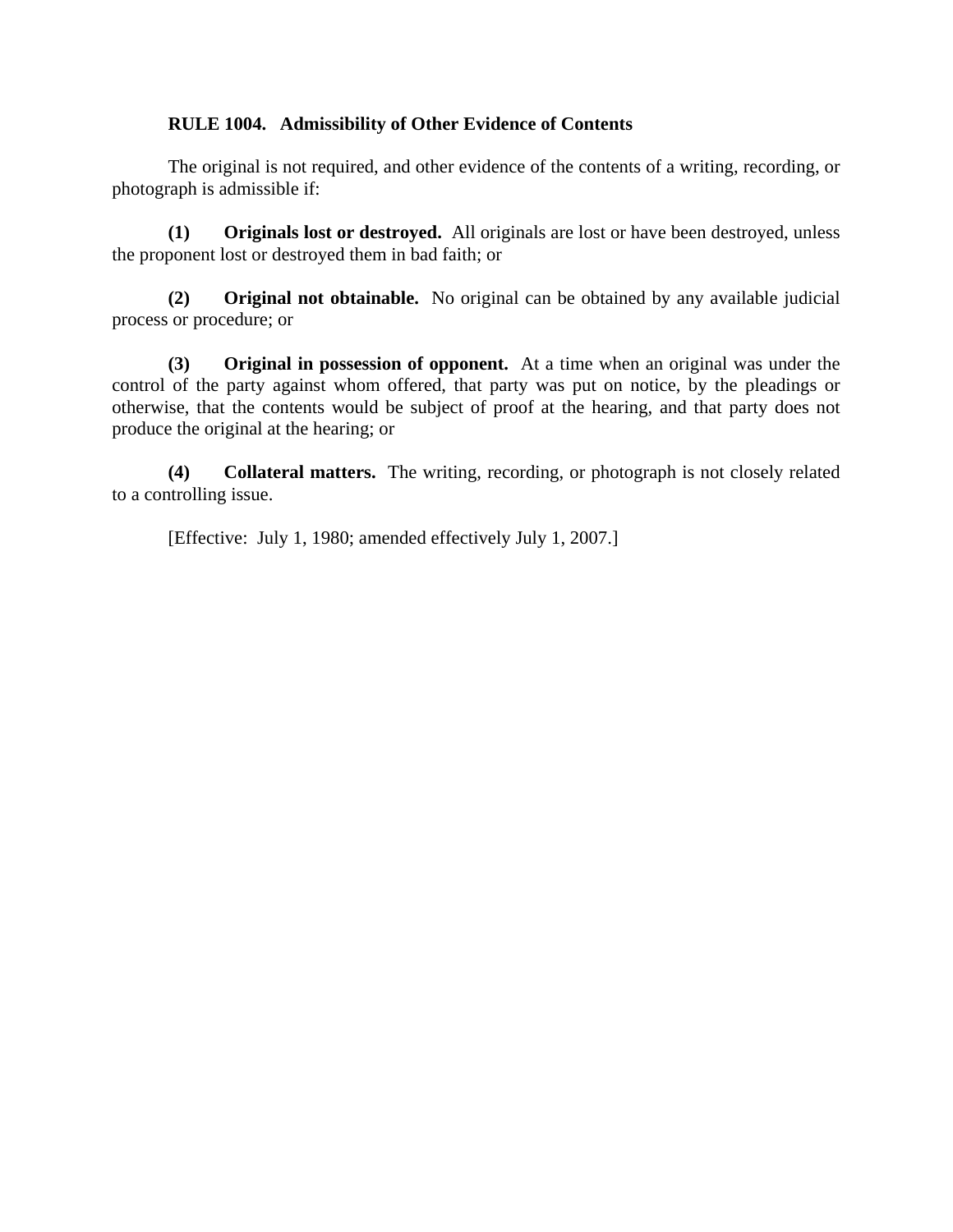### **RULE 1005. Public Records**

The contents of an official record, or of a document authorized to be recorded or filed and actually recorded or filed, including data compilations in any form if otherwise admissible, may be proved by copy, certified as correct in accordance with Rule 902, Civ.R. 44, Crim.R. 27 or testified to be correct by a witness who has compared it with the original. If a copy which complies with the foregoing cannot be obtained by the exercise of reasonable diligence, then other evidence of the contents may be given.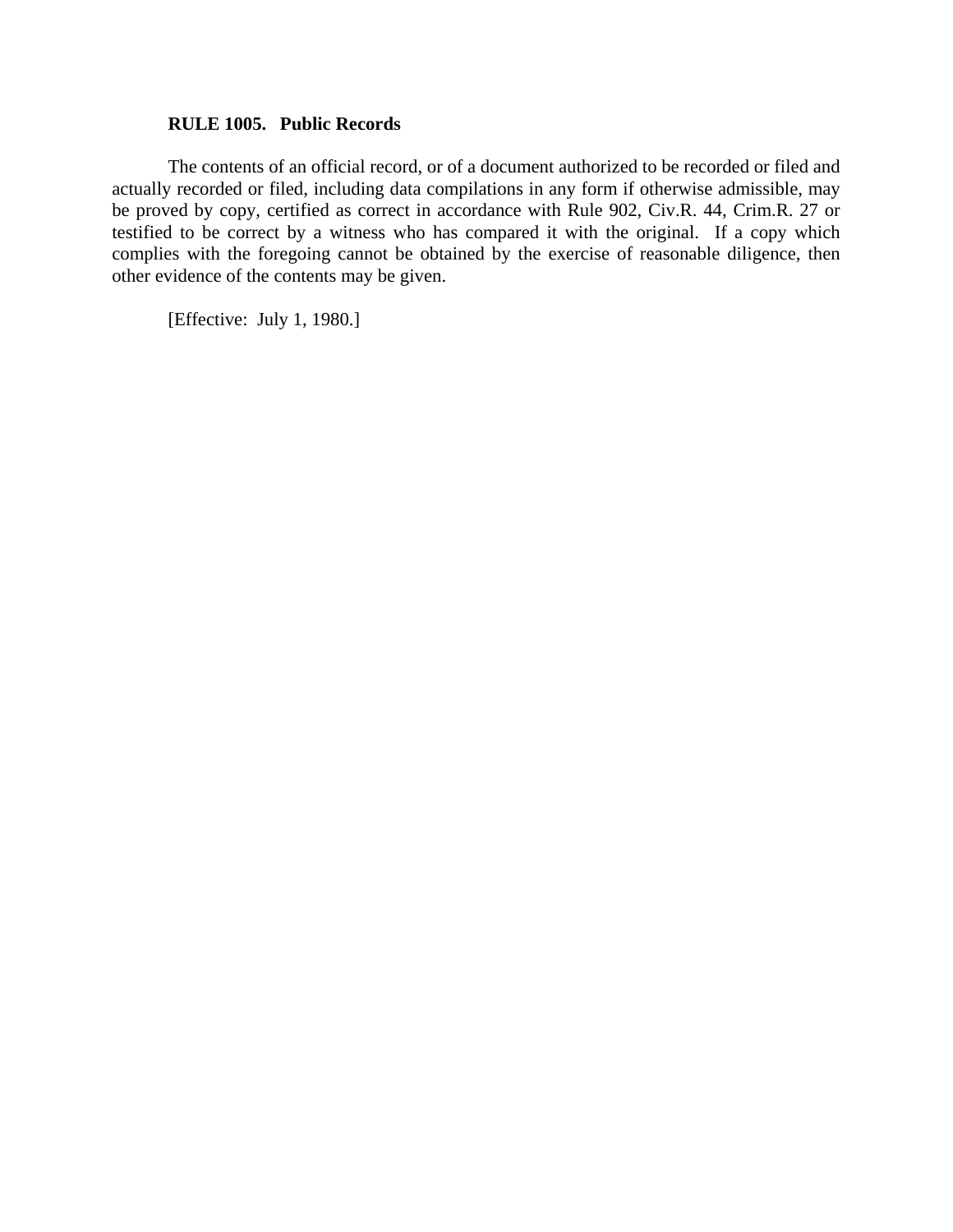## **RULE 1006. Summaries**

The contents of voluminous writings, recordings, or photographs which cannot conveniently be examined in court may be presented in the form of a chart, summary, or calculation. The originals, or duplicates, shall be made available for examination or copying, or both, by other parties at a reasonable time and place. The court may order that they be produced in court.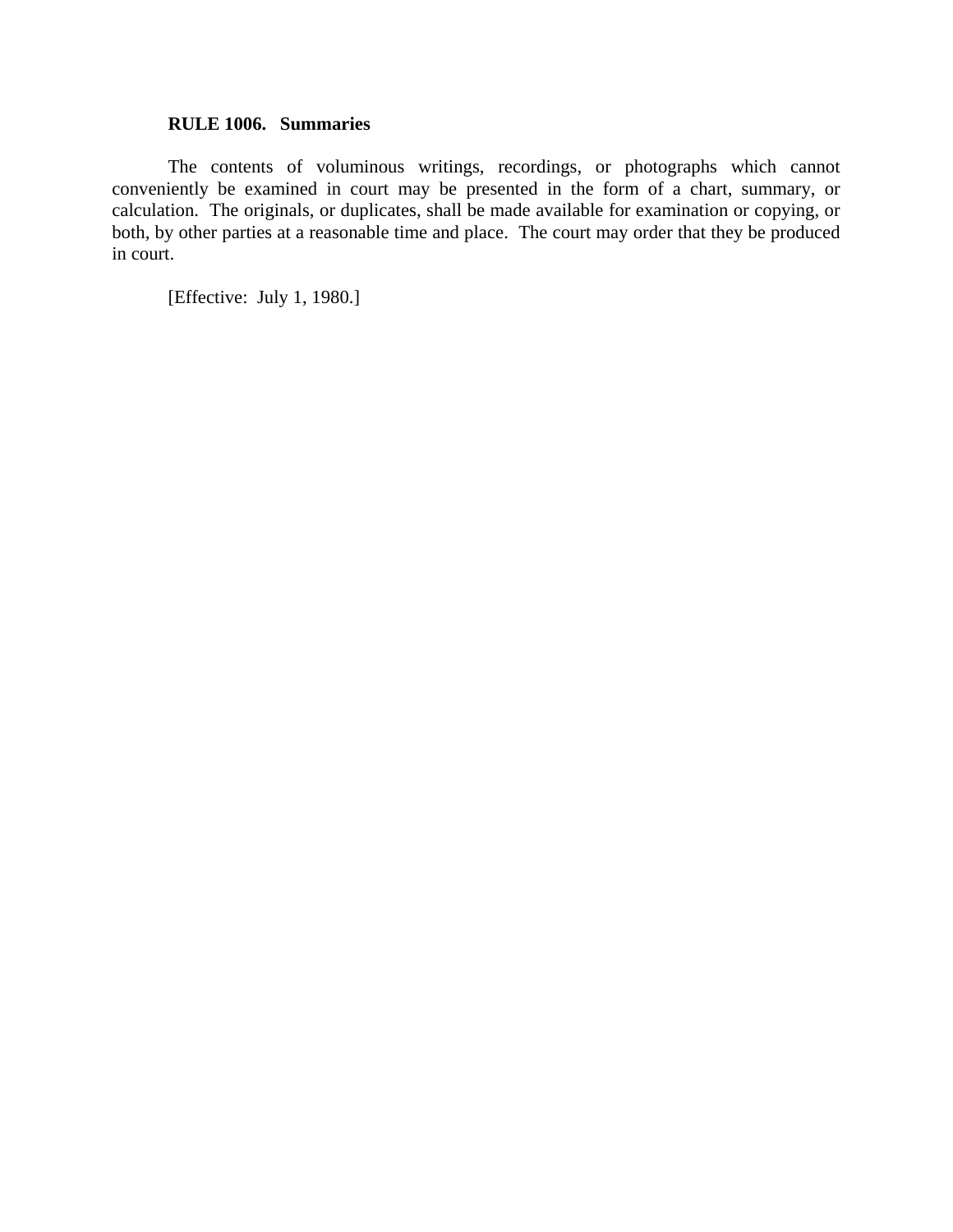## **RULE 1007. Testimony or Written Admission of Party**

Contents of writings, recordings, or photographs may be proved by the testimony or deposition of the party against whom offered or by that party's written admission, without accounting for the nonproduction of the original.

[Effective: July 1, 1980; amended effectively July 1, 2007.]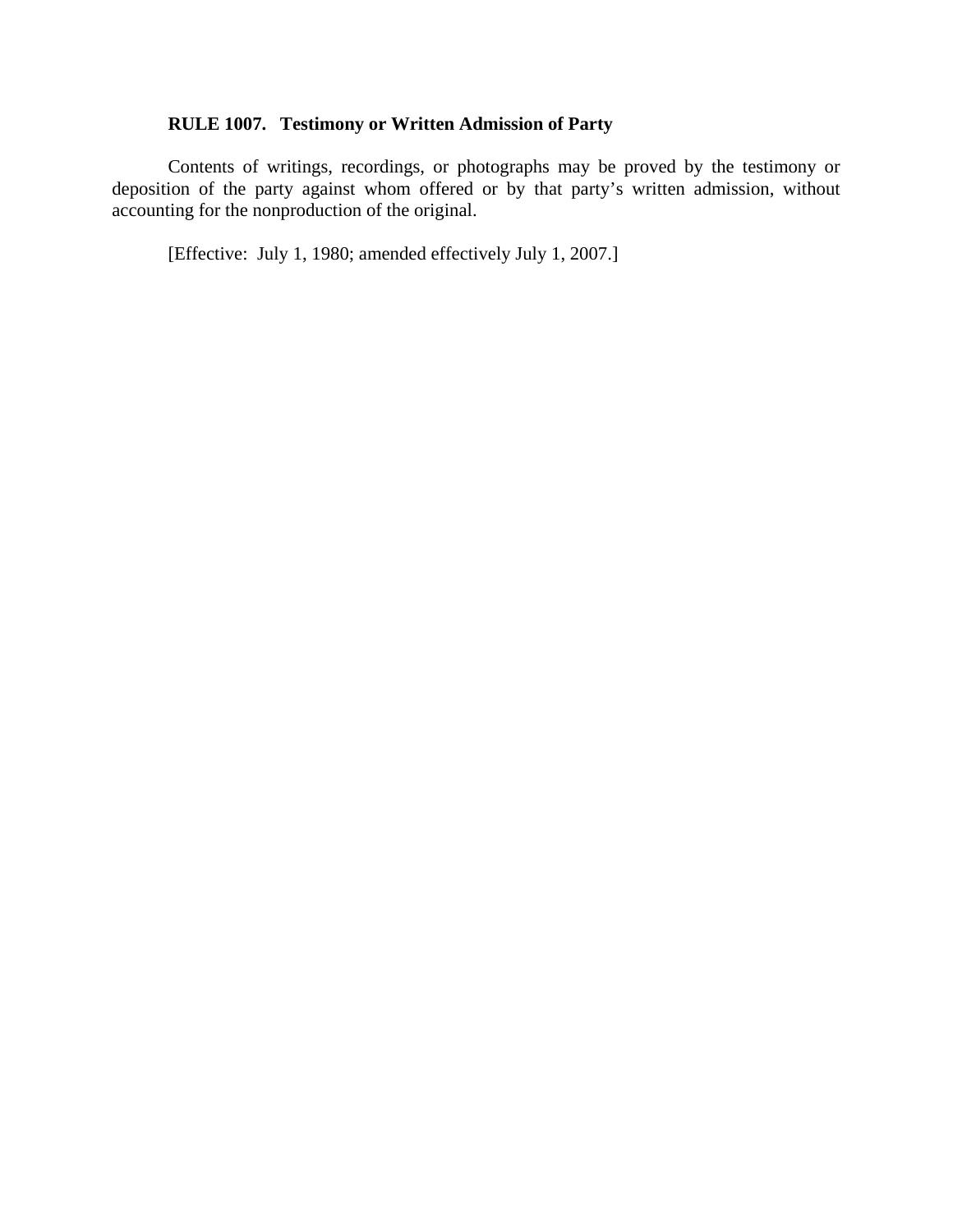### **RULE 1008. Functions of Court and Jury**

When the admissibility of other evidence of contents of writings, recordings, or photographs under these rules depends upon the fulfillment of a condition of fact, the question whether the condition has been fulfilled is ordinarily for the court to determine in accordance with the provisions of Rule 104. However, when an issue is raised (a) whether the asserted writing ever existed, or (b) whether another writing, recording, or photograph produced at the trial is the original, or (c) whether other evidence of contents correctly reflects the contents, the issue is for the trier of fact to determine as in the case of other issues of fact.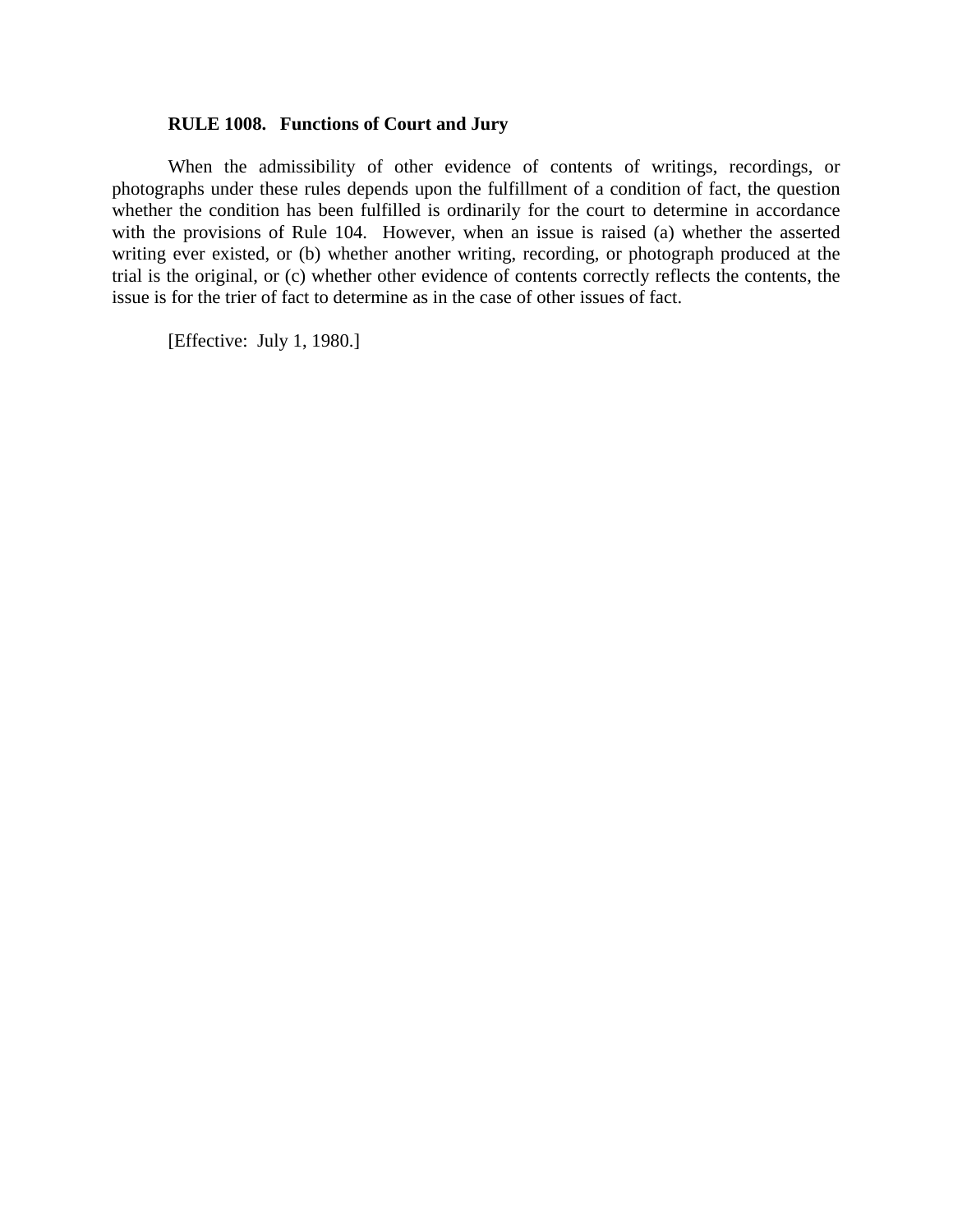# **ARTICLE XI. MISCELLANEOUS RULES**

**RULE 1101. [RESERVED]**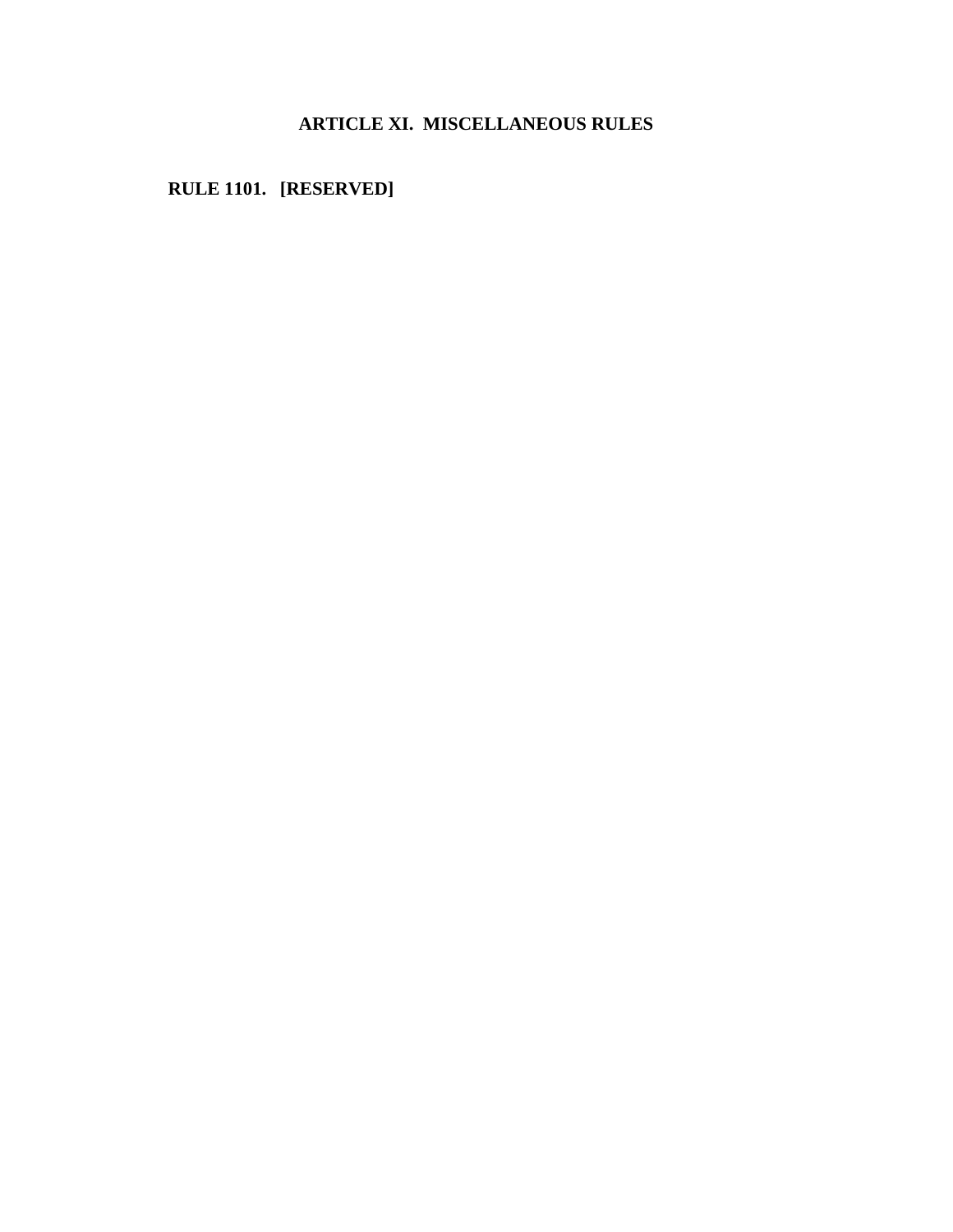## **RULE 1102. Effective Date**

**(A) Effective date of rules.** These rules shall take effect on the first day of July, 1980. They govern all proceedings in actions brought after they first take effect and also all further proceedings in actions then pending, except to the extent that in the opinion of the court their application in a particular action pending when the rules take effect would not be feasible or would work injustice, in which event former evidentiary rules apply.

**(B) Effective date of amendments.** The amendments submitted by the Supreme Court to the General Assembly on January 14, 1981, and on April 29, 1981, shall take effect on July 1, 1981. They govern all further proceedings in actions then pending, except to the extent that their application in a particular action pending when the amendments take effect would not be feasible or would work injustice, in which event the former procedure applies.

**(C) Effective date of amendments.** The amendments submitted by the Supreme Court to the General Assembly on January 12, 1990, and further revised and submitted on April 16, 1990, shall take effect on July 1, 1990. They govern all proceedings in actions brought after they take effect and also all further proceedings in actions then pending, except to the extent that their application in a particular action pending when the amendments take effect would not be feasible or would work injustice, in which event the former procedure applies.

**(D) Effective Date of Amendments.** The amendments submitted by the Supreme Court to the General Assembly on January 10, 1991 and further revised and submitted on April 29, 1991, shall take effect on July 1, 1991. They govern all proceedings in actions brought after they take effect and also all further proceedings in actions then pending, except to the extent that their application in a particular action pending when the amendments take effect would not be feasible or would work injustice, in which event the former procedure applies.

**(E) Effective date of amendments.** The amendments filed by the Supreme Court with the General Assembly on January 14, 1992 and further filed on April 30, 1992, shall take effect on July 1, 1992. They govern all proceedings in actions brought after they take effect and also all further proceedings in actions then pending, except to the extent that their application in a particular action pending when the amendments take effect would not be feasible or would work injustice, in which event the former procedure applies.

**(F) Effective date of amendments.** The amendments submitted by the Supreme Court to the General Assembly on January 8, 1993 and further filed on April 30, 1993 shall take effect on July 1, 1993. They govern all proceedings in actions brought after they take effect and also all further proceedings in actions then pending, except to the extent that their application in a particular action pending when the amendments take effect would not be feasible or would work injustice, in which event the former procedure applies.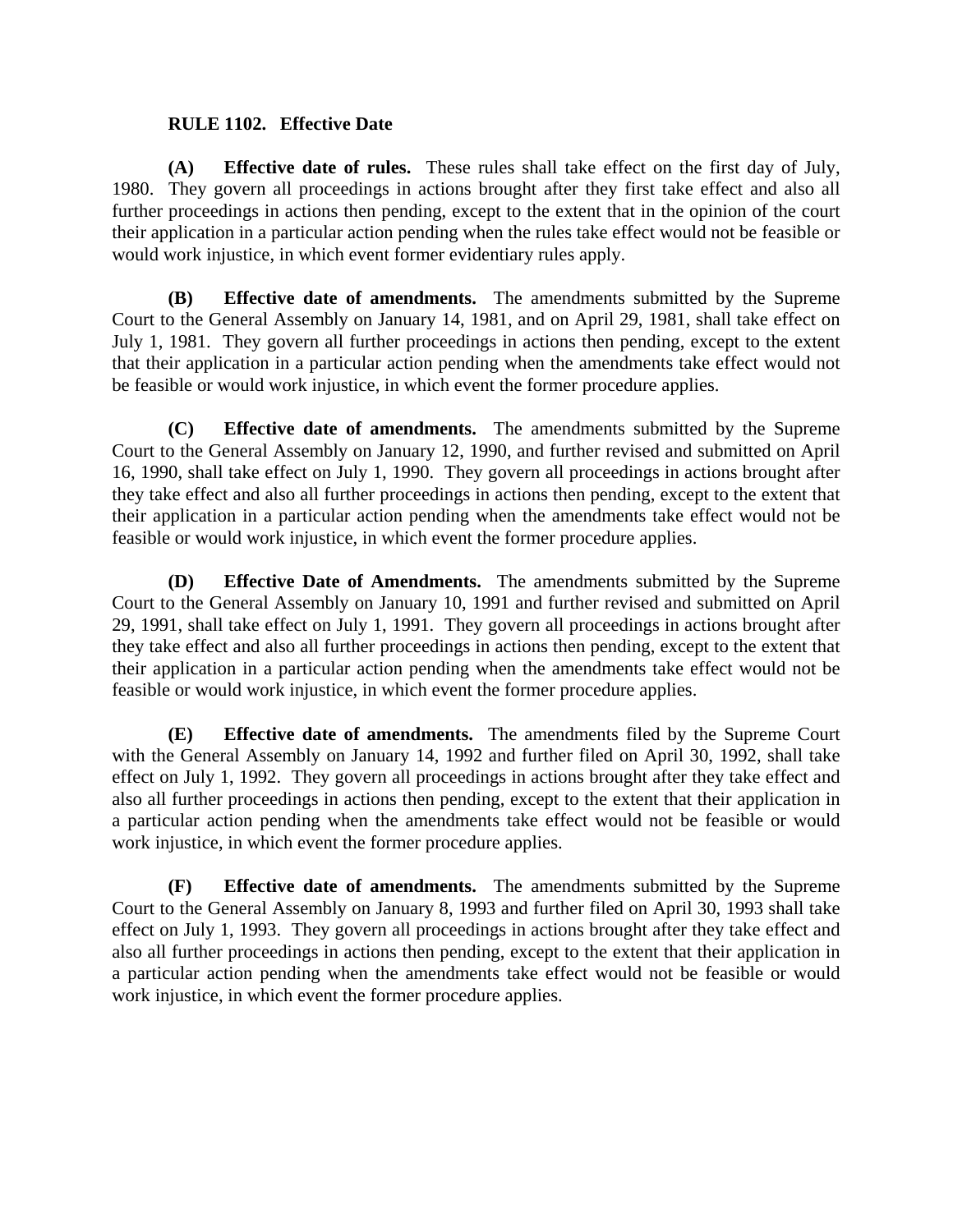**(G) Effective date of amendments.** The amendments submitted by the Supreme Court to the General Assembly on January 14, 1994 and further filed on April 29, 1994 shall take effect on July 1, 1994. They govern all proceedings in actions brought after they take effect and also all further proceedings in actions then pending, except to the extent that their application in a particular action pending when the amendments take effect would not be feasible or would work injustice, in which event the former procedure applies.

**(H) Effective date of amendments.** The amendments to Rules 101, 102, and 403 filed by the Supreme Court with the General Assembly on January 5, 1996 and refiled on April 26, 1996 shall take effect on July 1, 1996. They govern all proceedings in actions brought after they take effect and also all further proceedings in actions then pending, except to the extent that their application in a particular action pending when the amendments take effect would not be feasible or would work injustice, in which event the former procedure applies.

**(I) Effective date of amendments.** The amendments to Rules 607, 613, 616, 706, and 806 filed by the Supreme Court with the General Assembly on January 15, 1998 and further revised and refiled on April 30, 1998 shall take effect on July 1, 1998. They govern all proceedings in actions brought after they take effect and also all further proceedings in actions then pending, except to the extent that their application in a particular action pending when the amendments take effect would not be feasible or would work injustice, in which event the former procedure applies.

**(J) Effective date of amendments.** The amendments to Rules 101 and 1102(I) filed by the Supreme Court with the General Assembly on January 13, 1999 shall take effect on July 1, 1999. They govern all proceedings in actions brought after they take effect and also all further proceedings in actions then pending, except to the extent that their application in a particular action pending when the amendments take effect would not be feasible or would work injustice, in which event the former procedure applies.

**(K) Effective date of amendments.** The amendments to Evidence Rule 407 filed by the Supreme Court with the General Assembly on January 13, 2000 and refiled on April 27, 2000 shall take effect on July 1, 2000. They govern all proceedings in actions brought after they take effect and also all further proceedings in actions then pending, except to the extent that their application in a particular action pending when the amendments take effect would not be feasible or would work injustice, in which event the former procedure applies.

**(L) Effective date of amendments.** The amendments to Evidence Rules 615 and 804 filed by the Supreme Court with the General Assembly on January 12, 2001, and refiled on April 26, 2001, shall take effect on July 1, 2001. They govern all proceedings in actions brought after they take effect and also all further proceedings in actions then pending, except to the extent that their application in a particular action pending when the amendments take effect would not be feasible or would work injustice, in which event the former procedure applies.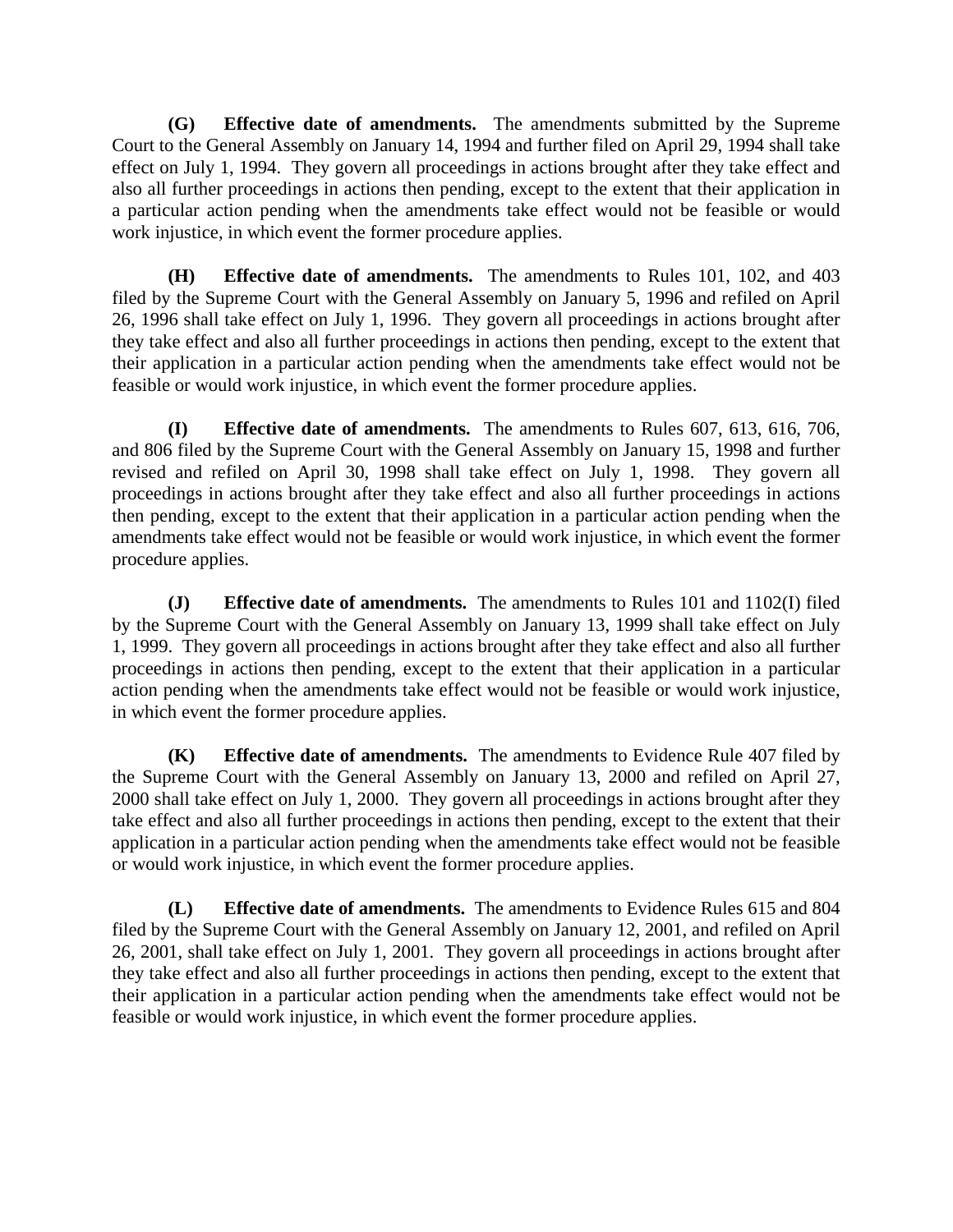**(M) Effective date of amendments.** The amendments to Evidence Rules 609 and 615 filed by the Supreme Court with the General Assembly on January 9, 2003 and refiled on April 28, 2003, shall take effect on July 1, 2003. They govern all proceedings in actions brought after they take effect and also all further proceedings in actions then pending, except to the extent that their application in a particular action pending when the amendments take effect would not be feasible or would work injustice, in which event the former procedure applies.

**(N) Effective date of amendments.** The amendment to Evidence Rule 803 and the repeal of Evidence Rule 706 filed by the Supreme Court with the General Assembly on January 12, 2006 shall take effect on July 1, 2006. The amendment and repeal govern all proceedings in actions brought after they take effect and also all further proceedings in actions then pending, except to the extent that their application in a particular action pending when the amendments take effect would not be feasible or would work injustice, in which event the former procedure applies.

**(O) Effective date of amendments.** The amendments to the Rules of Evidence filed by the Supreme Court with the General Assembly on January 11, 2007 and refiled April 30, 2007 shall take effect on July 1, 2007. They govern all proceedings in actions brought after they take effect and also all further proceedings in actions then pending, except to the extent that their application in a particular action pending when the amendments take effect would not be feasible or would work injustice, in which event the former procedure applies.

**(P) Effective date of amendments.** The amendments to the Rules of Evidence filed by the Supreme Court with the General Assembly on January 5, 2011 and refiled on April 21, 2011 shall take effect on July 1, 2011. They govern all proceedings in actions brought after they take effect and also all further proceedings in actions then pending, except to the extent that their application in a particular action pending when the amendments take effect would not be feasible or would work injustice, in which event the former procedure applies.

**(Q) Effective date of amendments.** The amendments to the Rules of Evidence filed by the Supreme Court with the General Assembly on January 13, 2012 and refiled on April 30, 2012 shall take effect on July 1, 2012. They govern all proceedings in actions brought after they take effect and also all further proceedings in actions then pending, except to the extent that their application in a particular action pending when the amendments take effect would not be feasible or would work injustice, in which event the former procedure applies.

**(R) Effective date of amendments.** The amendments to the Rules of Evidence 601, 803, and 1102 filed by the Supreme Court with the General Assembly on January 13, 2016 and refiled on April 29, 2016 shall take effect on July 1, 2016. They govern all proceedings in actions brought after they take effect and also all further proceedings in actions then pending, except to the extent that their application in a particular action pending when the amendments take effect would not be feasible or would work injustice, in which event the former procedure applies.

**(S) Effective date of amendments.** The amendments to the Rules of Evidence 103 filed by the Supreme Court with the General Assembly on January 6, 2017 and refiled on April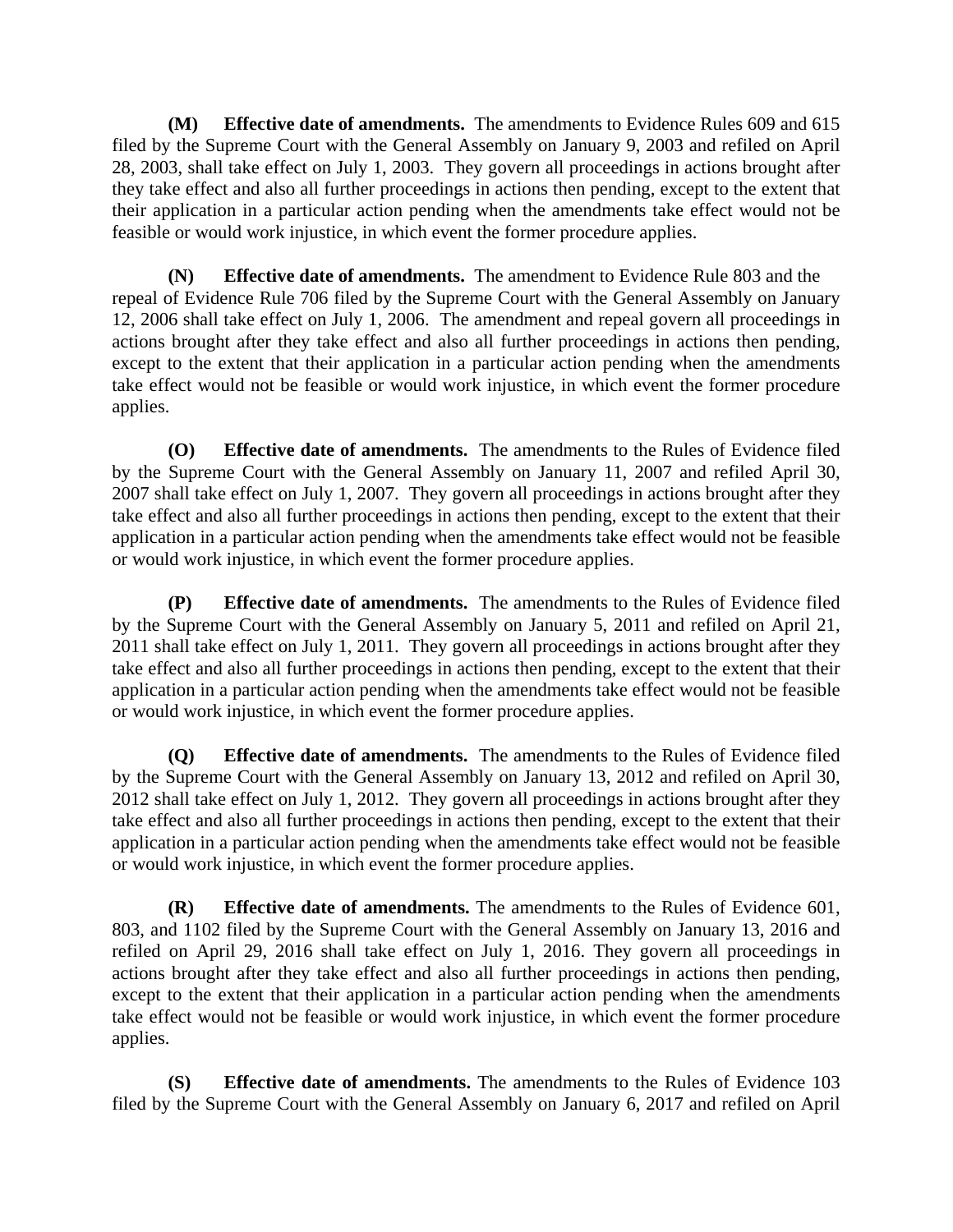26, 2017 shall take effect on July 1, 2017. They govern all proceedings in actions brought after they take effect and also all further proceedings in actions then pending, except to the extent that their application in a particular action pending when the amendments take effect would not be feasible or would work injustice, in which event the former procedure applies.

**(T) Effective date of amendments.** The amendments to the Rules of Evidence 807 filed by the Supreme Court with the General Assembly on January 9, 2018 and refiled on April 24, 2018 shall take effect on July 1, 2018. They govern all proceedings in actions brought after they take effect and also all further proceedings in actions then pending, except to the extent that their application in a particular action pending when the amendments take effect would not be feasible or would work injustice, in which event the former procedure applies.

**(U) Effective date of amendments.** The amendments to the Rules of Evidence 615 and 801 filed by the Supreme Court with the General Assembly on January 9, 2019 and refiled on April 24, 2019 shall take effect on July 1, 2019. They govern all proceedings in actions brought after they take effect and also all further proceedings in actions then pending, except to the extent that their application in a particular action pending when the amendments take effect would not be feasible or would work injustice, in which event the former procedure applies.

**(V) Effective date of amendments.** The amendments to the Rules of Evidence 601 and 902 filed by the Supreme Court with the General Assembly on January 15, 2020 and refiled on March 12, 2020 and April 22, 2020 shall take effect on July 1, 2020. They govern all proceedings in actions brought after they take effect and also all further proceedings in actions then pending, except to the extent that their application in a particular action pending when the amendments take effect would not be feasible or would work injustice, in which event the former procedure applies.

**(W) Effective date of amendments.** The amendments to the Rule of Evidence 601 filed by the Supreme Court with the General Assembly on January 13, 2021 and refiled on April 29, 2021 shall take effect on July 1, 2021. They govern all proceedings in actions brought after they take effect and also all further proceedings in actions then pending, except to the extent that their application in a particular action pending when the amendments take effect would not be feasible or would work injustice, in which event the former procedure applies.

## **Staff Note (July 1, 2007 Amendments)**

The 2007 amendments to the Ohio Rules of Evidence make no substantive changes to the rules. The rules are amended to apply gender neutral language.

### **Staff Note (July 1, 1999 Amendment)**

### **Rule 1102 Effective Date**

Division (I) of this rule, governing rules and amendments that took effect July 1, 1998, was amended to delete an erroneous reference to Rule 611 of the Rules of Evidence. Evid. R. 611 was not amended in 1998 and the reference to it was deleted from division (I).